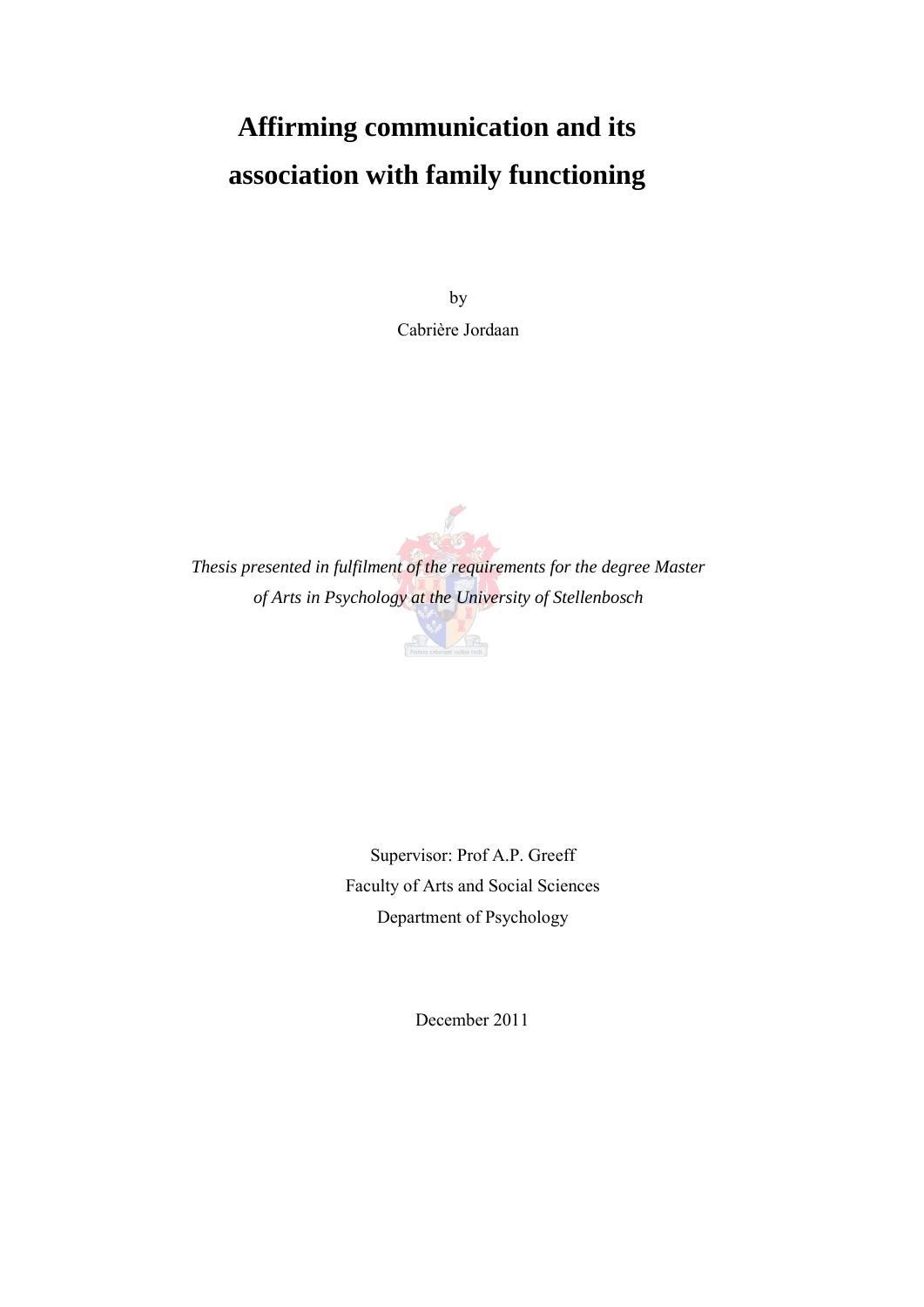# **Declaration**

By submitting this thesis electronically, I declare that the entirety of the work contained therein is my own, original work, and that I have not previously in its entirety or in part submitted it for obtaining any qualification.

December 2011

Copyright © 2011 University of Stellenbosch

All rights reserved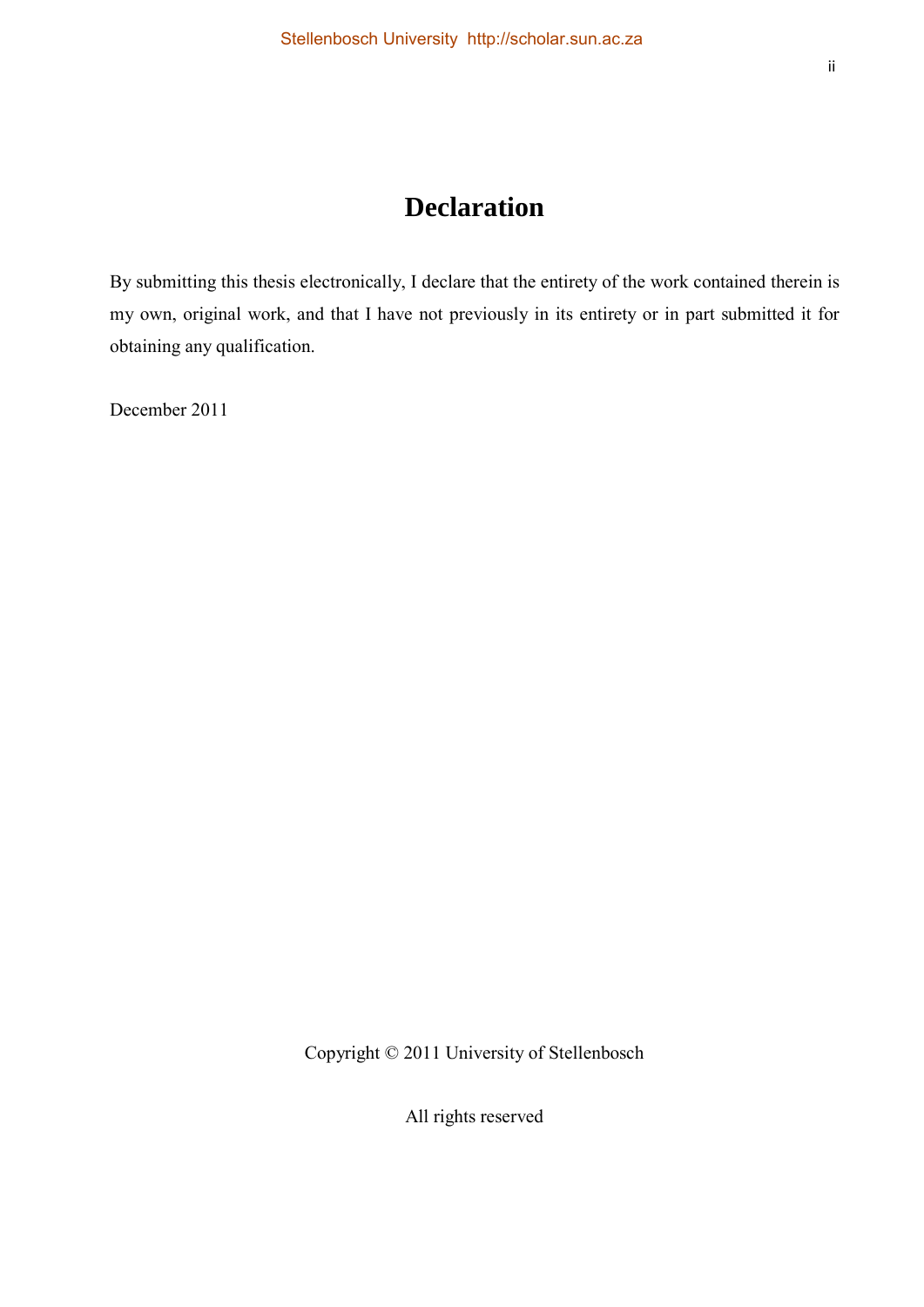#### **SUMMARY**

Affirming or positive family communication is an important aspect in helping families and individuals protect themselves against various life challenges (Greeff & Du Toit, 2009; Greeff & Van der Merwe, 2004; Norman, 2000). According to Barnes and Olson (1985), affirming family communication plays an important role in an adolescent's development. The present study aimed to determine the relationship between affirming family communication and family functioning. The relationships between family functioning and the quality of communication between the adolescent and the father and mother respectively were also investigated. Then, as the main focus of the present study, affirming family communication was explored qualitatively from the perspective of the adolescents.

A quantitative survey research design was combined with an exploratory, qualitative design. The quantitative data was collected with self-report questionnaires, while the qualitative data was gathered by recording a discussion of affirming family communication in focus groups. The participants were first-year Psychology students of the University of Stellenbosch in South Africa. A total of 83 females and 17 males took part in the quantitative component of the present study ( $N = 100$ ). Fourteen of these 100 students also took part in the focus group discussions.

Pearson correlation coefficients revealed a significant positive correlation between affirming family communication and family functioning. Furthermore, a significant positive correlation was found between family functioning and openness in communication between the adolescent and the mother and father respectively. The results of the multiple regression analysis revealed that openness in communication with the mother, affirming family communication and problems in communication with the father were important predictors of family functioning. Three core categories (with sub-categories) emerged from the content analysis of the focus group discussions on affirming family communication. These core categories were verbal affirming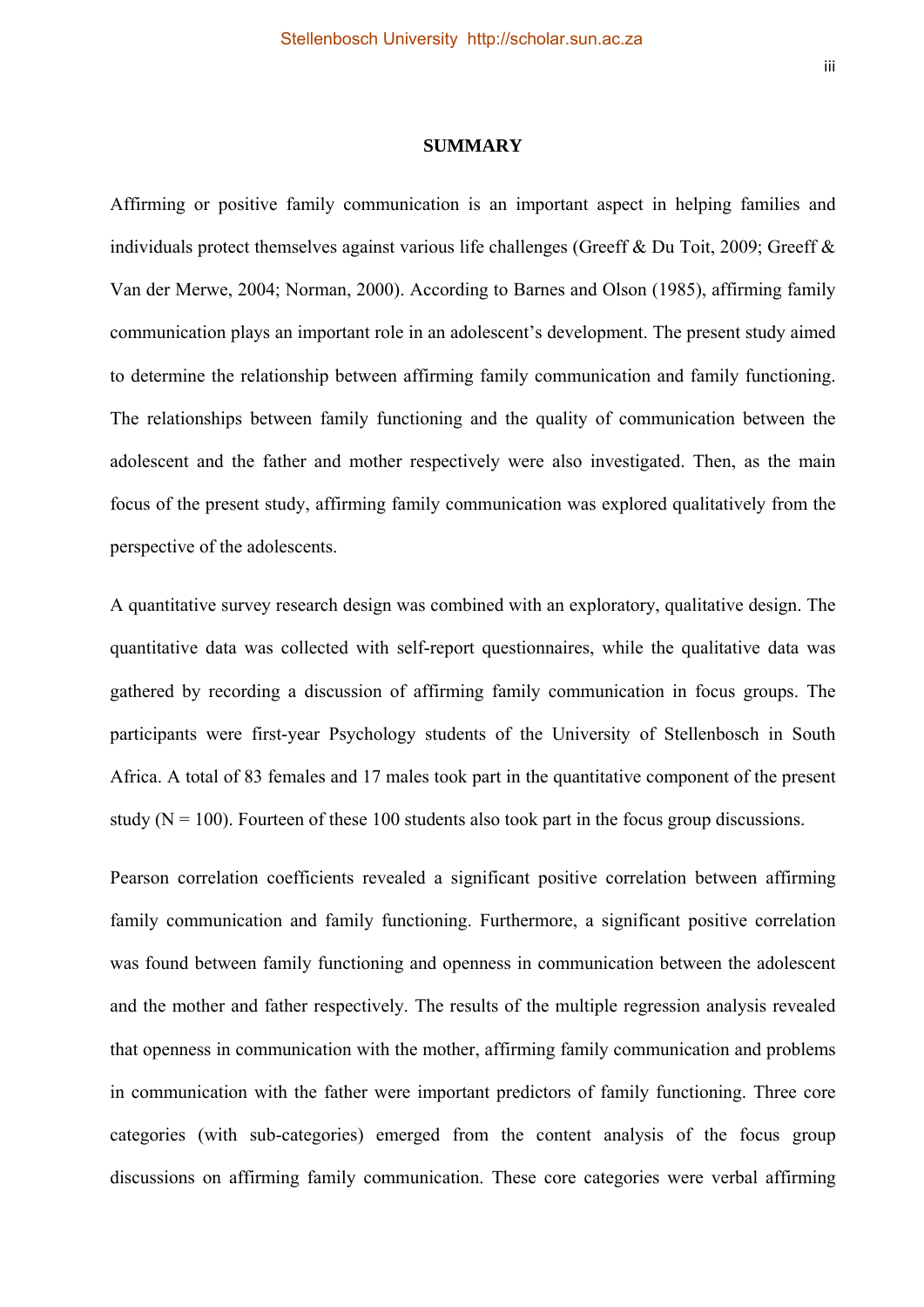communication, non-verbal affirming communication and functional affirming communication. The findings of the present study highlight the importance of affirming family communication, especially in families with adolescent children, while also providing a description of affirming family communication from the adolescents' perspectives.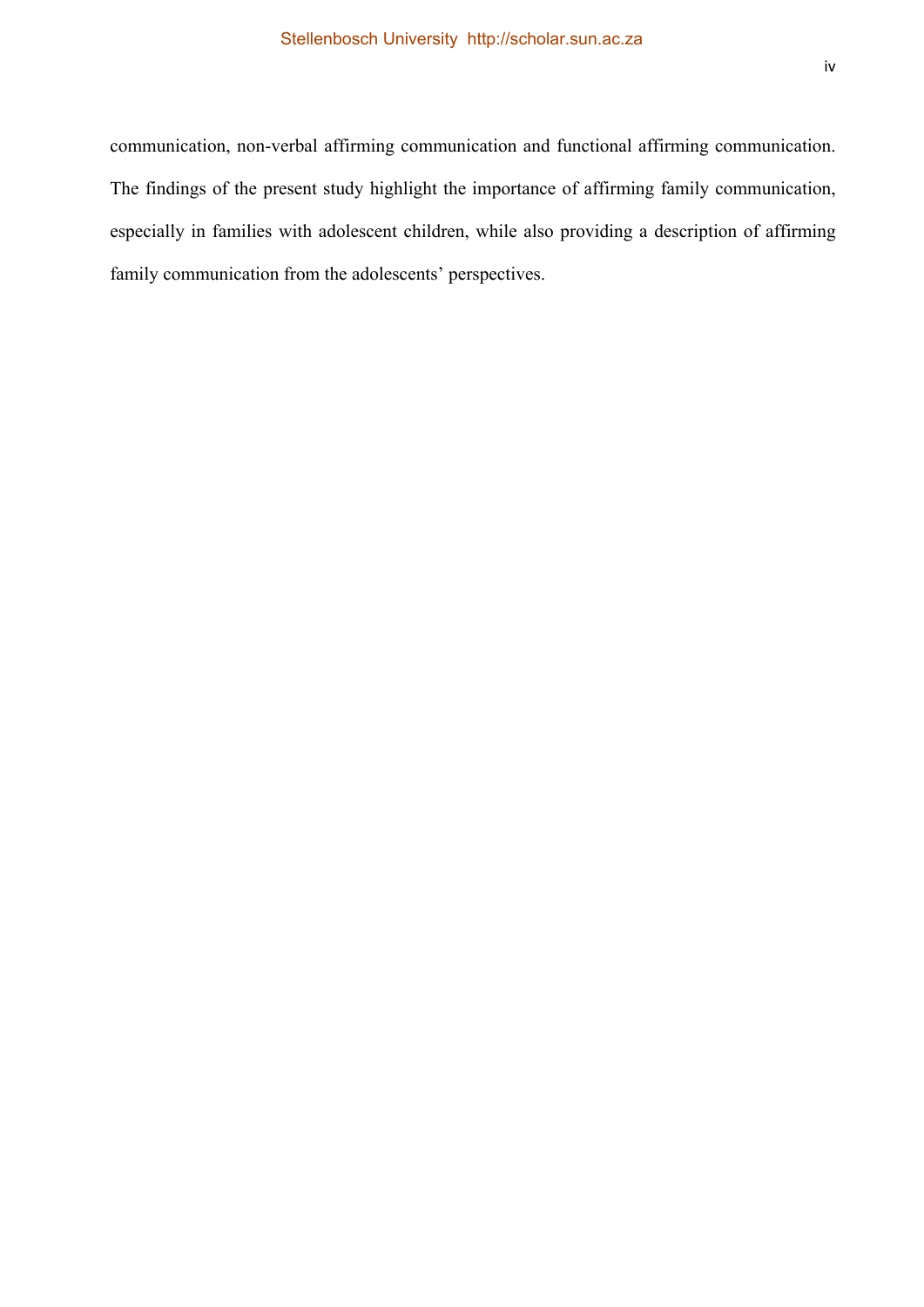#### **OPSOMMING**

Bevestigende of positiewe gesinskommunikasie is 'n belangrike aspek wat gesinne en individue in staat stel om hulself teen verskeie lewensuitdagings te beskerm (Greeff & Du Toit, 2009; Greeff & Van der Merwe, 2004; Norman, 2000). Volgens Barnes and Olson (1985) speel bevestigende gesinskommunikasie 'n belangrike rol in die ontwikkeling van 'n adolessent. Hierdie studie het gepoog om die verhouding tussen bevestigende gesinskommunikasie en gesinsfunksionering te bepaal. Die verhoudings tussen gesinsfunksionering en die kwaliteit van kommunikasie tussen die adolessent en elk van die ouers is ook ondersoek. Laastens is bevestigende gesinskommunikasie, as die hoof fokus van hierdie ondersoek, op 'n kwalitatiewe wyse vanaf die adolessent se perspektief ondersoek.

'n Kwantitatiewe opname-navorsingsontwerp is gekombineer met 'n eksploratiewe, kwalitatiewe ontwerp. Die kwantitatiewe data is met behulp van selfrapporteringsvraelyste ingesamel en die kwalitatiewe data is ingesamel deur 'n opname te maak van 'n bespreking van bevestigende gesinskommunikasie in fokusgroepe. Die deelnemers was eerstejaar Sielkunde-studente van die Universiteit van Stellenbosch in Suid-Afrika. 'n Totaal van 83 vroue en 17 mans het aan die kwantitatiewe komponent van die ondersoek deelgeneem ( $N = 100$ ). Veertien van hierdie 100 studente het ook aan die fokusgroepbesprekings deelgeneem.

Pearson korrelasiekoëffisiënte toon hoogs beduidende korrelasies tussen bevestigende gesinskommunikasie en gesinsfunksionering. Verder is daar ook hoogs beduidende korrelasies gevind tussen gesinsfunksionering en openheid in kommunikasie tussen die adolessent en die ma en pa onderskeidelik. Die resultate van die meervoudige regressieontledings het getoon dat openheid in kommunikasie met die ma, bevestigende gesinskommunikasie en probleme in kommunikasie met die pa belangrike voorspellers was van gesinsfunksionering. Op grond van die fokusgroepbesprekings oor bevestigende gesinskommunikasie het drie kernkategorieë (met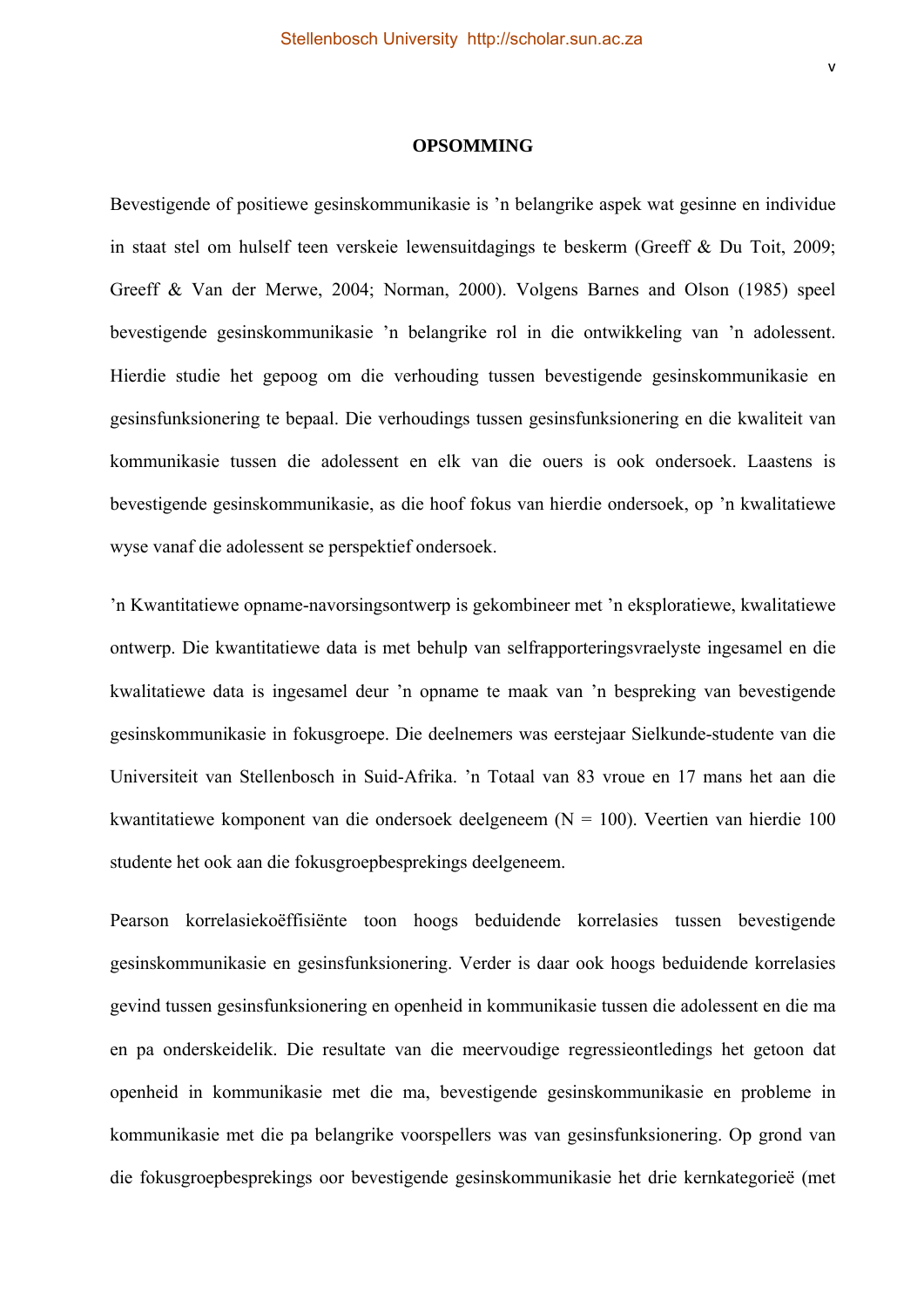subtemas) deur 'n inhoudsanalise na vore gekom. Hierdie kernkategorieë is verbale bevestigende kommunikasie, nie-verbale bevestigende kommunikasie en funksionele bevestigende kommunikasie. Die bevindinge van hierdie ondersoek beklemtoon die belangrikheid van bevestigende gesinskommunikasie, veral in gesinne met adolessente kinders, terwyl dit ook 'n beskrywing bied van bevestigende gesinskommunikasie vanuit die perspektief van adolessente.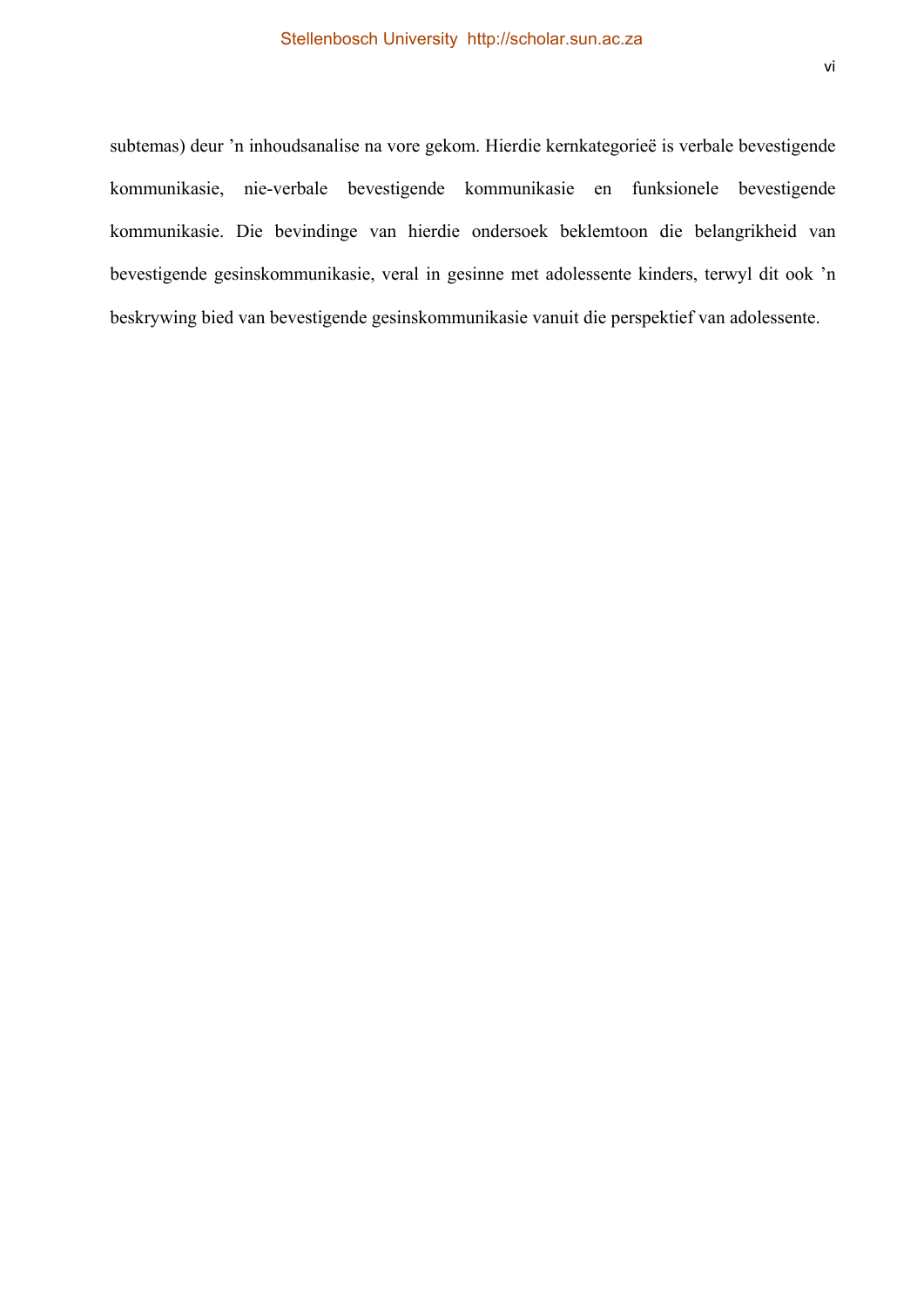#### **ACKNOWLEDGEMENTS**

I hereby wish to express my sincere gratitude to the following people – without you this work would not have been possible.

Professor Greeff – for being the best supervisor I could ask for. Your continuous support, insight and wisdom guided me through these two years. Thank you for giving me the freedom to experience the research process in my own way, but always being available when I needed advice. Most of all I want to thank you for our chats – they meant the world to me.

My family – for their endless love, emotional and financial support. My mother – for always believing in me and motivating me in everything I do. Thank you, especially for helping me with the editing of my drafts. My father and Kato – for giving me a place where I could take the weekend off and just relax. Thank you for doing everything you could when I needed your help. Kato, thank you very much for your help with the tables and graphs. My brother – your faith in me makes me believe I can do anything. I am really proud to be your older sister.

Herbert van der Merwe – also my best friend in the world – thank you for your love and motivation. Thank you for always listening to me and supporting me whenever I felt overwhelmed.

Claire Haggard – thank you for your wisdom and guidance. I do not have the words to thank you for what you meant to me in the past year. You brought perspective to my life.

My friends – Elanza, Corne, Rouxle, Lezanne, Jana, Luc and Adriaan – thank you for listening to me talk about my research, and for helping where you can.

My flatmate, Marieke – our home made it so much easier for me to complete this research. Thank you for always supporting me.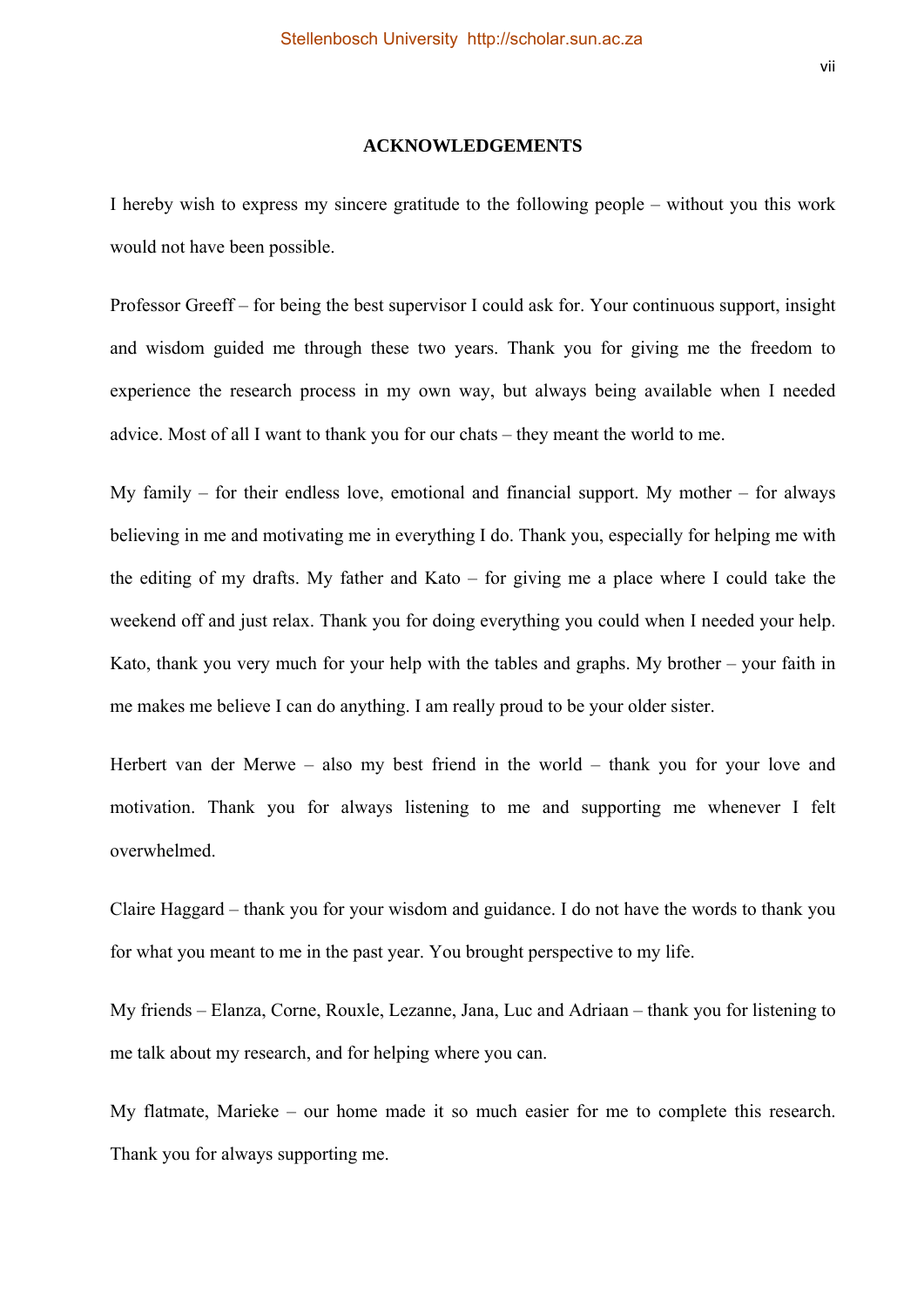Everyone at the CSCD – it was the best place to work while doing this research. Thank you to everyone who offered to listen or to help when I was unsure of anything.

Professor Kidd – thank you for your assistance with the statistical analysis of the data and for your patience in explaining concepts until I understood them.

All the participants – I am extremely grateful to you all – without you this would not have been possible. Thank you for opening up to me and allowing me to learn so much from you.

To the Lord, our Father – thank you for this opportunity, and thank you for sending all these people to help me make the most of it.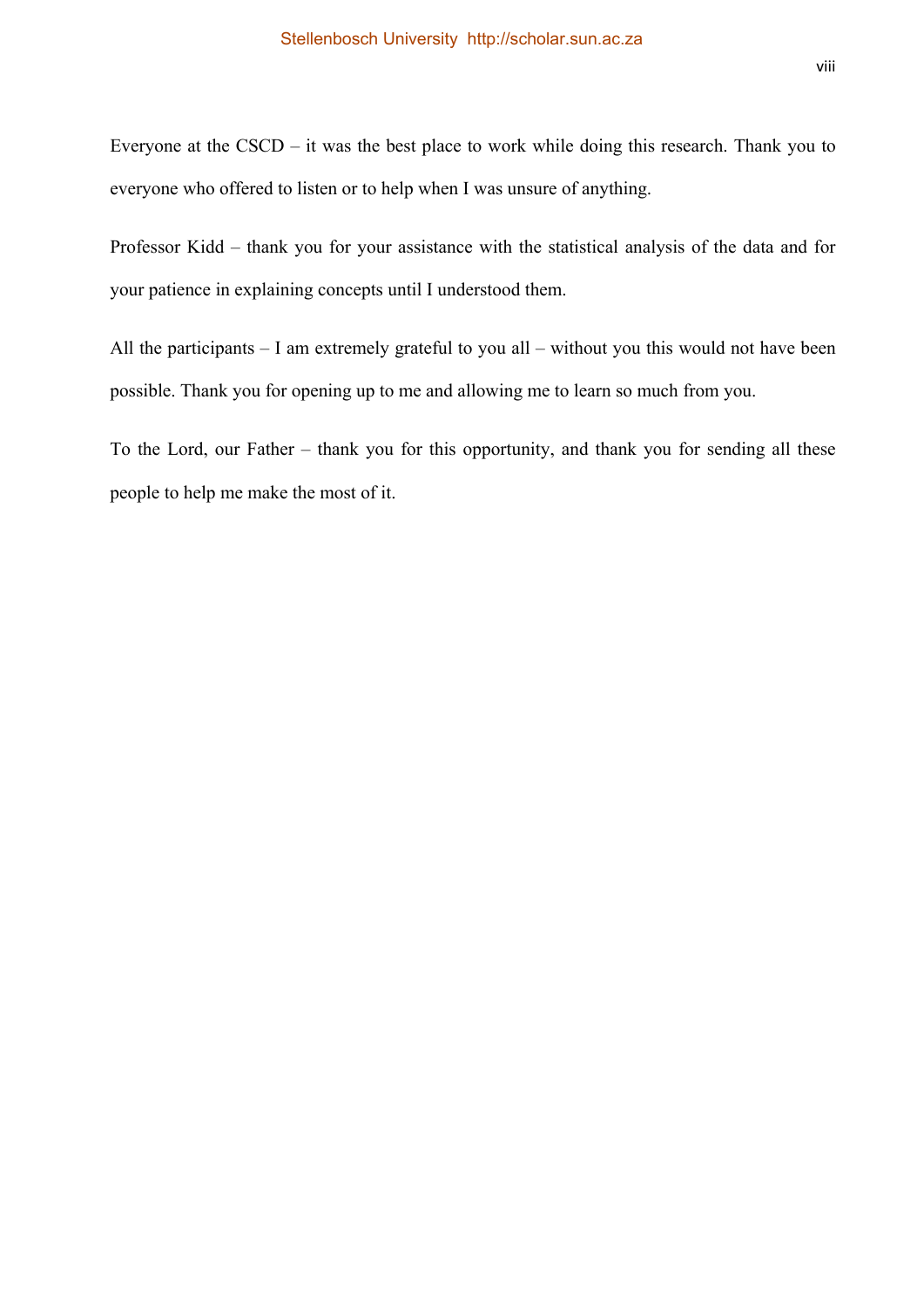# **CONTENTS**

|     | <b>CHAPTER 1: Introduction to and motivation for the study</b> | 1  |
|-----|----------------------------------------------------------------|----|
| 1.1 | Introduction                                                   | 1  |
| 1.2 | Context and background of the study                            | 1  |
|     | Communication<br>1.2.1                                         | 1  |
|     | Family communication<br>1.2.2                                  | 2  |
|     | Affirming and Incendiary family communication<br>1.2.3         | 3  |
| 1.3 | Motivation for and aims of the study                           | 4  |
| 1.4 | Presentation of the thesis                                     | 5  |
| 1.5 | Conclusion                                                     | 7  |
|     | <b>CHAPTER 2: Relevant theoretical frameworks</b>              | 8  |
| 2.1 | Introduction                                                   | 8  |
| 2.2 | Family systems theory                                          | 8  |
|     | 2.2.1<br>Wholeness                                             | 9  |
|     | Interdependence<br>2.2.2                                       | 10 |
|     | 2.2.3<br>Causality                                             | 10 |
|     | 2.2.4<br>Hierarchy                                             | 11 |
|     | 2.2.5<br>Self-regulation                                       | 12 |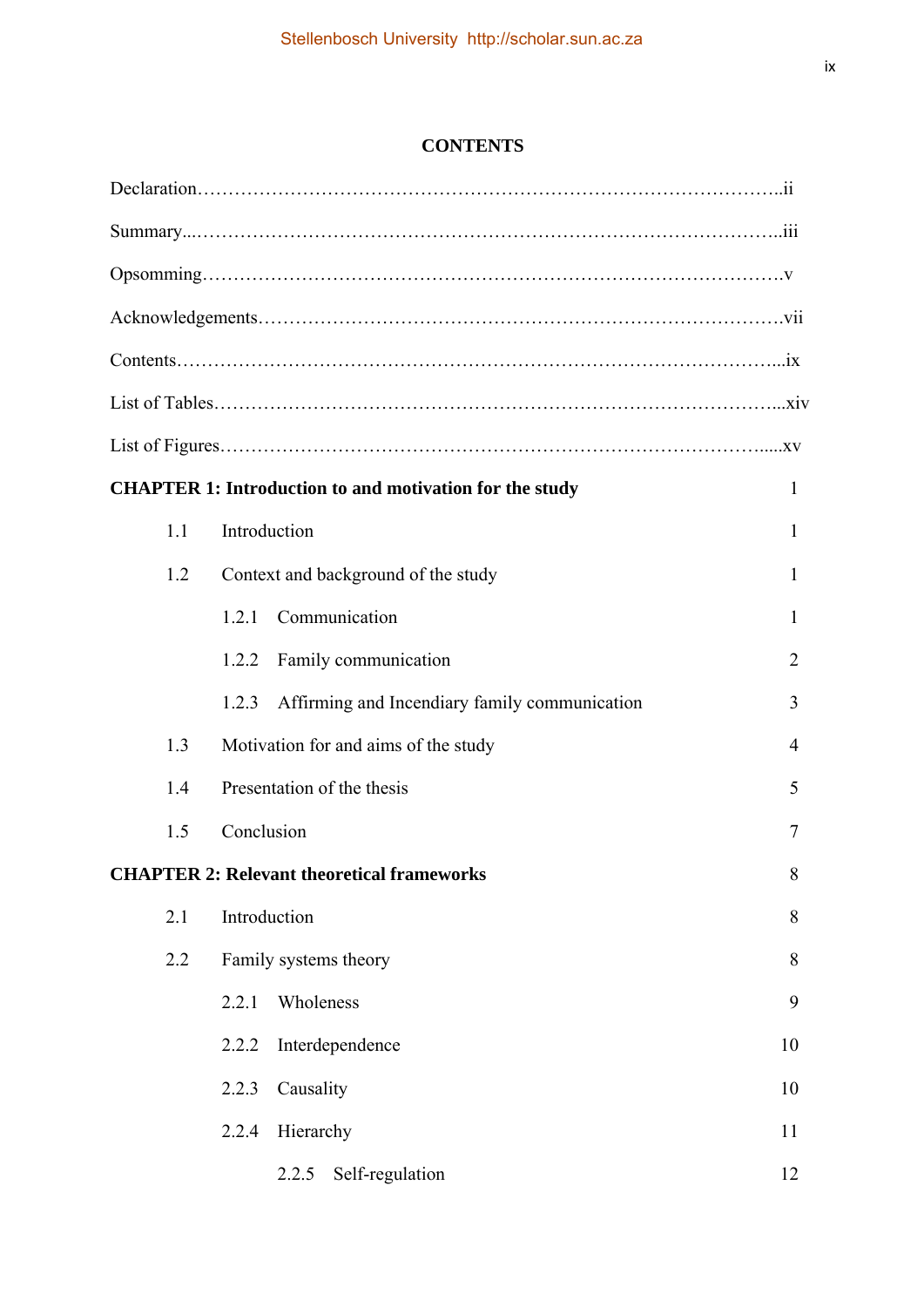|                          | 2.2.6 Feedback loops                                          | 12 |
|--------------------------|---------------------------------------------------------------|----|
|                          | Equilibrium<br>2.2.7                                          | 13 |
|                          | Managing information<br>2.2.8                                 | 13 |
|                          | Boundaries<br>2.2.9                                           | 14 |
| 2.3                      | The Circumplex model of Family Systems                        | 15 |
|                          | Family cohesion<br>2.3.1                                      | 15 |
|                          | Family adaptability<br>2.3.2                                  | 16 |
|                          | Family communication<br>2.3.3                                 | 16 |
| 2.4                      | Developmental perspective on adolescence                      | 17 |
| 2.5                      | Conclusion                                                    | 19 |
|                          | <b>CHAPTER 3: Literature review</b>                           | 20 |
| 3.1                      | Introduction                                                  | 20 |
| 3.2                      | Exploring and defining affirming and incendiary communication | 20 |
| 3.3                      | Communication as resilience factor                            | 23 |
| 3.4                      | Correlates of affirming or positive communication             | 26 |
|                          | Clarifying stressful circumstances<br>3.4.1                   | 26 |
|                          | 3.4.2<br><b>Emotional</b> expression                          | 28 |
|                          | Mutual problem solving<br>3.4.3                               | 30 |
| 3.5                      | Conclusion                                                    | 31 |
| <b>CHAPTER 4: Method</b> |                                                               | 33 |
| 4.1                      | Introduction                                                  | 33 |
| 4.2                      | Research aims and objectives                                  | 33 |
| 4.3                      | Research design                                               | 34 |
| 4.4                      | Participants                                                  | 35 |
|                          | Sampling strategy<br>4.4.1                                    | 35 |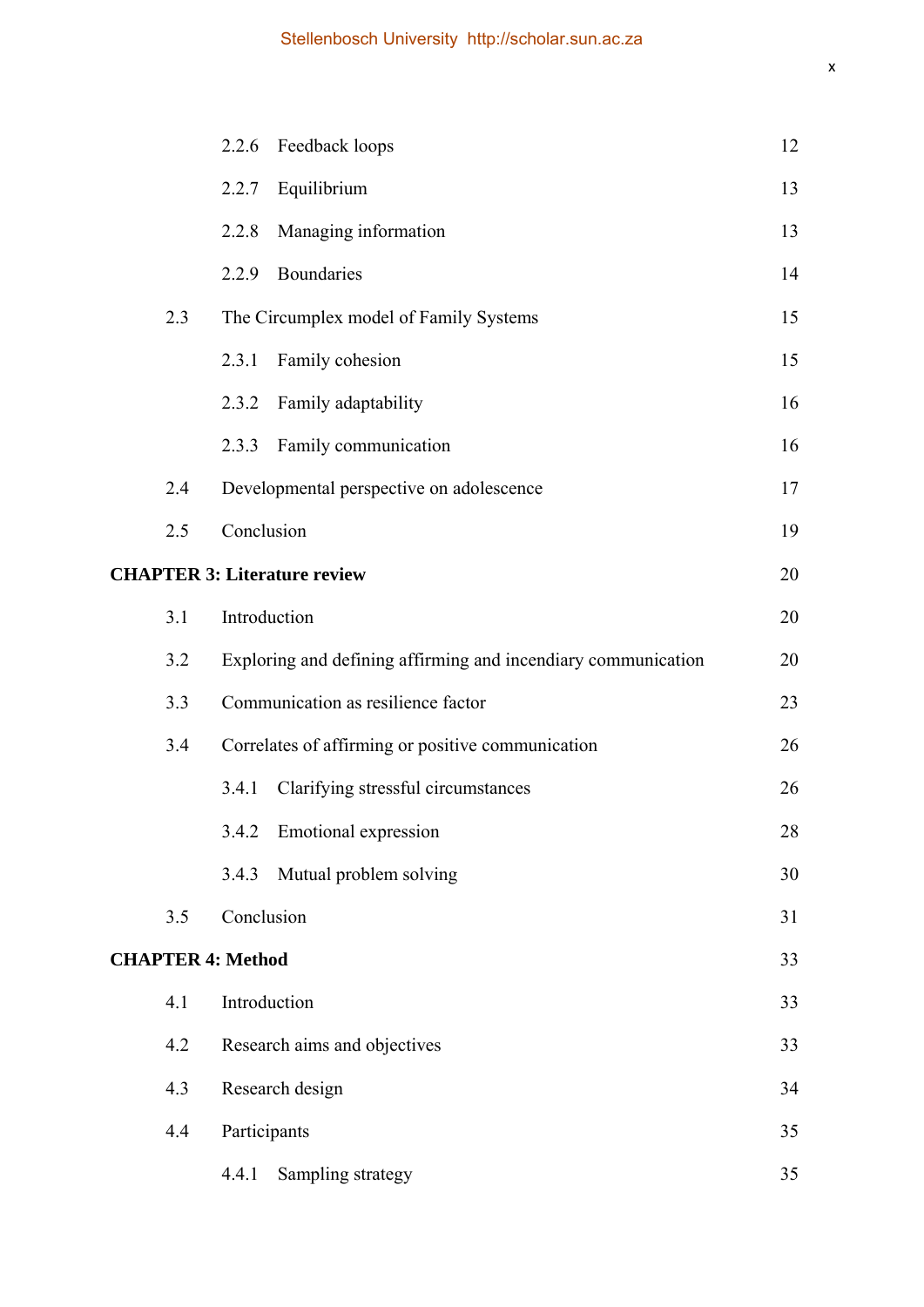|                           | 4.4.2        | Inclusion criteria                                         | 36 |
|---------------------------|--------------|------------------------------------------------------------|----|
|                           | 4.4.3        | Demographic information of participants                    | 36 |
| 4.5                       | Measures     |                                                            |    |
|                           | 4.5.1        | Demographic questionnaire                                  | 38 |
|                           | 4.5.2        | Quantitative measures                                      | 38 |
|                           |              | 4.5.2.1 The Family Problem Solving and Communication Index | 38 |
|                           |              | 4.5.2.2 The Parent-Adolescent Communication Scale          | 39 |
|                           |              | 4.5.2.3 The Family Changeability Index 8                   | 40 |
|                           | 4.5.3        | Qualitative measure                                        | 41 |
| 4.6                       | Procedure    |                                                            | 44 |
| 4.7                       |              | Ethical considerations                                     | 45 |
|                           | 4.7.1        | Informed consent                                           | 45 |
|                           | 4.7.2        | Anonymity and confidentiality                              | 45 |
|                           | 4.7.3        | Interview ethics                                           | 46 |
| 4.8                       |              | Data analysis                                              | 46 |
|                           | 4.8.1        | Quantitative data analysis                                 | 46 |
|                           |              | 4.8.2 Qualitative data analysis                            | 48 |
|                           |              | 4.8.2.1 Trustworthiness                                    | 49 |
| 4.9                       | Conclusion   |                                                            | 51 |
| <b>CHAPTER 5: Results</b> |              |                                                            | 52 |
| 5.1                       | Introduction |                                                            | 52 |
| 5.2                       |              | Quantitative results                                       | 52 |
|                           | 5.2.1        | Pearson correlations                                       | 52 |
|                           |              |                                                            |    |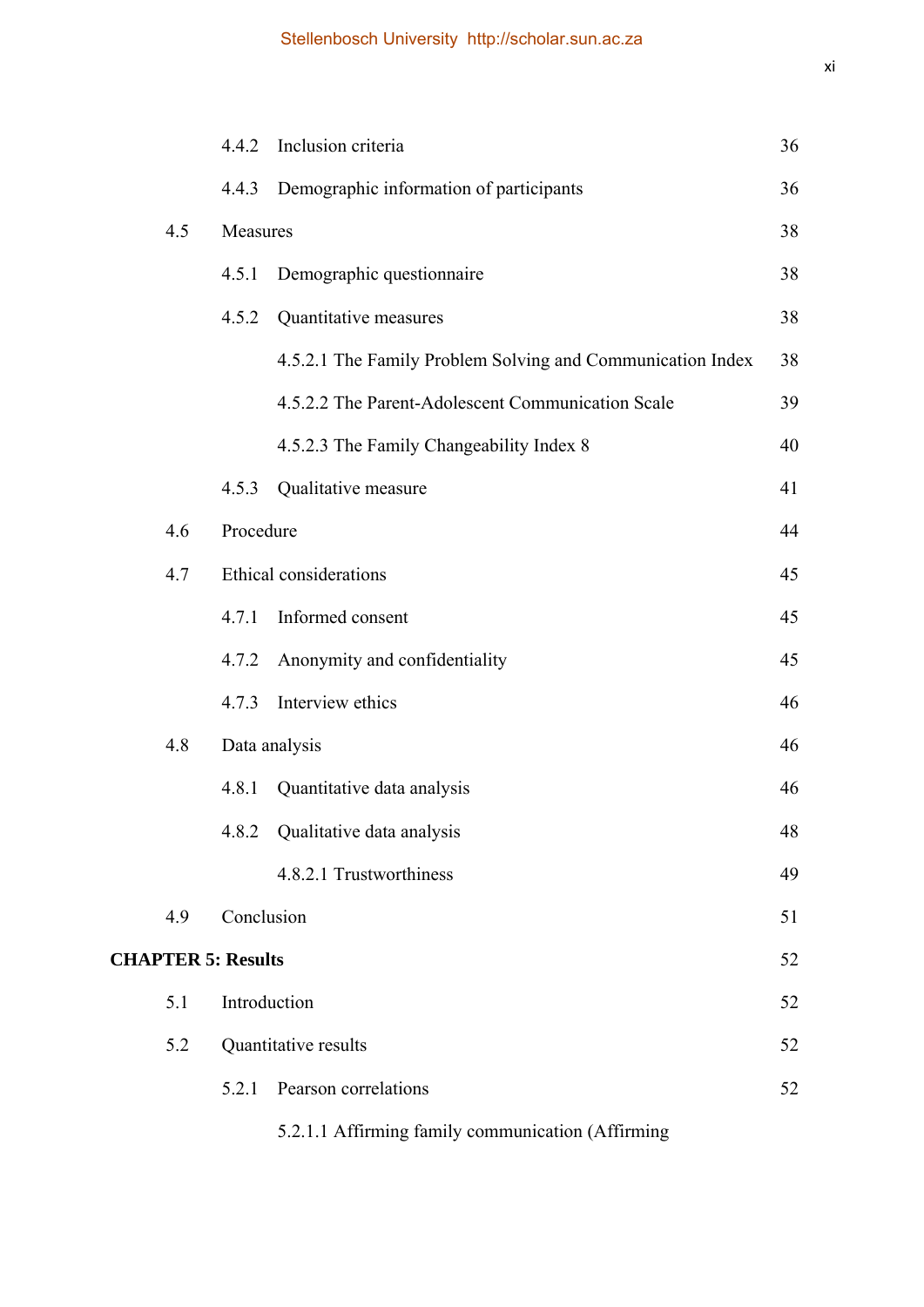|     |            | communication subscale) and family functioning (FACI8) 53   |    |
|-----|------------|-------------------------------------------------------------|----|
|     |            | 5.2.1.2 Openness in communication with mother (Openness in  |    |
|     |            | communication with mother subscale) and family              |    |
|     |            | functioning (FACI8)                                         | 54 |
|     |            | 5.2.1.3 Openness in communication with father (Openness in  |    |
|     |            | communication with father subscale) and family              |    |
|     |            | functioning (FACI8)                                         | 55 |
|     | 5.2.2      | <b>Additional Pearson correlations</b>                      | 56 |
|     |            | 5.2.2.1 Incendiary family communication (Incendiary         |    |
|     |            | communication subscale) and family functioning (FACI8) 56   |    |
|     |            | 5.2.2.2 Problems in communication with mother (Problems in  |    |
|     |            | communication with mother subscale) and family              |    |
|     |            | functioning (FACI8)                                         | 57 |
|     |            | 5.2.2.3 Problems in communication with father (Problems in  |    |
|     |            | communication with father subscale) and family              |    |
|     |            | functioning (FACI8)                                         | 58 |
|     |            | 5.2.3 Multiple regression results                           | 59 |
|     | 5.2.4      | Differences between genders                                 | 62 |
| 5.3 |            | Qualitative results                                         | 63 |
|     | 5.3.1      | Defining affirming family communication                     | 63 |
|     | 5.3.2      | The meaning of affirming family communication for the whole |    |
|     |            | family and for the individual members                       | 69 |
| 5.4 | Conclusion |                                                             | 73 |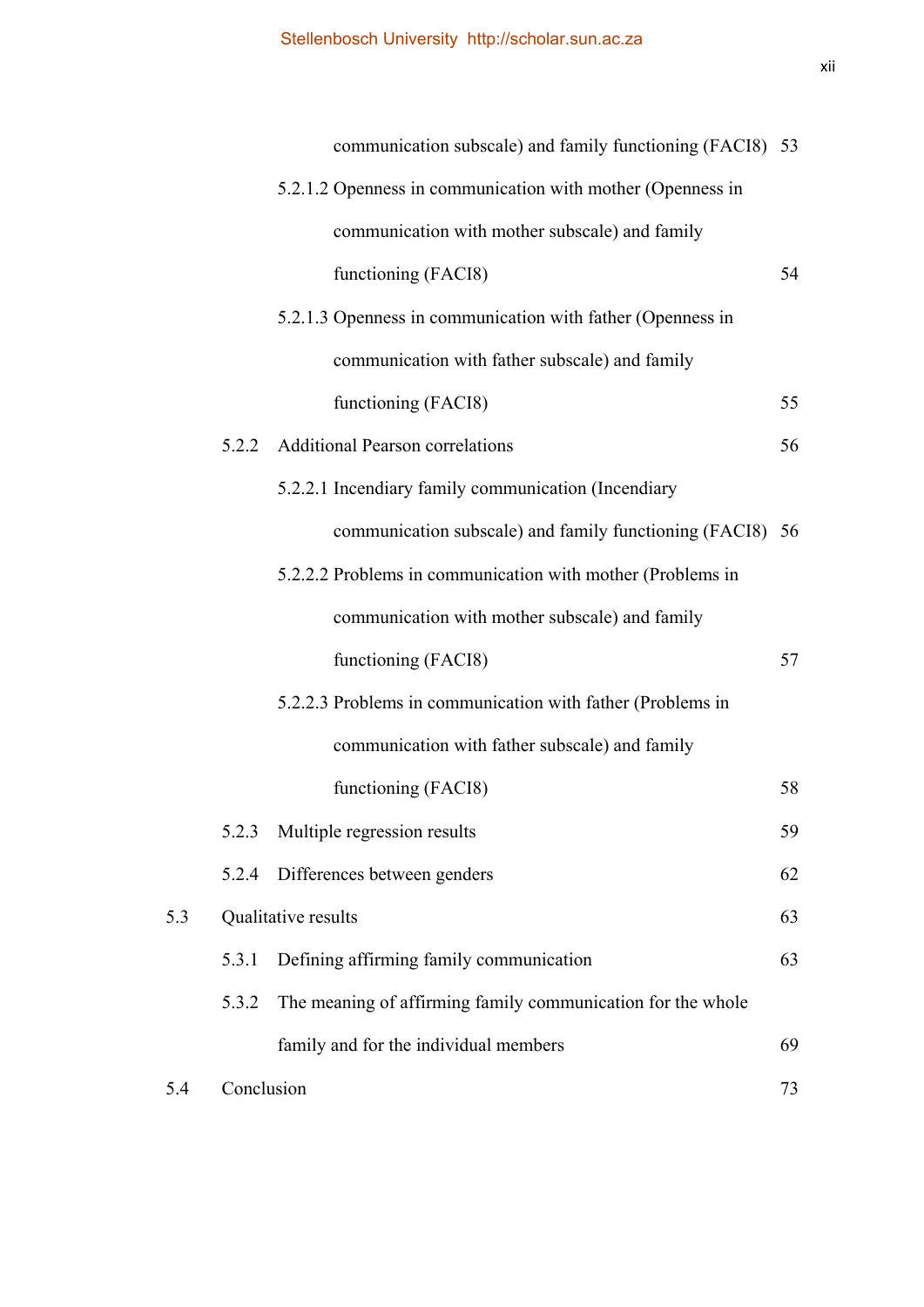| <b>CHAPTER 6: Discussion and conclusion</b>                            |                                                 |                                                        | 74 |
|------------------------------------------------------------------------|-------------------------------------------------|--------------------------------------------------------|----|
|                                                                        | 6.1                                             | Introduction                                           | 74 |
|                                                                        | 6.2                                             | Discussion of the quantitative and qualitative results | 74 |
|                                                                        | 6.3                                             | Limitations and recommendations                        | 80 |
|                                                                        | 6.4                                             | Conclusion                                             | 82 |
|                                                                        | <b>REFERENCES</b>                               |                                                        | 83 |
| 91<br><b>APPENDICES</b><br>91                                          |                                                 |                                                        |    |
| <b>APPENDIX A: COVER LETTER</b><br>APPENDIX B: DEMOGRAPHIC INFORMATION |                                                 |                                                        |    |
|                                                                        |                                                 |                                                        | 92 |
|                                                                        |                                                 | APPENDIX C: THE FAMILY PROBLEM SOLVING AND             |    |
|                                                                        | <b>COMMUNICATION INDEX (FPSC)</b>               |                                                        |    |
|                                                                        | APPENDIX D: THE PARENT-ADOLESCENT COMMUNICATION |                                                        |    |
|                                                                        |                                                 | <b>SCALE (PACS)</b>                                    | 94 |
|                                                                        |                                                 | APPENDIX E: THE FAMILY ATTACHMENT CHANGEABILITY        |    |
|                                                                        |                                                 | <b>INDEX 8 (FACI8)</b>                                 | 96 |
|                                                                        |                                                 | APPENDIX F: SEMI-STRUCTURED INTERVIEW                  | 97 |
|                                                                        |                                                 | APPENDIX G: STELLENBOSCH UNIVERSITY CONSENT TO         |    |
|                                                                        |                                                 | PARTICIPATE IN RESEARCH                                | 98 |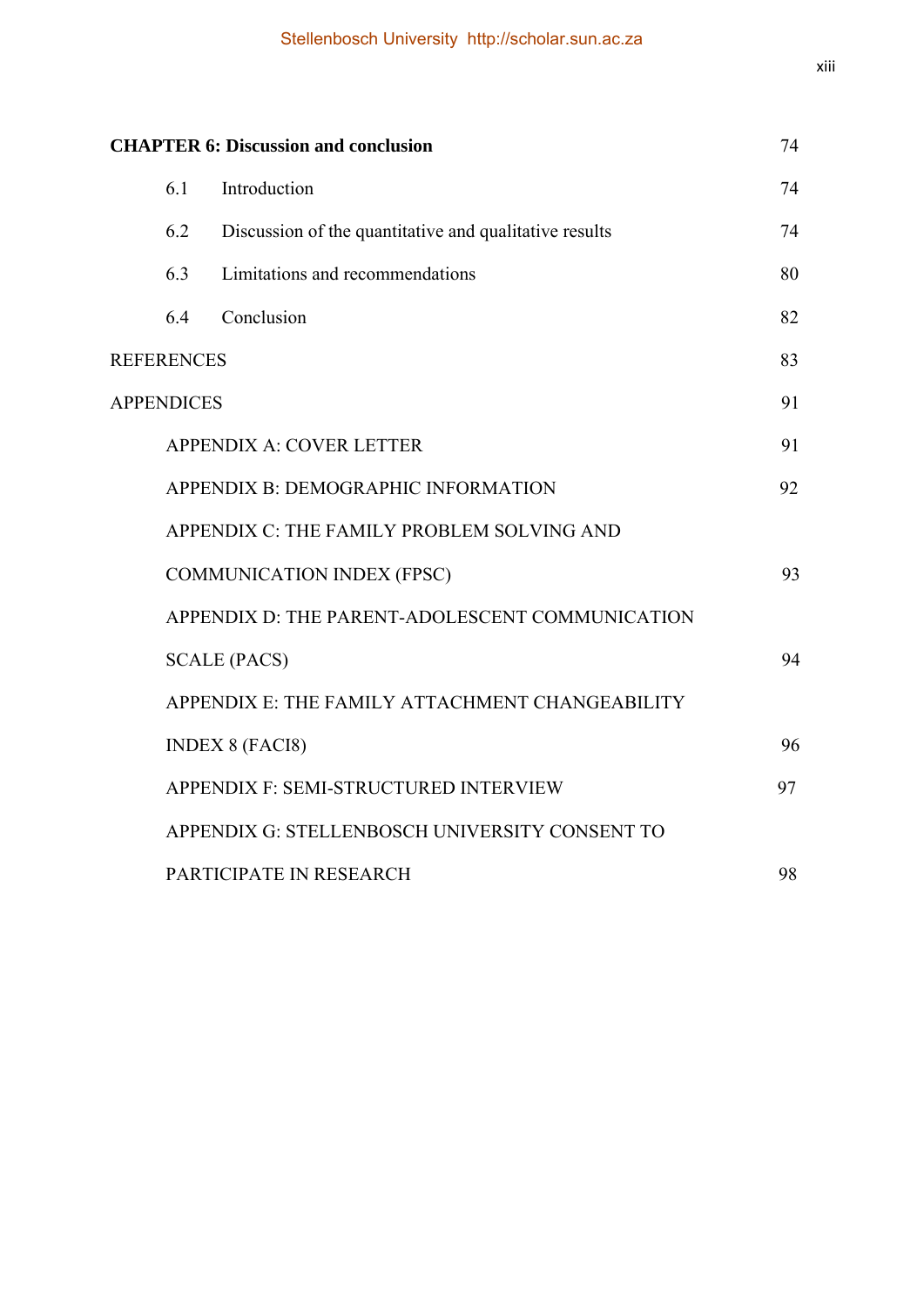# **LIST OF TABLES**

| Table $1$ – Pearson correlations between family functioning                |    |
|----------------------------------------------------------------------------|----|
| (Family Attachment and Changeability Index 8) and communication            |    |
| variables ( $N = 100$ )                                                    | 59 |
| Table 2 – Results of the Best-Subsets Multiple Regression Analysis for the |    |
| Dependent Variable Family Functioning ( $N = 100$ )                        | 60 |
| Table 3 – Results of ANOVAs to test for Differences Between Genders with   |    |
| Regard to Family Functioning and Quality of Communication                  | 62 |
| Table 4 – Summary of Responses to the Question: What is Affirming Family   |    |
| Communication?                                                             | 64 |
| Table 5 – The Meaning of Affirming Family Communication for the Whole      |    |
| Family and for Individual Members                                          | 70 |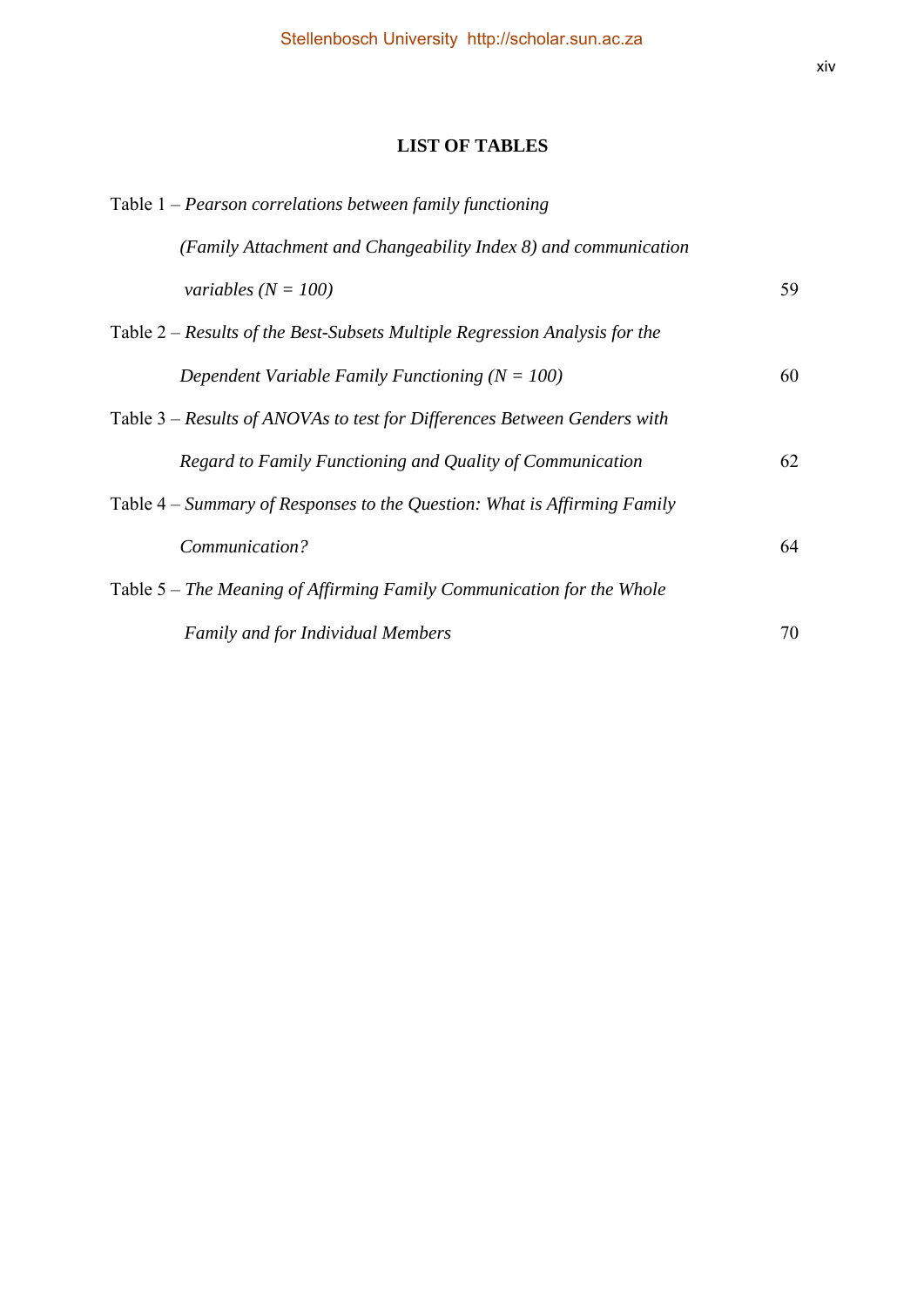# **LIST OF FIGURES**

| <i>Figure 1</i> - Scatterplot showing the relationship between affirming communication   |    |
|------------------------------------------------------------------------------------------|----|
| (FPSC) and family functioning (FACI8 total score)                                        | 53 |
| <i>Figure 2</i> - Scatterplot showing the relationship between openness in communication |    |
| with the mother (PACS) and family functioning (FACI8 total score)                        | 54 |
| <i>Figure 3</i> - Scatterplot showing the relationship between openness in communication |    |
| (PACS) with the father and family functioning (FACI8 total score)                        | 55 |
| <i>Figure 4</i> - Scatterplot showing the relationship between incendiary communication  |    |
| (FPSC subscale) and family functioning (FACI8 total score)                               | 56 |
| <i>Figure 5</i> - Scatterplot showing the relationship between problems in communication |    |
| between the adolescent and the mother (Problems in communication                         |    |
| with mother subscale) and family functioning (FACI8 total score)                         | 57 |
| Figure 6 - Scatterplot showing the relationship between problems in communication        |    |
| between the adolescent and the father (Problems in communication                         |    |
| with father subscale) and family functioning (FACI8 total score)                         | 58 |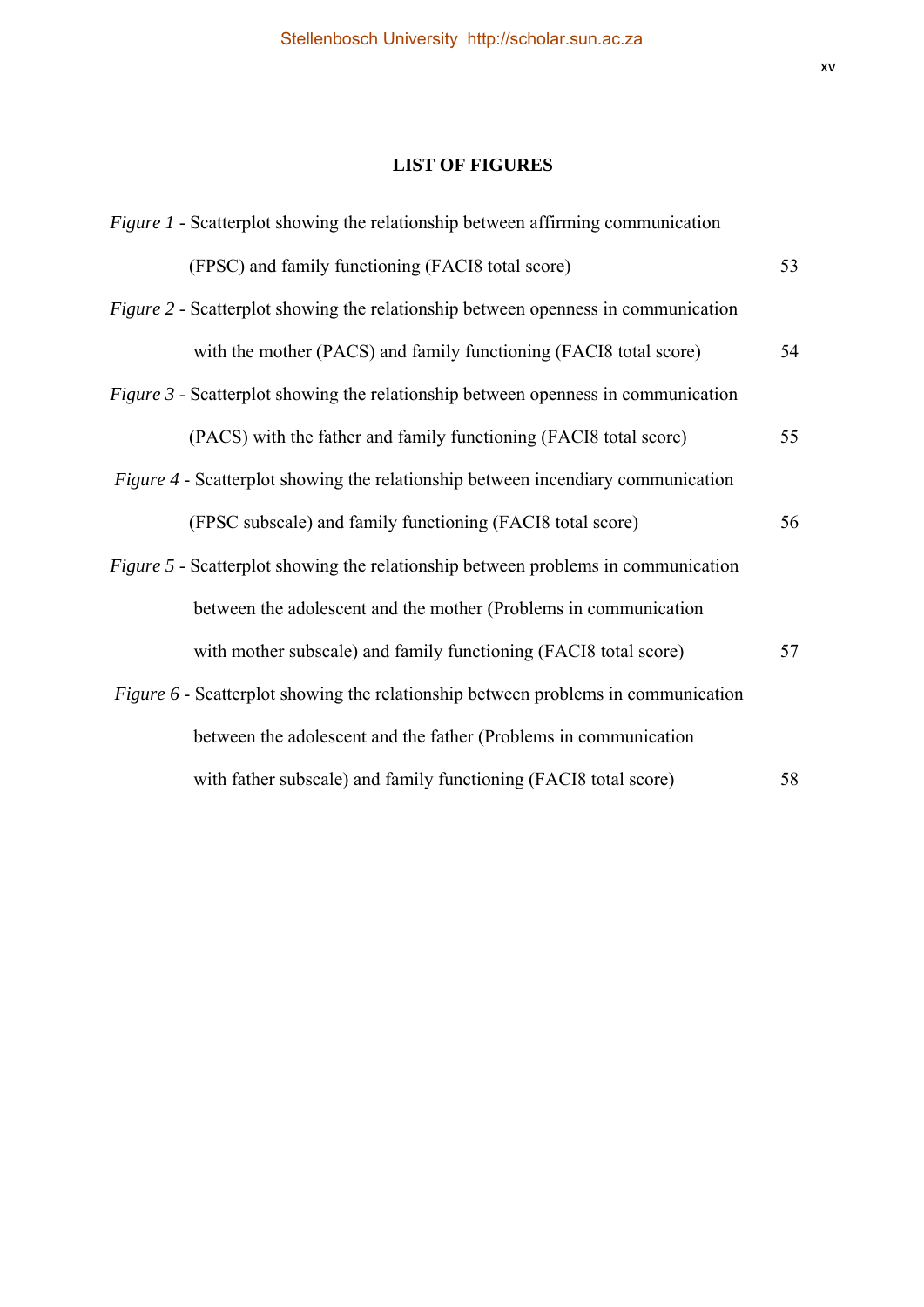#### **CHAPTER 1**

#### **INTRODUCTION TO AND MOTIVATION FOR THE STUDY**

#### **1.1 Introduction**

In order to understand a family one must look at the communication that occurs between its members (Arnold, 2008). In a family setting one finds affirming and incendiary communication (McCubbin, Thomson, & McCubbin, 1996). Affirming communication is positive, effective or supportive in nature, while incendiary communication is negative or ineffective. The focus of the present study was to explore affirming communication, as this type of communication, according to Kingstone and Endler (1997), has thus far been underexplored in published research.

# **1.2 Context and background of study**

#### **1.2.1 Communication**

Communication can be seen as a process through which meaning is produced, negotiated and shared via verbal and nonverbal channels (Arnold, 2008). Communication is considered a process because there is continuous change in human interactions. Broderick (1993) states that the communication patterns of social beings can be described as complex because they involve a variety of concurrent signals. These signals include facial expressions, body posture, tone of voice and terminology used, immediate context and shared history. Thus, these signals all add to the meaning conveyed via communication and may be verbal or nonverbal (Goldenberg & Goldenberg, 2008).

Besides being conveyed through the content, a message can also be conveyed through tone of voice, body language and posture. It could also happen that a message on one level contradicts a message sent on another level, or that a message sent on one level reinforces a message on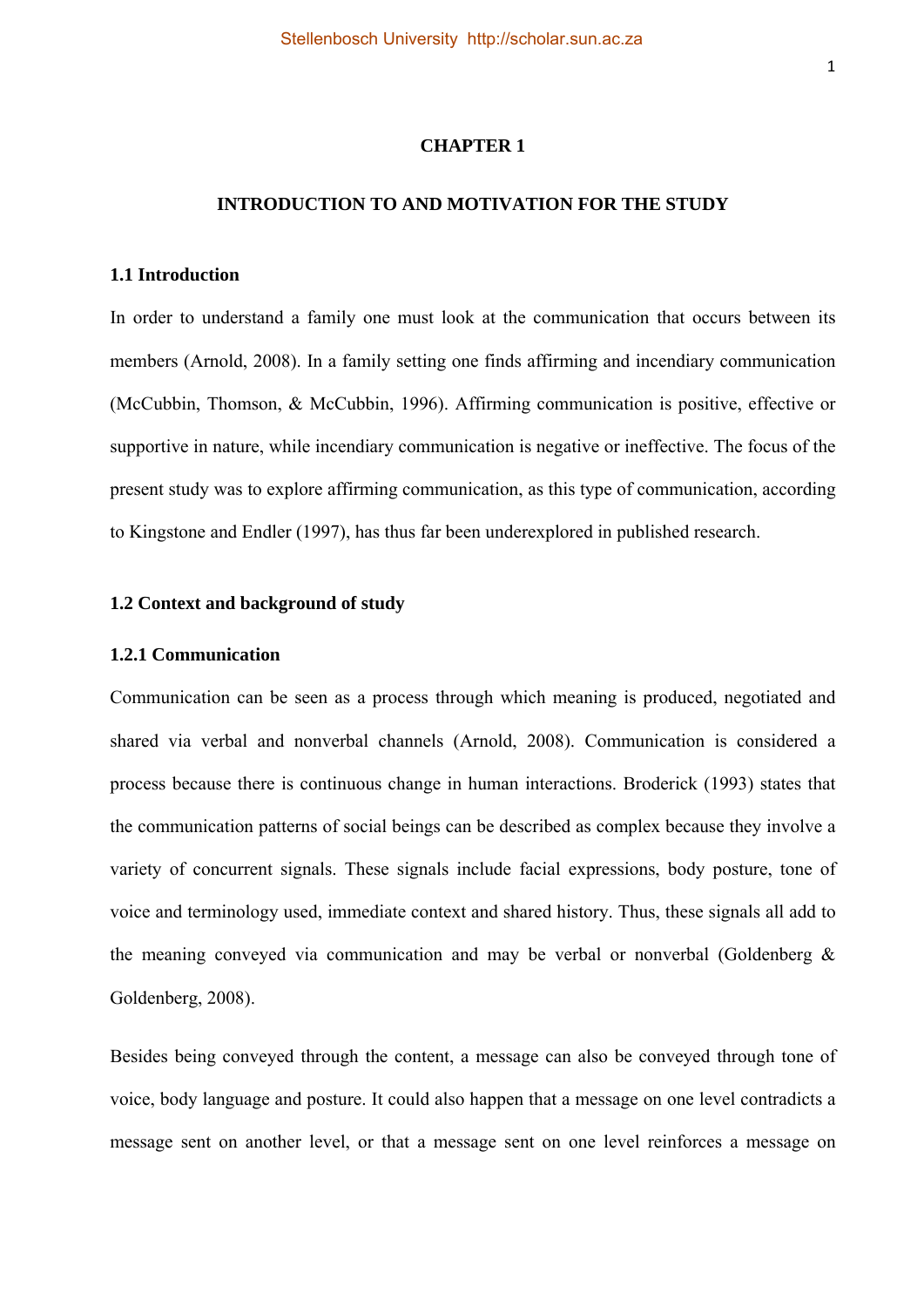another. The content level involves what is being said, while the second level, which contradicts or reinforces the content level, is called metacommunication (Goldenberg & Goldenberg, 2008).

It is also important to note that one cannot 'not' communicate. According to Goldenberg and Goldenberg (2008, p. 264), "all behaviour is communication at some level". Therefore, communication occurs not only when something is being said, in the manner in which it is said and in the accompanying body language, but also when one person ignores another. Not acknowledging or ignoring someone contributes to the message being sent and how that message is negotiated by the other person.

Communication is a way of sharing beliefs with others (Arnold, 2008). It is important to remember that different people, or groups of people, understand and attach meaning to things and concepts differently. Therefore, even though the person conveying the message has a specific meaning in mind, for the individuals or groups of people receiving the message it will be a process of negotiation of meaning.

#### **1.2.2 Family communication**

Epstein, Ryan, Bishop, Miller and Keitner (2003, p. 589) define family communication as the "exchange of verbal information within a family". Although they acknowledge that communication consists of behaviour as well as verbal information, the focus is on the verbal communication because it can be measured. Communication is a significant aspect of family life and may be seen as an instrument used by families to share feelings, views, needs and preferences (Barnes & Olson, 1985).

According to Galvin, Bylund and Brommel (2004), communication forms, defines and manages the family system. Communication is important in the creation and reflection of standards and rules within a family, the establishment of the roles of family members and the development of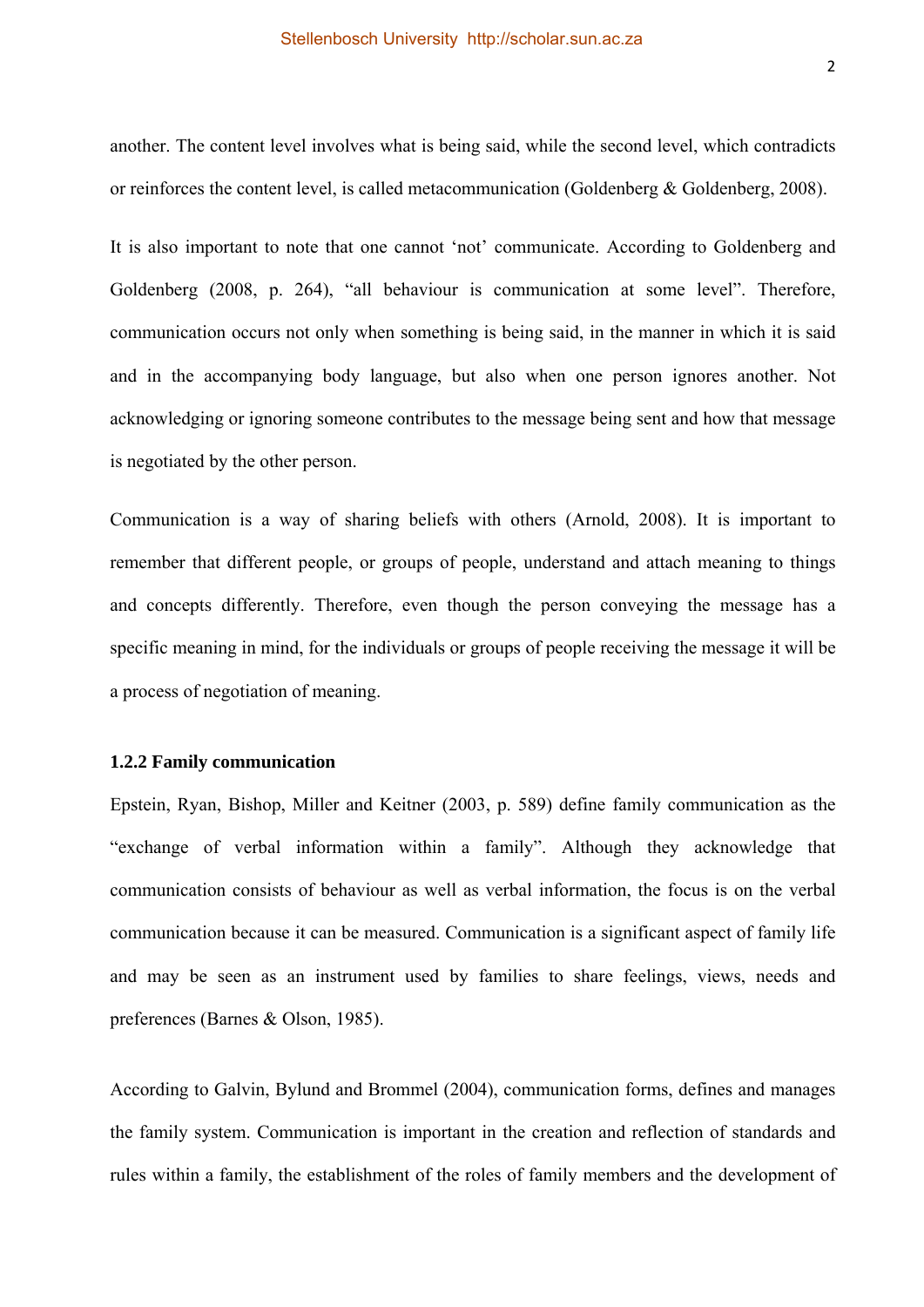an understanding of the environment in which family life takes place (Arnold, 2008). According to Goldenberg and Goldenberg (2008), communication accomplishes more than just conveying a message. Communication between family members also defines or portrays relationships.

Through family communication, our understanding of our family and our experiences is constructed (Arnold, 2008). Even though we use family communication to construct or create family, the family also produces our patterns of communication. Therefore, although the "family is a product of communication", communication is also a "product of the family" (Arnold, 2008, p. 4). A family cannot be fully understood without considering communication between the members, because without communication there would not be a family.

Arnold (2008) states that the family setting is connected to the larger social system, because the family setting is where family members learn about their place in the larger society. In a family setting the members are informed of cultural norms and expectations. Communication is an instrument through which this information is conveyed. The family context is also the space in which family members develop communication skills to use in the larger community or society (Galvin et al., 2004). Family communication is thus not only important in a family setting, but also in how the family fits into the larger social system (Arnold, 2008).

#### **1.2.3 Affirming and incendiary family communication**

Affirming communication can be defined as "the pattern of family communication which conveys support and caring and exerts a calming influence" (McCubbin, McCubbin, & Thomson, 1988, p. 640). Positive communication skills include sending unambiguous messages, listening and understanding with empathy, reflecting while listening and making supportive comments (Olson, 1993). These skills also lead to the deflating of stressful situations and contribute to creating a more positive environment. As the term affirming communication has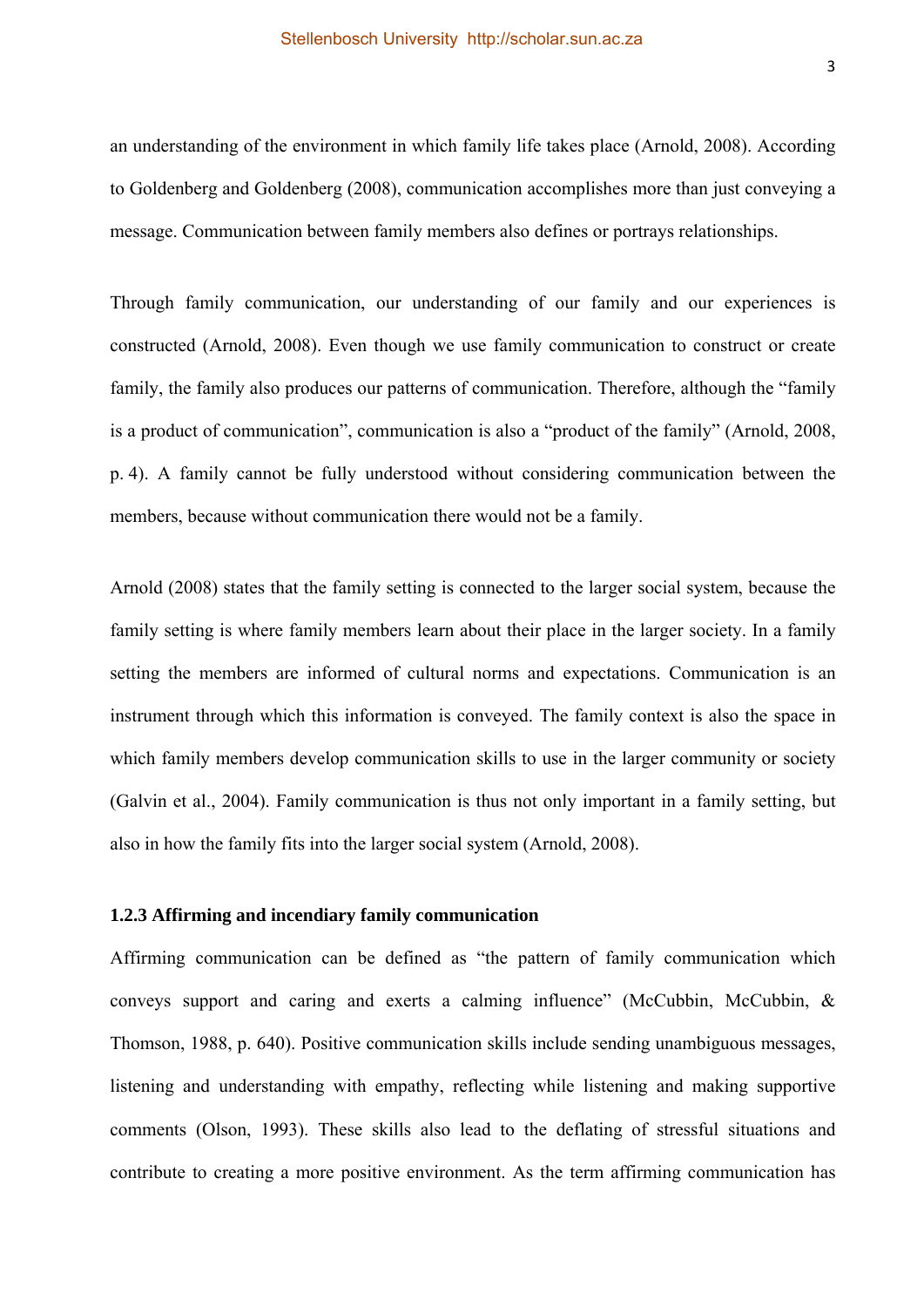not been explored much in other research, the terms positive, supportive or effective communication can also be used to describe this type of family communication (Kingstone & Endler, 1997). Among the literature on affirming or positive family communication, no studies of note could be found exploring its nature from an adolescent's point of view. A study conducted by Mallick (2007) explored how adolescents wanted to communicate with their parents, but this related only to communication during drug education.

Incendiary, defensive or negative communication is "inflammatory in nature and tends to exacerbate a stressful situation" (McCubbin et al., 1988, p. 640). Criticism, lack of empathy and sending double messages may be seen as negative communication skills (Olson, 1993). According to Alexander (1973), defensive communication by family members produces a defensive environment, which makes it difficult to solve problems. This is an example of how negative communication is inflammatory and may lead to more negative communication and a defensive environment. Domineering, apathetic and critical behaviour all contribute to a defensive and negative environment (Alexander, 1973).

#### **1.3 Motivation for and aims of the study**

Positive family communication has been identified as an important family characteristic that promotes family resilience (Greeff & Du Toit, 2009; Greeff & Van der Merwe, 2004). Resilience is defined by Walsh (2003) as not only surviving unsettling life challenges, but also having the ability to bounce back from these challenges. According to Norman (2000), protective factors, such as positive communication, help individuals and families safeguard or buffer themselves against any life challenges.

Barnes and Olson (1985) state that positive family communication is also very important for an adolescent's development. Adolescence is a time when rules and family structures should be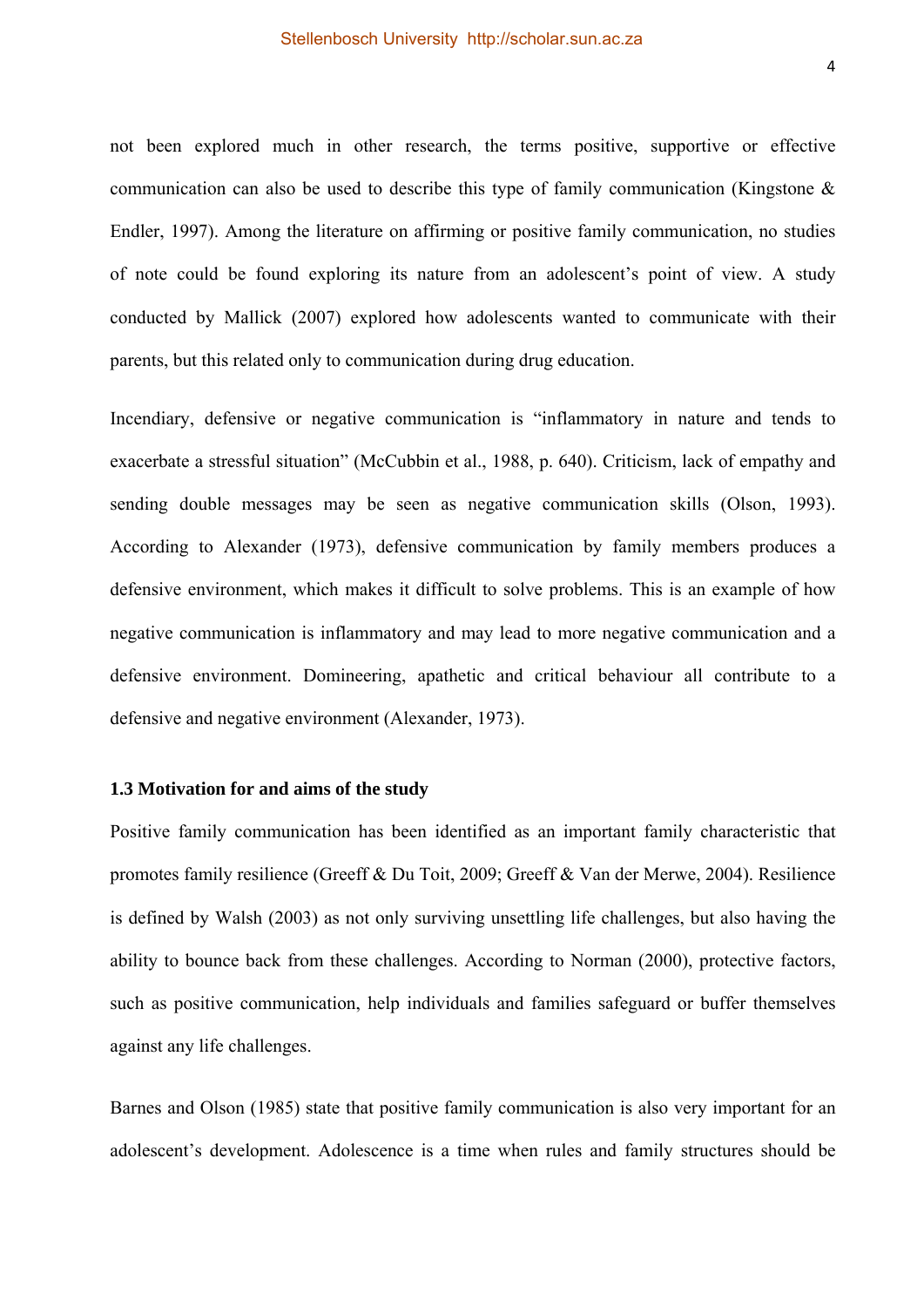adjusted by family members. It is also a time of increased risk-taking and experimenting by the adolescent. This behaviour contributes to the formation of an own identity, which is central to this life stage (Goldberg & Goldberg, 2008). Although conflict arises mostly from an adolescent's search for autonomy, most adolescents actually do accept the norms and values of their parents (Meyer, 2005). Meyer (2005) also states that conflict between adolescents and their parents is less if adolescents' individual identities are not suppressed and if they receive enough empathy and warmth.

According to Ramphele (cited in Shefer, 2008), there are a small number of South African studies on the adolescent-parent relationship, and in most of these studies the main focus is on adolescent-parent conflict (Shefer, 2008). The main focus in the international research that could be found on adolescent-parent communication was also on the exploration of the negative aspects of communication between adolescents and their parents, as well as the effects thereof. Many studies explored problematic parent-adolescent communication and its correlates. Examples of these correlates include risk behaviour, psychological distress, behavioural problems, depression, suicide ideation, as well as suicide (Garcia, Skay, Sieving, Naughton, & Bearinger, 2008; Vuchinich, Ozretich, Pratt, & Kneedler, 2002; Yu et al., 2006). Therefore, the present study will focus mainly on positive family interactions, including parent-adolescent communication, from the perspective of adolescents.

Firstly, the present study investigates the relationship between affirming family communication and family functioning. The relationship between affirming family communication and family functioning has been explored by other international and national studies, such as Barnes and Olson (1985), Greeff and Du Toit (2009) and Jonker and Greeff (2009). Although this relationship between affirming family communication and family functioning is not the main focus of the present study, it serves to confirm and support what these other studies have already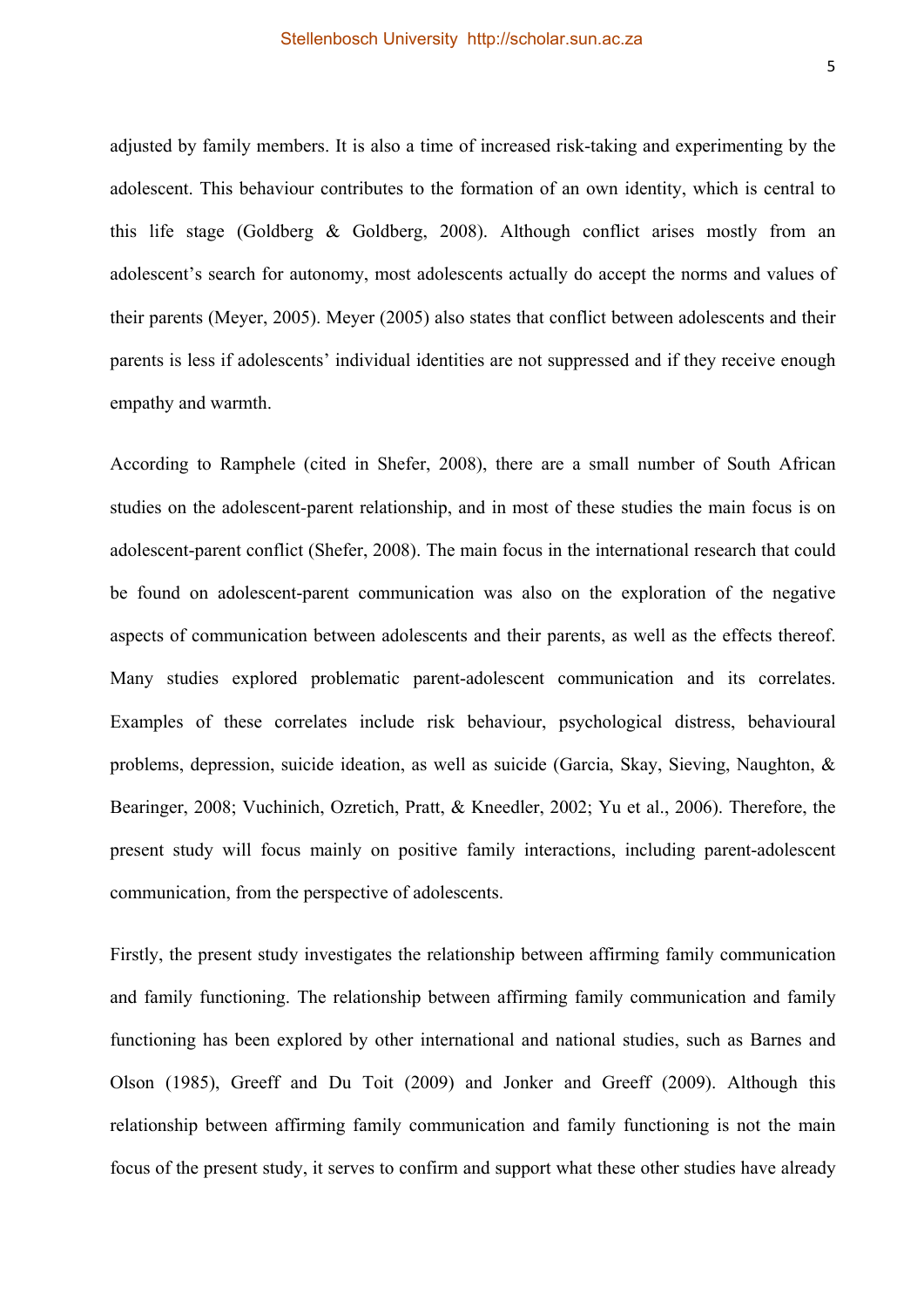found. The relationships between family functioning and the perceived quality of communication between the adolescent and both parents are also investigated in the present study. The quantitative component of the present study focuses on the adolescent's perspective of the quality of family communication and on the quality of communication between the adolescent and both parents. This, then, leads to the main focus of the present study, in which affirming communication is explored qualitatively from the adolescent's perspective. This qualitative exploration of affirming communication serves to bridge an existing gap in the international as well as national research.

# **1.4 Presentation of the thesis**

Following the introduction to the study, Chapter Two presents a discussion of the relevant theoretical frameworks that can be used to obtain a better understanding of family communication. The theoretical frameworks discussed are Bowen's family systems theory, the circumplex model of family systems, and the developmental perspective on adolescence. Chapter Three provides a review of the relevant literature on family communication. Studies defining affirming and incendiary communication are reviewed. The effects of affirming and incendiary family communication will be discussed, but the main focus of the literature review will be on affirming, or positive, family communication. Chapter Four covers the research methodology, starting with the research aims and objectives. It includes discussions on the research design, the participants, the measures used, the procedure of data collection, ethical considerations and, finally, an explanation of how the data was analysed. The results of the quantitative and qualitative data analyses are presented in Chapter Five. This is followed by a discussion of the results in Chapter Six. Chapter Six also includes a discussion of the limitations of the study, recommendations for further research and the final conclusion.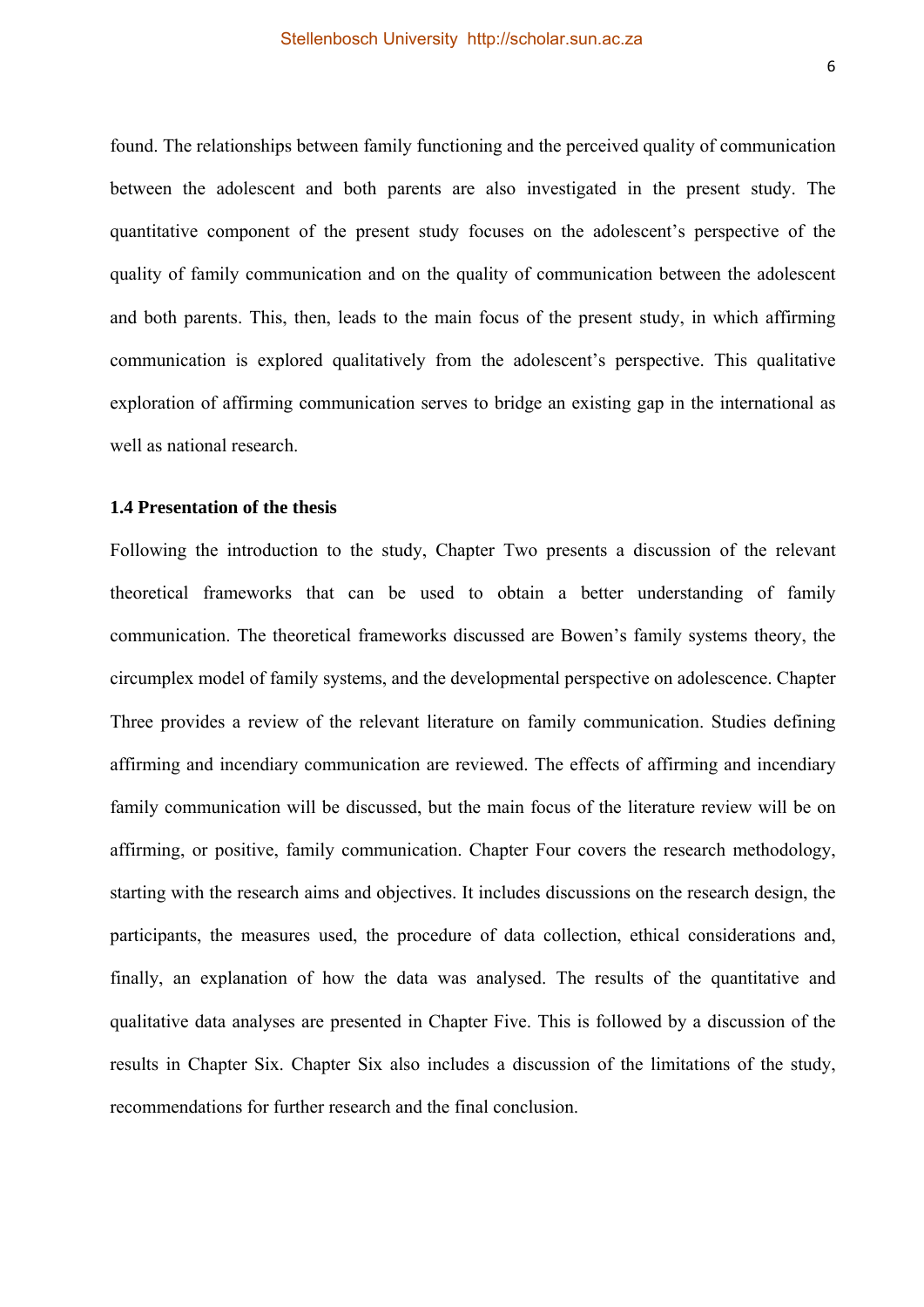# **1.5 Conclusion**

It is clear that family communication is more than just an important aspect of family life. Family communication defines the family and also the relationships between members. As stated previously, communication is a product of the family and the family is also a product of the communication in the family. Affirming communication is vital for the wellbeing of family members and contributes to the family making the necessary changes to its structure and roles. It is important that some changes are made to family routines, structure and roles when any of the members reach adolescence. Affirming family communication enables families to adapt to these required changes. The present study therefore explores affirming family communication from the adolescent's point of view in order to identify, or define, what adolescents view as positive interaction and communication with family members.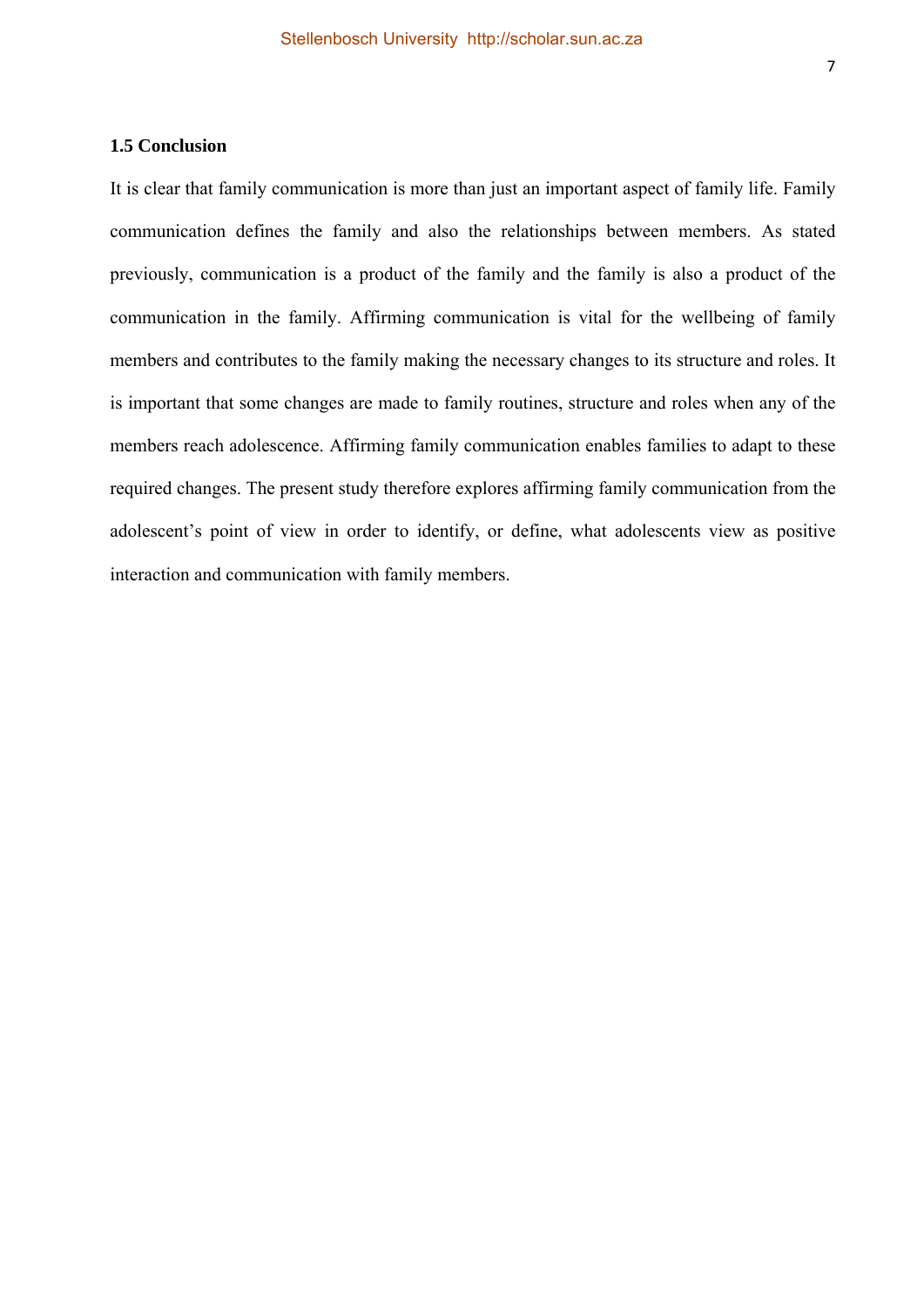#### **CHAPTER 2**

#### **RELEVANT THEORETICAL FRAMEWORKS**

#### **2.1 Introduction**

In this chapter, two relevant theoretical perspectives, namely family systems theory and the circumplex model of Family Systems, are discussed to provide theoretical conceptualisations of family communication. This is followed by a brief discussion of a developmental perspective on adolescence to portray the importance of family communication during this period of a person's life.

#### **2.2 Family systems theory**

Bowen's family systems theory, which forms the basis of many studies of family communication, was derived mainly from General Systems Theory developed by Von Bertalanffy (Arnold, 2008). According to Rosenblatt (1997, p.152), family systems theory is fundamentally a "theory of communication" because, without communication, a family will not be able to exist. The system is able to regulate itself and make changes and is bound by, and because of, communication.

Families are interactive and reciprocal in nature and are therefore better understood when seen from a systems point of view (Montgomery & Fewer, 1988). Broderick (1993, p. 37) concludes that "the family is an example of an open, ongoing, goal-seeking, self-regulating, social system". Every family system is formed differently and differs in size, life stage and compilation. The individual members in a family differ in gender, age and physical condition. Each family also has its own history, culture and character (Arnold, 2008).

The systems view of families includes the society, the family as a whole, members of the family and the relationships between all of these members. According to Eshleman (1978, p. 101),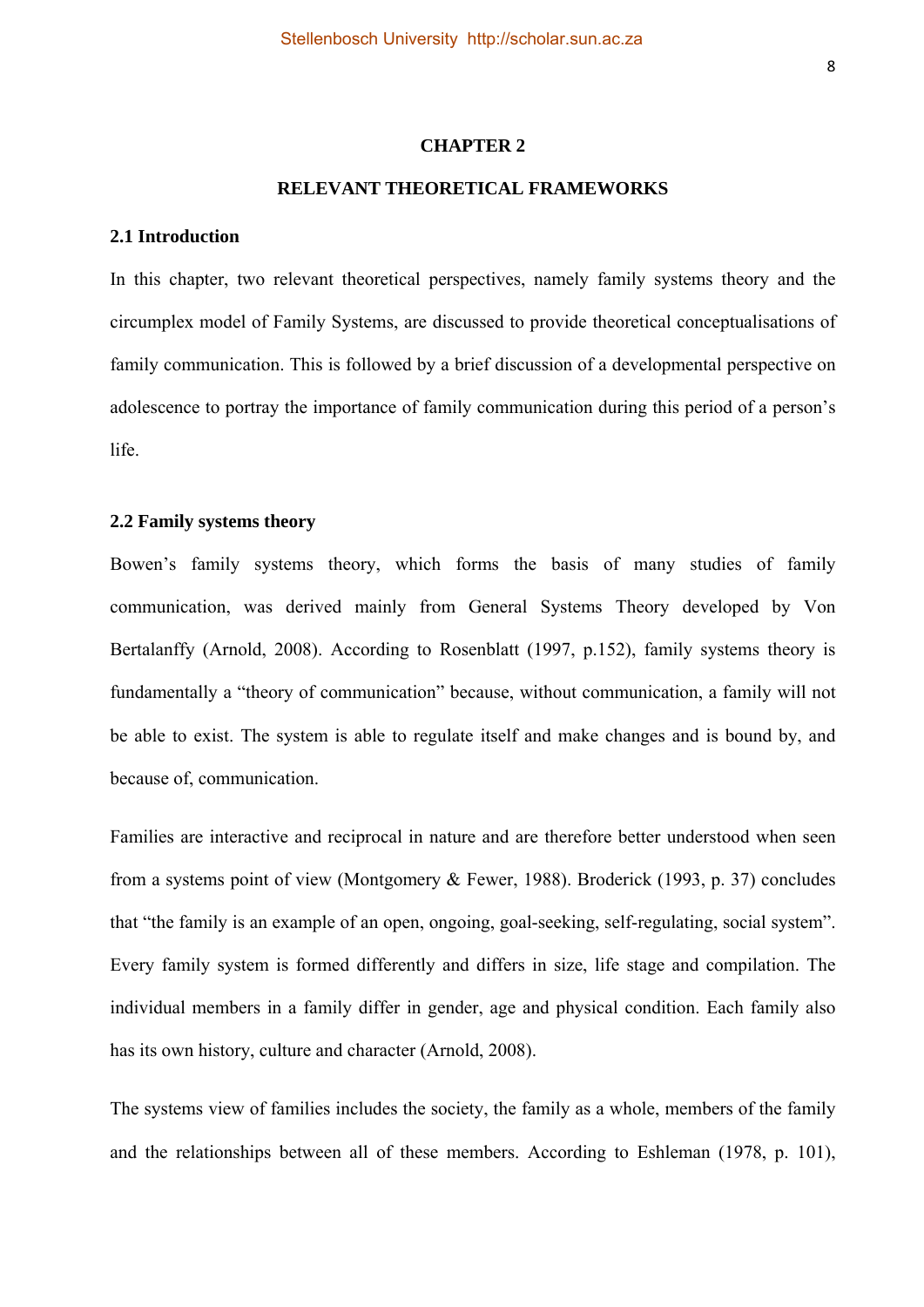family systems form a "functional and interdependent part of the larger totality". The family system is affected by and also affects government and laws, schools, churches, the economy and occupations. Therefore, in the same way that the family may be considered the context for the individual, the broader society may be seen as the context for the family (Minuchin, 2002).

In order to understand family systems theory better, the main principles of the theory will be discussed in the following sections. These include the concepts of wholeness, interdependence, causality, hierarchy, self-regulation, feedback loops, equilibrium, the managing of information, and boundaries.

#### **2.2.1 Wholeness**

Cowan (2002) states that the whole is greater than and different from the sum of its parts. According to Montgomery and Fewer (1998), a system is seen as a compilation of parts (family members) that are all related. When looking at a system, the focus is not only on the related parts (family members), but also on the relationships between these parts. These related parts (family members) and the relationships between them form a whole, or a system (family). However, a family is more than just the individual members influencing one another; members sometimes come and go, but the family remains (Arnold, 2008).

The focus of family systems theory is therefore on the whole, or the family system, rather than on the individual (Goldenberg & Goldenberg, 2008). Instead of just looking at the individuals in the family, the relationships between the members of the family should be considered the most important aspect. According to Goldenberg and Goldenberg (2008), a system, or family, cannot be fully understood if it is broken down into separate components, because these parts cannot be understood in isolation.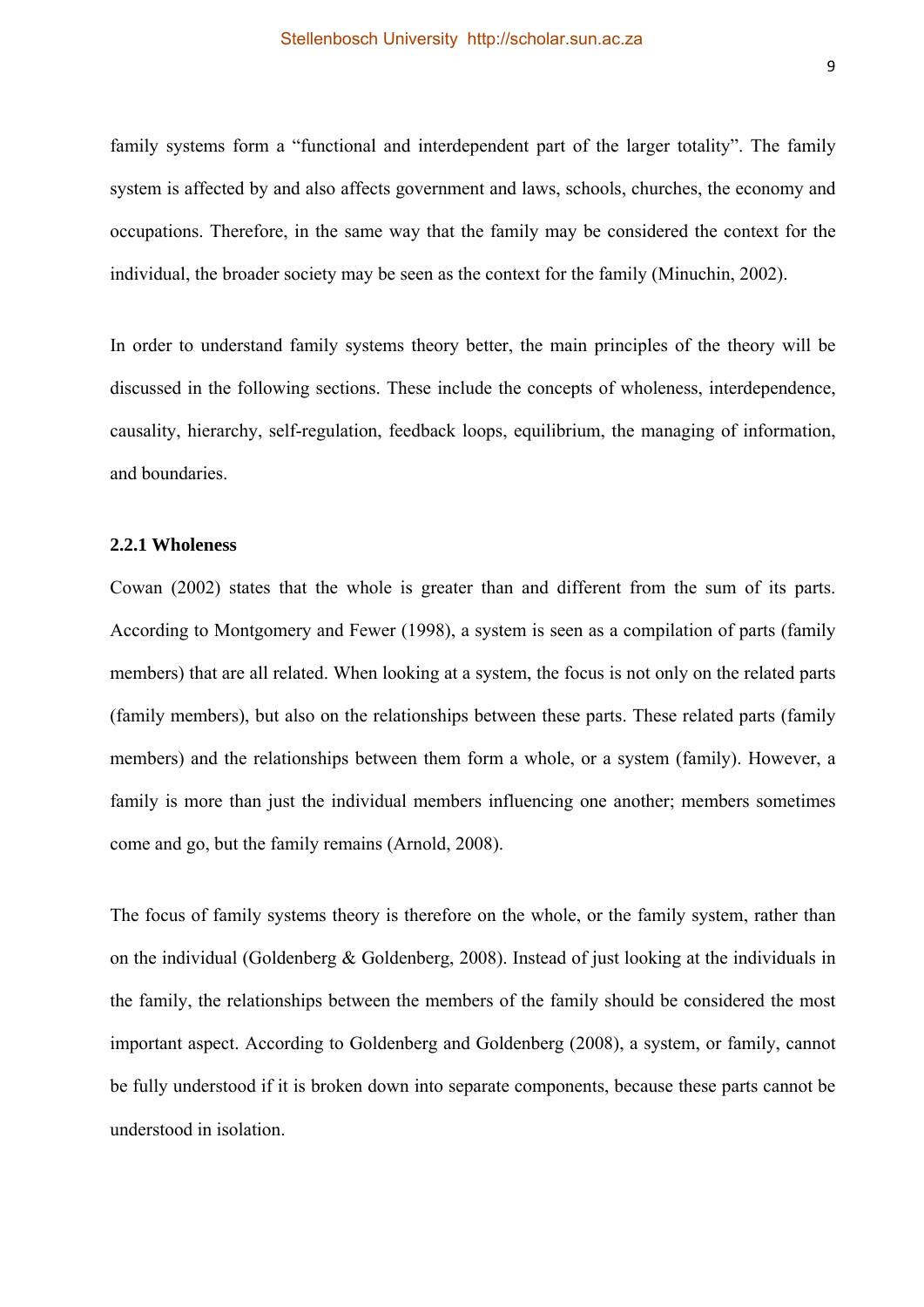#### **2.2.2 Interdependence**

From a family systems perspective, the family may be seen as a system in which the various parts have an impact on one another (Arnold, 2008). The family system is made up of subsystems, which are interconnected. Examples of these are the marital relationship, the sibling relationship, and the parent-child relationship. Because of this interconnectedness, any change in an individual or relationship within the family system will have an influence on the other individuals or relationships in the family (Cowan, 2002).

A family system is a collection of people whose behaviour influences each member as well as the relationships between them (Montgomery & Fewer, 1988). Something that affects one family member psychologically, socially or physically also has an effect on the other family members because of the interaction and interdependence of the members (Caldwell & Pichert, 1985).

# **2.2.3 Causality**

Although the influence that family members have on one another is a vital aspect of family systems theory, it is important to note that this influence is not unidirectional (Goldenberg  $\&$ Goldenberg, 2008). In a family system, causality is not linear. It is, instead, multidirectional, as family members all influence one another. One cannot therefore really say that something happened because of a specific event (Cowan, 2002). Thus A is not the cause of B, leading to event C. This linear causality, or the view that one event is the cause of the next, is not an adequate way of understanding families in all their complexities. Any search for the real cause is a waste of time (Goldenberg & Goldenberg, 2008).The process of relationships within a family is thus multidimensional, and it may be referred to as circular causality. The focus is on reciprocity, joint responsibility and recursion (Becvar & Becvar, 2003). A and B are in a relationship with each other and both are equally the cause and effect of each other's behaviour.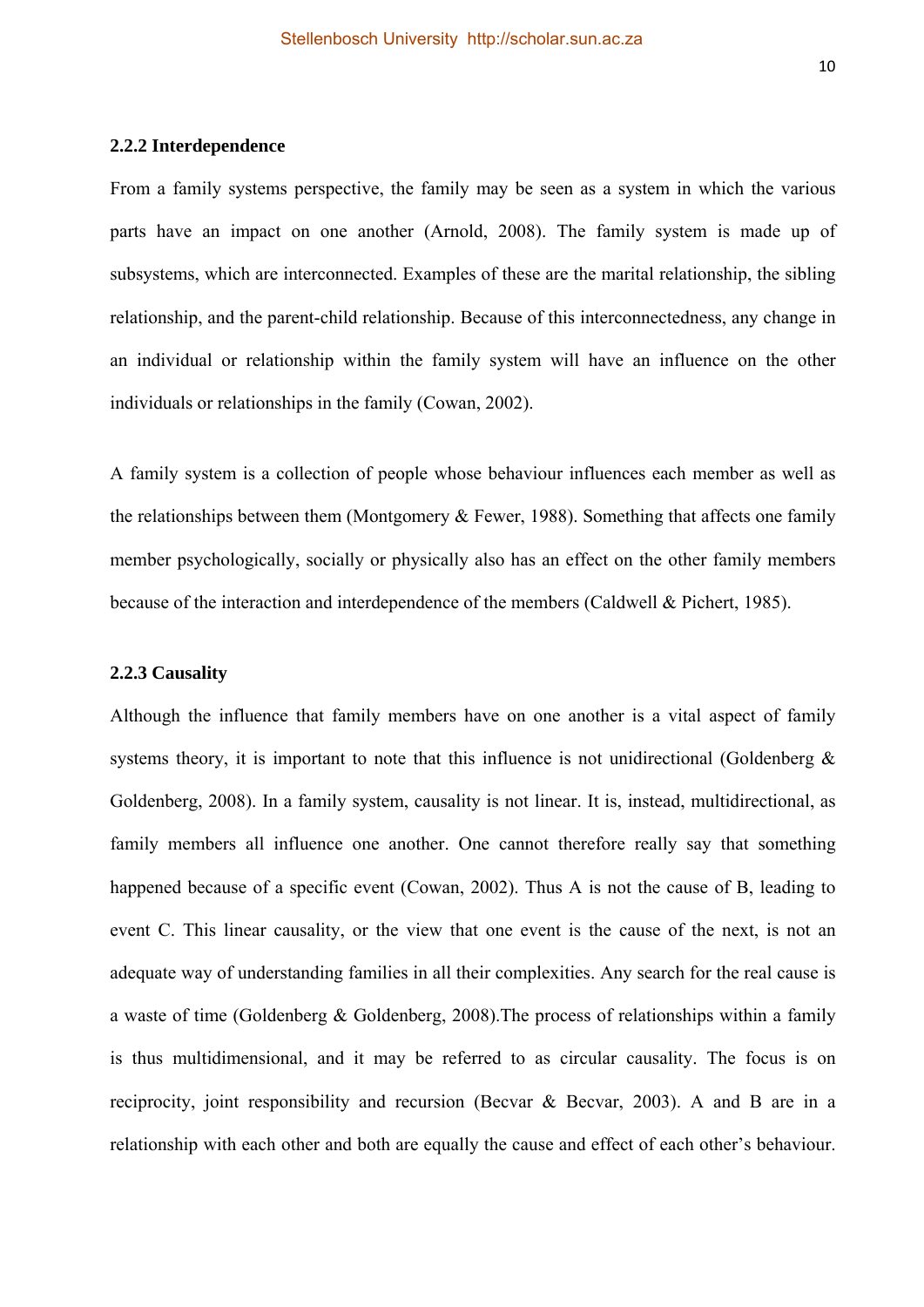The focus of family systems is also on the present and the relationship between members of a family, at this moment in time.

#### **2.2.4 Hierarchy**

Eshleman (1974) acknowledges that people are part of a family system, but emphasises that the rankings or statuses, roles, norms and values of these people are very important when dealing with social systems, including family systems. The units to look at, or explore, are thus not the members only, but rather the interconnected statuses or positions of members and the expectations, values and roles accompanying these statuses. An example of an interrelated status in a family system is the parent-child relationship (Eshleman, 1974). There are certain roles and expectations linked to each status and the interactions between the members are important. Therefore, family systems theory rather considers the behaviour that occurs between family members than look at individual feelings or individual personality traits (Arnold, 2008).

According to Montgomery and Fewer (1988) there are three levels in a family system. The first level is the family as a whole, the second is the coalitions of members, and the third is the individual members of the family. A member may leave the family and both (the member and the family) will be able to adapt to the changing situation and survive. The existence of two of the levels is evident in this example.

A family subsystem consisting of two or more members is called a coalition. Coalitions form because "family members have stronger functional, generational, personality or affectional ties" with some family members than with others (Montgomery & Fewer, 1988, p. 107). Coalitions are very useful in a family situation, especially when two parents form a coalition to solve problems together. On the other hand, coalitions may also be negative for family functioning, such as when two members are in conflict and both try to form a coalition with a third member in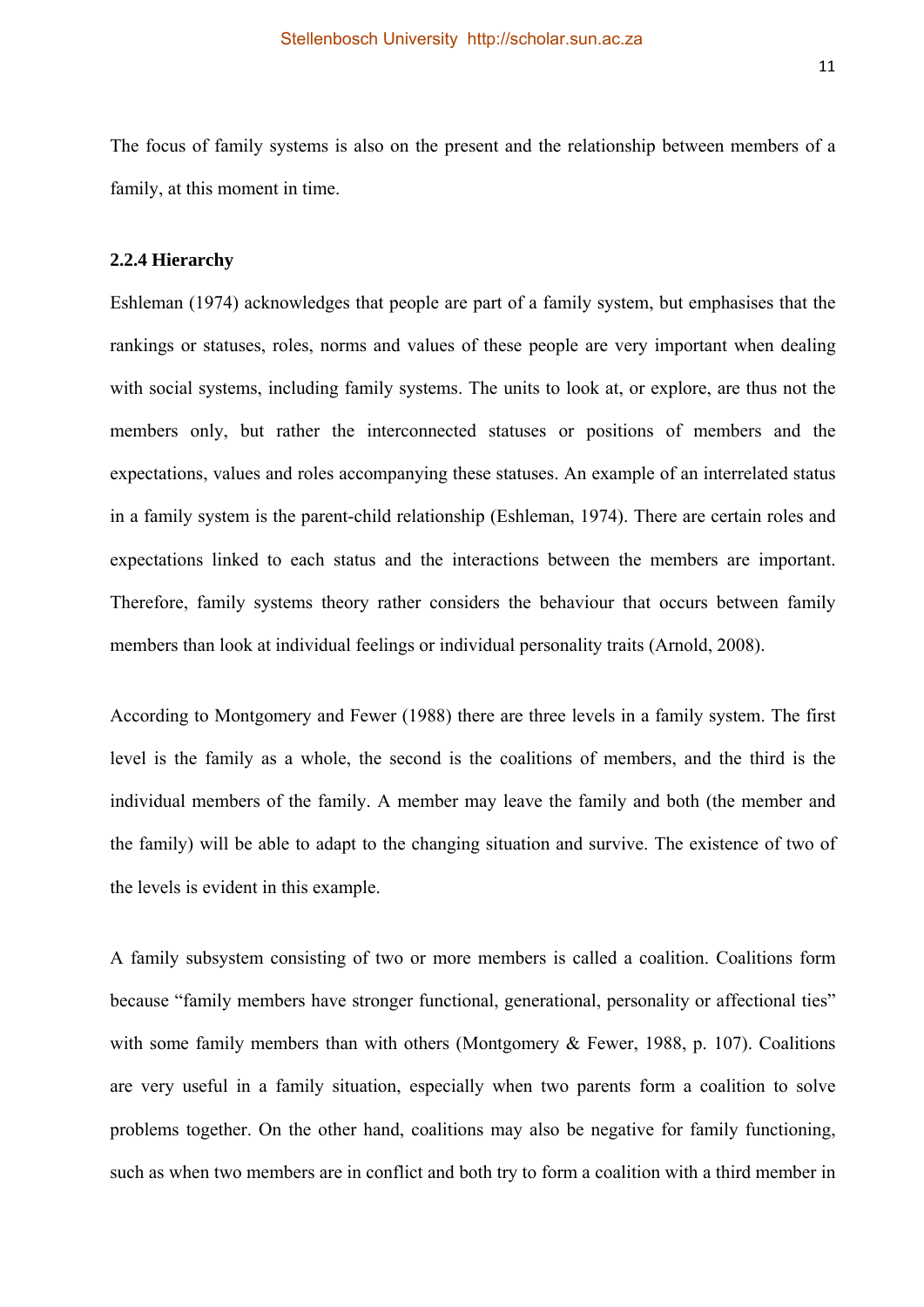order to "win" a disagreement or argument. If this happens, the conflict will not necessarily be resolved and the relationships between the members may be affected negatively (Montgomery & Fewer, 1988).

#### **2.2.5 Self-regulation**

Systems, including family systems, are self-regulating and self-balancing (Cowan, 2002). Families, like trees and people, are biological systems and can therefore adapt to new information (Montgomery & Fewer, 1998). Biological systems receive information, make meaning of the information and then modify or change themselves to adapt to the changed situation (Cowan, 2002). This adaptation to a changed situation is influenced by the family's previously established patterns of interaction. Each family therefore will adapt differently to different situations, because the existing interaction patterns differ from family to family (Montgomery & Fewer, 1998).

#### **2.2.6 Feedback loops**

As discussed in the previous section, a human system can regulate itself (Arnold, 2008; Cowan, 2002; Montgomery & Fewer, 1998). Self-regulating systems, or cybernetic systems, create stability or change by providing internal feedback. This feedback includes verbal and nonverbal communication. Positive feedback is feedback that attempts to produce a change in the system, and negative feedback is behaviour that tries to maintain the norm of the system (Goldenberg  $\&$ Goldenberg, 2008).

Every family system will display positive and negative feedback (Goldenberg  $\&$  Goldenberg, 2008). A new behaviour, role, rule or norm will be created in a family system if there is enough positive feedback. An example is the change of rules and roles when some family members reach adolescence and seek more independence and responsibility. The word positive should not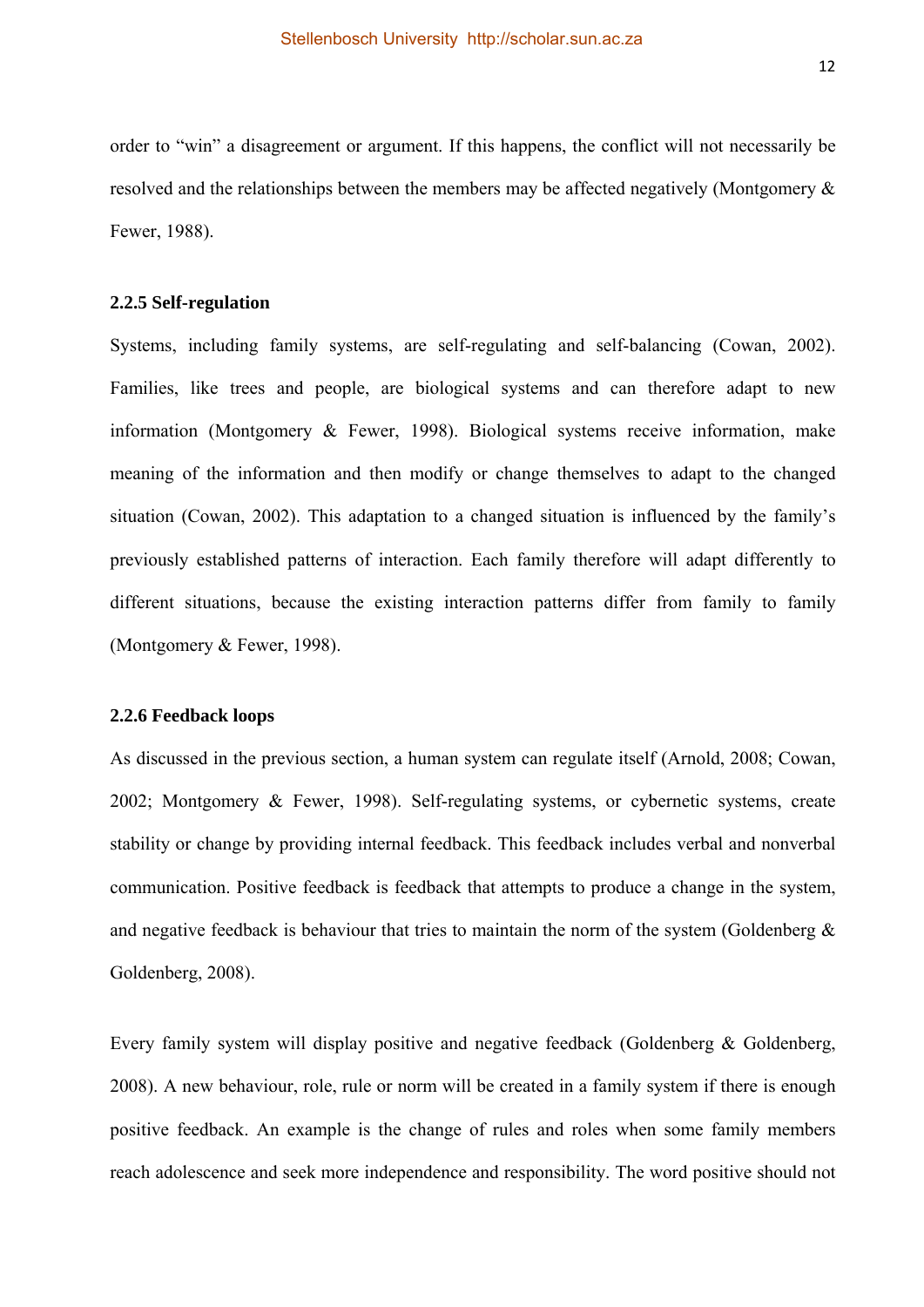be confused with something good, as not all new behaviours can be considered positive (Arnold, 2008). Negative feedback attempts to return the system to the norm, whether the norm is something good or bad. An example is when a family tries to maintain old roles and rules, and continue with the same family activities, after moving to a new town or city.

#### **2.2.7 Equilibrium**

Positive and negative feedback often work against each other (Arnold, 2008). When there is too much positive feedback, negative feedback will emerge to stop the change. According to Arnold (2008, p. 100), "the system tends to act to maintain the norm". In a family system, feedback is thus necessary to create change and also maintain stability. As stated previously, feedback is usually in the form of behaviour, including verbal and non-verbal communication (Goldenberg & Goldenberg, 2008). One can therefore conclude that communication is an important factor in how family systems produce change or maintain stability.

# **2.2.8 Managing information**

An important aspect of family systems is how information is managed, and this is where family communication is very significant (Montgomery & Fewer, 1988). There are three ways of managing information: It may be expressed accurately, withheld or expressed selectively, or expressed in a distorted way. Family characteristics will influence the degree to which a family member shares information. Conflict between members, harmony and intimacy are all factors that influence the way in which this sharing takes place. Other family members may then contribute to the shared information, agree or disagree with it, and make meaning of the information. The sharing of information therefore starts at an individual level, and is influenced by family dynamics. It then engages all members, at which point the sharing of information becomes communication (Montgomery & Fewer, 1988).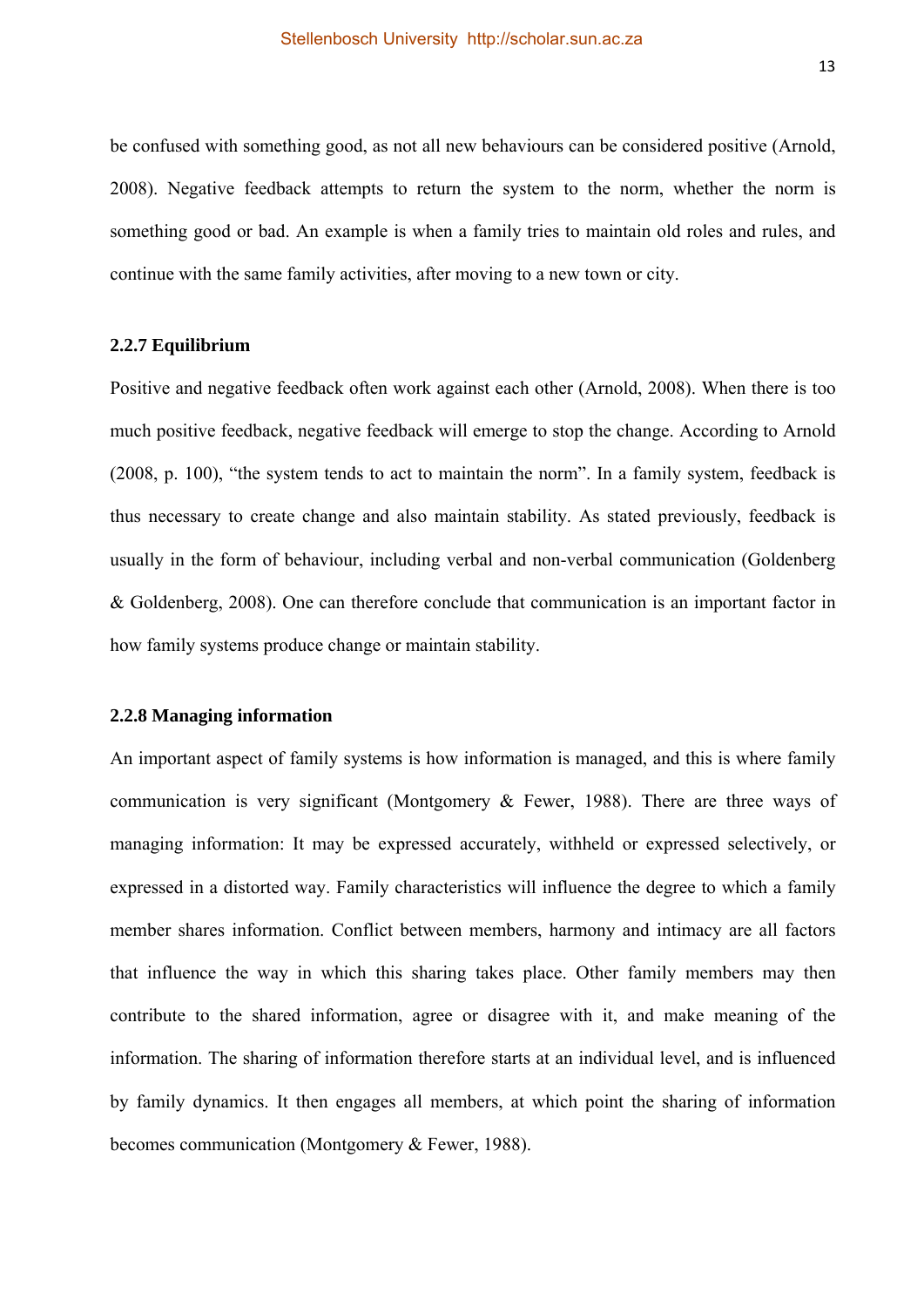#### **2.2.9 Boundaries**

According to Goldenberg and Goldenberg (2008, p. 89), "a boundary is an invisible line that separates an individual, a subsystem, or a system from outside surroundings". Boundaries preserve the individuality of members, or contribute to the differentiation between one subsystem and another. Boundaries to the system also determine who is an insider and who is an outsider, and serve as "gatekeepers", controlling the flow of information to and from the system (Goldenberg & Goldenberg, 2008, p. 89).

The amount of information that enters and leaves a system is referred to as the "relative openness" of the system's boundaries (Montgomery & Fewer, 1988). A family system is not totally open or closed. Openness and closure should rather be seen on a continuum. Therefore, in every family, some transmission of information will be restricted and some will be received freely. The openness and closedness of a family also depends on the specific context (Becvar & Becvar, 2003). When a system's identity is threatened by a specific context or influence, closedness is a more appropriate option to maintain this identity of the system. On the other hand, openness can be appropriate when a system tries to adapt to a specific context. According to Becvar and Becvar (2003), a family should maintain a balance between openness and closure in order to function optimally.

When looking at families from a systems point of view, the members should not be considered in isolation. The most important aspect should be the relationships between the members (Goldenberg & Goldenberg, 2008). These relationships are defined and expressed by family communication. The following section, on the circumplex model of family systems, will focus more on the role of communication in defining and expressing the changing relationships between members.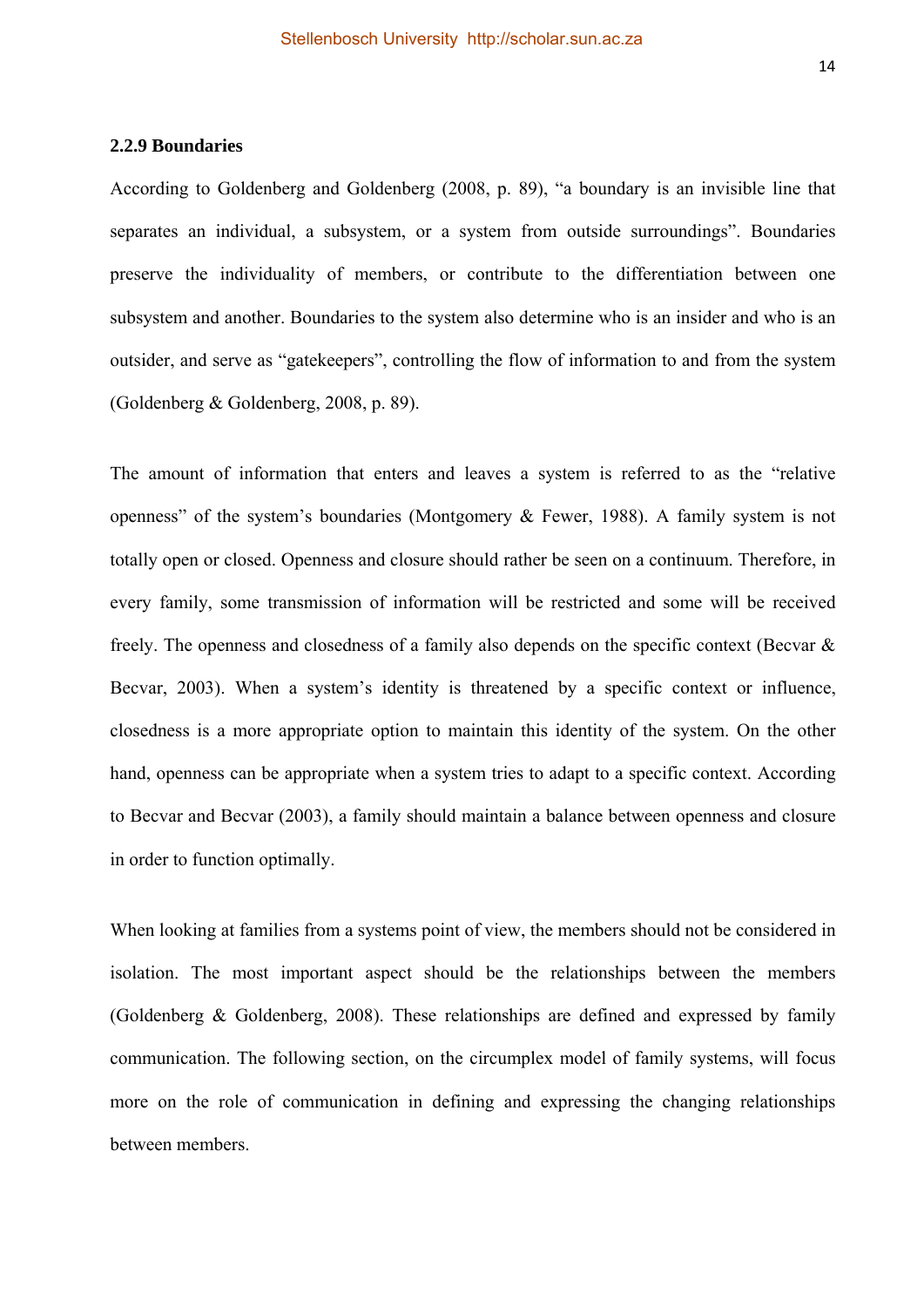#### **2.3 The circumplex model of family systems**

Olson and colleagues developed a family functioning theory based on the basic principles of family systems theory (Arnold, 2008). It was developed to narrow the space between theory, research and practice (Becvar & Becvar, 2003). The circumplex model of family systems is concerned with the interactions of family adaptability, family cohesion and family communication, and how these factors relate to family stress. According to Olson (2000), these three dimensions of the circumplex model, namely family adaptability, family cohesion and family communication, are often considered very significant in theoretical family frameworks and also in family therapy models.

#### **2.3.1 Family cohesion**

Cohesion may be described as the level of emotional closeness or bonding in a family (Becvar & Becvar, 2003). It includes coalitions, boundaries, space, time and emotional bonding and is essentially the way in which a family system creates a balance between togetherness and separation (Olson, 2000). Family systems that are overly connected, or too disconnected, are considered unbalanced and may create problems in relationships in the long term (Becvar & Becvar, 2003). Family members in systems that are disengaged or too disconnected have limited commitment and attachment to their family. Enmeshed families, or families in which the levels of cohesion are very high, have too little independence (Olson, 2000). Individuals in a balanced family should maintain a balance between being independent of their families and staying connected to other family members. According to Olson (2000), families tend to be more functional in the long run if they balance independence and cohesion between members.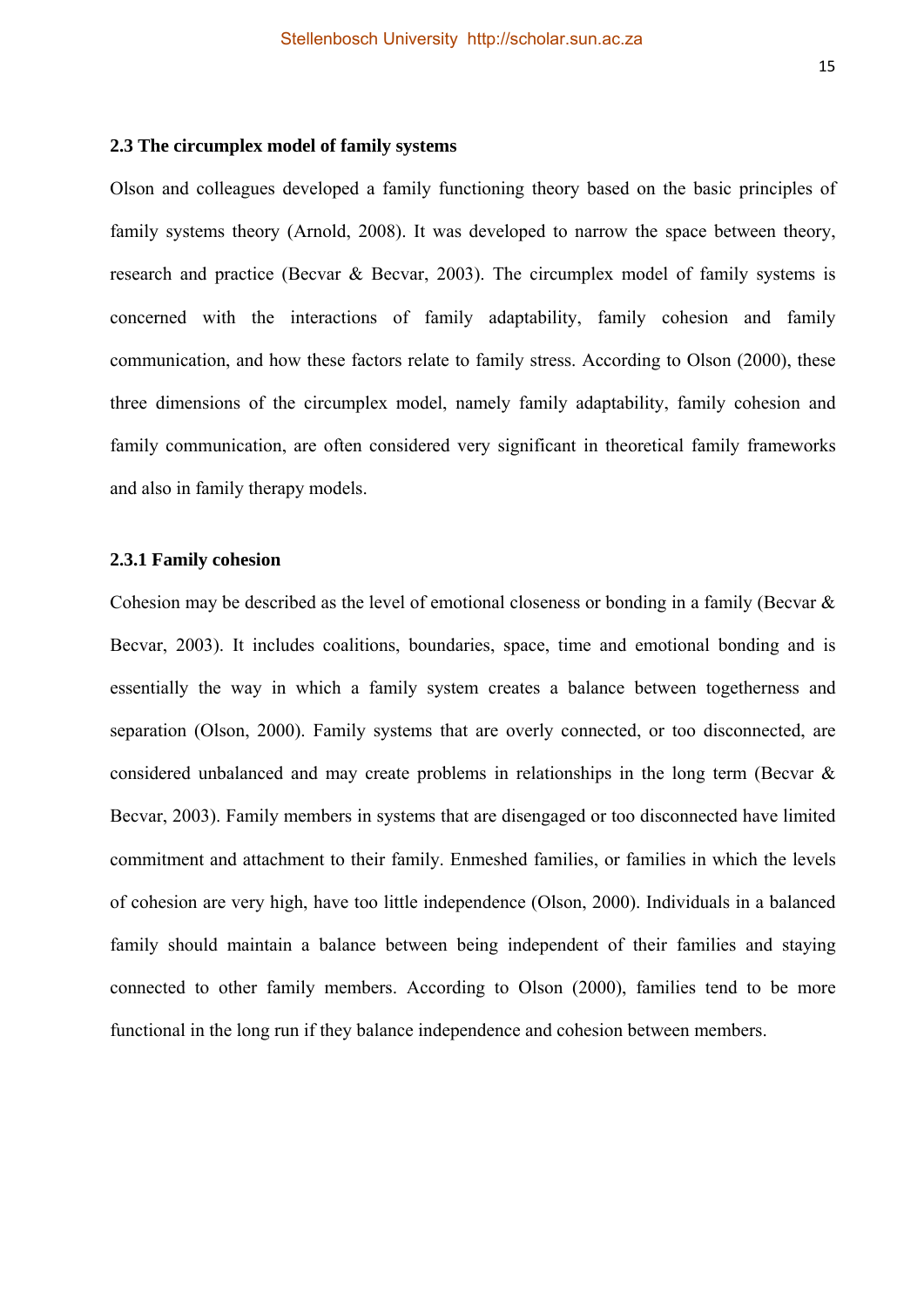#### **2.3.2 Family adaptability**

Family adaptability refers to the ability of a family to achieve a balance between stability and change. It also refers to "the amount of change that exists in a family's leadership patterns, roles and rules" (Arnold, 2008, p. 74). Olson (2000) refers to it as family flexibility. It is important that a family system has both stability and change (Becvar  $\&$  Becvar, 2003). Sometimes it is necessary for a family to make changes in roles, rules or relationships. According to Olson (1993), these changes in rules, relationships and the distribution of power are usually the result of developmental or situational stress.

A family system should maintain a balance between change and stability (flexibility) and not be too rigid or chaotic (Becvar & Becvar, 2003). As is the case with family cohesion, the extreme levels of family adaptation (rigid and chaotic) may create problems for families moving through different life cycles (Olson, 2000). Balanced or flexible family systems are families in which there is collaborative decision making and in which issues are open for negotiation. The roles of members are shared, and rules are age appropriate and can therefore change when necessary (Olson, 2000).

#### **2.3.3 Family communication**

It is important for families to maintain a balance regarding both cohesion and adaptability. The third or facilitating aspect of the circumplex model of family functioning is family communication. It is considered a "facilitating dimension" because it assists family members in changing the levels of cohesion and flexibility to meet the demands of certain situations or developmental tasks (Olson & Gorall, 2003, p. 520). Communication is thus seen as necessary to maintain a balance when it comes to closeness and separation, as well as change and stability (Becvar & Becvar, 2003).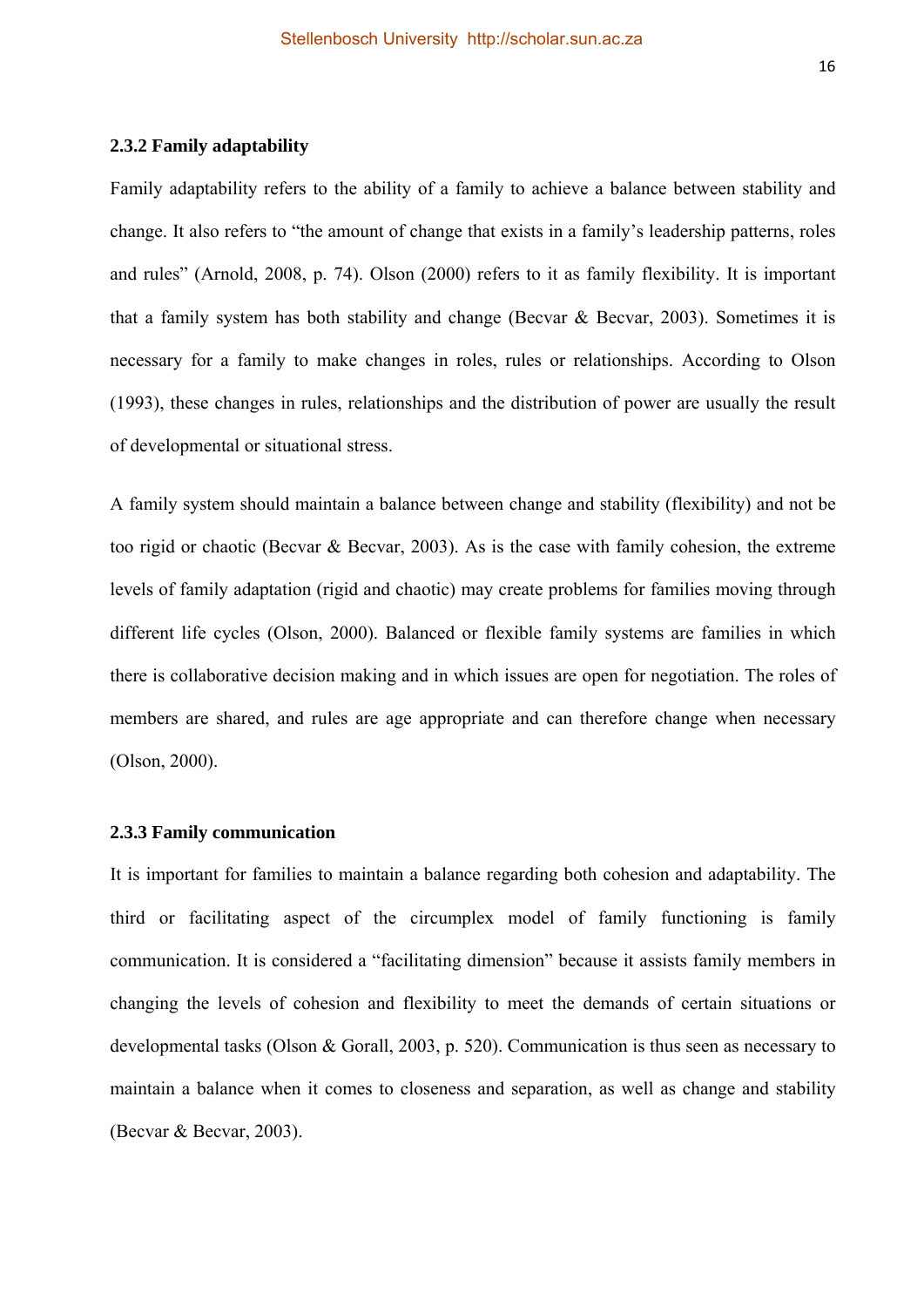When looking at family communication, one must consider listening and speaking skills, the showing of respect, the amount of self-disclosure and the clarity of the messages conveyed by the whole family (Olson, 2000). Positive communication skills can assist a family in negotiating the levels of cohesion and flexibility. A study by Olson (2000) has found that families with good communication and problem-solving abilities are usually balanced with regard to family cohesion and family adaptability. Becvar and Becvar (2003) also state that positive communication may help families to change their levels of cohesion and flexibility, should the situation require it. These may be developmental changes, like a child becoming an adolescent, or certain events that take place in family members' lives.

#### **2.4 Developmental perspective on adolescence**

Shefer (2008, p. 86) states that adolescence begins with the appearance of "biological changes of puberty" and ends with "the cultural identity of adulthood". Newman and Newman (2008) identified 11 psychosocial developmental phases, based on the work of Erik Erikson. Newman and Newman differed from Erikson in distinguishing between early adolescence and late adolescence. The age range of the late adolescent stage, according to Newman and Newman (2008), is 18 to 24. The first-year students participating in the present study were all in the late adolescent stage of their lives, with ages ranging from 18 to 22. This is a stage in which important, and relatively permanent, decisions are made about career and lifestyle. Some important developmental tasks of this life stage include developing an own identity, making a career choice, being more independent, forming a gender role identity and deciding by which moral code to live (Meyer, 2005).

The psychosocial crisis or developmental issue of this stage is identity versus role or identity confusion (Wait, 2005). Identity, according to Erikson (cited in Eshleman, 1978), is the ability to achieve a sense of connection between a person's past, present and future. Identity attainment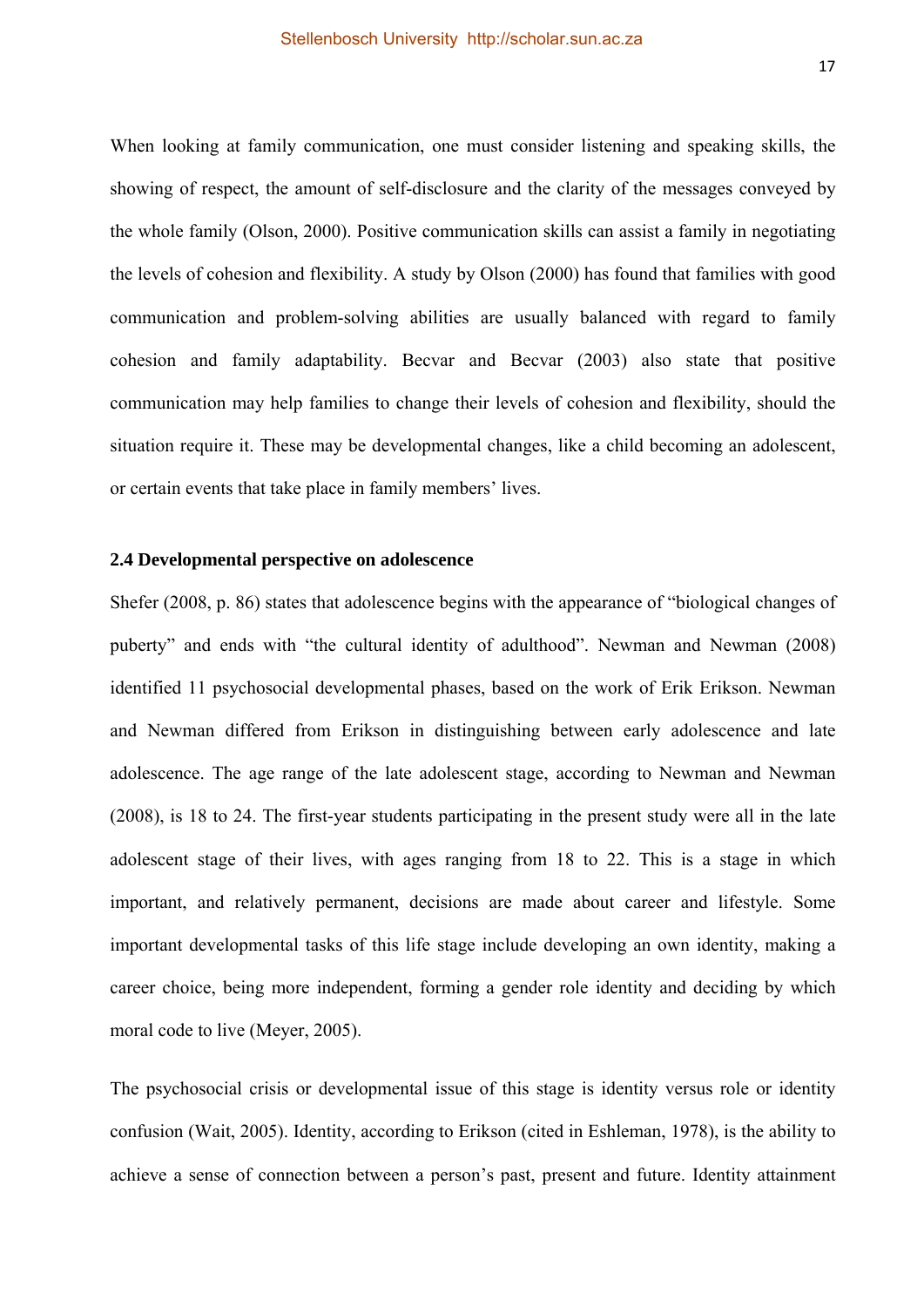includes the integration of different roles and the preservation of "a sense of personal continuity" in the integration of many different roles (Newman & Newman, 2008, p. 72). If all these roles cannot be integrated into a clear identity, role confusion becomes apparent.

Whereas the developmental theories of Ericson, and Newman and Newman, focused on individual characteristics, McGoldrick and Carter (2003) focused on the development of individuals within the family life cycle. It is not only the individuals within the family system, but also the family system as a whole, that are moving through different life stages. Relationships between members go through changes as the family moves from one life stage to the next. Therefore roles, boundaries and the relationships between members should continuously be redefined (McGoldrick & Carter, 2003).

Families with adolescents need to establish new roles for the parents and the adolescents, as the developmental stage of adolescence "marks a new definition of children within the family" (McGoldrick & Carter, 2003, p. 389). The parents need to maintain some degree of authority, but it is important that adolescents also have input in decision making. This can lead to the renegotiation of rules, limits and roles (Goldenberg & Goldenberg, 2008).

When children in a family reach adolescence, factors such as the need for independence and autonomy may also challenge the family's way of doing things (Goldenberg  $\&$  Goldenberg, 2008). Adolescents depend less on their parents and move towards peers for assistance and guidance. During this time of negotiation of independence, adolescents need to find a balance between individual freedom and connectedness to the family. The family system may experience strain if the adolescent becomes too isolated, or even if the adolescent is too dependent on the family members. It is not just the adolescents who have trouble with these changes. The parents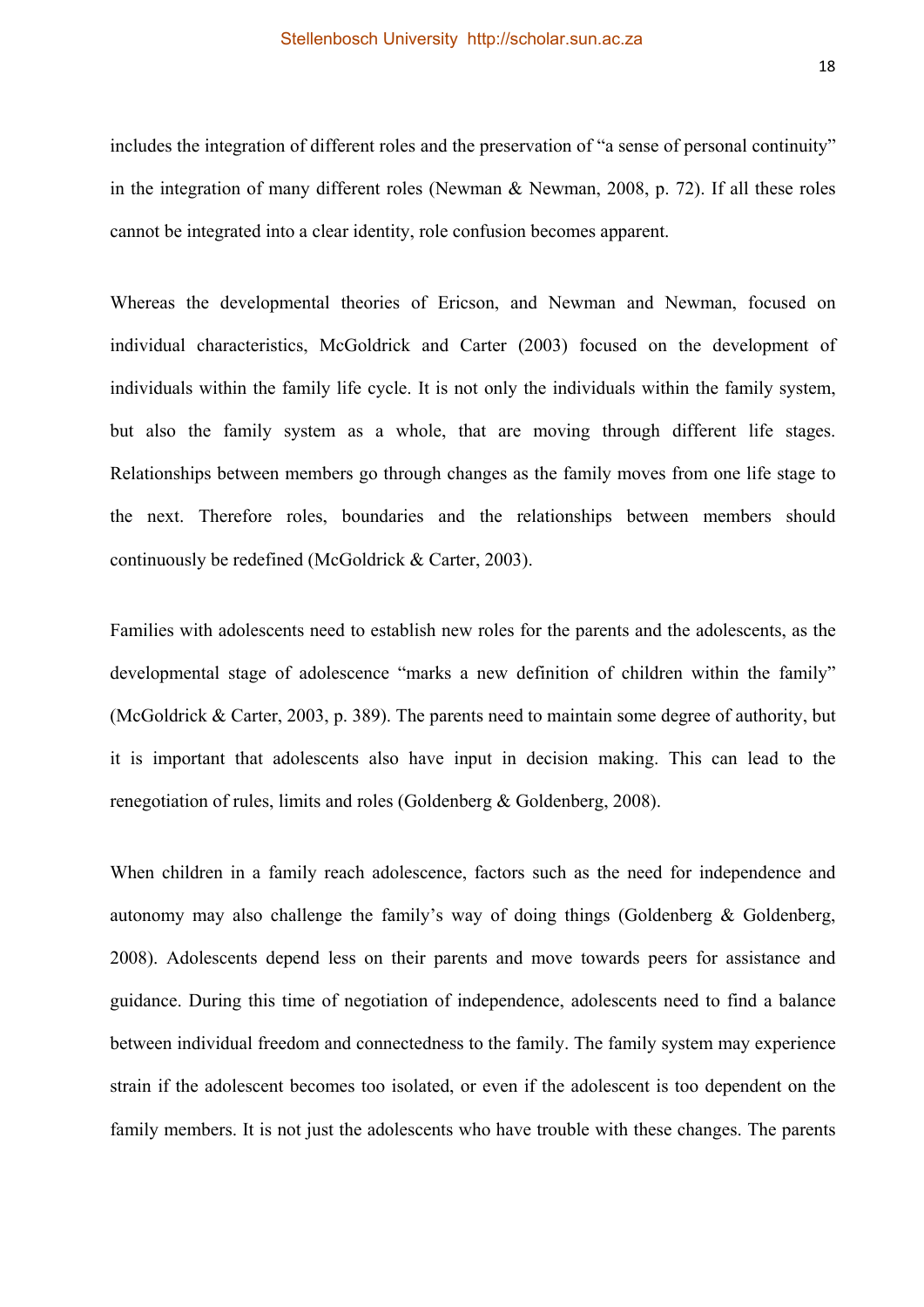also have to learn to adapt to the changes in the family structure, the newfound independence of the adolescent, and the changing of rules and roles (Goldenberg & Goldenberg, 2008).

Communication therefore is an important factor that may influence the way in which roles, limits and rules are negotiated. It has to facilitate the changes that the family faces and influences the family's ability to adapt to the changing situation. Communication also has an influence on the connectedness, or lack thereof, in the family system.

# **2.5 Conclusion**

The present study explores affirming family communication from the adolescent's perspective. The discussion of family systems theory and the circumplex model has created a context in which the importance of family communication is to be understood. This was followed by a description of the developmental perspective on adolescence, portraying the importance of affirming communication within the family during this period. For the purpose of this study, the circumplex model and the developmental perspective on adolescence will mostly be used to conceptualise the research findings.

The relevant literature on family communication will be reviewed in Chapter Three, with specific attention being paid to the positive aspects of communication.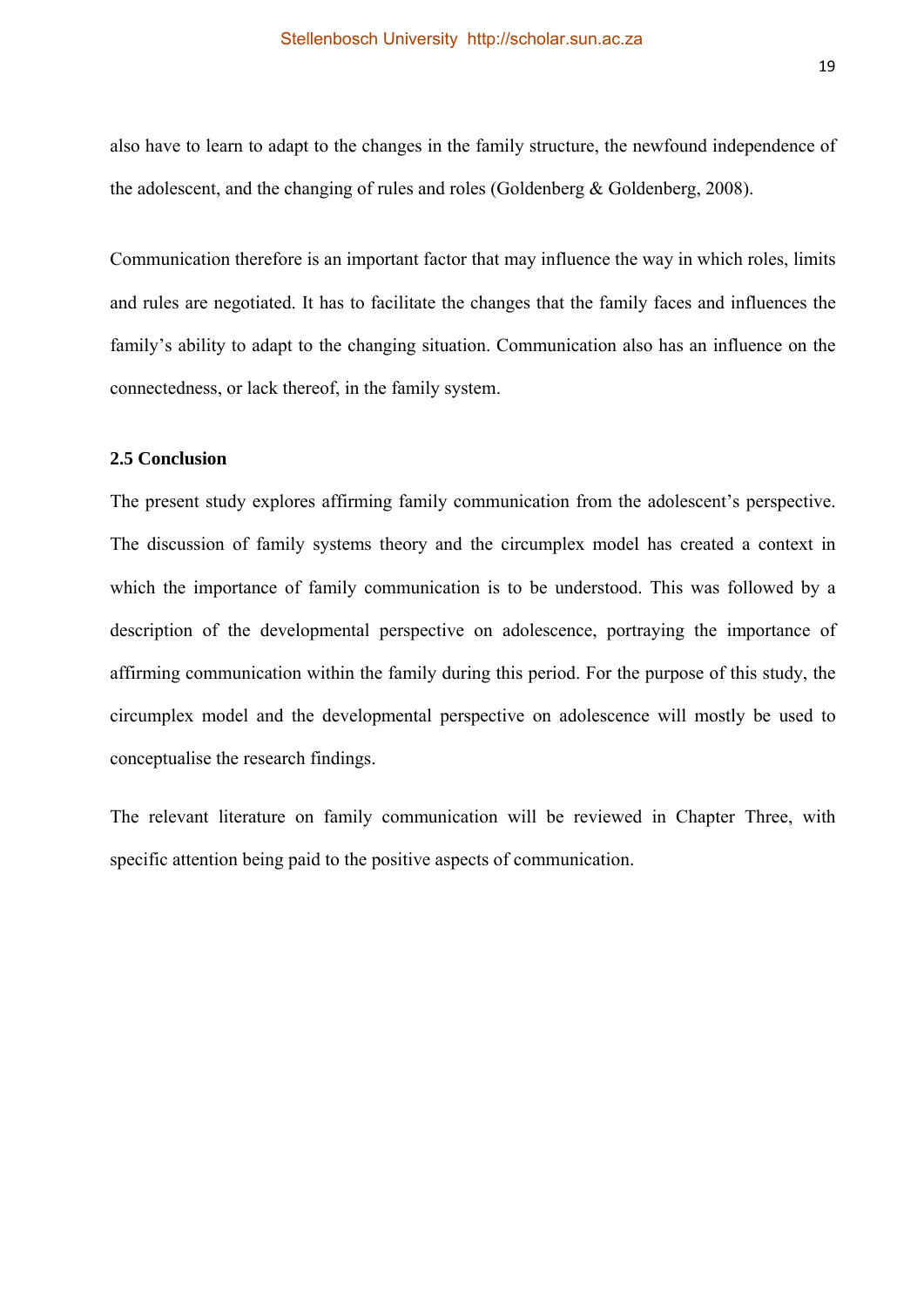#### **CHAPTER 3**

# **LITERATURE REVIEW**

#### **3.1 Introduction**

This chapter provides a review of relevant literature on family communication. Although the effects of incendiary communication in families are taken into account, the main focus of this chapter is on the effects of affirming family communication. A review of the literature in which affirming and incendiary communication is defined is provided, followed by a discussion of communication as a resilience factor. The way in which affirming family communication acts as a resilience factor is then explored by discussing various studies that examine the correlates of affirming and incendiary communication.

#### **3.2 Exploring and defining affirming and incendiary communication**

According to Vuchinich et al. (2002), positive communication includes the provision of warmth, support, agreement and intimacy. Gibb (cited in Alexander, 1973, p. 224) defines supportive communication as "genuine information seeking and information giving, spontaneous problem solving, empathic understanding, and equality". From a systems theory point of view, Alexander (cited in Kingstone & Endler, 1997, p. 45) describes supportive communication as "systemintegrating and adaptive". Family communication that shows support, empathy and kindness therefore enables the family system to adapt to changes in structure, roles and circumstances, or changes in life stages.

Defensive communication, in contrast to supportive communication, is intimidating or harsh to others and elicits more defensive communication or behaviour from them. In this way a defensive or distrustful environment is created (Gibb, cited in Alexander, 1973). An example of defensive communication patterns is controlling or domineering behaviour, which comes across as indifference or superiority. Negative communication is portrayed by showing anger, and by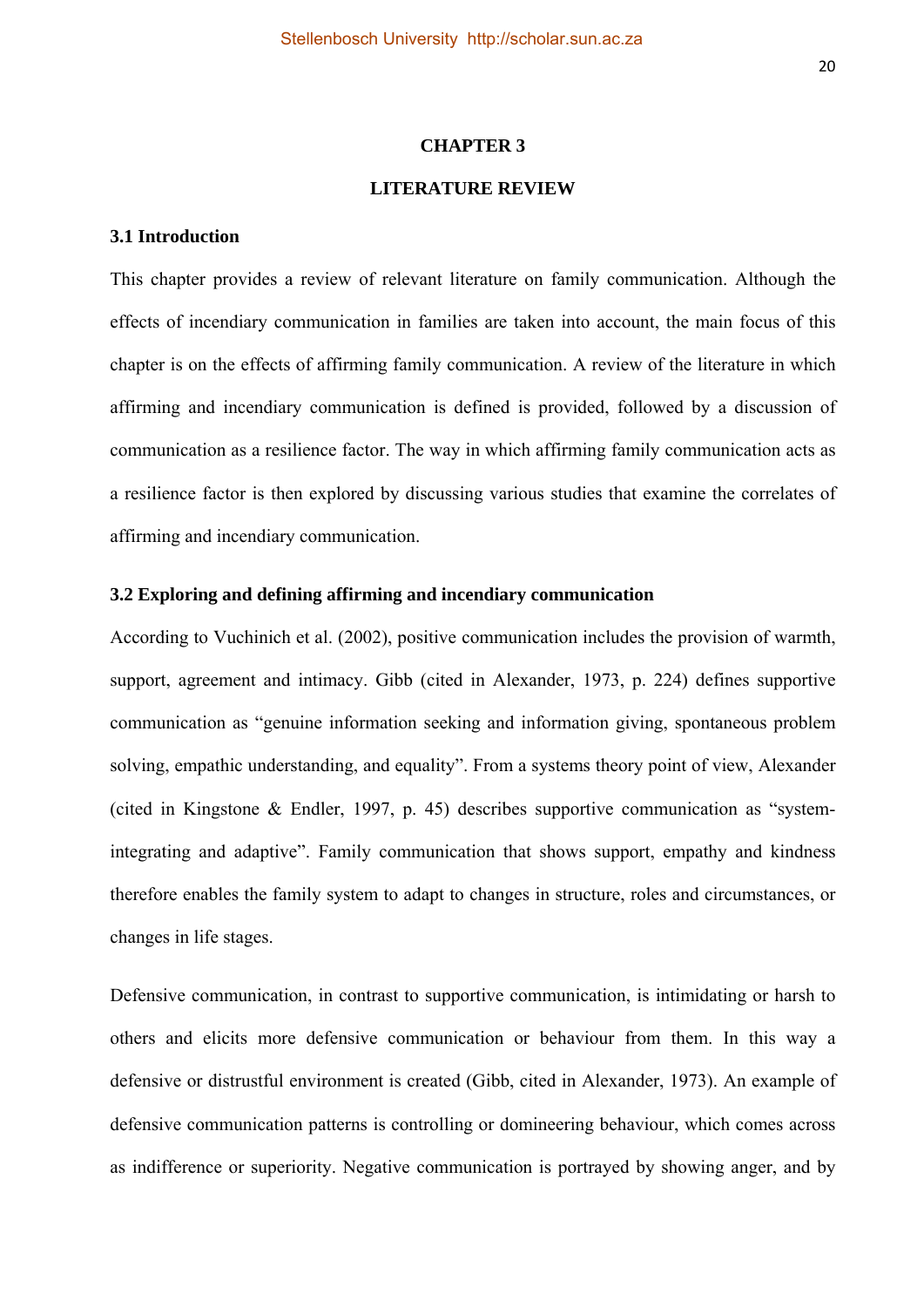criticising or insulting the other person (Vuchinich et al., 2002). Defensive communication is also defined as "maladaptive and system-deteriorating" (Gibb, cited in Alexander, 1973). Thus, negative or defensive communication does not enable the family system to adapt to the necessary changes in structure or roles of particular life stages.

A study by Park, Tsong and Vo (2009) focused on affectionate communication between adolescents and their parents in Asian-American families. The participants were 421 college students from a West Coast university in North America. Park et al. (2009) defined affectionate communication as warmth and fondness communicated through verbal, nonverbal and supportive channels. Examples of nonverbal affection are hugging and kissing, or any other physical sign of affection, whereas verbal affection is defined as affection displayed through verbal statements (Floyd & Morman, cited in Park et al., 2009). Supportive affection is shown by helping or assisting someone experiencing problems. The results of Park et al.'s study showed that the parents of the participants displayed more supportive affection than nonverbal or verbal affection. Mothers also displayed more verbal affection than fathers in communicating with their children (Park et al., 2009). Furthermore, the study showed that there was no difference in the amount of affectionate communication received by male and female participants from their parents.

In a qualitative study by Pluhar and Kuriloff (2004) the focus was on communication about sexuality between low- and middle-income African-American mothers and daughters. Two dimensions of the process of communication, an affective element and a stylistic element, emerged from the data. The affective dimension included empathy conveyed, listening skills, comfort given and also the connection between the people communicating. It thus focused on the emotions conveyed while communicating, and also on the relationship between the communicators. Aspects of the stylistic dimension included body language, the setting and also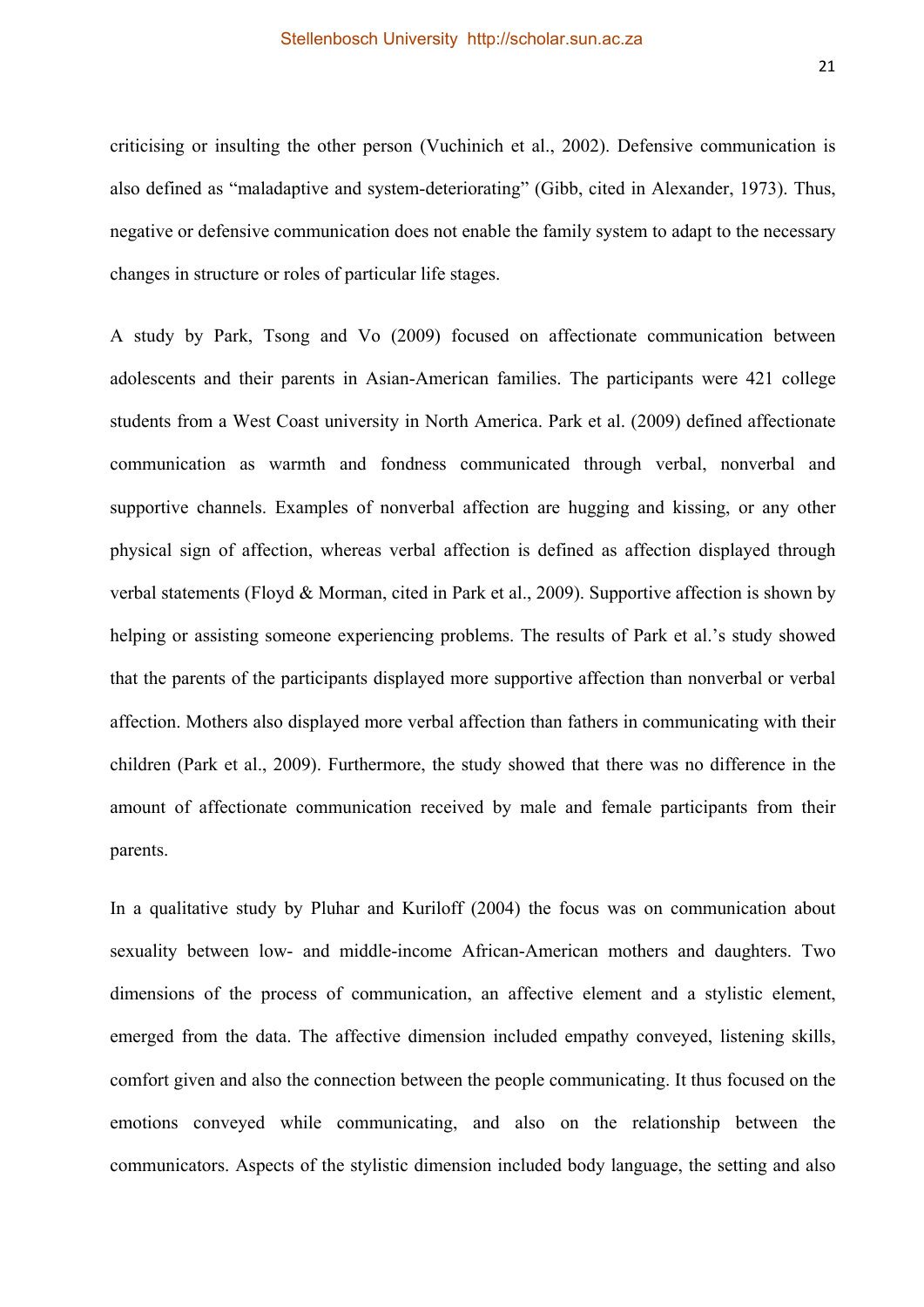the level of interaction between the communicators. It focused more on the way things were said and included verbal and non-verbal aspects. The study did not focus so much on the content of what was being said, but more on the process of communication during these discussions on sexuality. The results suggest that the process of communication is just as important as the content (Pluhar & Kuriloff, 2004).

A programme developed by Drugsbridge, which educates young people on the dangers of drug use, was evaluated in a study by Mallick (2007). The main purpose of the study was to evaluate parent drug education as one of the most important aspects of drug prevention. The study portrayed certain aspects of communication that are important in drug education as identified by parents and unrelated adolescents. The adolescents were from a suburban London school and the sample was thus not limited to those considered to be at high risk for drug use. The parents in the sample all volunteered after seeing an advertisement promoting the study. The parents and adolescents said that an important aspect of communication was equality between generations. The adolescent participants said that they did not want to feel that they were being talked down to. It was important for them to be able to express their perspectives and to feel that these were being considered. The parents also commented that it was very valuable to hear the adolescents' perspectives on drug use. Both the parental and adolescent groups identified listening as another significant aspect of effective communication regarding drug education (Mallick, 2007).

Now that the review of studies defining and exploring affirming and incendiary communication in different circumstances is complete, positive communication as a resilience factor will be illustrated further in the next section.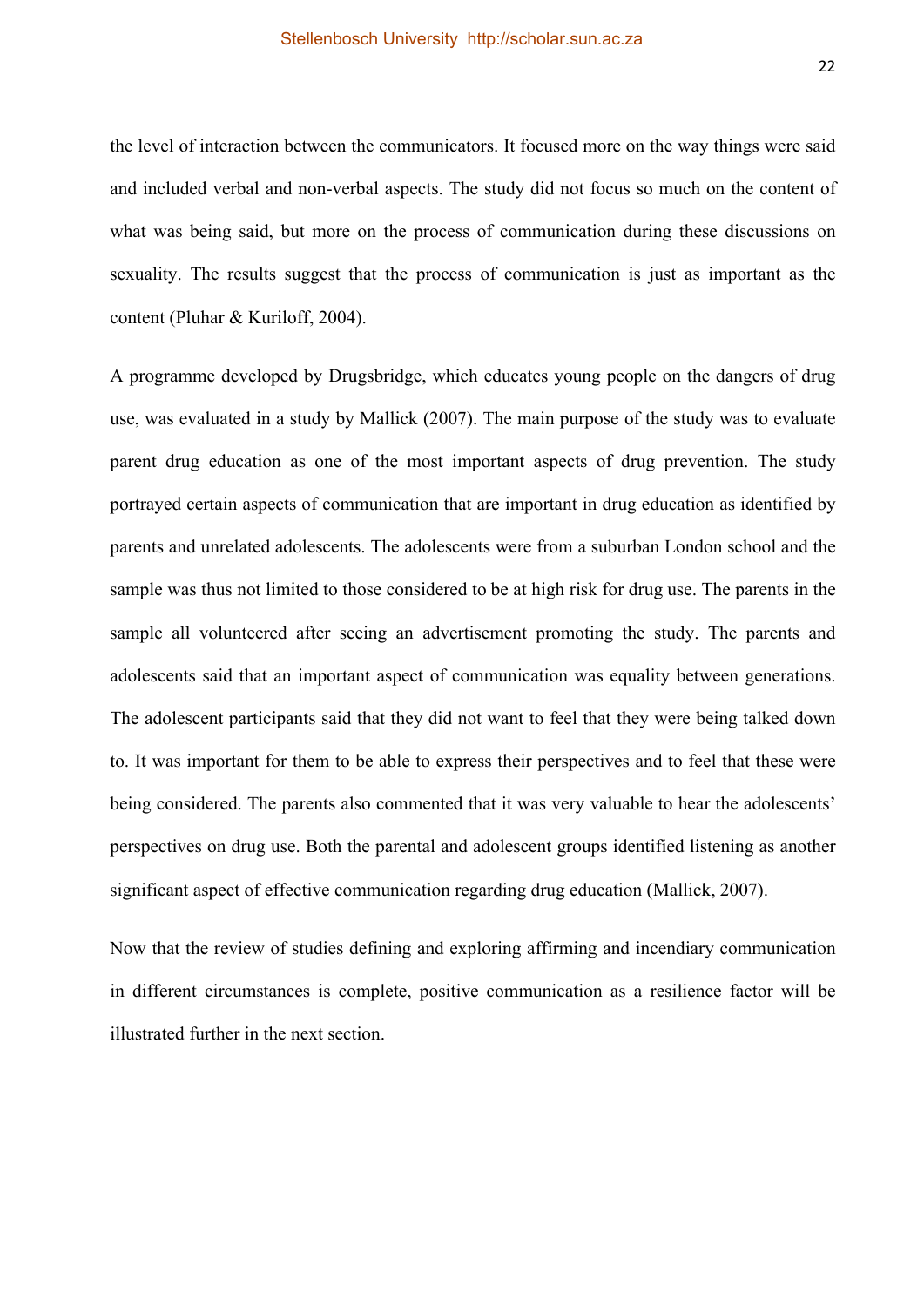## **3.3 Communication as a resilience factor**

As discussed in Chapter One, positive family communication has been identified as a significant quality that promotes resilience in families (Greeff & Du Toit, 2009; Greeff & Van der Merwe, 2004). Walsh (2003) defines resilience as the ability to survive life's challenges, and also the potential to bounce back from these problems. McCubbin et al. (1996) define family resilience as behaviours and abilities within families that help them withstand and cope with stressful conditions.

A study by Greeff and Van der Merwe (2004) focused on identifying the factors that promote resilience in post-divorce families. The participants were 98 families in which there had been a divorce one to four years before the families were contacted. The questionnaires, including an open-ended question, were completed by one child and one parent of the family. When asked in the open-ended question to identify important factors that enabled the family to adapt during the time after the divorce, 27.6% of the families reported open family communication.

In a study by Greeff and Du Toit (2009), resilience factors that helped remarried families to endure the challenges posed by the change in family structure were identified. Thirty-eight South African families in which the parents had remarried were approached. Both the parents and the children were asked to complete the questionnaires. A significant correlation was found between family functioning and affirming family communication. The results also showed that 68% of the participants believed that communication within the family promoted family resilience, and that honest and open communication had a significant supportive value (Greeff & Du Toit, 2009).

The above results were also confirmed by a study that identified resilience factors in 34 South African families that had a member suffering from a mental illness (Jonker & Greeff, 2009). The results showed that affirming communication correlated strongly with better family functioning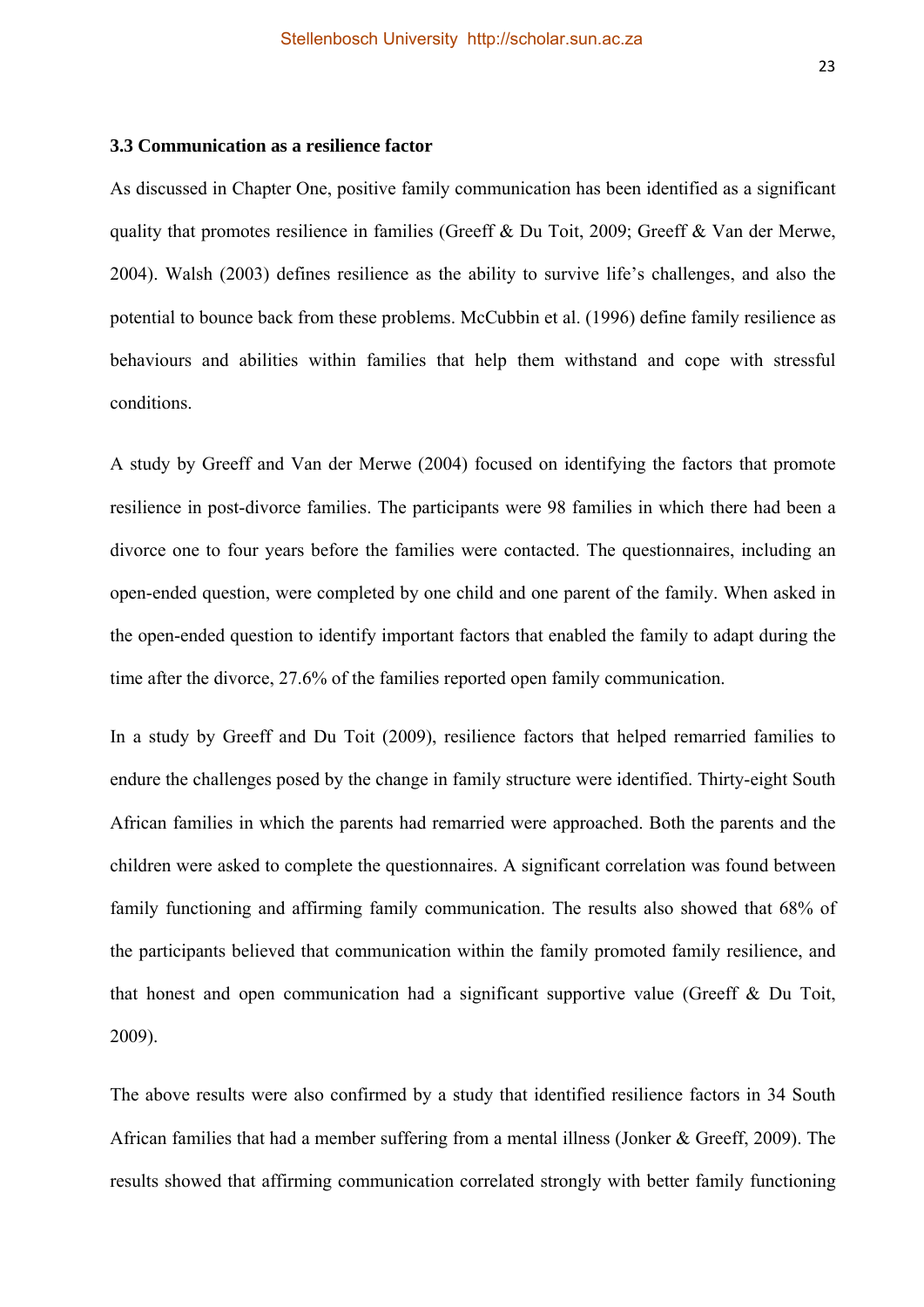during a crisis. The study also found that incendiary or negative family communication had a significant negative correlation with family functioning. Although positive family communication correlated significantly with better family functioning in the quantitative results, it did not feature in the qualitative results. When participants were asked, in an open-ended question, to identify family qualities that enabled the family to cope with a member who had a mental illness, none of them identified family communication.

Garcia et al. (2008) conducted a study on the role of family protective factors, such as communication, caring and connection, in preventing emotional distress, suicidal thoughts and suicide attempts. The participants were 3 178 Latino learners in grades 9 to 12. The study found a significant positive correlation between not being able to talk to one's parents and suicide attempts. A significant positive correlation was also found between suicidal ideation, emotional distress and not being able to talk to one's parents. The results showed that all gender groups and grades reported a higher level of communication with their mothers than with their fathers. The learners also reported that their mothers were around more than their fathers (Garcia et al., 2008).

A study conducted in northern Italy by Rosnati, Iafrate and Scabini (2007) focused on communication between parents and adolescents in biological, foster and adoptive families. Of these three family types or groups, parents in foster families reported having more difficulty with communication than parents in the two other groups. According to Rosnati et al. (2007), this shows that parent-adolescent communication is more difficult when the child is still formally part of his/her family of origin. The parents in biological and adoptive families reported a similar quality of communication. The adolescents in adoptive families reported a higher quality of communication with their parents than those in the two other groups. The results also showed that female adolescents in all three groups reported better communication with their parents than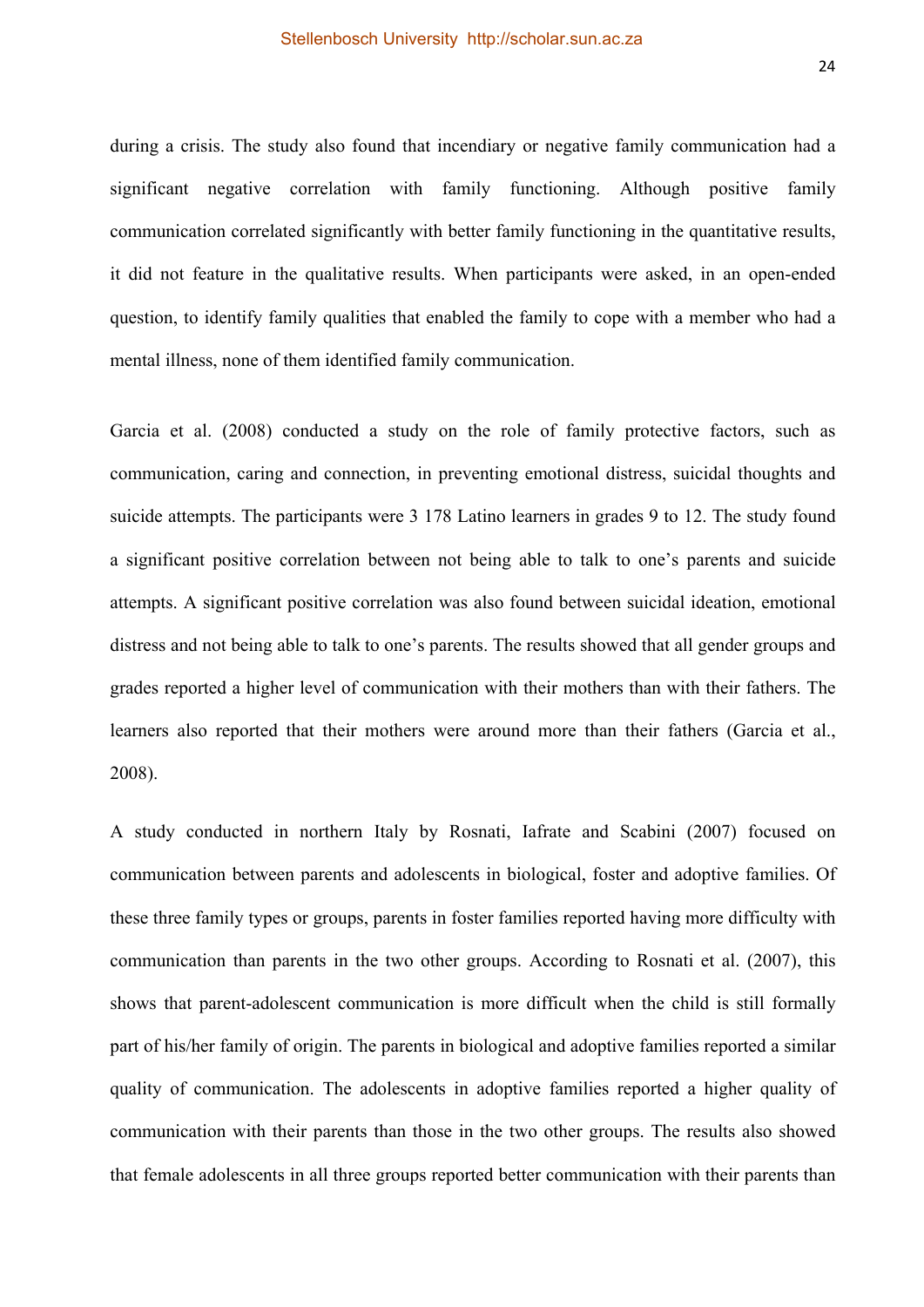male adolescents. Both male and female adolescents reported better communication with their mothers than with their fathers. The mothers participating in the study, in contrast to the fathers, reported more open communication with their children (Rosnati et al., 2007).

A study by Vuchinich et al. (2002) focused on levels of behavioural problems in children living with foster families. Sixty-nine foster families took part in the study and two parents and one foster child from each family were asked to complete the research questionnaires. The results showed that positive parent-child communication leads to lower levels of behavioural problems in children living with foster families. A significant relationship was also found between negative parent-child communication and higher levels of behavioural problems (Vuchinich et al., 2002).

Communication may also be considered a protective factor against high-risk sexual activities. A study by Pick, Givaudan, Sirkin and Ortega (2007) measured the outcome of a life skills programme developed to prevent HIV/AIDS by improving interpersonal skills such as communication, problem solving and negotiation among adolescents. The results showed that the programme had a significant effect on the adolescents' ability to discuss difficult topics such as sexual risk behaviour. Pick et al. (2007) also report that the gender of the child and parent often correlated with the amount and content of the discussions about difficult topics. Girls displayed a more positive attitude towards communicating about difficult topics, and both boys and girls found it easier to discuss sensitive topics with their mothers.

Another study exploring communication and its relationship to sexual behaviour was conducted by Dilorio, Dudley, Lehr and Soet (2000). This study examined factors that promote safe sex among college students in the United States of America. Dilorio et al. (2000) used a sample of 1349 college students between the ages of 18 and 25 years. The results showed that effective and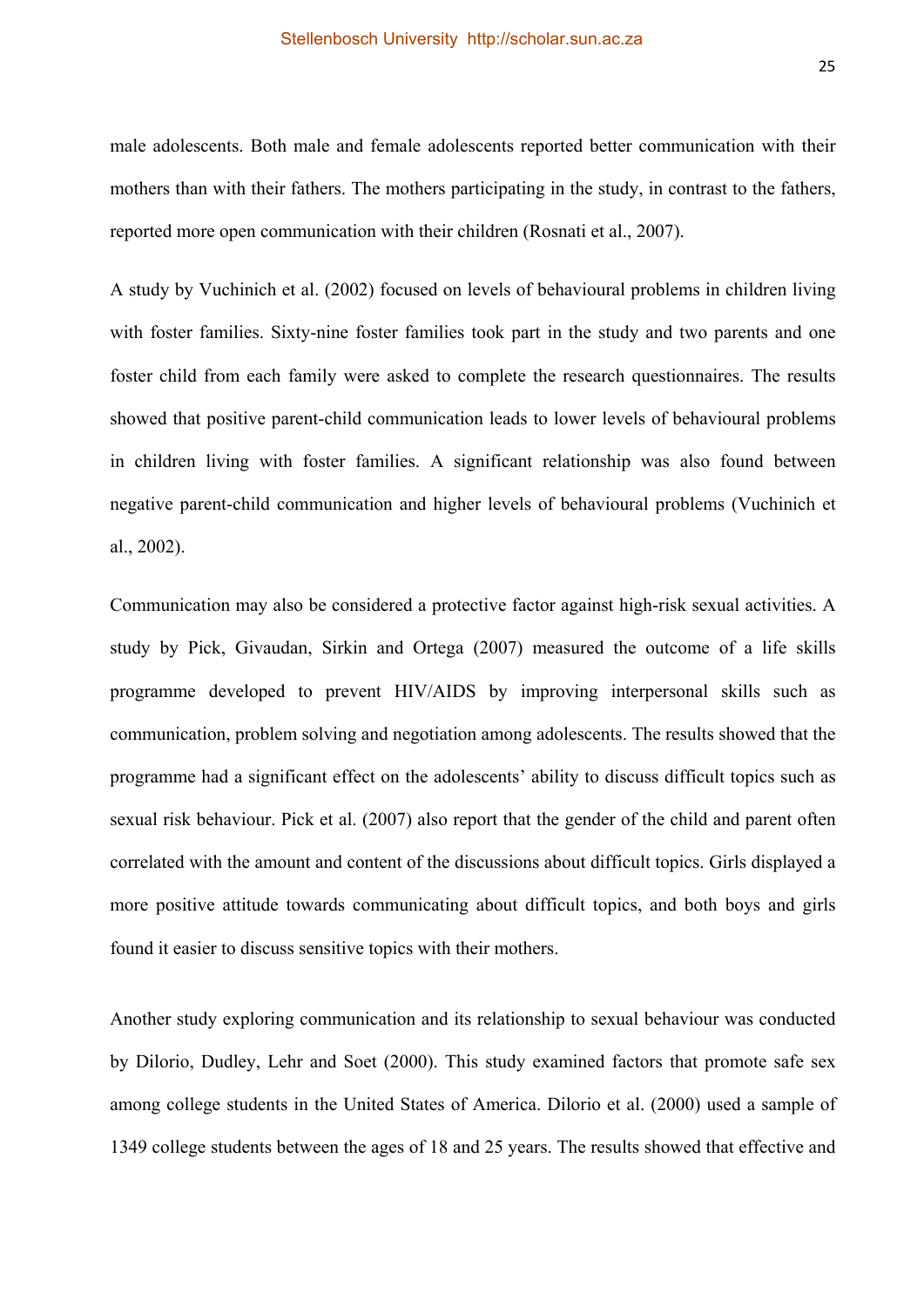open communication in a family setting was positively correlated with the adolescents' ability to discuss safe sex with their partners. These adolescents not only found it easier to discuss safe sex with their partners, but their communication also led to safer sex practices.

A study by Wen, Van Duker and Olson (2009) on adolescent smoking illustrated that, although parent-adolescent closeness is a protective factor related to adolescents not smoking, positive parent-adolescent communication was not significantly related to adolescents not smoking. The results did show that when parent-adolescent communication is better, the protective effect of parent-adolescent closeness is even stronger. Although positive parent-adolescent communication on its own is not significantly related to adolescents not smoking, the interactive effect between parent-adolescent closeness and parent-adolescent communication correlates significantly with adolescents not smoking (Wen et al., 2009).

All the above studies show that communication is an important resilience factor in families. The next section focuses on the manner in which affirming communication promotes resilience in families. This happens in three ways: elucidating stressful conditions, facilitating open emotional expression and encouraging mutual problem solving.

### **3.4 Correlates of affirming or positive family communication**

## **3.4.1 Clarifying stressful circumstances**

According to Walsh (2003), effective communication practices lead to family members sharing information with and understanding one another. This, in turn, will lead to a better understanding of a stressful situation. Effective communication calms and clarifies stressful situations by encouraging and facilitating the sharing of important information. Family members are not always aware of all the facts and may jump to conclusions without listening to the whole explanation.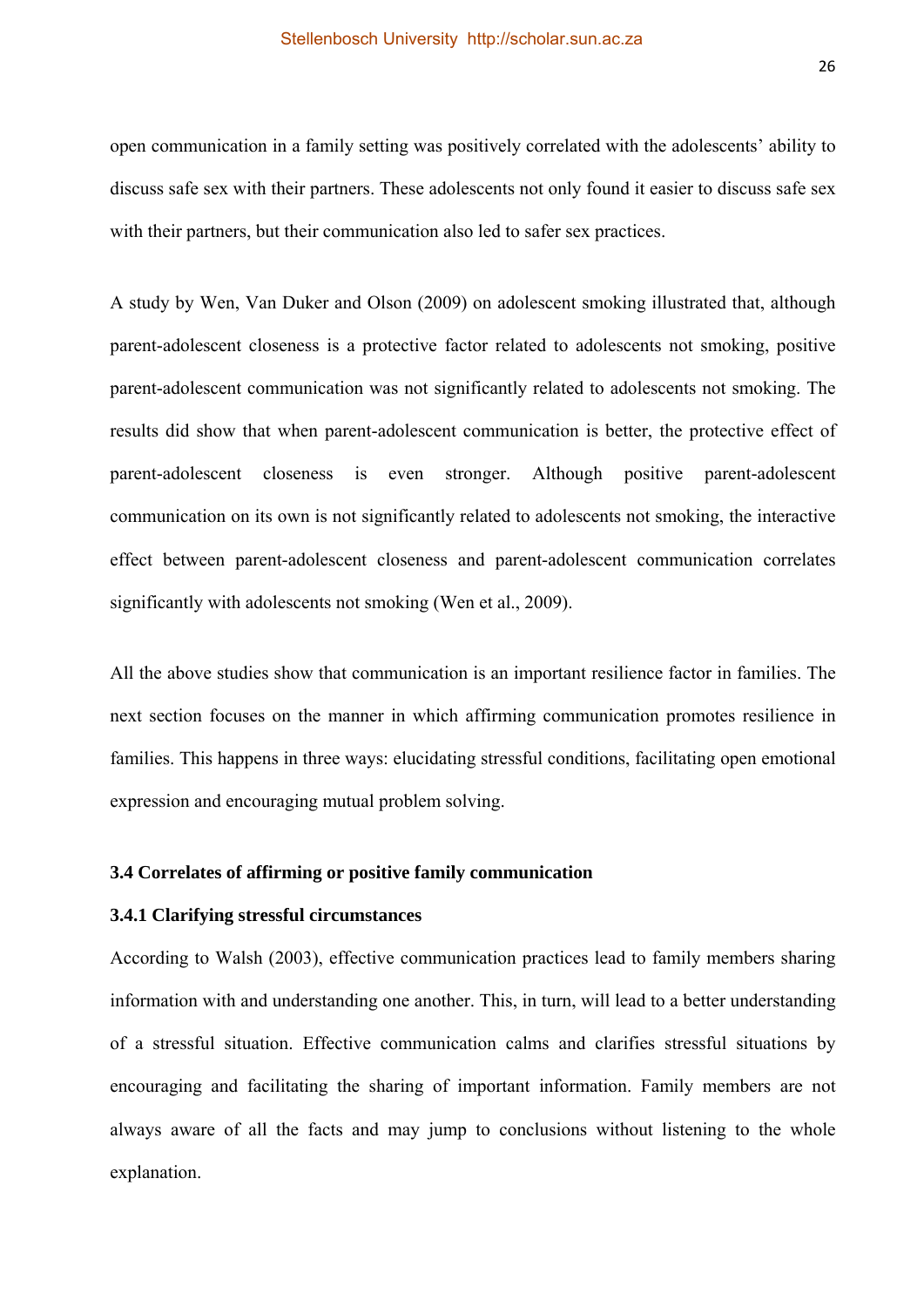A study of the relationship between parent-adolescent communication and parenting stress in Hispanic families found that open parent-adolescent communication was associated with lower levels of parenting stress (Joshi & Gutierrez, 2006). Openness in communication also correlated positively with the quality of the relationship between parents and adolescents. Therefore, parents who have a mutually supportive relationship and engage in more open communication with their adolescents experience less stress in parenting. No significant gender differences were found in the communication, parental stress or relationships between the adolescents and their parents.

Open communication may also act as a protective factor in stressful situations, such as when an adolescent has a parent who has been diagnosed with cancer. Lindqvist, Schmitt, Santalahti, Romer and Piha (2007) found that adolescents who had a parent diagnosed with cancer experienced less psychological distress when there was open communication and flexible problem solving in the family. The results also showed that open family communication correlated significantly with healthy family functioning for the control group as well as for the experimental group. This demonstrates that open family communication may act as a protective factor for all adolescents, and not just of adolescents who have parents with cancer. Healthy family functioning also correlated with better mental health in the adolescents from both the control and experimental groups. Therefore, according to Lindqvist et al. (2007), open family communication contributes to healthy family functioning and this, in turn, contributes to better mental health in adolescents.

Heiman, Zinck and Heath (2008) conducted a study on families with adolescents with learning disabilities. They examined these families' perceptions of family communication and compared these to families with adolescents without learning disabilities. Heiman et al. (2008) found that,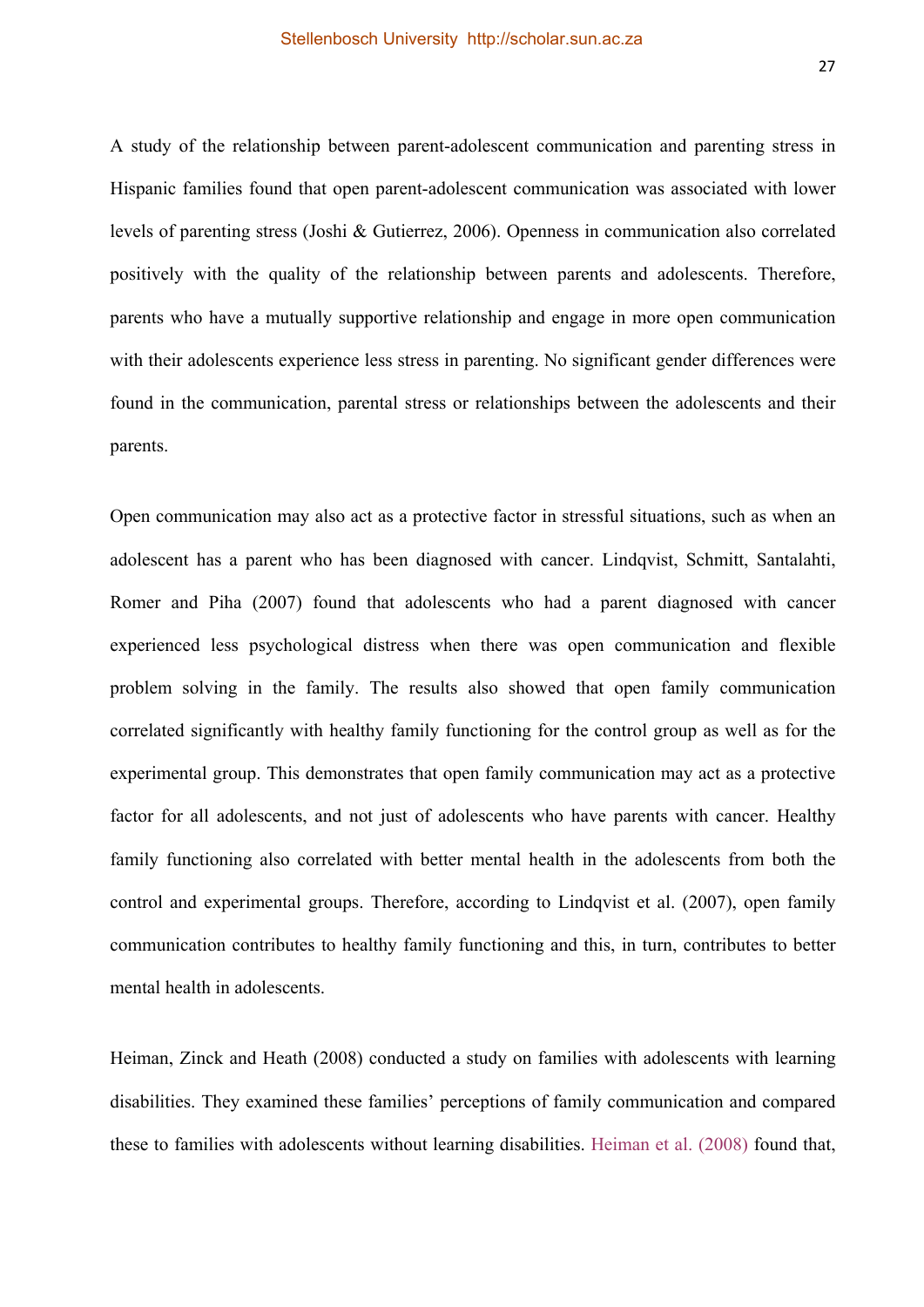contrary to their hypothesis, the parents of adolescents with learning disabilities and the parents of adolescents without learning disabilities had related perceptions of their family's communication. This included their perceptions of openness in communication and problems in communication. They also found that both groups of adolescents believed that their family communication was more problematic and less open than their parents perceived it to be. Both groups showed a higher perception of problematic maternal involvement. According to Heiman et al. (2008), adolescents may perceive attempts at parental communication as an intrusion into their personal space. This confirms the belief of Olson (1993) that adolescents need to have more autonomy and be more self-sufficient during this developmental stage.

A study by Barnes and Olson (1985) also showed that parents report more positive communication and fewer problems in communication than adolescents. Adolescents clearly describe family communication "with greater negativism" (Barnes & Olson, 1985, p. 443). The study showed that mothers believed that they had more positive communication with adolescents than what fathers have. The adolescents reported no significant difference in communication with their mothers or fathers (Barnes & Olson, 1985).

#### **3.4.2 Emotional expression**

Open emotional expression is also the result of effective communication (Walsh, 2003). Family members can create an environment in which there is trust, understanding and empathy. This secure environment may lead to family members sharing their feelings with one another. A study by Barnes and Olson (1985) focused on the quality of communication between parents and their adolescent children and its relationship with family functioning. The results showed that positive parent-adolescent communication correlates highly not only with family adaptability, but also with family cohesion and satisfaction with family life.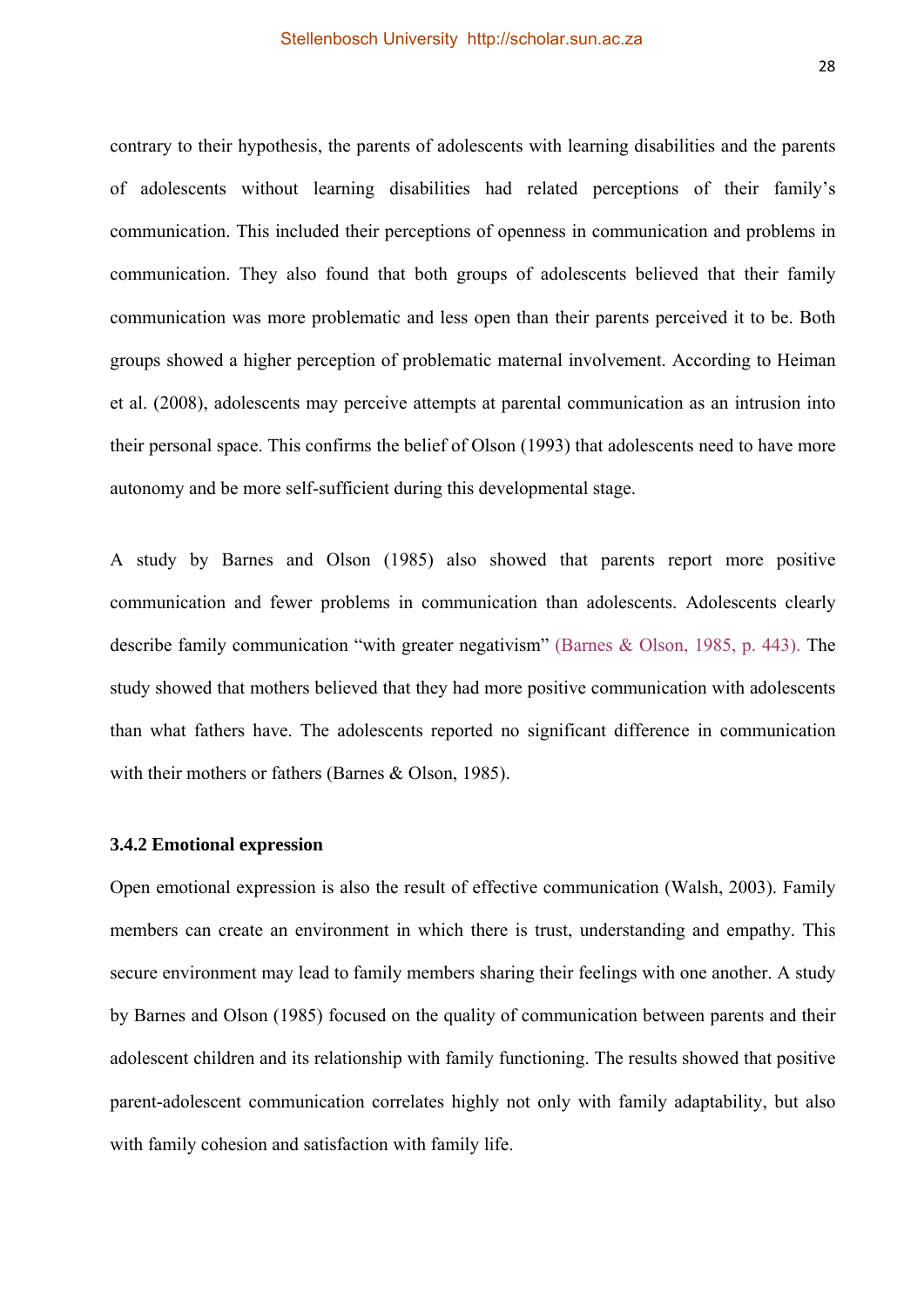Negative communication in a family restricts family members from openly sharing feelings (Olson, 1993). When feelings cannot be shared with family members, it may lead to conflict. Family members may drift apart, the risk of substance abuse may increase, and destructive behaviour or depression may follow (Walsh, 2003).

Slesnick and Waldron (1997) conducted a study of communication patterns in 17 families with depressed adolescents and 20 families with non-depressed adolescents living in New Mexico. The results showed that families with depressed adolescents communicated differently from families with non-depressed adolescents. Communication in families with depressed adolescents tended to be unclear and the messages conveyed tended to be mixed. The parents in the group with depressed adolescents also tended to be more hostile towards their children than the parents with non-depressed adolescents.

A study by Yu et al. (2006) in the Bahamas aimed to determine the relationship between risk behaviour and depression in youths, and communication between parents and their children. The results showed that youths who perceived communication with their parents as strained were more likely to be involved in future high-risk behaviours such as substance abuse, unprotected sex and violent conduct. The results also illustrated that there was a significant positive relationship between past high-risk behaviour and adolescents' perceptions of impaired parentadolescent communication. They also found that those youths who were depressed perceived communication with their parents as being less open and more problematic (Yu et al., 2006).

A study by Davalos, Chavez and Guardiola (2005) aimed to determine the relationship between family communication and delinquency. The participants in this study were 576 adolescents: the experimental group consisting of school dropouts and the control group made up of learners attending school. The questionnaires included questions on a wide range of delinquent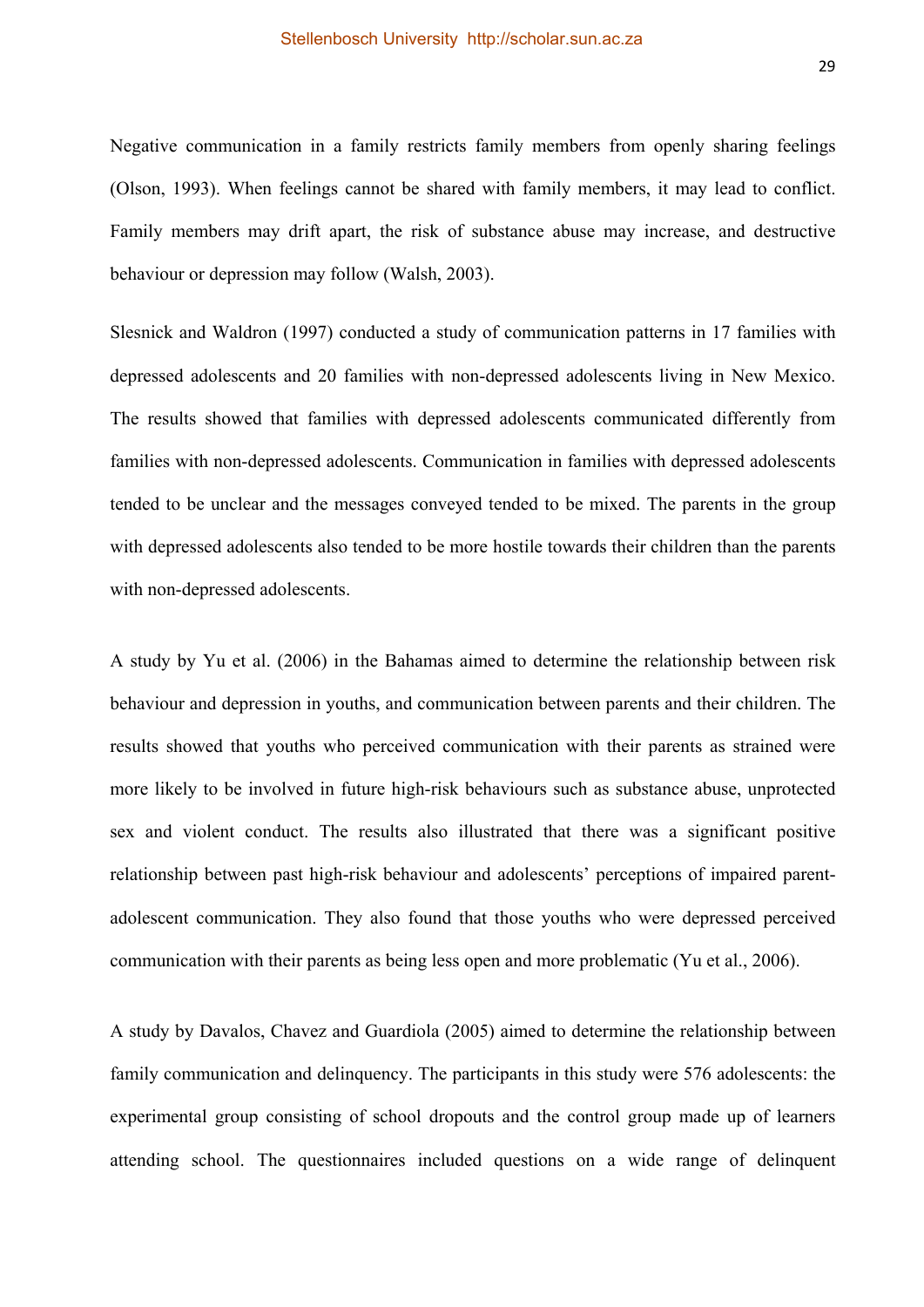behaviour, convictions, parental school support and family communication. The results showed that there was a relationship between delinquency in adolescence and perceived lack of family communication. According to Davalos et al. (2005), adolescents may feel that no concern about their lives or problems is shown, and this could lead to high-risk behaviour. The results also illustrated that the better the perceived family communication, the less likely learners were to engage in delinquent behaviour. No significant difference was found in the importance of positive family communication between males and females.

### **3.4.3 Mutual problem solving**

Effective communication encourages mutual problem solving, which includes joint decision making and conflict management (Walsh, 2003). Positive communication includes accommodating the points of view of other family members and working together to find solutions to problems and conflict.

A study by Eğeci and Gencöz (2006) aimed to determine the relationship between communication skills and relationship satisfaction for intimate partners in Turkey. The participants were 142 college students involved in romantic relationships. The results showed that communication skills correlated positively with relationship satisfaction. The researchers also found that negative communication weakened a couple's ability to handle conflict and solve problems constructively. According to Eğeci and Gencöz (2006), listening to the views of one's partner, being open to new perspectives and trying to clear up any misunderstandings before coming to a conclusion all contribute to constructive problem solving.

Giallo and Gavidia-Payne (2006) conducted a study on family, parent and child factors acting as predictors of better adjustment for the siblings of children with a disability. The participants were 49 Australian families with children who had physical, sensory, developmental or intellectual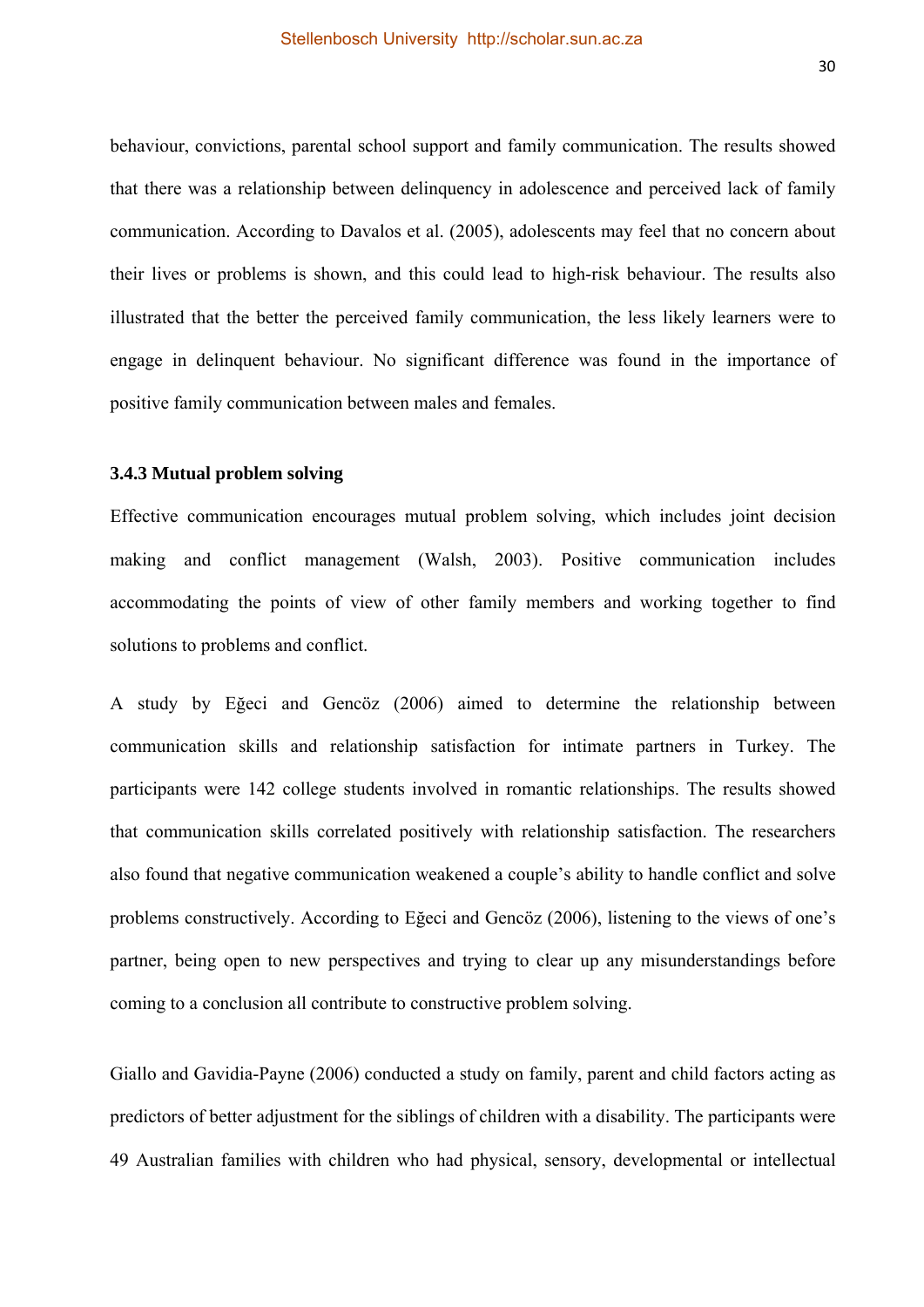disabilities. The results for the family factors showed that effective problem solving and family communication were both factors that promoted better adjustment in the siblings of children with a disability. According to Giallo and Gavidia-Payne (2006), poor problem solving and communication within the family tend to worsen any adjustment problems that siblings are experiencing.

Barnes and Olson (1985) say that positive family communication is vital during the adolescent years because it facilitates identity development and the ability to accept certain roles. Family communication affects the way that adolescents explore and form their identities, and supportive family communication leads to the unrestricted exploration of identity issues. Olson (1993) states that adolescents need more independence, autonomy and control in the family system. If they desire some sort of change in the family system, the only way these changes can be made effectively is through positive communication. Positive family communication is important because it facilitates the way in which family members, especially adolescents, balance independence from and connectedness to the family (Cooper, Grotevant, Moore, & Condon, cited in Barnes & Olson, 1985). Meyer (2005) states that autonomy from parents is successfully achieved through clear communication between parents and their children. If expectations and boundaries are clearly and reasonably communicated by parents, the result will be more assertive, independent and responsible children.

### **3.5 Conclusion**

The review of the literature concerning affirming family communication, or positive communication between parents and adolescents, shows the importance of clear and supportive communication between family members. The literature also illustrates that communication acts as a resilience factor, buffering families and adolescents from life challenges or stressful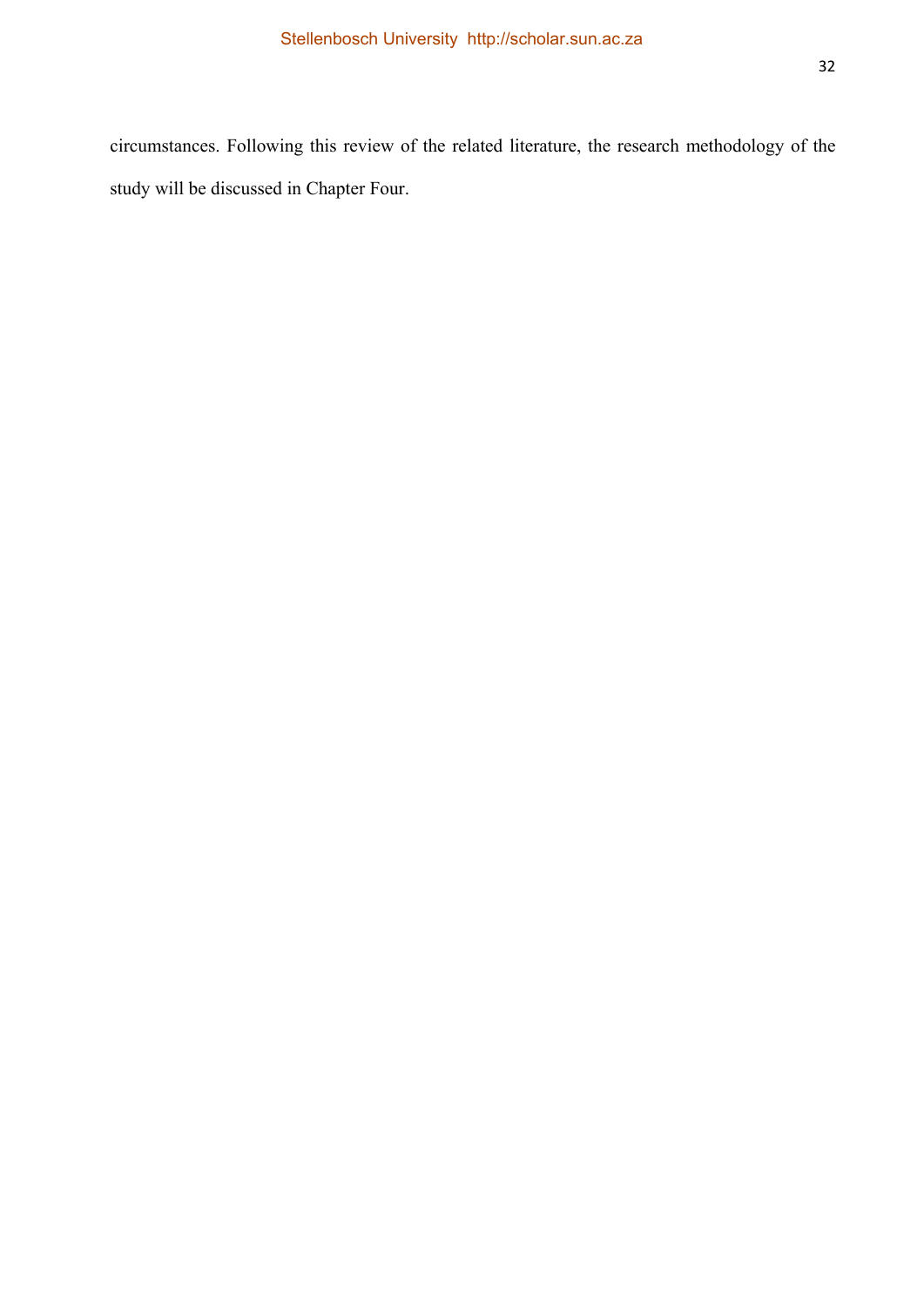## **CHAPTER 4 METHOD**

## **4.1 Introduction**

In this chapter the research method of the present study will be discussed by focusing on the research aims and objectives, the research design and the characteristics of the participants. This is followed by an overview of the measures used in the study and a discussion of the procedure used to collect the data. The ethical considerations and methods of qualitative and quantitative data analysis will be described toward the end of the chapter.

## **4.2 Research aims and objectives**

The aim of the present study was to determine the nature of the relationship between affirming family communication and family functioning. The relationship between family functioning and the perceived quality of communication between the adolescent and both parents was also considered. This was followed by the main aim of this research, which was to explore and define affirming communication from an adolescent's perspective.

The objectives of the present study were:

- To quantitatively determine the relationship between family functioning and affirming family communication,
- To quantitatively determine the relationship between family functioning and openness in communication with the mother and the father respectively,
- To quantitatively determine the relationship between family functioning and incendiary family communication, and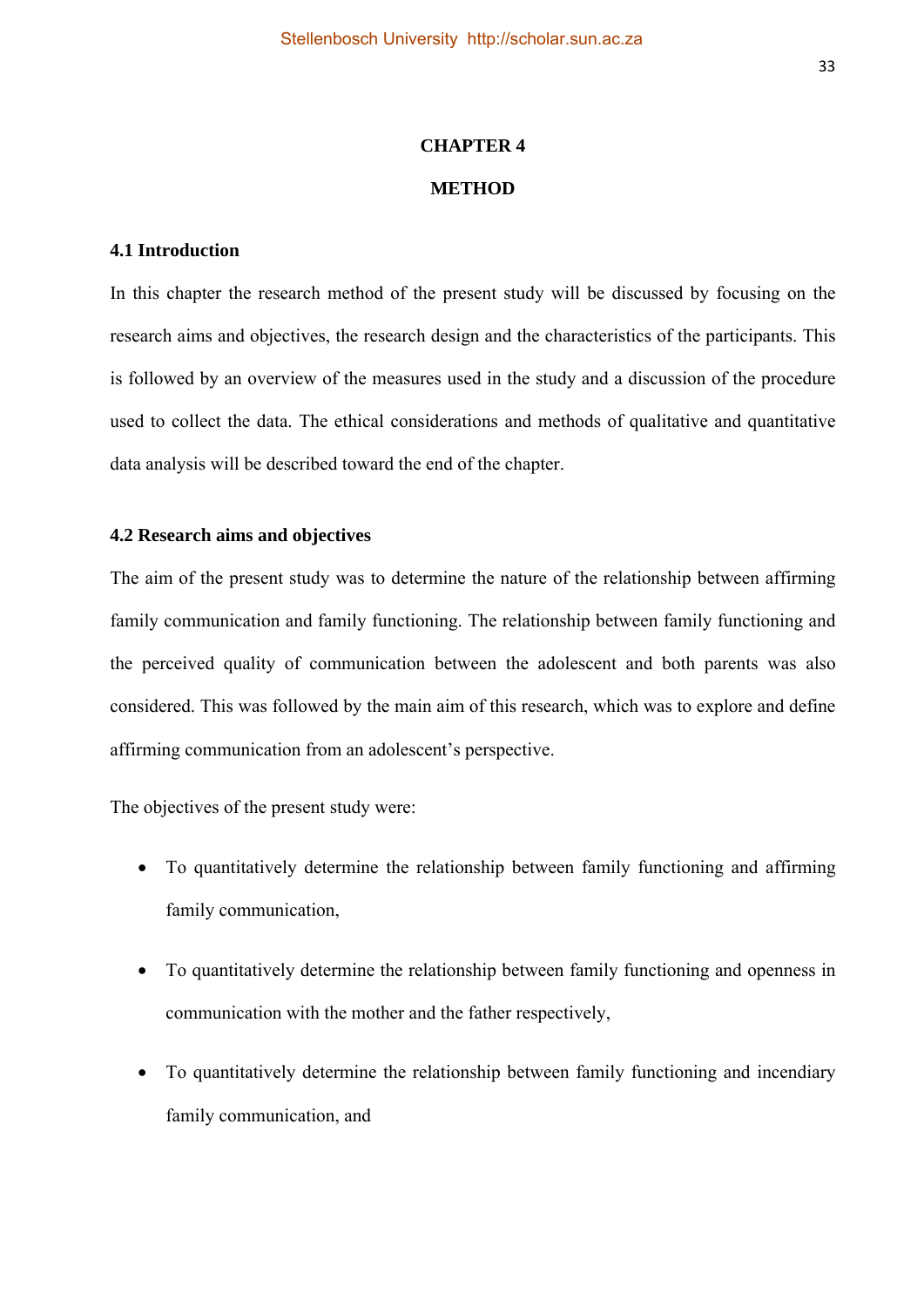To quantitatively determine the relationship between family functioning and problems in communication with the mother and father respectively.

The main objective of the present study was to qualitatively explore, from an adolescent's point of view, the nature of affirming family communication and how it is portrayed in families. Then, as the second qualitative component, the meaning of affirming family communication for the individual and the family as a whole was explored.

#### **4.3 Research design**

For the purpose of the present study, a cross-sectional, quantitative survey research design was combined with an exploratory, qualitative design. The quantitative data was collected by asking the participants to complete self-report questionnaires. The qualitative component of the present study consisted of focus groups discussing the topic of affirming family communication. The purpose of exploratory focus groups is the creation, discovery, identification and explanation of thoughts, feelings and behaviours (Fern, 2001).

This combination of data collection methods is known as the triangulation of methods. According to Henning, Van Rensburg and Smit (2004), triangulation refers to the act of considering something from more than one angle. One form of triangulation is the use of multiple research methods, but triangulation may also refer to the use of more than one investigator, or the use of various theories, or multiple data sets (Todd, Nerlich & McKeown, 2004). The benefit of triangulation is that the two research methods complement each other because they have different weaknesses and strengths. A more comprehensive view of the topic under investigation can thus be obtained.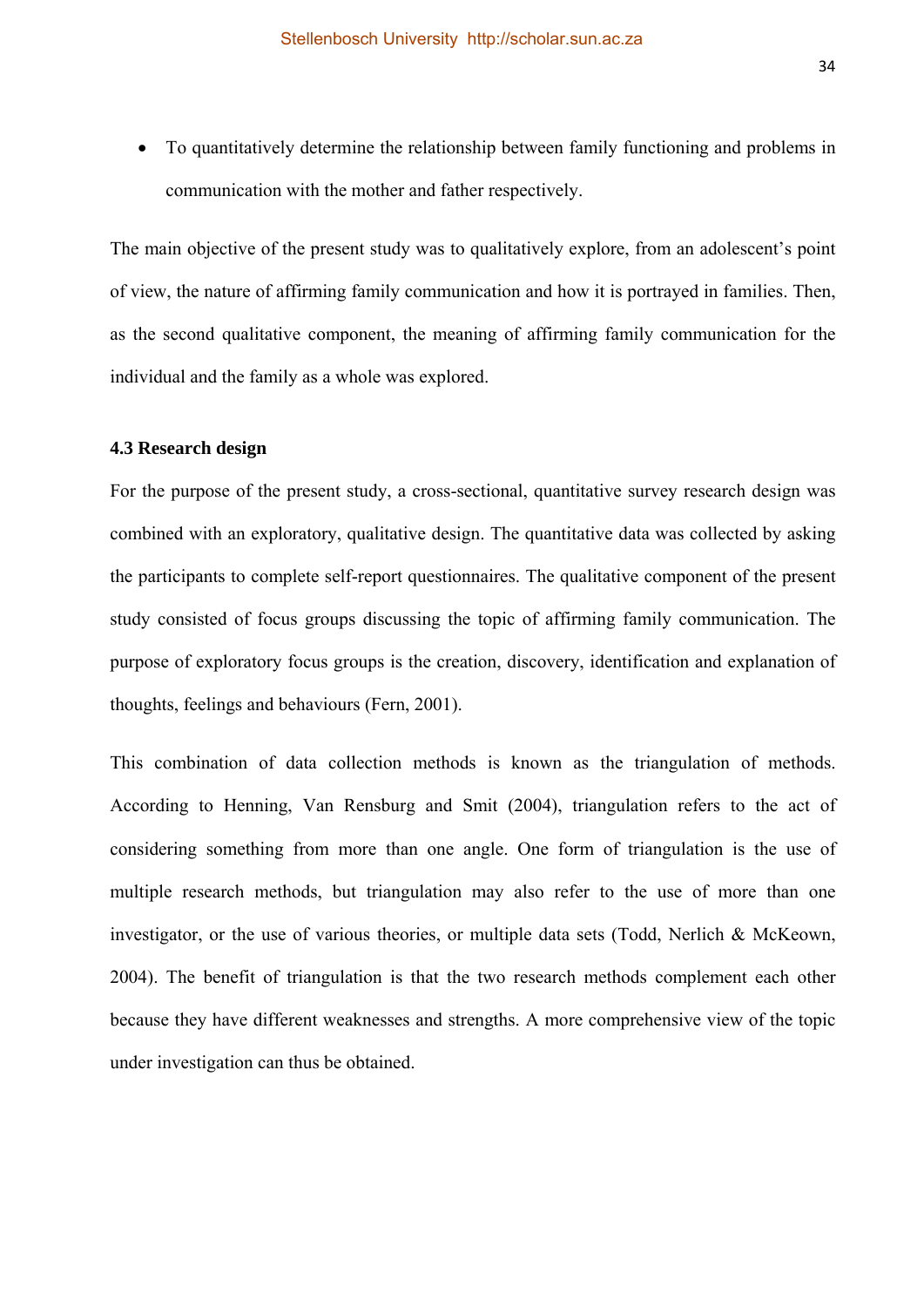## **4.4 Participants**

#### **4.4.1 Sampling strategy**

After receiving permission from the Ethics Committee of the University of Stellenbosch to continue with the research, the Department of Psychology and the lecturer responsible for supervision were asked for permission to approach first-year Psychology students. Permission was obtained and the three first-year Psychology classes at the University of Stellenbosch in the Western Cape, South Africa were approached. There were 1 167 students registered for first-year Psychology and each class consisted of approximately 300 students. The reason for this lower total number is that some students might have dropped the module after a few weeks of class, or did not attend classes regularly. Having obtained the lecturer's consent, the researcher spoke to the students during the last ten minutes of one of their lectures.

Firstly, the aims and goals of the study were explained to the students. Secondly, the researcher informed them of the inclusion criteria of the study and invited those who qualified to participate. The inclusion criteria will be explained in detail in the next section. The students who qualified could choose whether they wanted to participate. Thus none of the other classmates could distinguish between students who chose not to participate and those who did not qualify to participate. The researcher made it clear that participation was voluntary and that participants could resign at any time without consequences. Thirdly, the researcher explained the procedure to the students in detail. They were also informed that there was no material or monetary reward for participating in the present study.

The students who volunteered to participate were asked to complete the research questionnaires, which constituted the quantitative component of the study. The students were also invited to participate in the focus groups in which the topic of affirming family communication was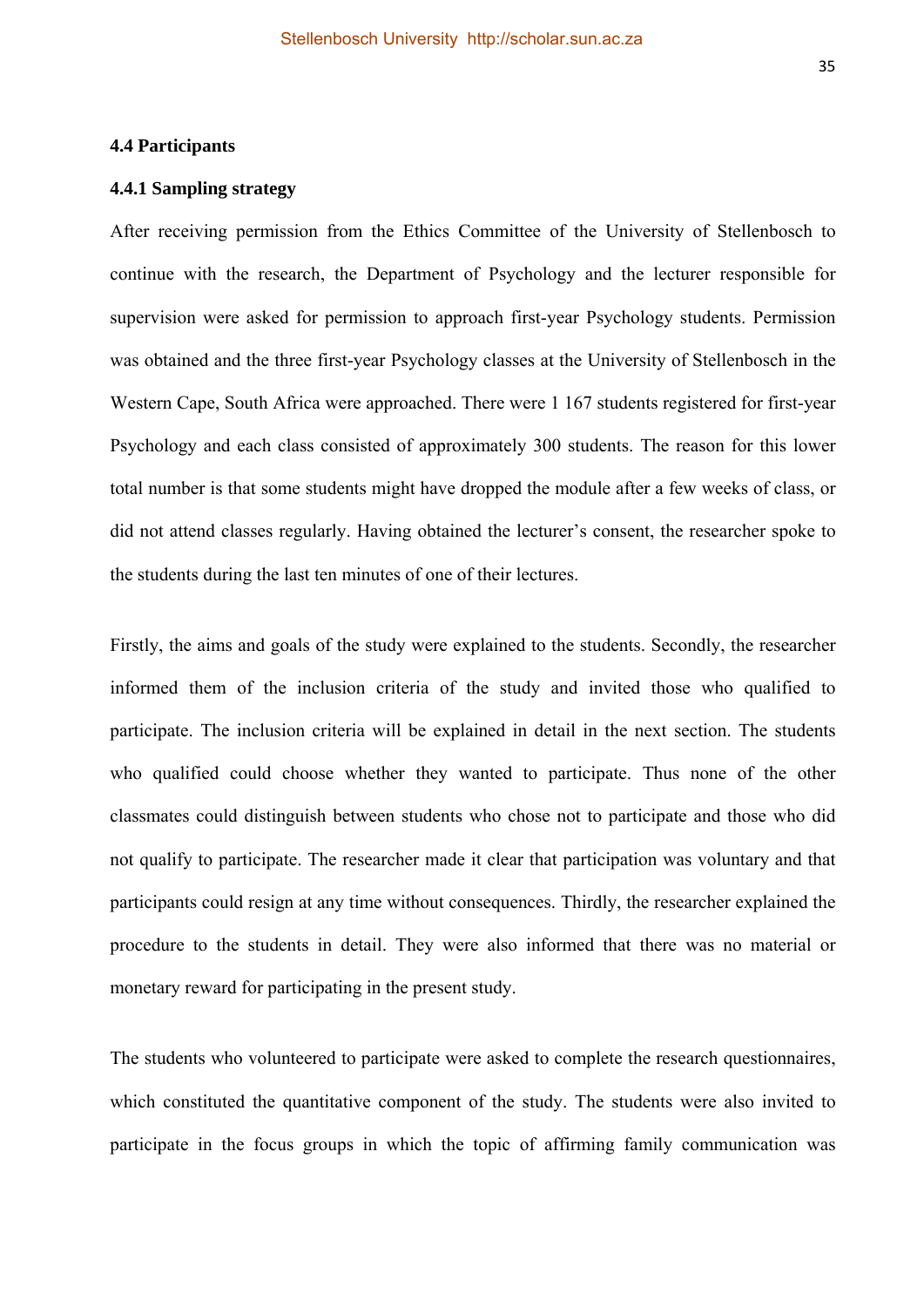discussed. They volunteered to be part of the focus groups by providing the researcher with their e-mail addresses and choosing one of the time slots set out on the cover page of the questionnaires (see Appendix A). The proposed times were between one o'clock and two o'clock every afternoon of the following week. The students were asked to mark more than one time slot so that most of them could be accommodated.

Fourteen students volunteered to take part in the focus group discussions and the researcher divided them into three groups according to the time slots that they had chosen. The researcher also tried to put students of the same mother tongue in the same focus groups. This proved to be a difficult task and only one focus group consisted of only English-speaking participants. The participants from the other two focus groups were both English and Afrikaans speaking.

#### **4.4.2 Inclusion criteria**

Only first-year Psychology students between the ages of 18 and 22 who were living with both parents in 2009, or 2010, were invited to participate in the present study. The parents did not have to be the biological parents of the adolescent, but for the purpose of the present study they had to be mother and father figures.

### **4.4.3 Demographic information of participants**

Of the approximately 900 students approached by the researcher in the three classes of psychology students, 100 students agreed to participate in the quantitative component of the present study. All 100 students who agreed to take part in the study met the inclusion criteria, namely being first-year Psychology students, in the age range of 18 to 22 years, and living with two parental figures. A further 17 out of the 100 students who took part in the quantitative component of this research volunteered to take part in the focus groups. These students were e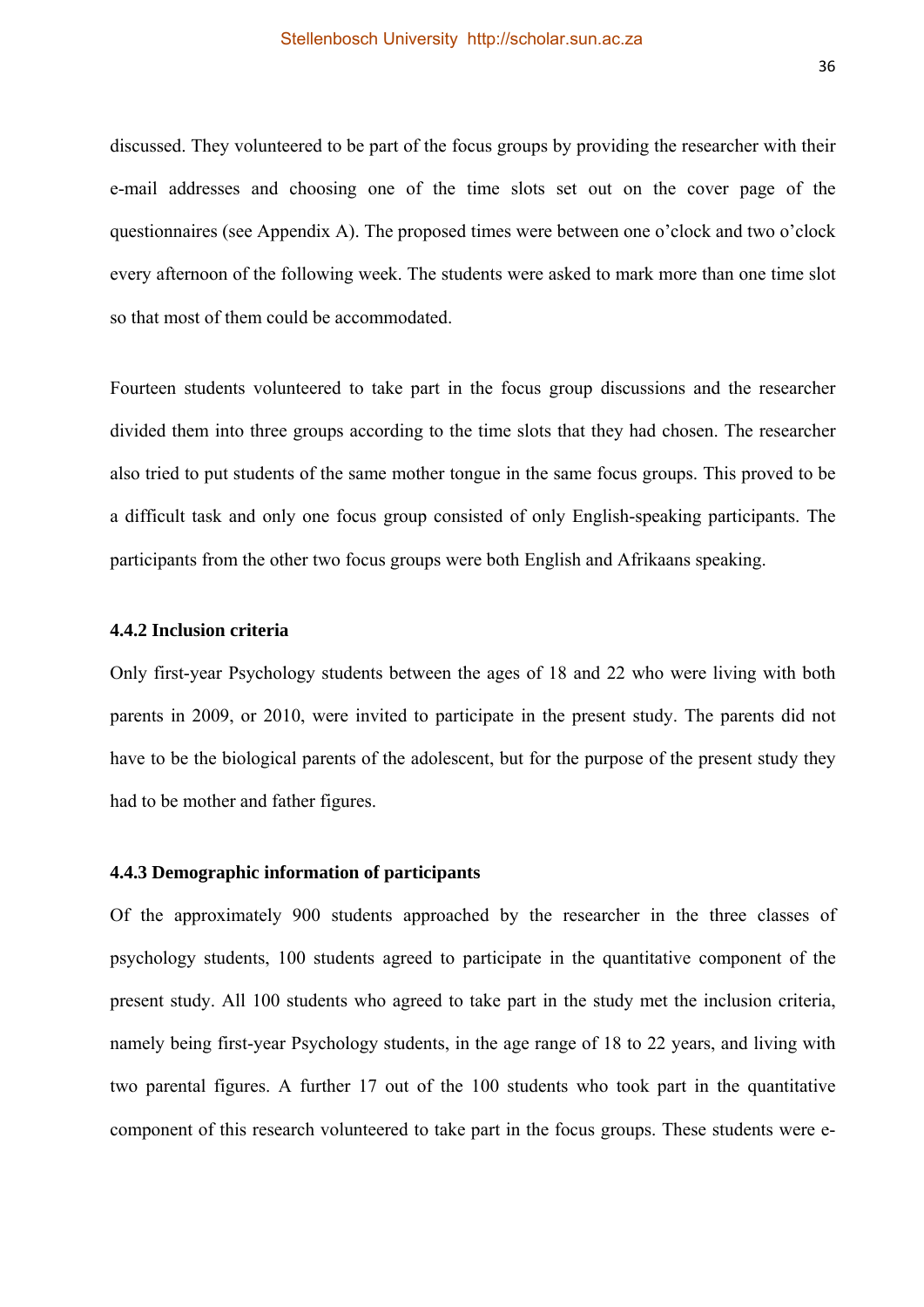mailed by the researcher and informed of the time slot allocated to them. Of these 17 students, 14 replied to the e-mails from the researcher and attended the focus groups.

Of the 100 data sets completed, 83 (83%) of the participants indicated that they were female and 17 (17%) indicated that they were male. Of the 1 167 students registered for first-year Psychology, 820 (70%) were female and 347 (30%) were male. According to Fife-Shaw (2000), females generally tend to be more co-operative than males when it comes to volunteering for participation in research studies. This is evident when taking into account the gender of the students who volunteered to participate in the present study, particularly in the focus groups. The mean age of the participants was 18.7 years (SD = 0.9), with 54 participants (54%) being 18 years old and only one (1%) being 22. When asked about their race, 84 (84%) stated that they were white, 14 (14%) coloured, one (1%) Indian and one (1%) African. This is in accordance with the race ratio of students registered for the module. Of the students registered for first-year Psychology, 863 (74%) were white, 195 (17%) were coloured, 11 (1%) were Indian and 98 (8%) were African. The home language of 58 (58%) was Afrikaans, of 41 (41%) was English and one participant (1%) was Xhosa speaking.

Information about the parents and siblings of the participants was also obtained from the demographic questionnaires completed by the participants. For 83 (83%) of the parents it was their first marriage, for 14 (14%) it was their second marriage, and two (2%) of the parents were living together without being married. The mean age of the mothers was  $47.2$  years  $(SD = 4.3)$ , and 74 (74%) had an occupation outside of the home. The fathers' mean age was 49.55 years  $(SD = 4.8)$ , and 96 (96%) of them were working outside the home. Of the 100 families, the mean number of children per family was  $2.7$  (SD = 1.2). The minimum number of children per family was one and the maximum number of children was twelve.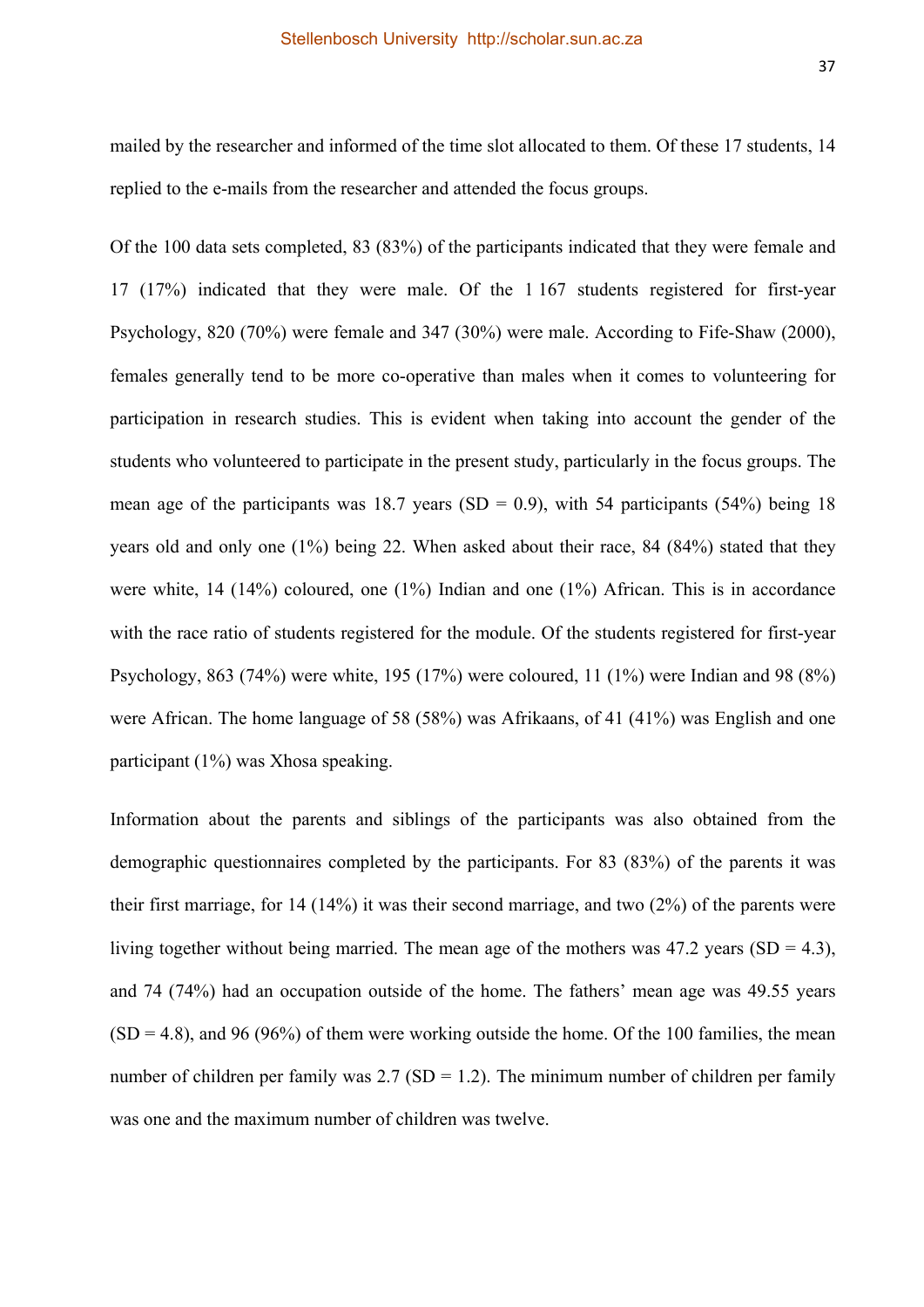## **4.5 Measures**

#### **4.5.1 Demographic questionnaire**

A demographic questionnaire was developed (see Appendix B) to obtain information such as gender, age, race and home language. The questionnaire also had questions about the parents, siblings and family structure. This demographic questionnaire was available in both Afrikaans and English.

## **4.5.2 Quantitative measures**

In addition to the demographic questionnaire, quantitative data was collected by using the Family Problem Solving and Communication Index (FPSC) (see Appendix C), the Parent-Adolescent Communication Scale (PACS) (see Appendix D) and the Family Attachment Changeability Index 8 (FACI8) (see Appendix E). The research questionnaires were originally developed in English and the Afrikaans translation was done professionally by using the translation and back-translation technique. For the purpose of the present study, the questionnaires were available in English and Afrikaans and participants could choose to complete the questionnaires in the language with which they were most comfortable. The questionnaires are discussed in the following section.

## **4.5.2.1 The Family Problem Solving and Communication Index**

The Family Problem Solving and Communication Index (FPSC) (see Appendix C) was developed by McCubbin, McCubbin and Thomson (1988) and is used to measure positive and negative communication patterns that play a part in family coping. The FPSC consists of 10 items and the items are completed on a four-point Likert-type scale  $(0 = False, 1 = Mostly false,$  $2 =$  Mostly true,  $3 =$  True). It has two subscales, Affirming communication and Incendiary communication, each consisting of five items. Affirming communication refers to positive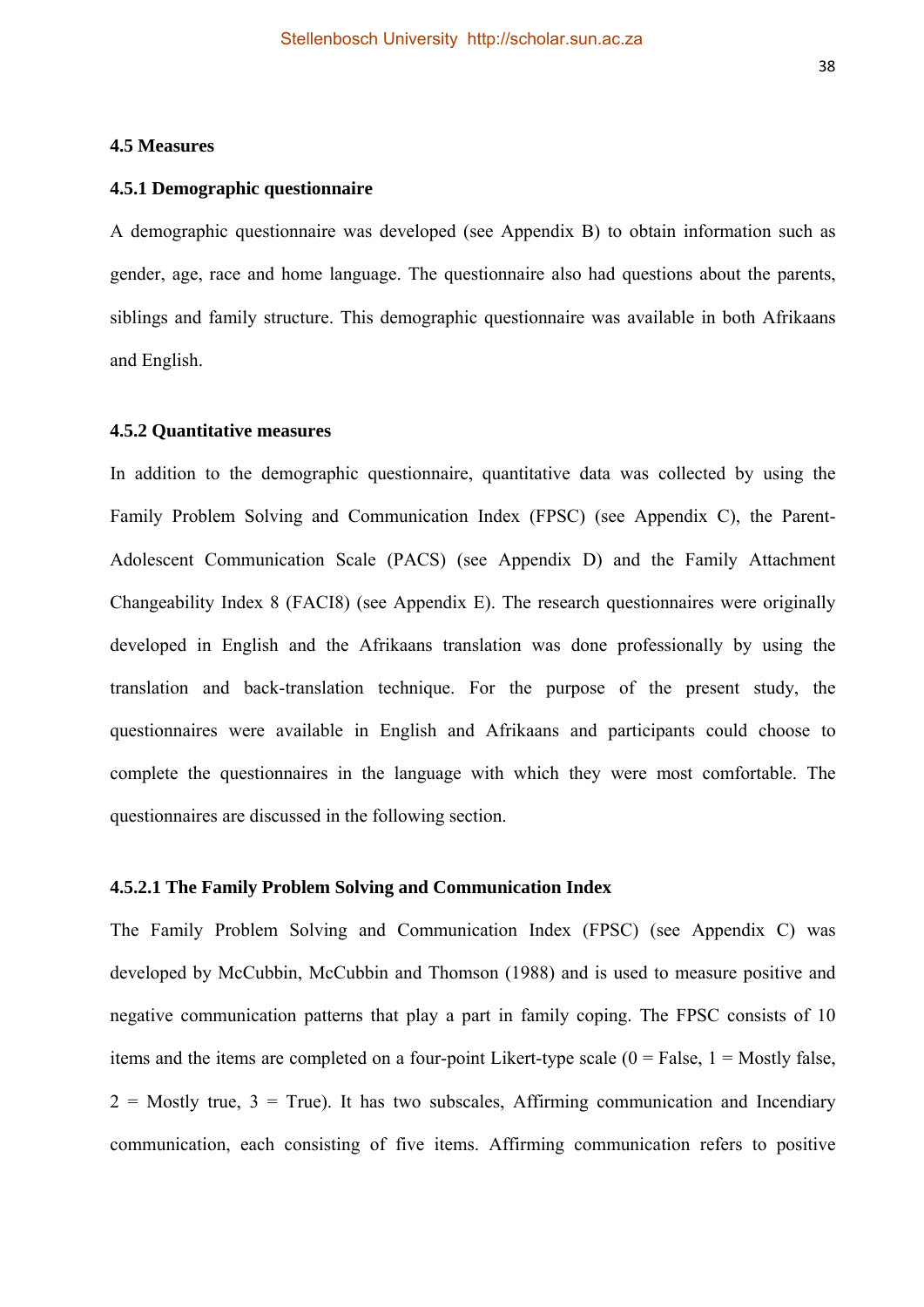communication that expresses support and understanding. This type of communication has a calming effect on a situation. Incendiary communication is a negative form of family communication in that it intensifies conflict situations. "We are respectful of each other's feelings" is an example of an item from the Affirming communication subscale, and "We yell and scream at each other" is an example from the Incendiary communication subscale. For the purpose of the present study, only the total scores for the subscales were used to determine the amount of affirming communication and incendiary communication used by the families of the participants.

The internal reliability (Cronbach's alpha) for the total scale is .89. The internal reliability for the Affirming communication subscale is .86 and for the Incendiary communication subscale it is .78 (McCubbin et al., 1988). Affirming communication has been correlated positively with family coherence, family hardiness, and self-actualisation (McCubbin et al., 1988). In the present study the following Cronbach's alphas were found: FPSC total scale = .84; Affirming communication subscale  $= 0.82$ ; and Incendiary communication subscale  $= 0.73$ .

## **4.5.2.2 The Parent-Adolescent Communication Scale**

The Parent-Adolescent Communication Scale (PACS) (see Appendix D) was developed by Barnes and Olson in 1982 and can be used to assess adolescents' perceptions of communication with their parents and vice versa (Heiman et al., 2008). The scale consists of three questionnaires, two to be completed by the adolescent and one to be completed by each parent. Only the adolescents participating in the present study were asked to complete questionnaires: one on communication with the mother figure and one on communication with the father figure.

The 20 items of the scale are completed on a five-point Likert-type scale with choices ranging from strongly disagree to strongly agree. The PACS has two subscales: Openness in family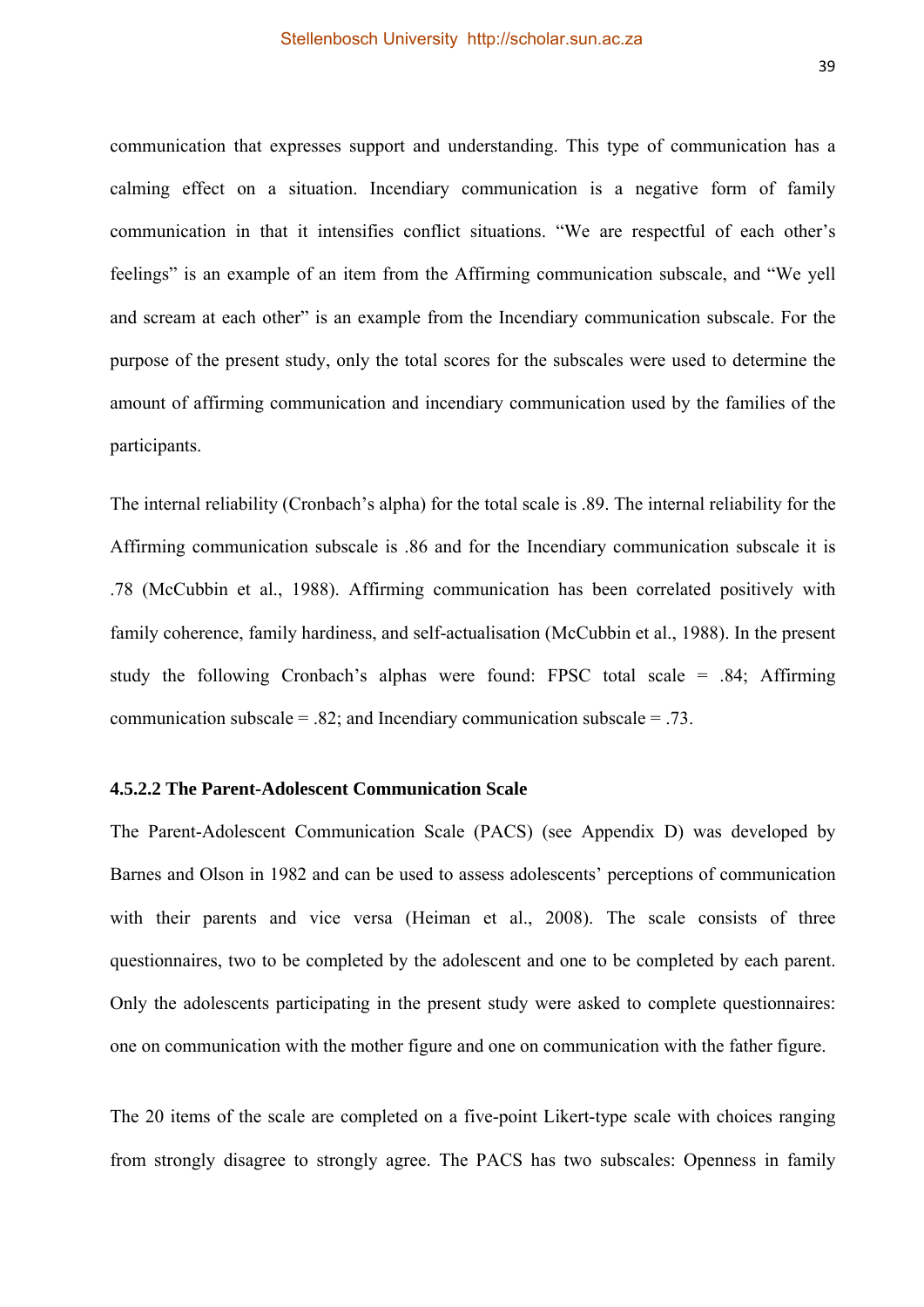communication and Problems in family communication, each consisting of 10 items. Positive family communication is measured with the Open family communication subscale. An example of an item from this subscale is "My mother/father tries to understand my point of view". According to Brassard (2002), the Openness in family communication subscale measures the amount of freely expressed emotions and ideas in parent-adolescent communication. It also reflects communication that conveys understanding and honesty. The Problems in family communication subscale measures negative family communication (Brassard, 2002). An example of an item is "There are topics I avoid discussing with my mother/father". The Problems in family communication subscale reflects negative communication, such as caution and hesitancy when sharing thoughts and feelings. As with the Family Problem Solving and Communication Index (FPSC), only the total scores of the two subscales were used to determine the openness and problems in communication between the participants and their mothers and fathers.

The alpha reliability for the total scale is .88. The internal reliability from the total sample of parents and adolescents is .87 for Open communication and .78 for Problems in family communication (Heiman et al., 2008). In the present study, the alpha reliability for the Openness in communication with the mother subscale was .93; Problems in communication with the mother subscale was .80; Openness in communication with the father subscale was .92; and Problems in communication with the father subscale was .82. The internal reliability for the Communication with the mother subscale (total score) was .80, and the reliability for the Communication with the father subscale (total score) was .86.

## **4.5.2.3 The Family Attachment Changeability Index 8**

The Family Attachment Changeability Index (FACI8) (see Appendix E) is a measure of family functioning and was adapted by McCubbin, Thomson and Elver from the Family Adaptability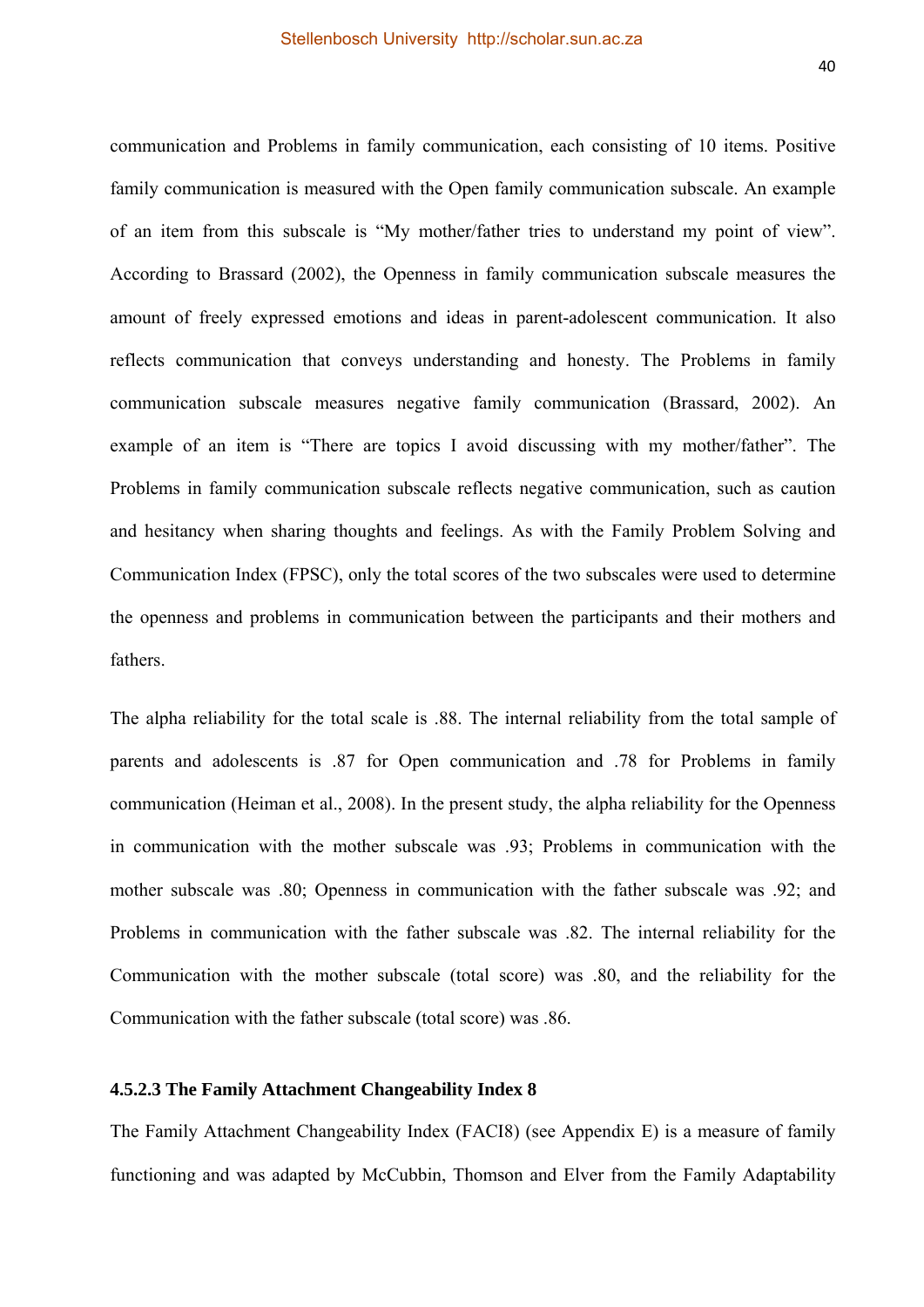and Cohesion Evaluation Scale IIA (FACES IIA) (McCubbin, Thomson & Elver, 1995). For the purpose of the present study, the total score was calculated and used as a measure of family functioning. The measure was designed to be sensitive to ethnicity, but can still be used to measure family functioning in both Caucasian and African-American families (McCubbin et al., 1995).

The FACI8 has 16 five-point Likert-type items and consists of two subscales, each with eight items. The two subscales are Attachment and Changeability. The Attachment subscale measures the attachment of the family members to each other. This subscale therefore signifies the strength of the attachment between members. An example of an item is "In our family everyone goes his/ her own way". The Changeability subscale determines the amount of flexibility in the relationships between family members. This may refer to the flexibility of rules and the consideration of other family members' ideas and opinions. An example of an item from the Changeability subscale is "Each family member has input in major family decisions" (McCubbin et al., 1995).

The internal reliability of the Attachment scale for the youth is .73 and it is .80 for the Changeability scale (McCubbin et al., 1995). In the present study, the alpha reliability for the total scale was .82; for the Attachment subscale it was .81; and for the Changeability subscale it was 86

## **4.5.3 Qualitative measure**

The qualitative data was gathered by conducting focus groups. Focus groups are a type of group interview and may lead to new ideas emerging from within a social context (Breen, 2006). The data gathered from focus groups may consist of many different ideas and feelings from the individuals. It may also show where individuals disagree on certain topics. In this way, focus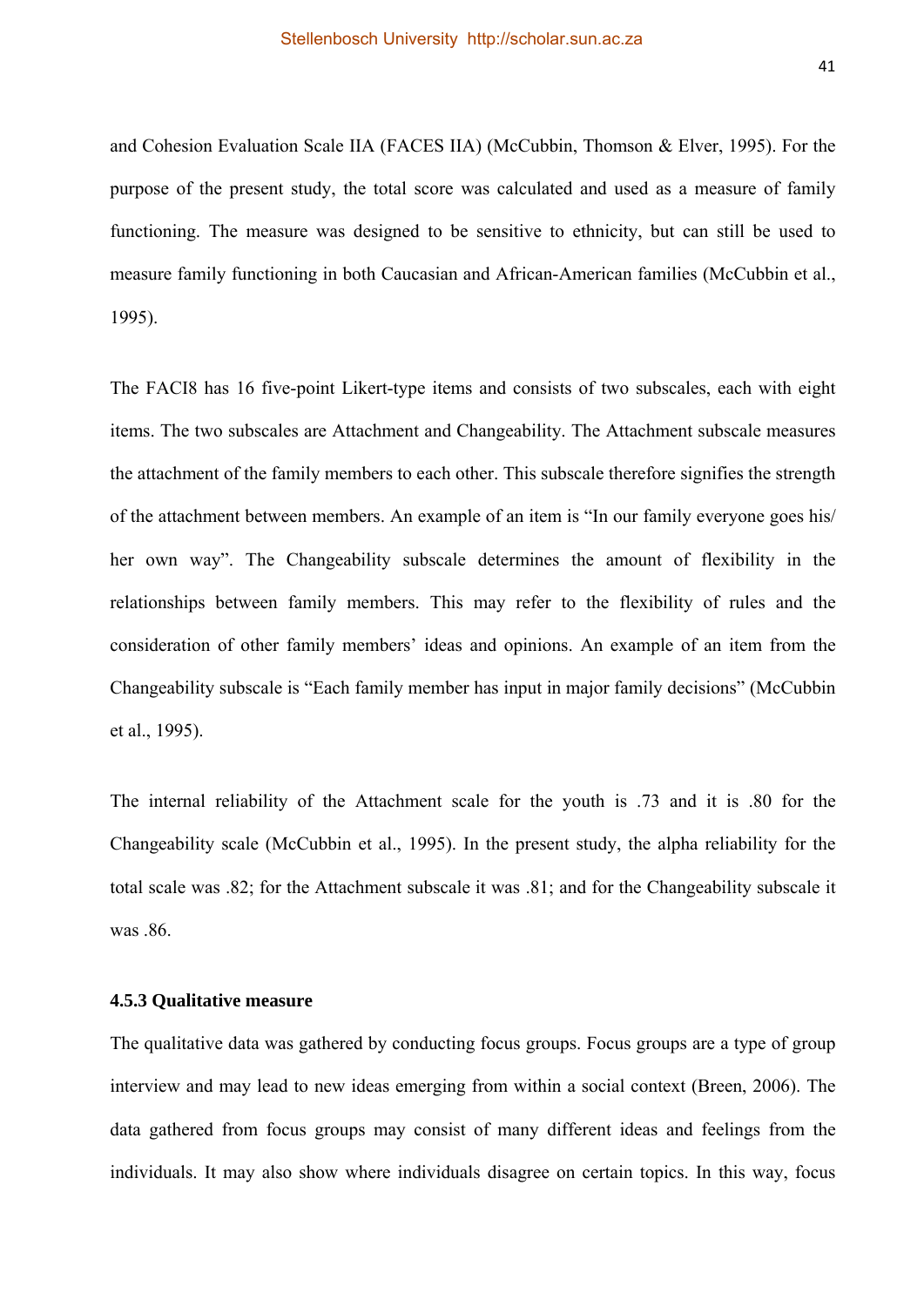groups may generate group discussions and are suitable for the exploration of social behaviour, the explanation of social issues and the study of group dynamics (Hennink, 2007).

Focus groups may consist of four to eight participants and are usually conducted in a semistructured way (Bless, Higson-Smith & Kagee, 2006). When a focus group is too big, it may be difficult to manage the group and it also limits input being given by all the participants (Krueger & Casey, 2000). Focus groups that are too small limit the number of ideas and opinions being offered. According to Millward (2000), most researchers agree that the standard duration of a focus group should be between one and two hours. About ten focus group interviews are needed for a complex research question (Breen, 2006). Rabiee (2004) suggests that, for a less complicated research question, about three or focus groups will be necessary to gain enough information.

According to Krueger and Casey (2000), the facilitator of the focus groups should have the ability to listen closely to what the participants are saying and should not influence them by giving his/her own opinion. A relaxed atmosphere should be created to encourage participants to share their feelings and opinions. The facilitator must also make it clear that he/she is there to learn from the participants (Millward, 2000).

Even though the facilitator may manage to create a relaxed atmosphere and try not to influence the participants by giving his/her own opinion, the participants are still influenced by the presence of the facilitator or interviewer. This is called the interviewer effect (Breakwell, 2000). To control for interviewer effects, and to ensure that the stimulus influencing the participants remained constant, the same interviewer facilitated all the focus groups. According to Breakwell (2000), people who are interviewed also disclose more information if they think the interviewer is similar to themselves. It therefore was an advantage that the facilitator, or interviewer, in the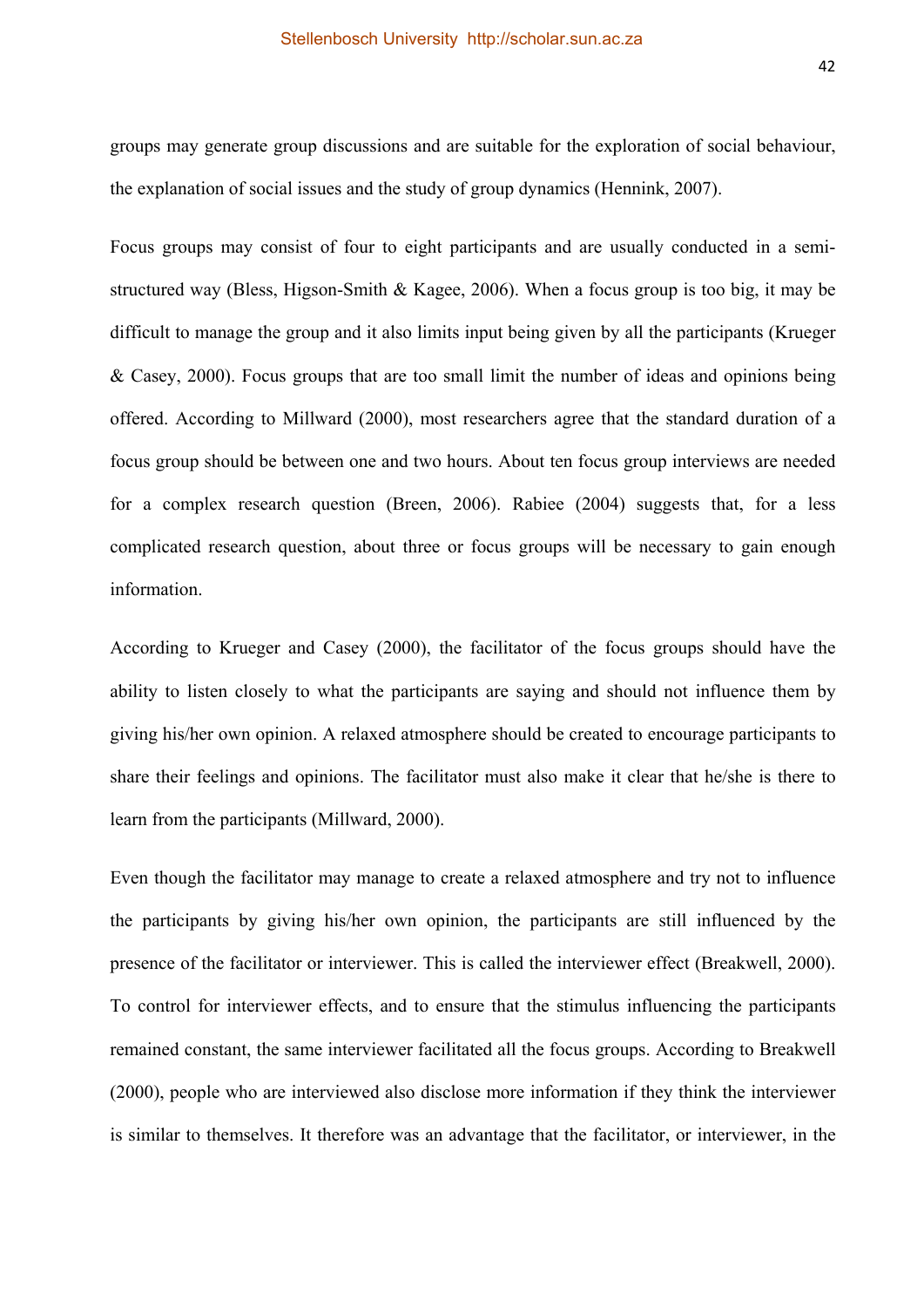present study was also a student who dressed and talked similarly to the first-year students being interviewed.

An advantage of using focus groups is that a large amount of data can be collected in a relatively short time (Rabiee, 2004). More advantages are that the participants learn from each other's viewpoints, and that they are able to discuss certain issues regarding the topic. Each participant has a different point of view and this may lead to a wider range of ideas and discussions (Bless et al., 2006). If the setting in which the focus groups take place is relaxed, participants are able to enjoy the social interaction with each other while gaining new ideas (Hennink, 2007).

There are also some disadvantages to gathering data by conducting focus groups (Bless et al., 2006). Some participants may find it difficult to express their views openly, while others, with better verbal skills, may dominate the discussion. In a group situation, social desirability may also play a role, especially when the participants talk about sensitive topics. The facilitator must ensure that the respondents have a safe and comfortable environment in which they can talk to each other. Everyone in the group should also have the opportunity to voice their opinions freely and without being judged (Bless et al., 2006).

Affirming communication was explored by discussing the following questions in the focus groups:

- How would you describe affirming communication in your family?
- What verbal communication used by family members contributes to affirming communication?
- What non-verbal communication used by family members contributes to affirming family communication?
- What does affirming communication look like in your family?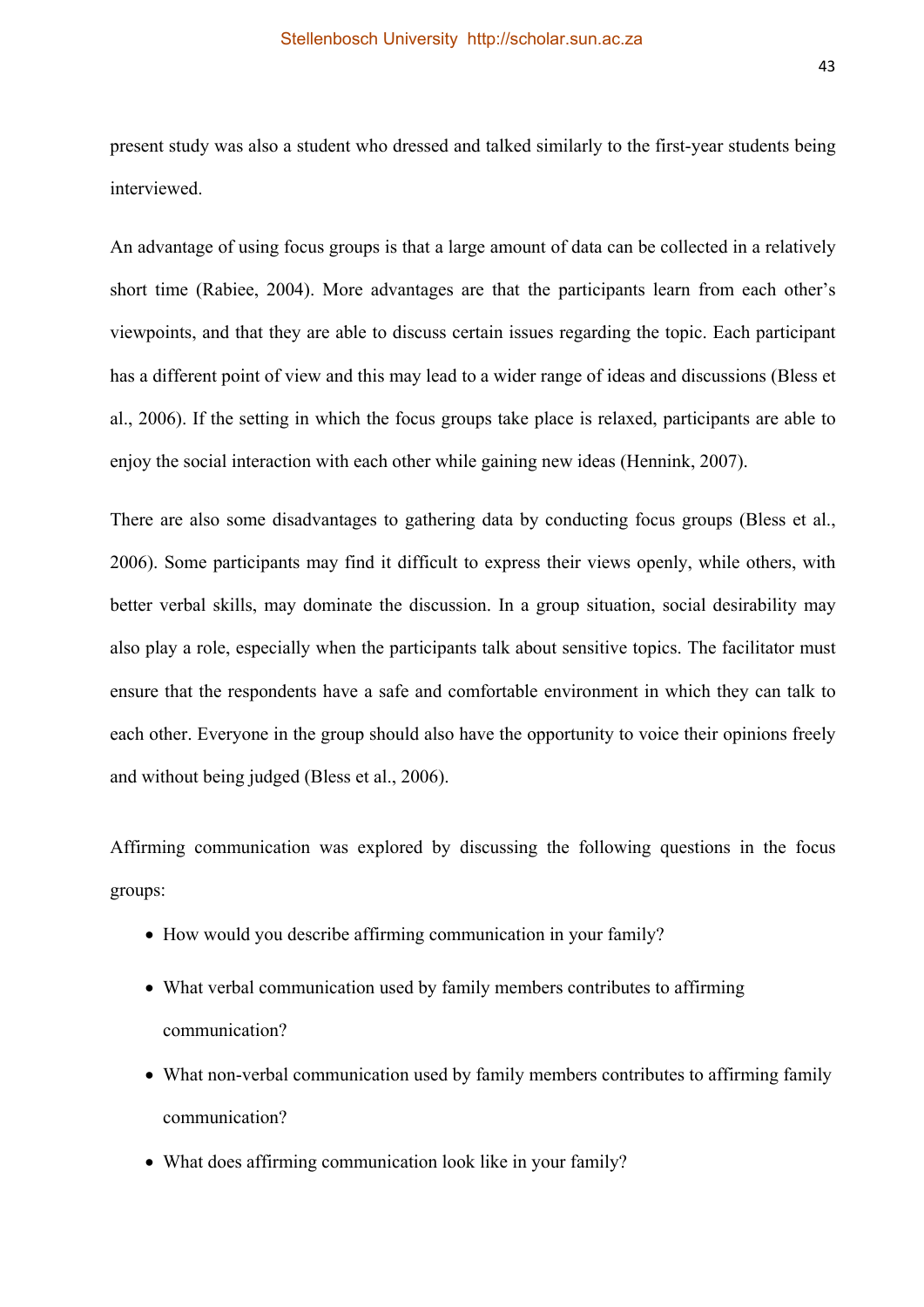- What does affirming family communication mean to you as an individual?
- What does affirming family communication mean to the family as a whole?

## **4.6 Procedure**

The students who met the requirements for participation and who were willing to participate in the study were asked to complete consent forms and the demographic questionnaires. These were handed out by the researcher for the students to complete in the lecture hall. The research questionnaires took about fifteen to twenty minutes to complete. The researcher made sure that the classes were conducted in a lecture hall and time slot with no lecture immediately afterwards. The students could therefore sit in the Psychology lecture venue and complete the questionnaires without interruptions from students arriving early for the next lecture. The students who wanted to participate in the study but who had to go to another lecture were allowed to take the questionnaires with them to complete at home. The researcher was available during the next Psychology lecture so that they could return the completed questionnaires. The lecturer also volunteered to collect any questionnaires that were handed in the following week.

All the research questionnaires were available in both English and Afrikaans to ensure that the students were able to complete the questionnaires in the language with which they felt most comfortable. The participants were also informed about the second part of the study and asked to participate in the focus groups.

The researcher then divided the students who had volunteered to take part in the focus groups into three groups. The students were contacted via e-mail and informed of the venue and time for the focus group discussions. The night before each focus group discussion, the researcher sent each participant a text message reminding him/her of the time and venue for the focus group discussion.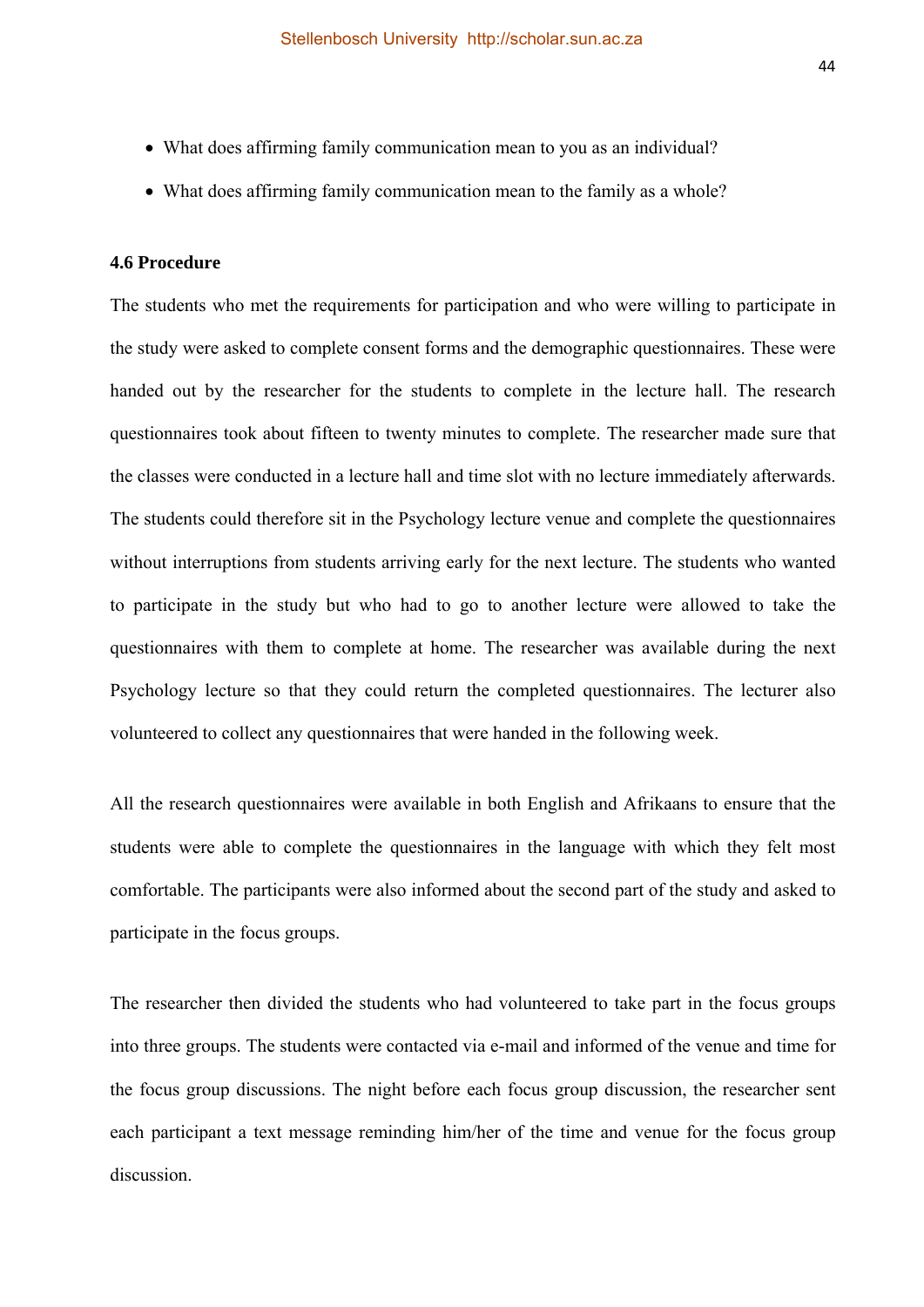A private and quiet room in the Psychology department was chosen as the area in which the focus groups took place. There were three focus groups consisting of five, five and four students respectively – two on the same day and one the following day. The researcher explained to the participants that everyone should be given the opportunity to voice their opinions freely and that each participant's culture, religion, language and opinions should be respected. The researcher facilitated the groups by asking the semi-structured questions (see Appendix F) and encouraging further discussion of the topic. The discussions were recorded and the voice recordings of the focus groups were deleted after the data had been saved in a password-protected folder on the researcher's computer. The duration of the focus groups was 46 minutes, 42 minutes and 40 minutes respectively.

## **4.7 Ethical considerations**

#### **4.7.1 Informed consent**

The goals and aims of the present study were explained to all the participants. They were also informed of the procedure that would be followed. The researcher emphasised the fact that participation was voluntary and that the participants could withdraw at any point in the study. An informed consent form, available in Afrikaans and English, was attached to all the research questionnaires and the participants were asked to read through it before giving written consent. The informed consent form contained information about confidentiality, anonymity and the right of participants to refuse to answer any questions that made them feel uncomfortable.

#### **4.7.2 Anonymity and confidentiality**

The participants were informed that their privacy would be protected and that participation was anonymous. The participants were not required to provide their names on the research questionnaires, but those who volunteered to participate in the focus groups were required to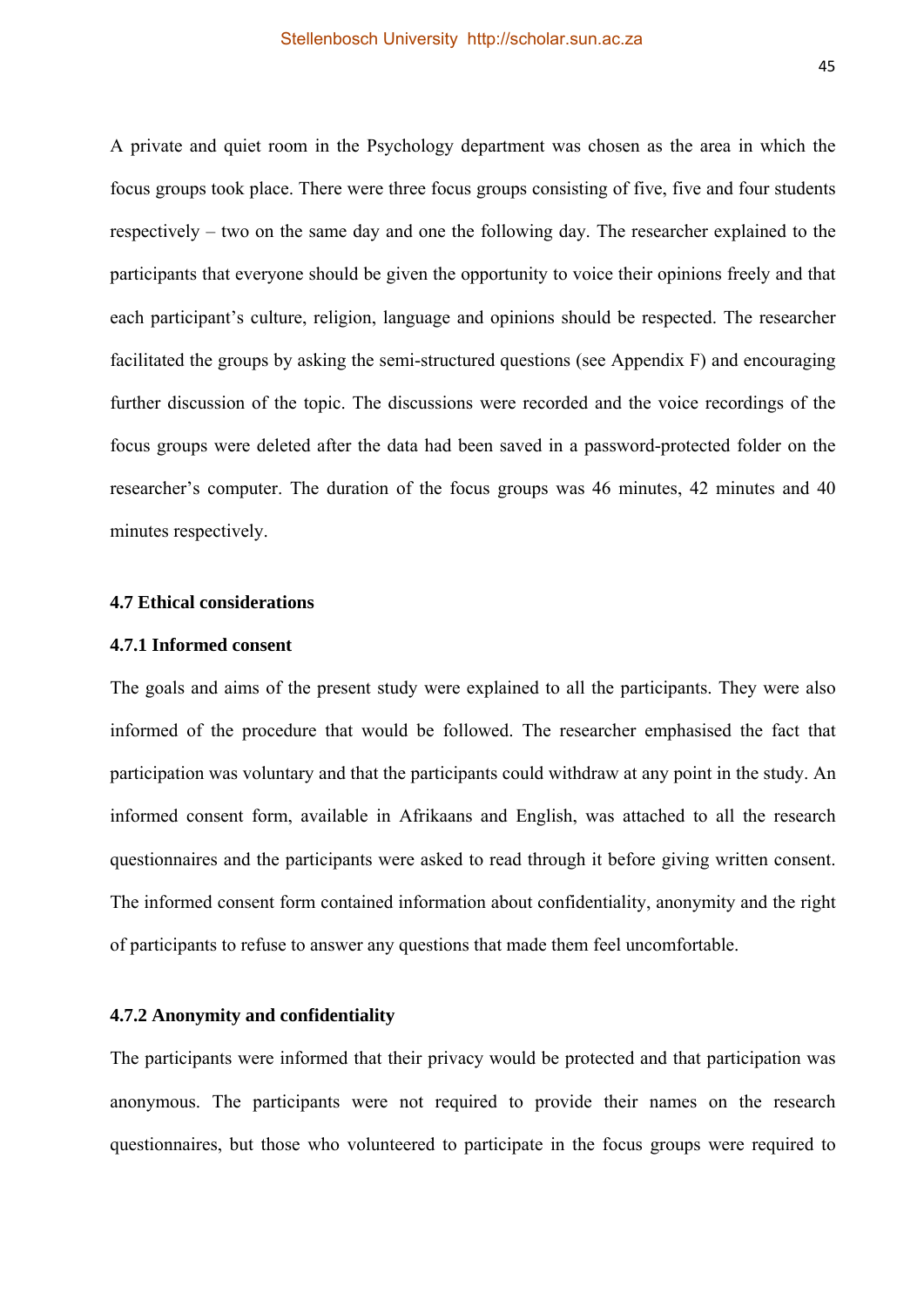provide their e-mail addresses on the cover page of the questionnaires. These were seen by the researcher only and will be kept confidential. The completed questionnaires were viewed only by the researcher, the supervisor of the researcher and the statistician who had access to the Excel sheets with the data from the questionnaires.

#### **4.7.3 Interview ethics**

Before the focus group discussions started, the researcher explained to the participants that they were not required to answer questions that made them uncomfortable in any way, and that there were no correct or incorrect answers to the questions. The focus group participants introduced themselves to one another and were told by the researcher that their names would be kept confidential. They were also asked not to disclose any information about the other participants. The participants were asked if they were comfortable with the voice recordings of the focus groups. The researcher assured them that the voice recordings would be deleted after the data had been saved in a password-protected folder on the researcher's computer. They were informed that their information would not be linked to their names in any way. The participants were also provided with the e-mail addresses and telephone numbers of both the researcher and the researcher's supervisor, should they have any further questions or problems.

#### **4.8 Data analyses**

#### **4.8.1 Quantitative data analyses**

The quantitative data was analysed using Statistica 7 (StatSoft Inc., 2005), a statistical software package. Firstly, descriptive statistics were obtained for the demographic information of the participants. Percentages and frequencies were calculated to describe the participants' gender, age, race and home language. Information about the siblings, parents' ages, and the work and living conditions of the participants was also portrayed.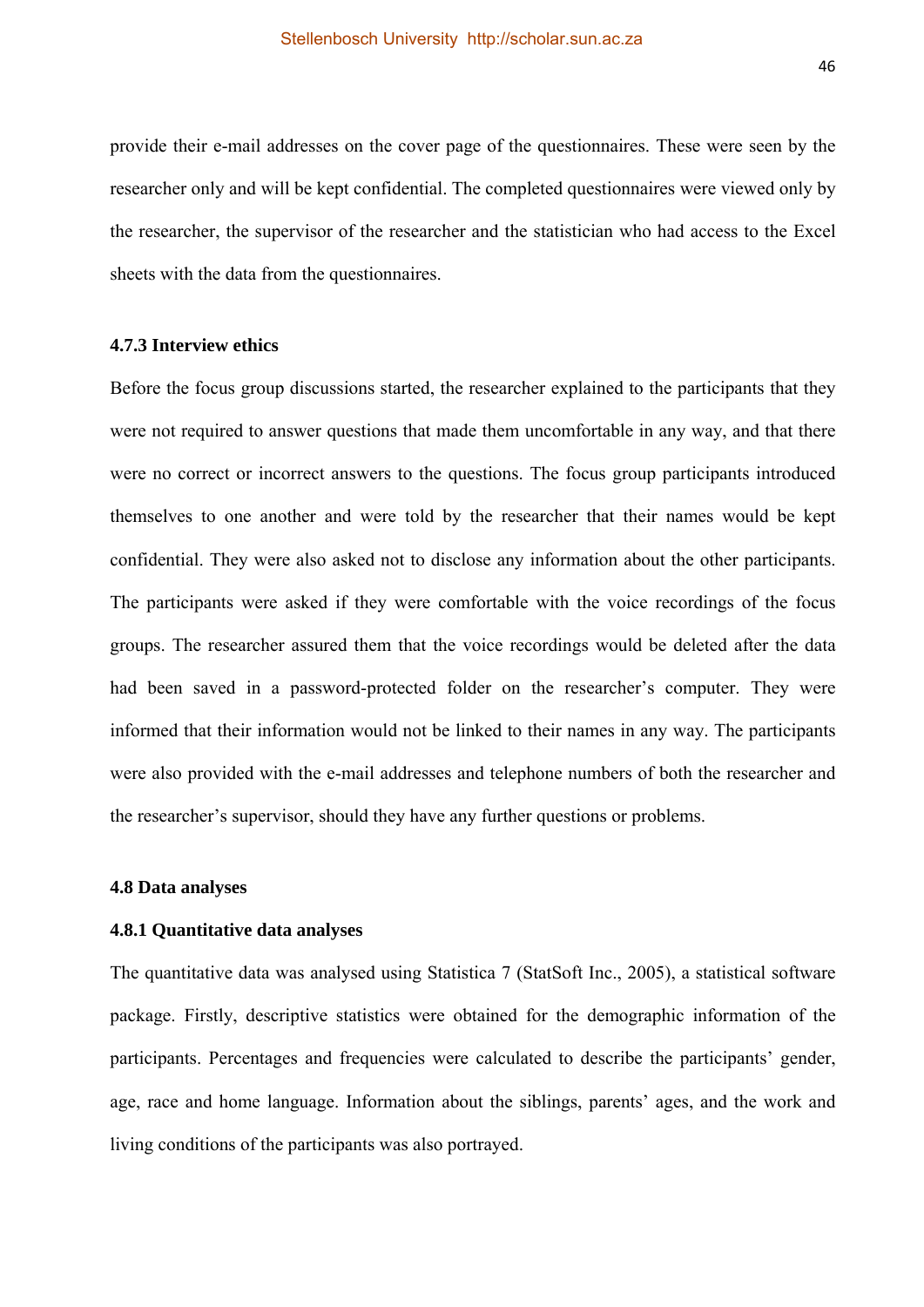A reliability analysis was conducted and the Cronbach's alphas for each measurement scale used in the study were calculated. Pearson correlation coefficients were also calculated to determine the relationships between variables (Field, 2005). According to Graziano and Raulin (2007), this correlation index is the one most commonly used to determine the degree of linear relationship between variables. Pearson correlation coefficients were calculated to determine the relationship between family functioning and affirming family communication. They were also used to determine the relationship between family functioning and openness in communication with the mother and father respectively.

Multiple regression analyses were then performed on the data. Multiple regression is a statistical method in which the relationship between multiple independent variables and a single dependent variable is examined (Field, 2005). Best-subsets regression analyses were conducted, with family functioning as the dependent variable and the demographic variables and different communication variables as predictor, or independent, variables. According to M. Kidd (personal communication, August 20, 2010), best-subsets regression analyses are conducted by putting all the potential combinations of variables into regression models. To determine which predictor, or independent, variables predict family functioning best, the set that gives the best fit, based on the  $R<sup>2</sup>$  value, was identified. A statistician was consulted regarding the analysis of the quantitative data.

Analyses of variance (ANOVAs) were also conducted to determine whether there were any differences between genders in the adolescents' evaluation of the family's functioning, affirming family communication, openness in communication with the mother, and openness in communication with the father.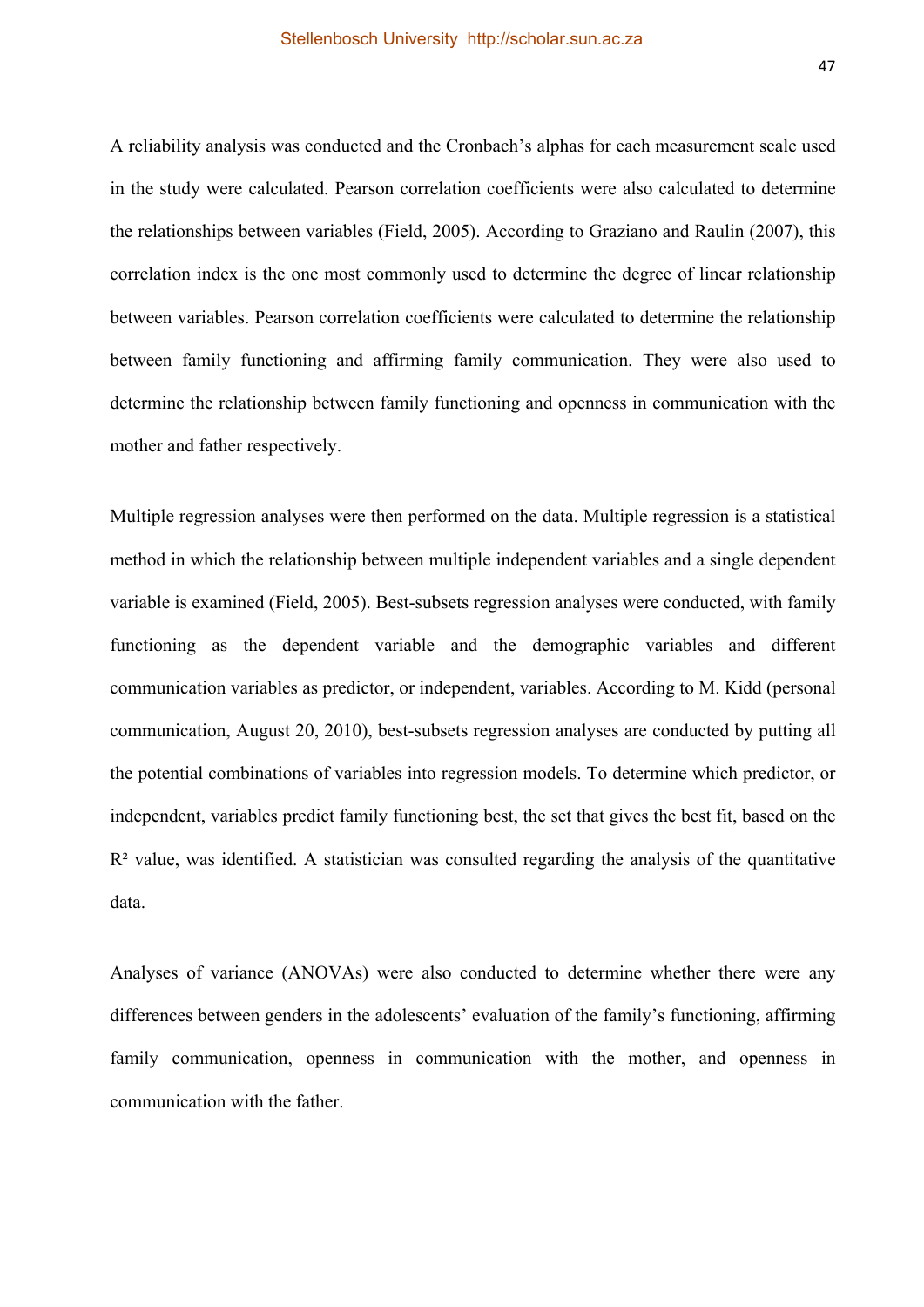After the voice recordings of the focus groups had been transcribed by the researcher, thematic content analysis was performed to make meaning of the large amount of raw data. This entailed the continued reading of the transcript and the identification of units of meaning, or codes, and emerging themes relating to the research topic (Henning et al., 2004). The emphasis in content analysis is primarily on meaning and not on quantification (Millward, 2000). According to Krippendorf (cited in Wilson & Hammond, 2000), content analysis is the categorisation of openended material. Content analysis is "mechanical" because it involves the organisation of data into categories. It is also "interpretative" as it involves the interpretation of the meaningfulness of these categories in terms of the questions that were asked (Millward, 2000, p. 319).

Firstly, the transcripts were read and reread to gain an overall impression of the data. The next step was to work through the data and identify important units of meaning. This division of data into small units of meaning is called coding (Henning et al., 2004). These codes may be groups of words, phrases or sentences (Millward, 2000). The units were then systematically named or labelled. First-level coding, or open coding, is merely descriptive and may be viewed as labels for groups of words (Neuman, 2003). In the present study the codes were produced inductively by examining the data first.

According to Neuman (2003), axial coding is the grouping together of the codes into categories. In axial coding the focus is more on the examination of the coded themes from the open coding than on the data itself. In a thematic content analysis, a coding frame has to be created. A coding frame is a set of categories to which the codes are allocated (Millward, 2000). Categories contain similar codes (Henning et al., 2004). The categories were then grouped together and themes were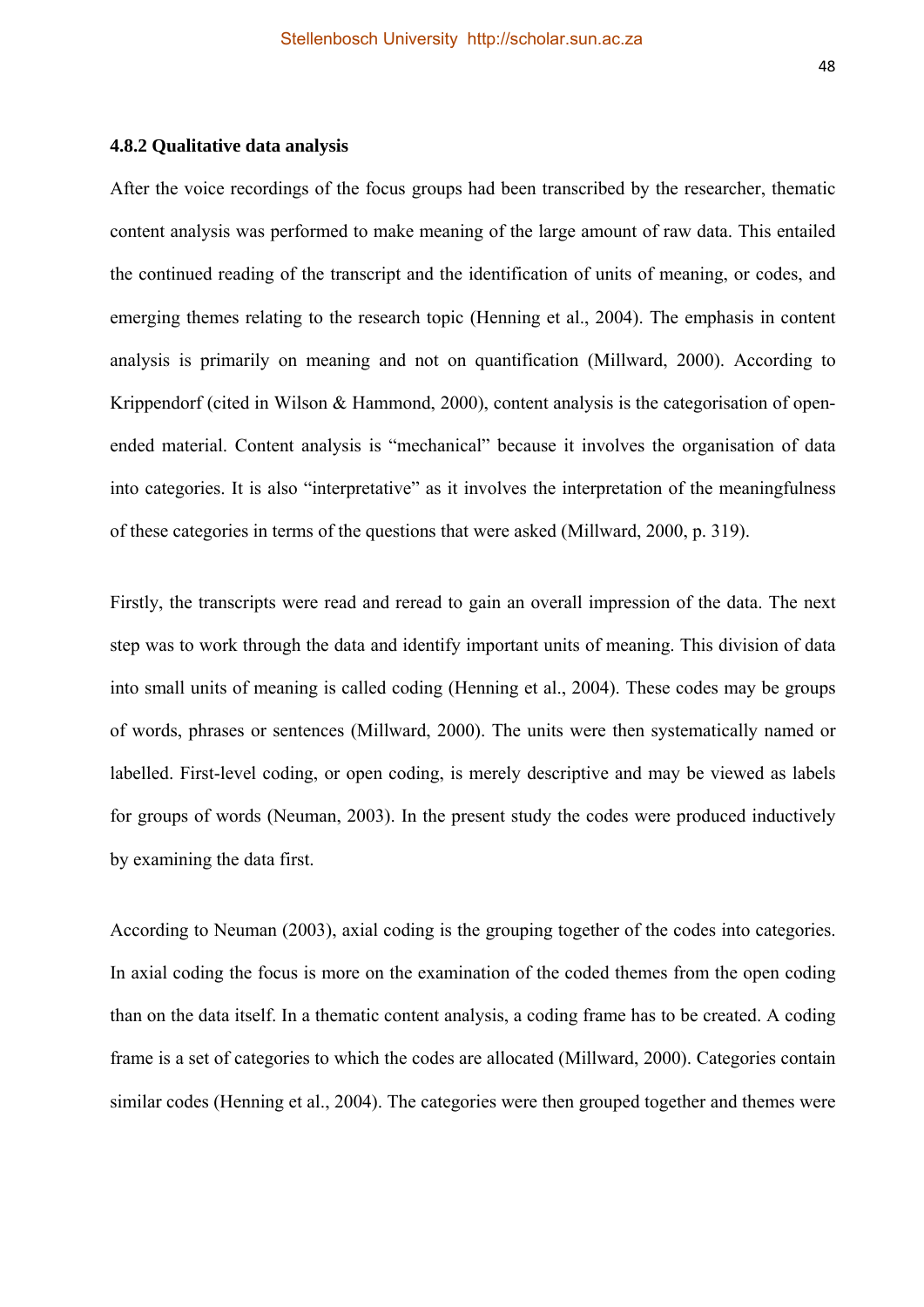identified. According to Neuman (2003, p. 190), all categories should be "mutually exclusive", which means that each item or code can be attributed to only one category.

According to Neuman (2003, p. 444), the last stage is called selective coding and it occurs during the last pass through the data. It involves scanning the data and codes again and looking for cases from the data that illustrate themes. The search through the data was guided by the major themes identified previously. It is important to remember that qualitative research is "nonlinear and cyclical" and that the researcher can collect new data and gain new insights with every pass through the data (Neuman, 2003, p. 141). It therefore is important to go through the transcripts many times to remain close to the data.

### **4.8.2.1 Trustworthiness**

Although the trustworthiness of qualitative research is sometimes questioned by positivists, there are qualitative researchers who have attempted to enhance the trustworthiness of this form of research (Shenton, 2004). Guba (cited in Shenton, 2004) suggested four criteria that can be applied to enhance trustworthiness in qualitative research. These are credibility, transferability, dependability and confirmability.

Credibility refers to the way in which the findings are congruent with reality (Shenton, 2004). According to Lyons (2000) there are various ways of giving credibility to qualitative findings. As discussed in the previous section, it is important to keep close to the data. The analysis of the data should therefore be indicative and reflective of the raw data. Breakwell (2000) suggests that audio taping the interviews ensures their permanence and will enable other researchers to verify the interpretation of the data. Interview data may also be validated by complementing it with other types of data (Breakwell, 2000). In the present study, quantitative measures, such as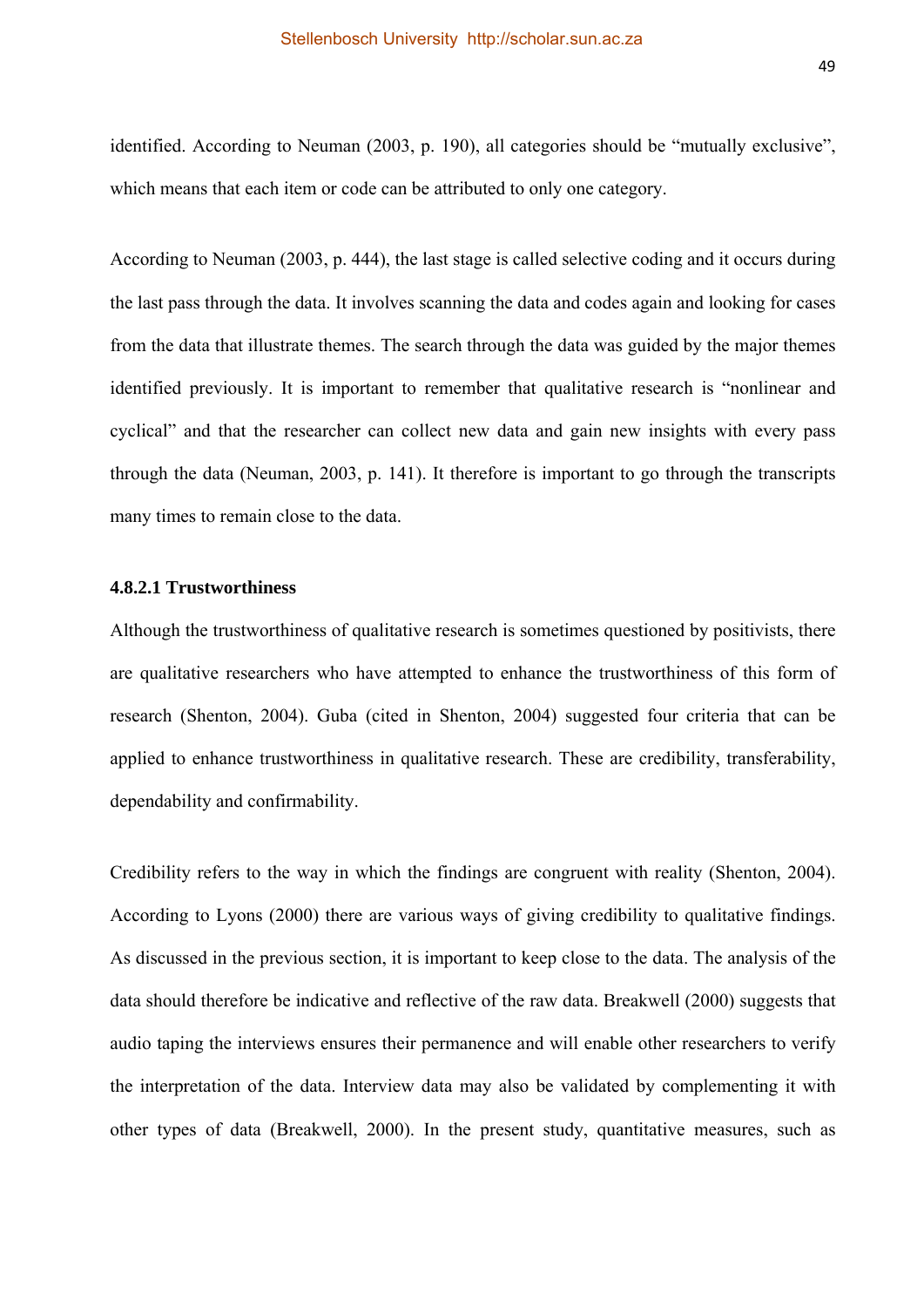questionnaires, were used to supplement the qualitative data. This mixture of methods is known as triangulation (Henning et al., 2004).

According to Shenton (2004), transferability is the degree to which the results of a study can be generalised to a wider population. This is problematic in qualitative research, as the sample is usually too small to apply the findings to other situations and populations. Some researchers still argue that transferability can be enhanced by including a full description of the demographic details of the participants.

Dependability, or reliability, refers to the degree to which similar results would be obtained if the study was to be repeated (Shenton, 2004). The researcher provides a thorough description of the research design, including the methods of data collection. This will enable other researchers to repeat or duplicate the present study to see if similar results are obtained. The focus group questions are also included so that readers can see how the qualitative data was gathered and to assist other researchers in repeating the study. Sufficient documentation, such as audiotapes, transcripts of these tapes and a thorough description of the research procedure, guarantee the transparency of the process of data analysis (Lyons, 2000).

In qualitative research the researcher is part of the research process and his/her views influence the data and data interpretation (Lyons, 2000). Confirmability refers to making certain that the results are based on the thoughts, feelings and ideas of the participants and not on those of the researcher (Shenton, 2004). One way in which this may be ensured is for the researcher to admit to his/her own predispositions. Reflexivity is when the researcher discusses and reflects on his/her own beliefs and involvement in the study (Lyons, 2000). It is necessary to be selfreflective when working with the data, because these reflections may have an impact on the processes of data collection and analysis.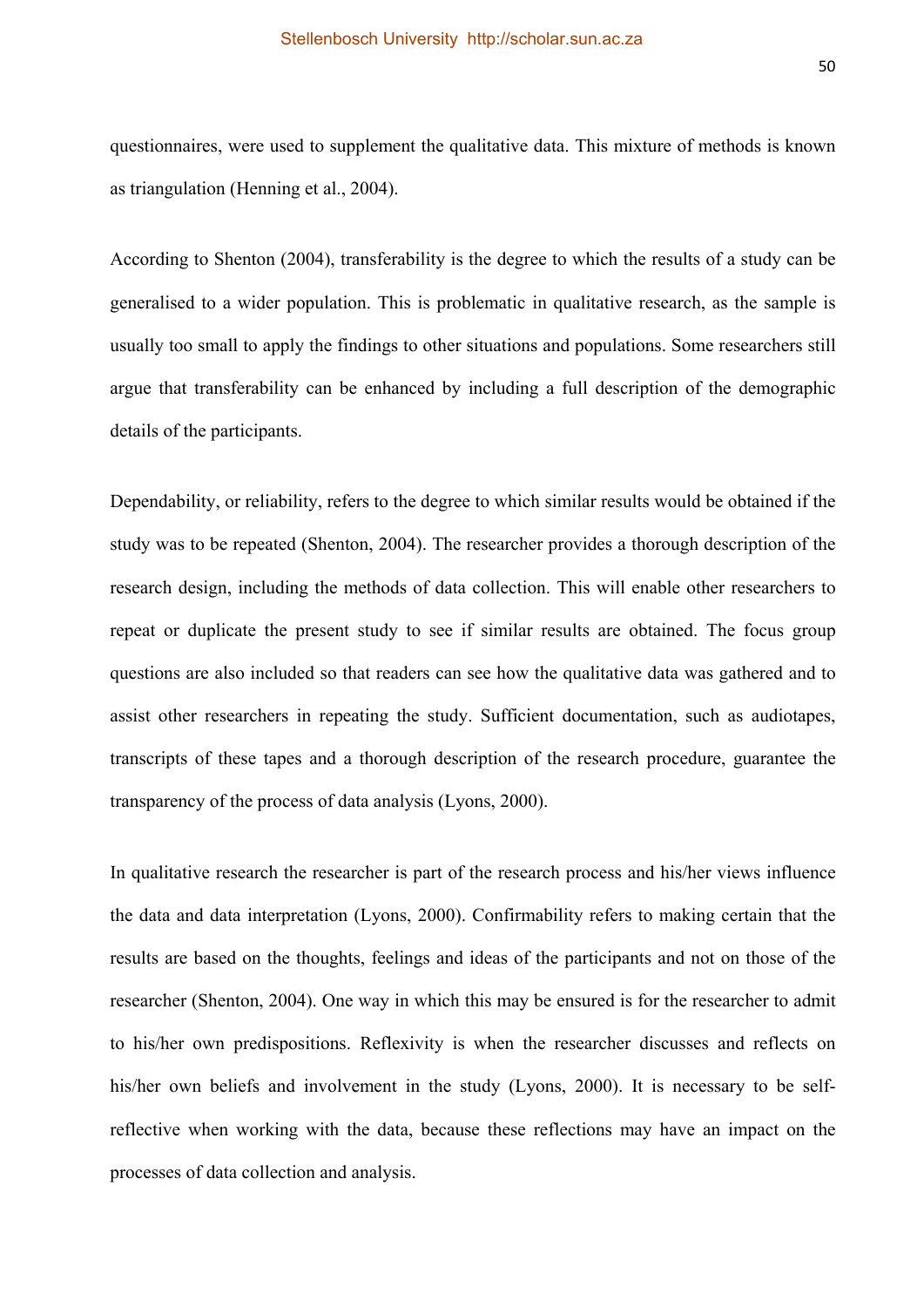The present study aimed to ascertain the nature of the relationship between family functioning and affirming family communication, as well as the relationship between family functioning and the amount of positive communication between the adolescent and the mother and father respectively. These relationships were examined using quantitative data analysis methods, including Pearson's correlations and multiple regression analysis. The main objective of the present study, which was to explore the nature of affirming family communication, was performed in a qualitative manner by using thematic content analysis. The results of the quantitative and qualitative analyses are reported in Chapter 5, followed by the discussion of these results in Chapter 6.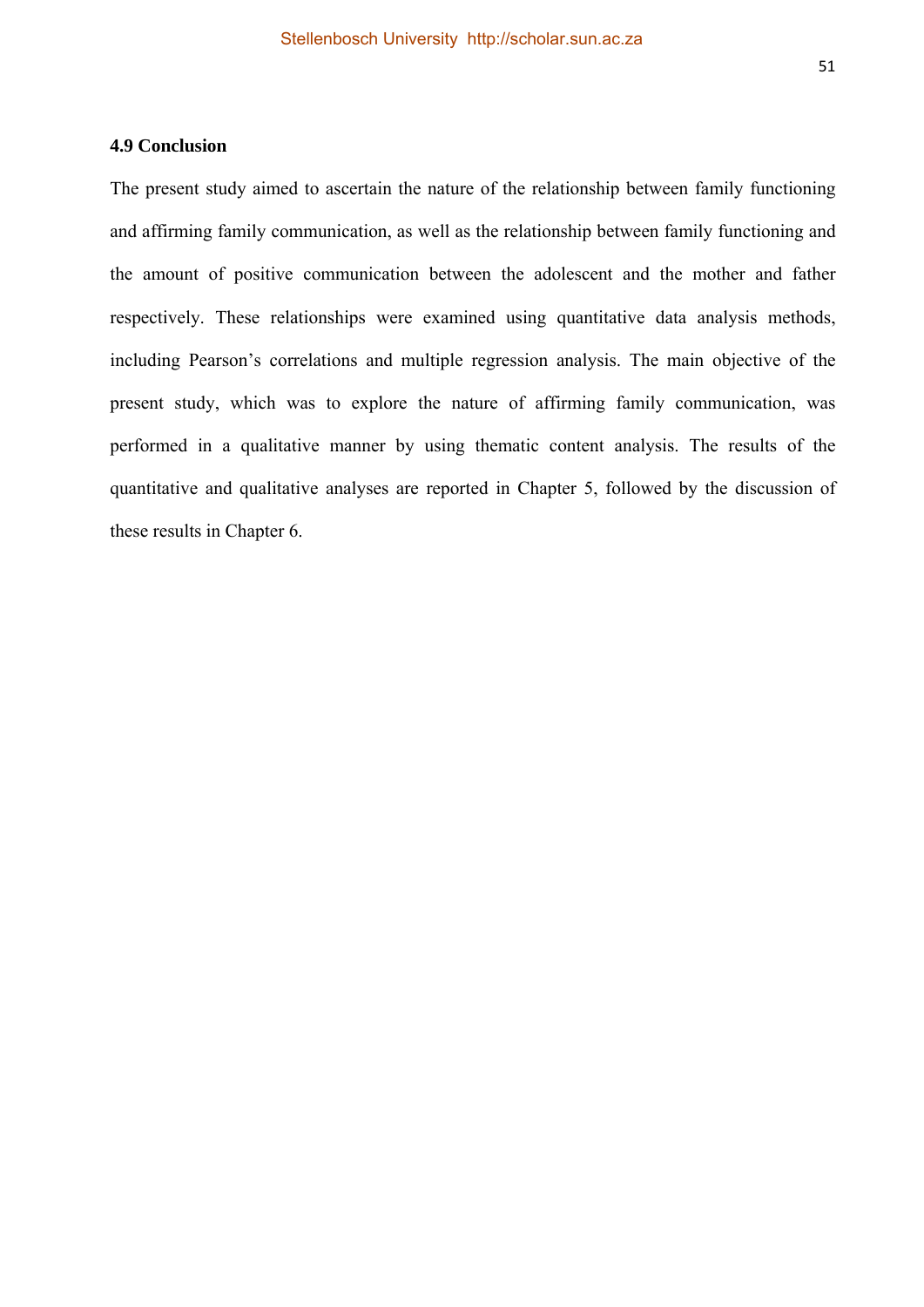## **CHAPTER 5 RESULTS**

#### **5.1 Introduction**

The research aims and objectives of the present study were discussed in Chapter Four. In this chapter, the results of the quantitative data are presented first. The Pearson correlation coefficients and multiple regression analysis will then be displayed. This is followed by some additional quantitative data consisting of gender comparisons regarding family functioning and family communication. After the presentation of the quantitative results, the results of the content analysis of the focus groups are provided. These qualitative results, examining and defining affirming family communication from an adolescent's point of view, are the main focus of the this study.

## **5.2 Quantitative results**

#### **5.2.1 Pearson correlations**

Pearson correlation coefficients were calculated to determine the relationship between affirming family communication and family functioning. Furthermore, the relationship between family functioning and openness in communication between mother and adolescent, as well as the relationship between family functioning and openness in communication between father and adolescent, was also examined. In addition, Pearson correlations between incendiary family communication and family functioning, and family functioning and problems in communication with the mother and father respectively, were also calculated.

Affirming and incendiary family communication were measured using the Family Problem Solving and Communication Index (FPSC). Openness and problems in communication, with the mother and father respectively, were measured with the Parent-Adolescent Communication Scale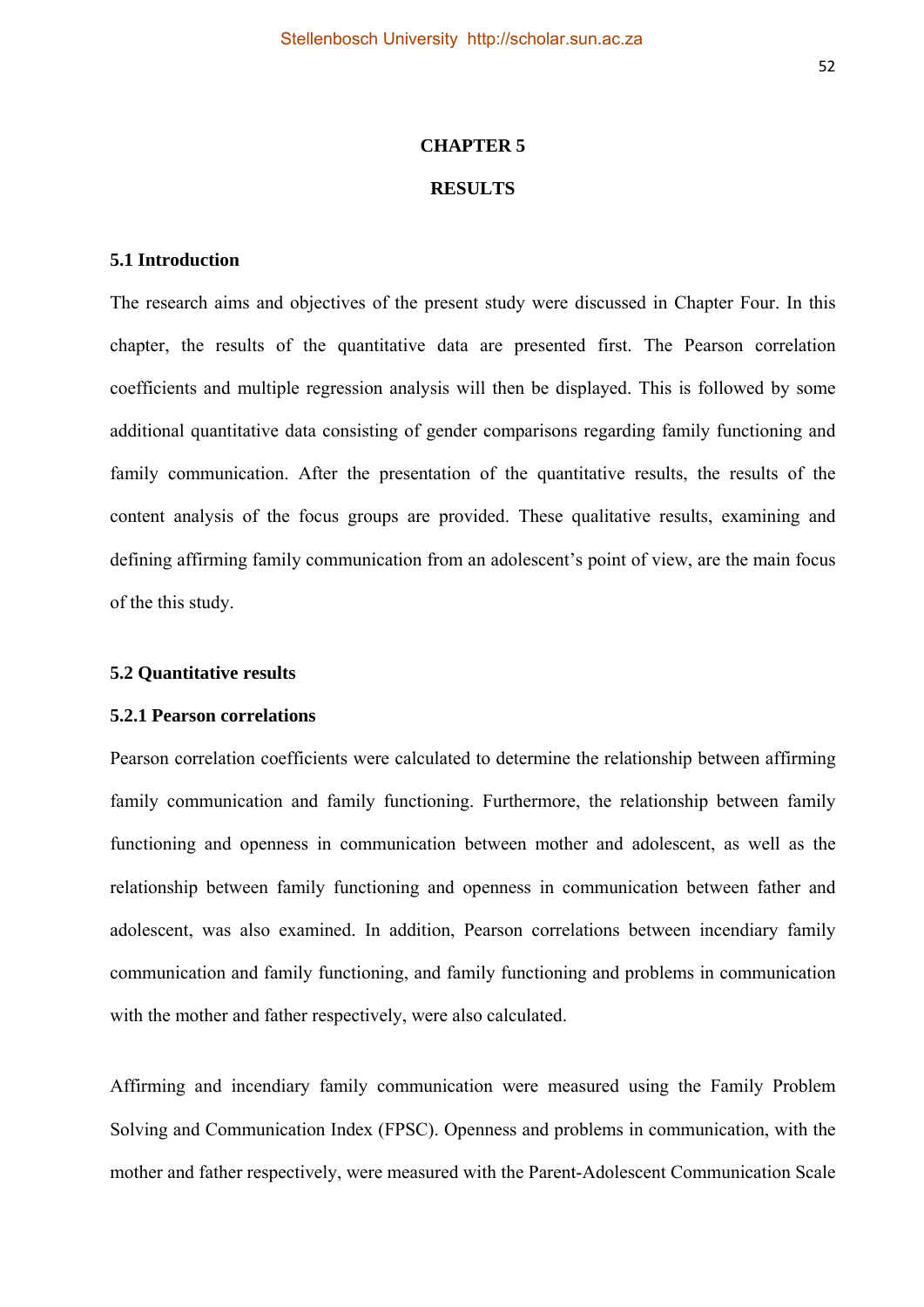(PACS). The Family Attachment Changeability Index (FACI8 Total score) was used to get an indication of family functioning.

## **5.2.1.1 Affirming family communication (Affirming communication subscale) and family functioning (FACI8)**

A Pearson correlation was calculated to determine the relationship between affirming family communication (measured with the FPSC) and family functioning (FACI8). The result is shown graphically in Figure 1.



*Figure 1*. Scatterplot showing the relationship between affirming communication (FPSC) and family functioning (FACI8 total score)

It is evident from the scatterplot in Figure 1 that a significant and strong positive correlation was found between affirming communication and family functioning ( $r = 0.7646$ ,  $p < .001$ ). This significant positive correlation suggests that more affirming communication in a family is related to better family functioning.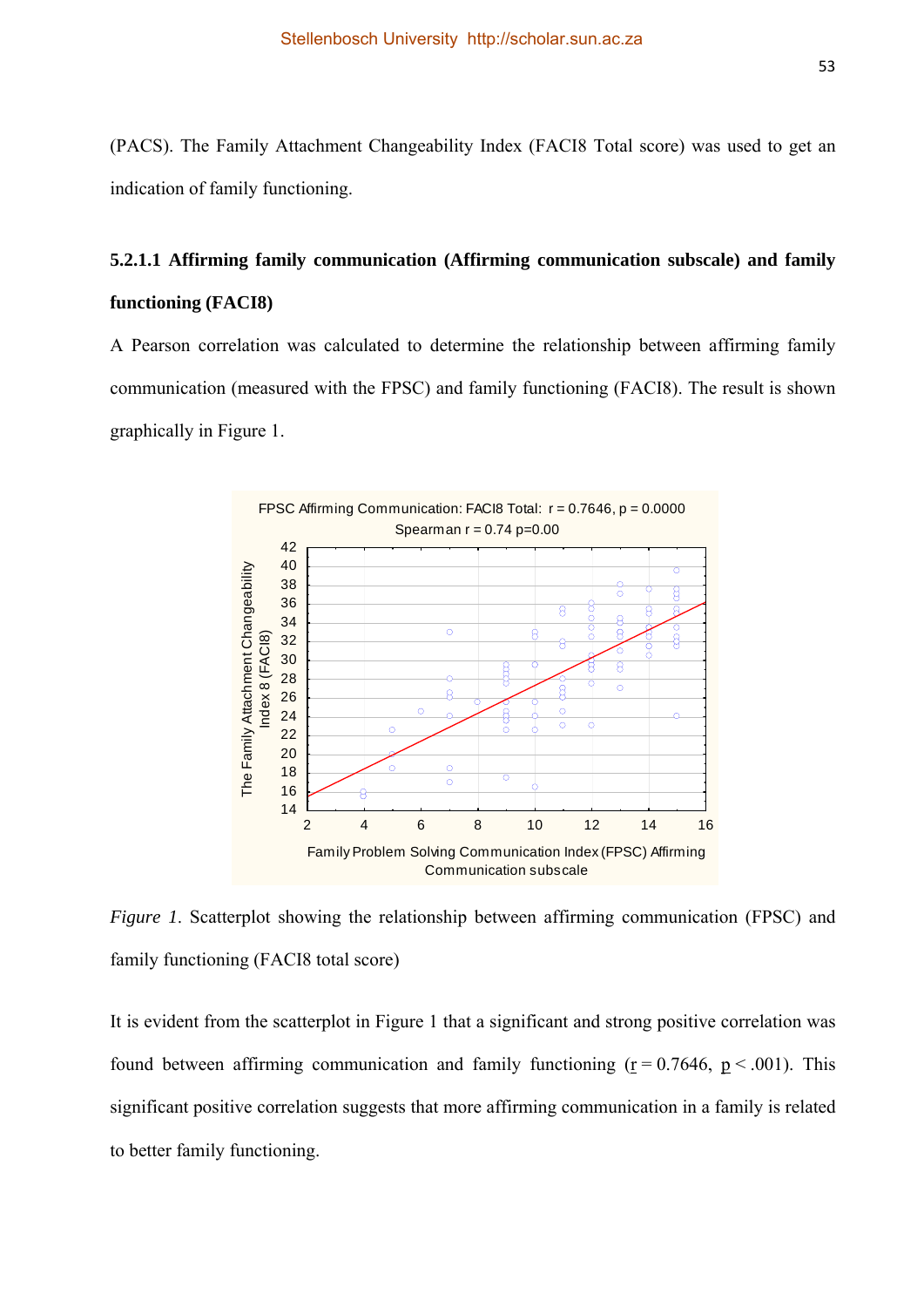## **5.2.1.2 Openness in communication with mother (Openness in communication with mother subscale) and family functioning (FACI8)**

The relationship between openness in communication between the adolescent and the mother (measured with the PACS) and family functioning (FACI8) is graphically illustrated in Figure 2.



*Figure 2*. Scatterplot showing the relationship between openness in communication with the mother (PACS) and family functioning (FACI8 total score)

As illustrated in Figure 2, a significant positive correlation was found between openness in communication with the mother and family functioning  $(r = 0.6839, p < .001)$ . Therefore, according to the perceptions of the adolescents, increased levels of openness in communication with the mother are related to higher levels of family functioning.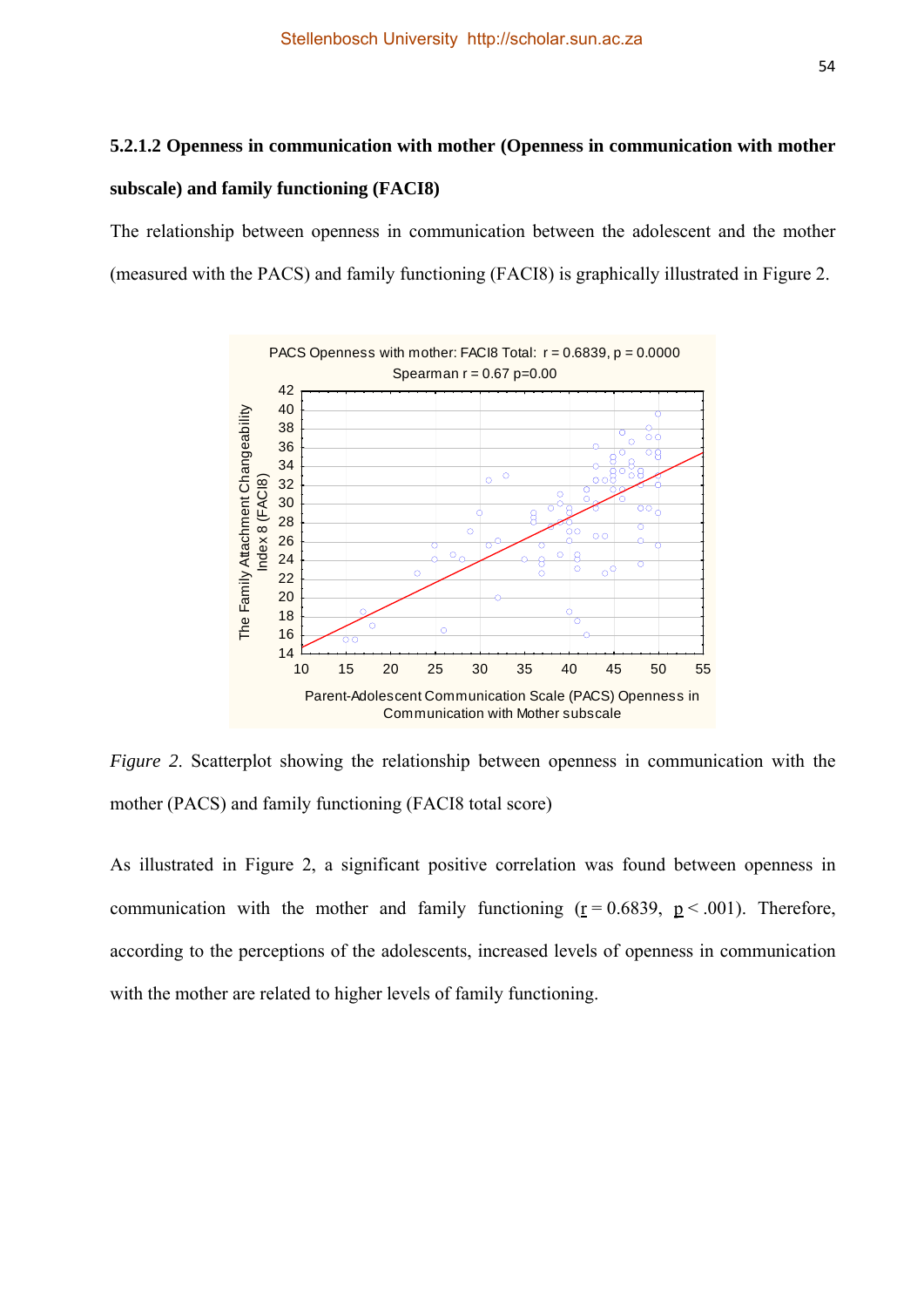## **5.2.1.3 Openness in communication with father (Openness in communication with father subscale) and family functioning (FACI8)**

A Pearson correlation test statistic was calculated to examine the relationship between openness in communication between the adolescent and the father (measured with the PACS) and family functioning (FACI8). The relationship is shown in graph form in Figure 3.



*Figure 3.* Scatterplot showing the relationship between openness in communication (PACS) with the father and family functioning (FACI8 total score)

It is evident from the scatterplot in Figure 3 that a significant positive correlation ( $r = 0.5830$ , p < .001) was found between open communication between the adolescent and the father and the level of family functioning. This suggests that, according to the perceptions of the adolescents, increased levels of openness in communication with the father are related to higher levels of family functioning.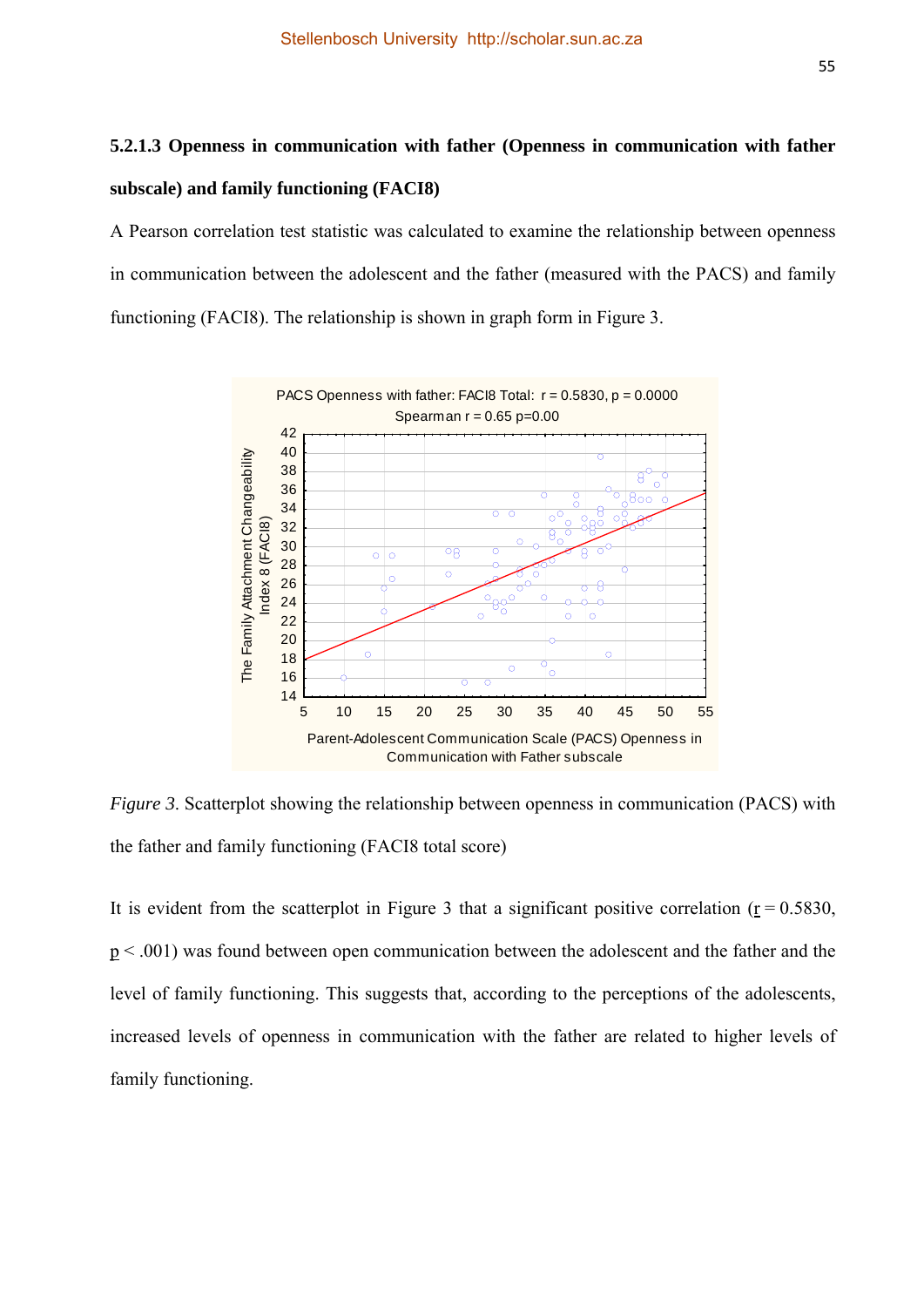## **5.2.2 Additional Pearson correlations**

# **5.2.2.1 Incendiary family communication (Incendiary communication subscale) and family**

## **functioning (FACI8)**

The relationship between incendiary family communication (measured with the FPSC) and family functioning (FACI8) is graphically illustrated in Figure 4.



*Figure 4*. Scatterplot showing the relationship between incendiary communication (FPSC subscale) and family functioning (FACI8 total score)

As illustrated in Figure 4, a significant and strong negative correlation was found between incendiary family communication and family functioning  $(r = -0.7071, p < .001)$ . A higher level of incendiary or negative communication in the family is thus indicative of lower levels of family functioning.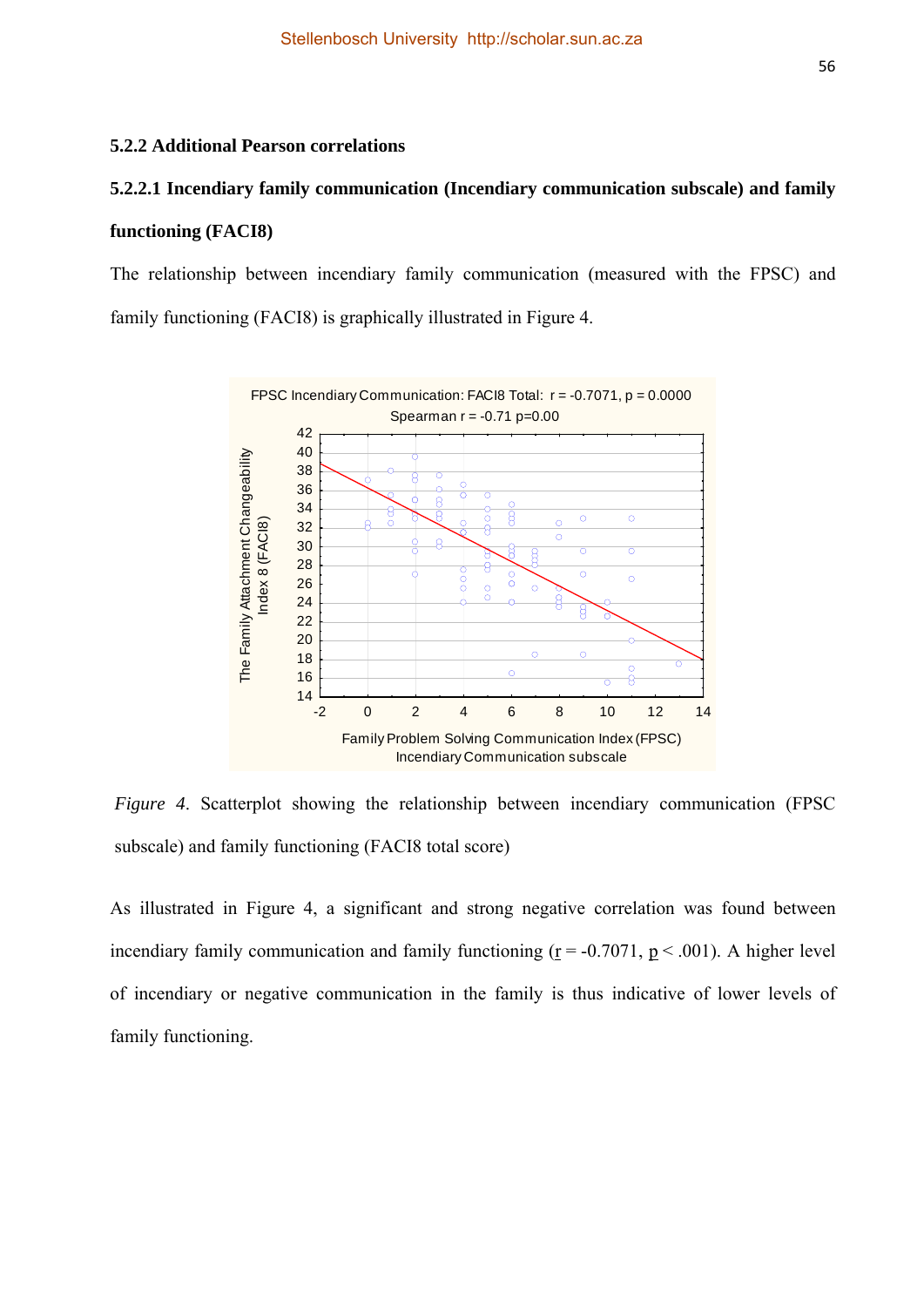## **5.2.2.2 Problems in communication with mother (Problems in communication with mother subscale) and family functioning (FACI8)**

The relationship between problems in communication between the adolescent and the mother (measured with the PACS) and family functioning (FACI8) is graphically illustrated in Figure 5.



*Figure 5*. Scatterplot showing the relationship between problems in communication between the adolescent and the mother (Problems in communication with mother subscale) and family functioning (FACI8 total score)

Figure 5 illustrates the significant negative relationship between problems in communication with the mother and family functioning  $(r = -0.6270, p < .001)$ . This suggests that an adolescent's perception of increased problems in communication with the mother is related to lower levels of family functioning.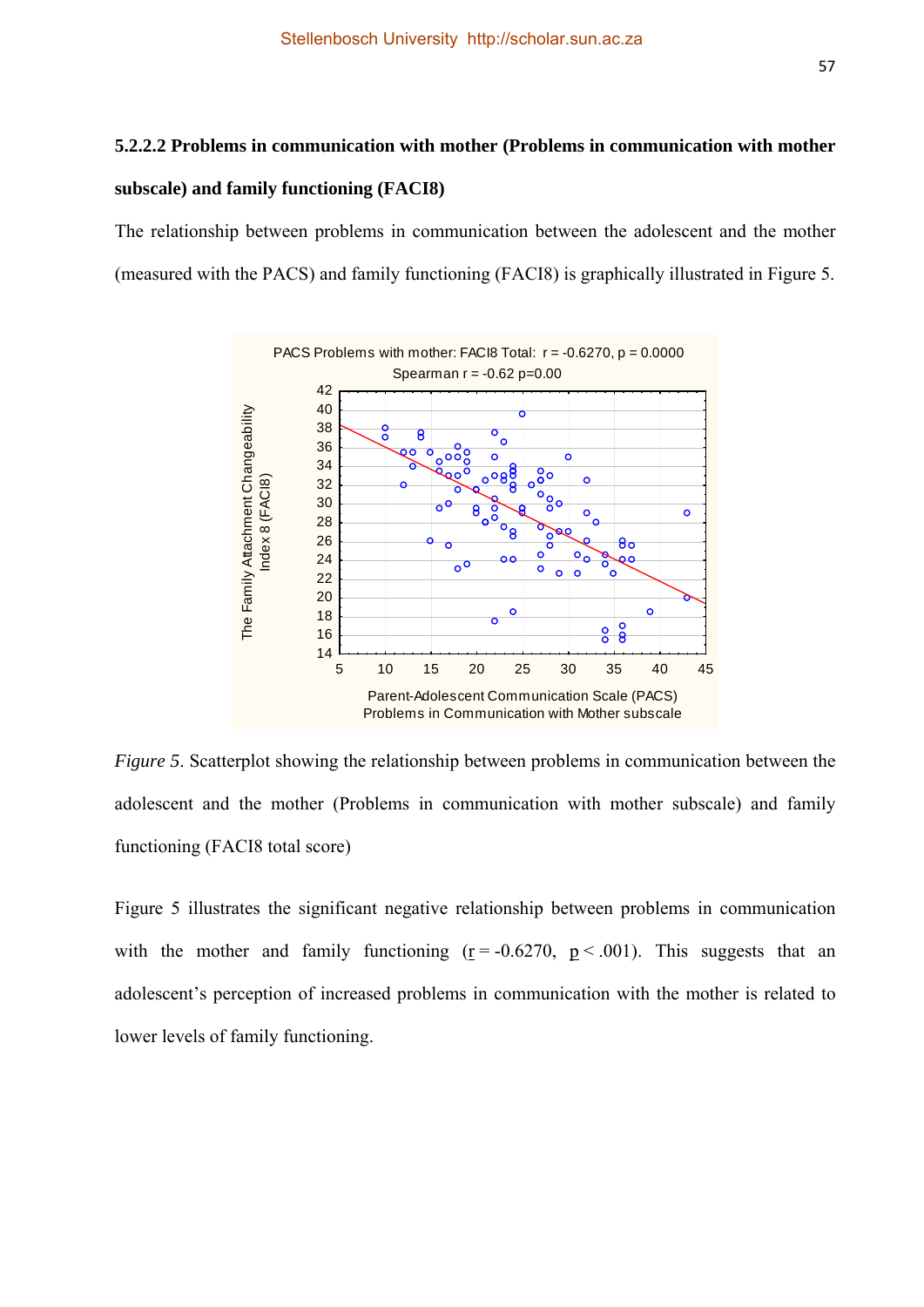# **5.2.2.3 Problems in communication with father (Problems in communication with father subscale) and family functioning (FACI8)**

A Pearson correlation test statistic was calculated to examine the correlation between problems in communication between the adolescent and the father (measured with the PACS) and family functioning (FACI8). This relationship is graphically illustrated in Figure 6.



*Figure 6*. Scatterplot showing the relationship between problems in communication between the adolescent and the father (Problems in communication with father subscale) and family functioning (FACI8 total score)

It is evident from Figure 6 that a significant negative correlation was found  $(r = -0.5721)$ ,  $p < .001$ ) between problems in communication with the father and family functioning. Therefore, the perception of increased problems in communication between the adolescent and the father is associated with lower levels of family functioning.

Table 1 presents a short summary of all the Pearson correlations shown in Figures 1 to 6.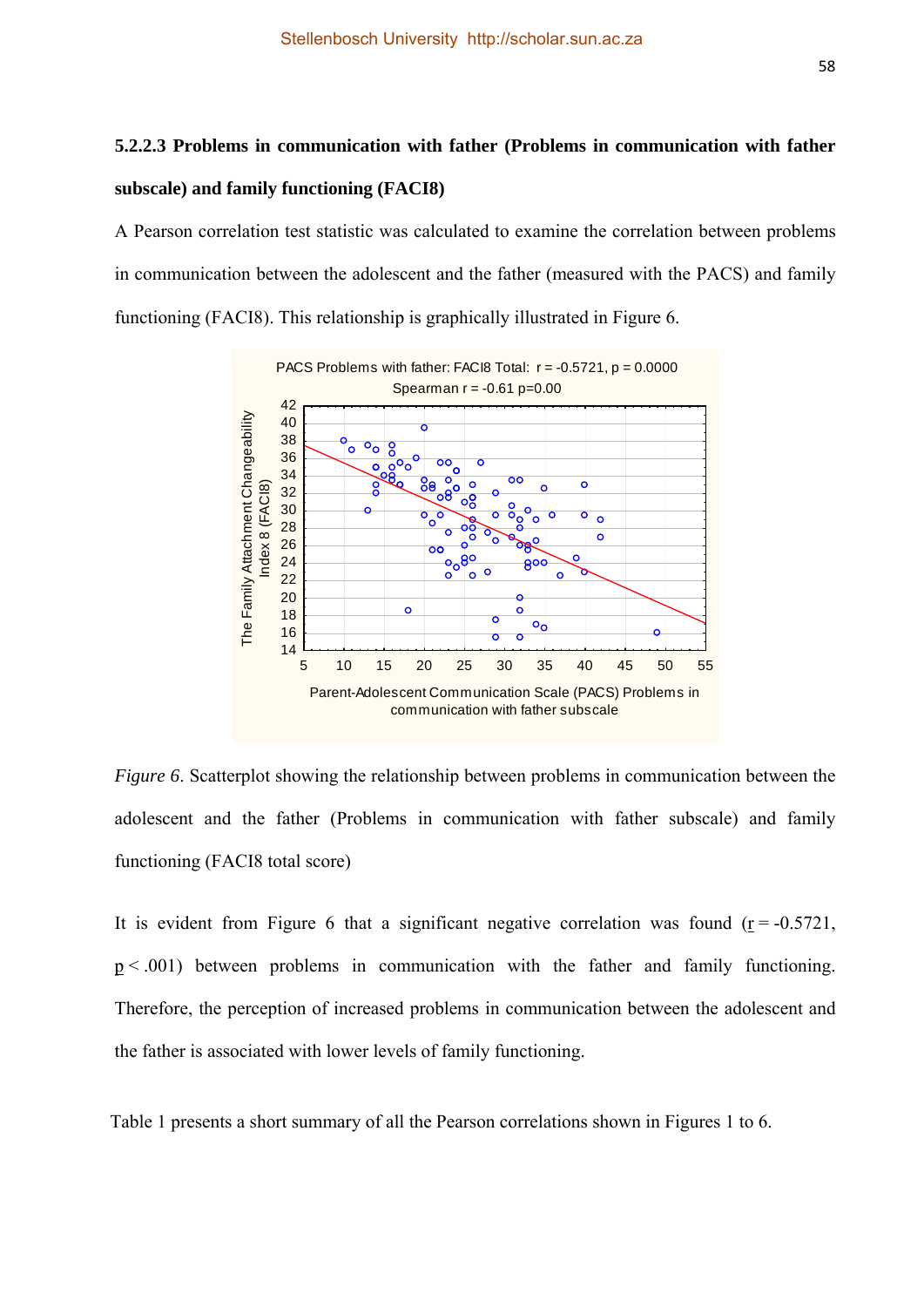### Table 1

*Pearson correlations between family functioning (Family Attachment and Changeability Index 8) and communication variables (N = 100)*

| Communication variable                       | $\mathbf{r}$ | p      |
|----------------------------------------------|--------------|--------|
| Affirming communication (FPSC)               | 0.7646       | 0.0000 |
| Openness in communication with mother (PACS) | 0.6839       | 0.0000 |
| Openness in communication with father (PACS) | 0.5830       | 0.0000 |
| Incendiary family communication (FPSC)       | $-0.7071$    | 0.0000 |
| Problems in communication with mother (PACS) | $-0.6270$    | 0.0000 |
| Problems in communication with father (PACS) | $-0.5721$    | 0.0000 |

*Note:* All  $\underline{r}$  values are statistically significant, with  $\underline{p} < .001$ 

### **5.2.3 Multiple regression analyses**

To determine the predictor variables that will explain most of the variance in family functioning (FACI8 total score), best-subsets regression analyses were performed. These results are presented in Table 2.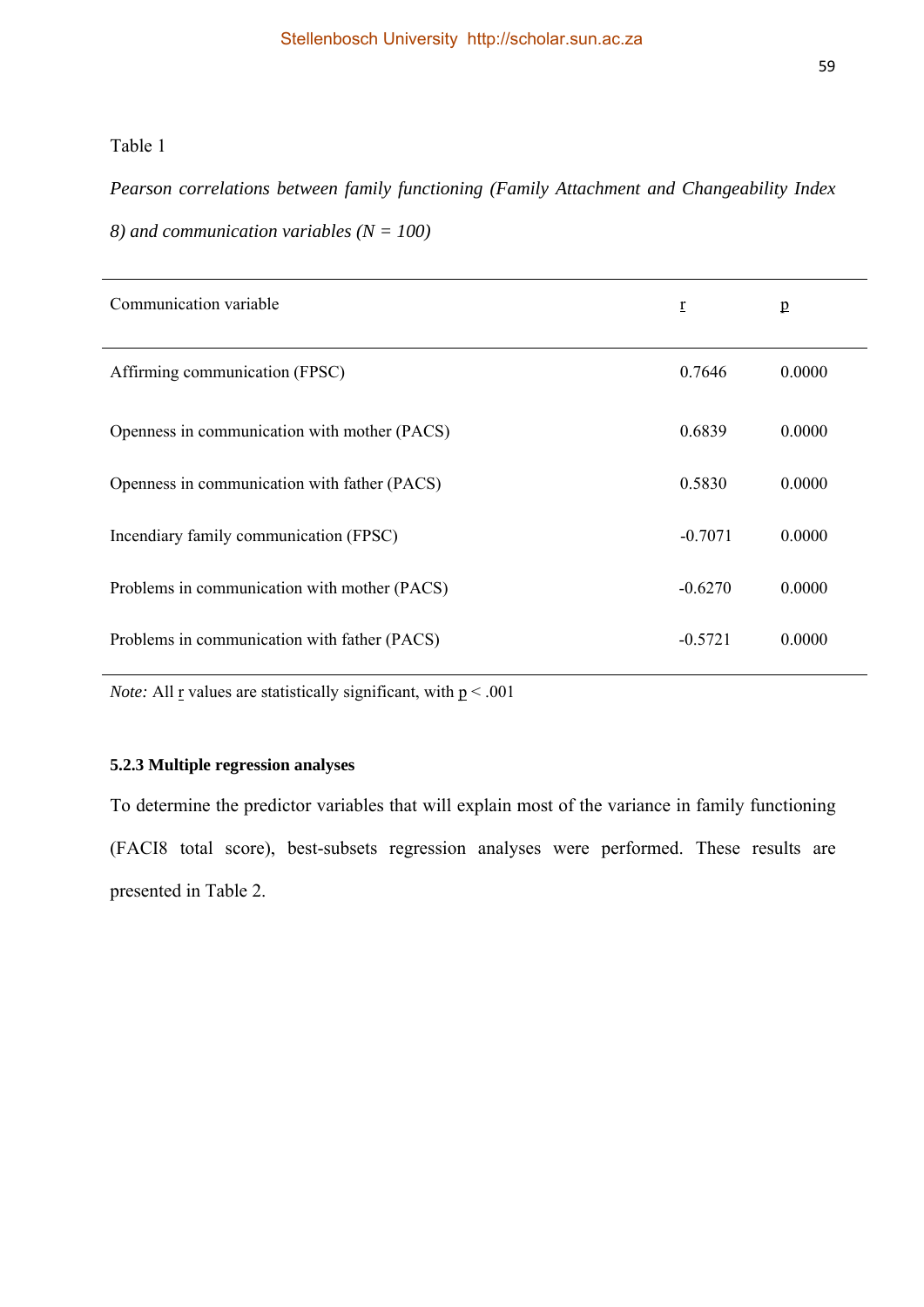### Table 2

*Results of the Best-Subsets Multiple Regression Analysis for the Dependent Variable Family Functioning (N = 100)* 

| Variable                                     | $\beta$               | $_{\frac{t(96)}{2}}$ | $\underline{p}$ |        |
|----------------------------------------------|-----------------------|----------------------|-----------------|--------|
| Openness in communication with mother (PACS) |                       | 0.3780               | 6.1125          | 0.0000 |
| Affirming family communication (FPSC)        | 0.4040                | 6.1319               | 0.0000          |        |
| Problems in communication with father (PACS) | $-0.3471$             | $-6.4726$            | 0.0000          |        |
| Openness in communication with father (PACS) |                       | Excluded             |                 |        |
| Incendiary family communication (FPSC)       |                       | Excluded             |                 |        |
| Problems in communication with mother        |                       | Excluded             |                 |        |
| $\underline{F}(3, 96) = 104.75$              | $\underline{R} = .88$ |                      | $R^2 = .77$     |        |
| $\underline{R}^2$ (adjusted) = .77           | $SE = 2.76$           |                      |                 |        |
| p < .001                                     |                       |                      |                 |        |

The results illustrated in Table 2 indicate that the variables openness in communication with the mother, affirming family communication and problems in communication with the father account for most of the variance in family functioning (FACI8 total score) when they are entered together into the regression model.

Openness in communication with the mother (PACS) emerged as a significant positive predictor of family functioning ( $\beta = 0.3780$ ,  $p < .001$ ). This result implies that openness in communication with the mother figure was strongly associated with family functioning.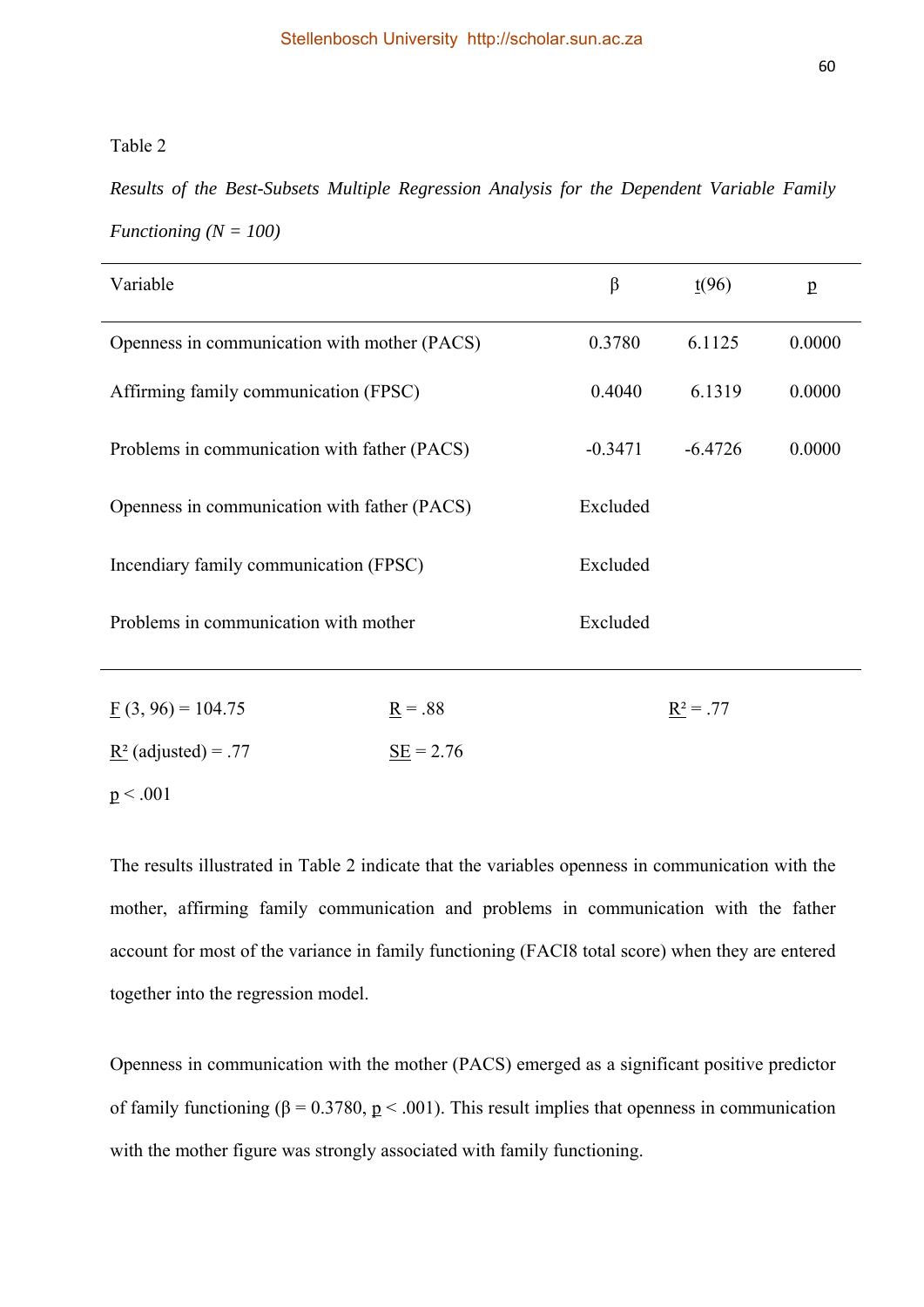From Table 2 one can see that affirming family communication (FPSC) also emerged as a significant positive predictor of family functioning ( $\beta = 0.4040$ ,  $p < .001$ ). This implies that affirming family communication was strongly associated with family functioning.

Problems in communication with the father (PACS) emerged as a significant negative predictor of family functioning (β = -0.3471,  $p$  < .001). The negative sign in front of the β coefficient (problems in communication with the father) suggests that increased problems in communication with the father may lead to lower levels of family functioning.

Entered into the regression model together, these variables (openness in communication with the mother, affirming family communication and problems in communication with the father) account for 77% ( $R^2 = 0.77$ ) of the variance in family functioning (FACI8 total score). The variables openness in communication with the father, incendiary family communication and problems in communication with the mother were excluded from the regression model, as these variables did not contribute significantly to predicting family functioning.

#### **5.2.4 Differences between genders**

Analyses of variances (ANOVAs) were conducted to determine whether differences exist between genders in the evaluation of the family's functioning (FACI8), affirming family communication (FPSC), openness in communication with the mother (PACS) and openness in communication with the father (PACS). The results of the ANOVAs are summarised in Table 3.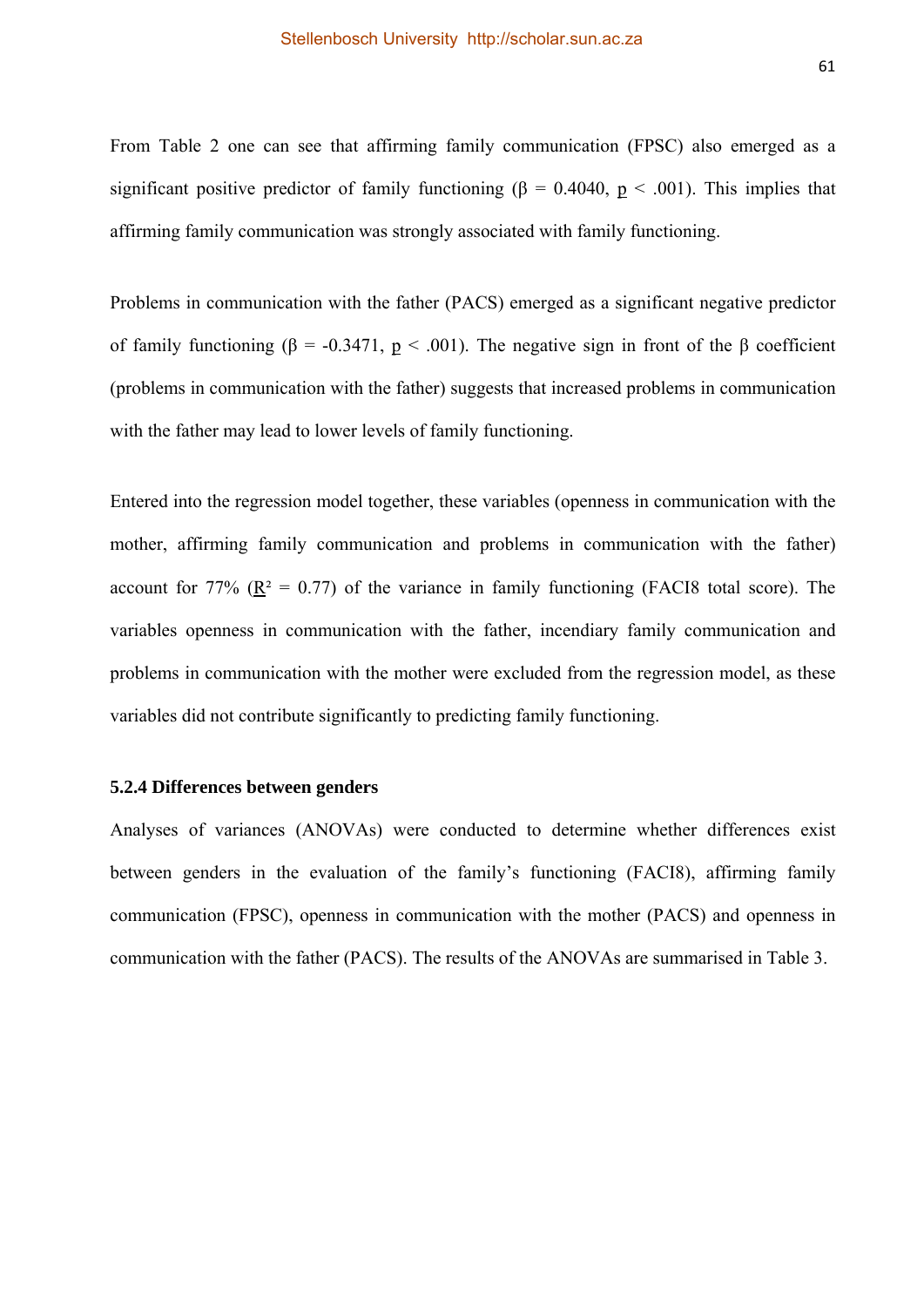## Table 3

# *Results of ANOVAs to Test for Differences Between Genders with Regard to Family Functioning and Aspects of Communication within the Family*

| Variable                               | Gender | $\underline{n}$ | Mean  | <u>SE</u> | $\mathbf F$ | $\, {\bf p}$ |
|----------------------------------------|--------|-----------------|-------|-----------|-------------|--------------|
| Family functioning (FACI8 total score) | Male   | 17              | 29.65 | 1.37      | .24         | 0.63         |
|                                        | Female | 83              | 28.91 | 0.62      |             |              |
| Affirming family communication         | Male   | 17              | 11.06 | 0.70      | .02         | 0.90         |
|                                        | Female | 83              | 11.16 | 0.32      |             |              |
| Openness in communication with mother  | Male   | 17              | 39.88 | 2.03      | .38         | 0.54         |
|                                        | Female | 83              | 41.25 | 0.92      |             |              |
| Openness in communication with father  | Male   | 17              | 36.47 | 2.25      | .03         | 0.87         |
|                                        | Female | 83              | 36.06 | 1.02      |             |              |

*Note.* None of the p values were significant at  $p < .05$ 

As portrayed in Table 3, no significant interaction effect was found between gender and any of the measured variables.

The quantitative results of the present study show that affirming family communication has a significant positive relationship with family functioning. The multiple regression analyses portrayed that the predictor variables that explained most of the variance in family functioning were openness in communication with the mother, affirming family communication and problems in communication with the father.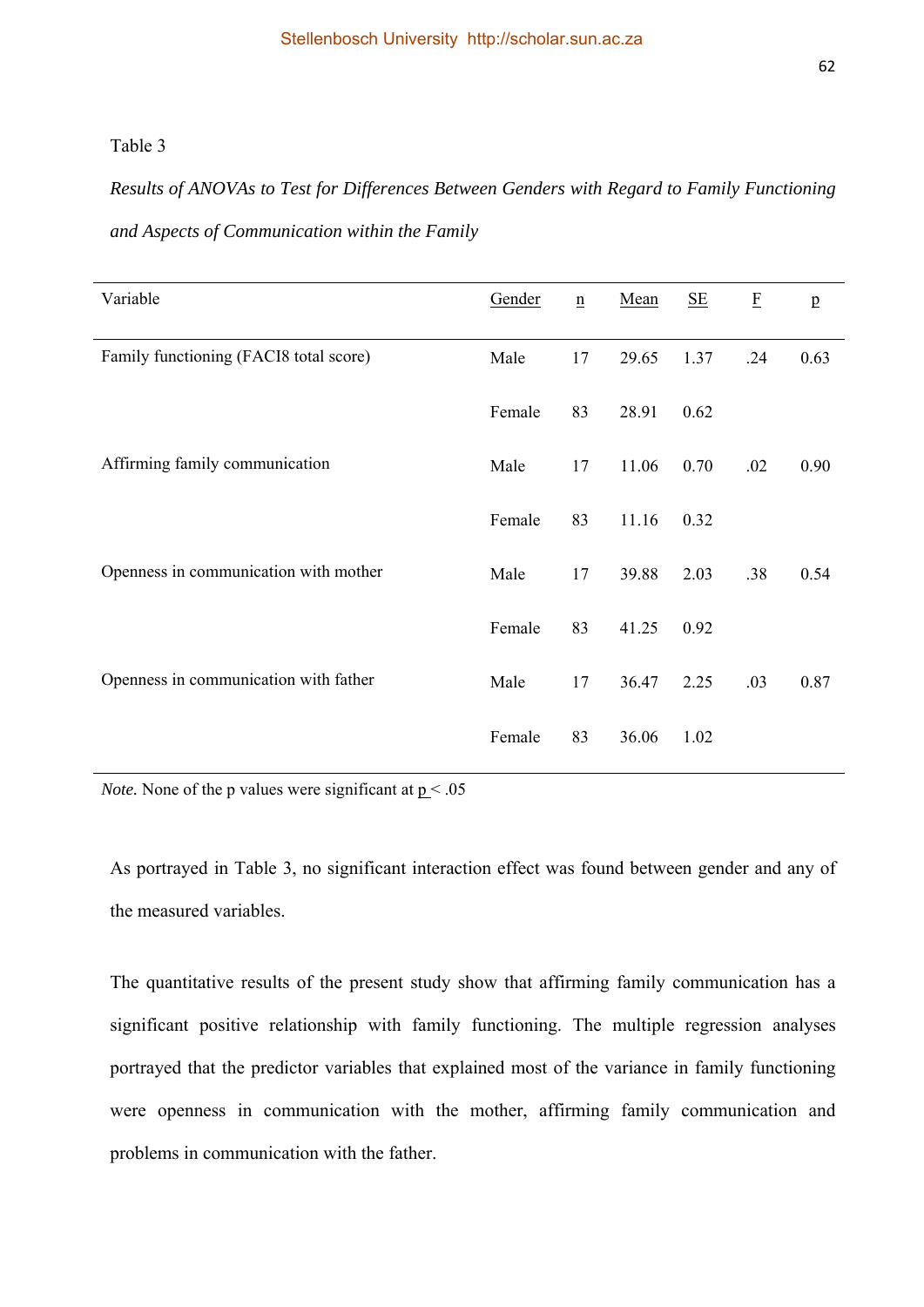The qualitative results of the study are presented in this section. In the focus groups, the participants discussed affirming communication and how it is portrayed in a family setting. The meaning of affirming communication for the whole family, as well as for the individual, was also considered.

The codes and categories that emerged from the content analysis are displayed in Tables 4 and 5. Some codes and categories that were not related to the research question also emerged from the data. These will be identified, but not discussed in depth. Additional themes that emerged from the data are aspects of negative family communication, the importance of the setting and time for affirming communication, and the influence of religion and culture on a family's way of communicating.

## **5.3.1 Defining affirming family communication**

In the focus groups, the participants were asked to define affirming family communication and to describe how it was portrayed in their families. (See Appendix F for the semi-structured interview questions.)After the content analysis was conducted, some codes and categories emerged from the data. These are portrayed in Table 4.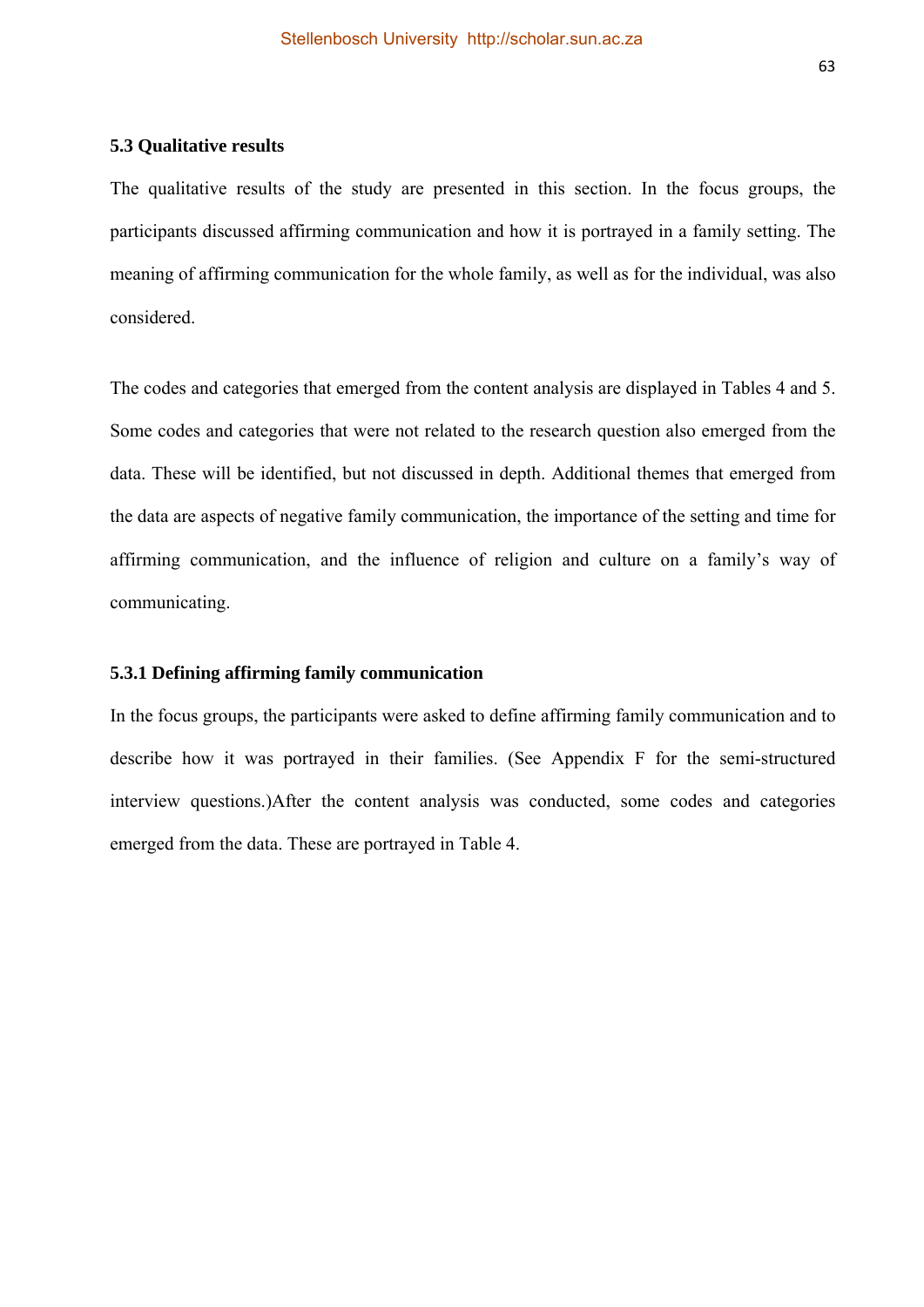# Table 4

*Summary of Responses to the Question: What is Affirming Family Communication?* 

| Core categories      | Categories  | Codes                                      |
|----------------------|-------------|--------------------------------------------|
| Verbal communication | Calmness    | Calm language                              |
|                      |             | Time-out                                   |
|                      |             | Focus on now                               |
|                      |             | Focus on the problem                       |
|                      |             | Apologise when wrong                       |
|                      | Clarity     | Listen                                     |
|                      |             | Convey message clearly                     |
|                      |             | Rephrasing                                 |
|                      | Empathy     | Understanding                              |
|                      |             | Non-judgemental                            |
|                      |             | Acceptance of the other person             |
|                      |             | Convey empathy                             |
|                      |             | See point of view                          |
|                      | Equality    | Not looking down on                        |
|                      |             | Talking on same level                      |
|                      | Interaction | Collaborative conflict and problem solving |
|                      |             | Mutual decision making                     |
|                      |             | Everyone's opinions heard and considered   |
|                      |             | Give feedback                              |
|                      |             | Be interested                              |
|                      |             | Debate                                     |
|                      |             | Informal chatting                          |
|                      | Kindness    | Using pleasant words                       |
|                      |             | Advice                                     |
|                      |             | Politeness                                 |
|                      |             | Patience                                   |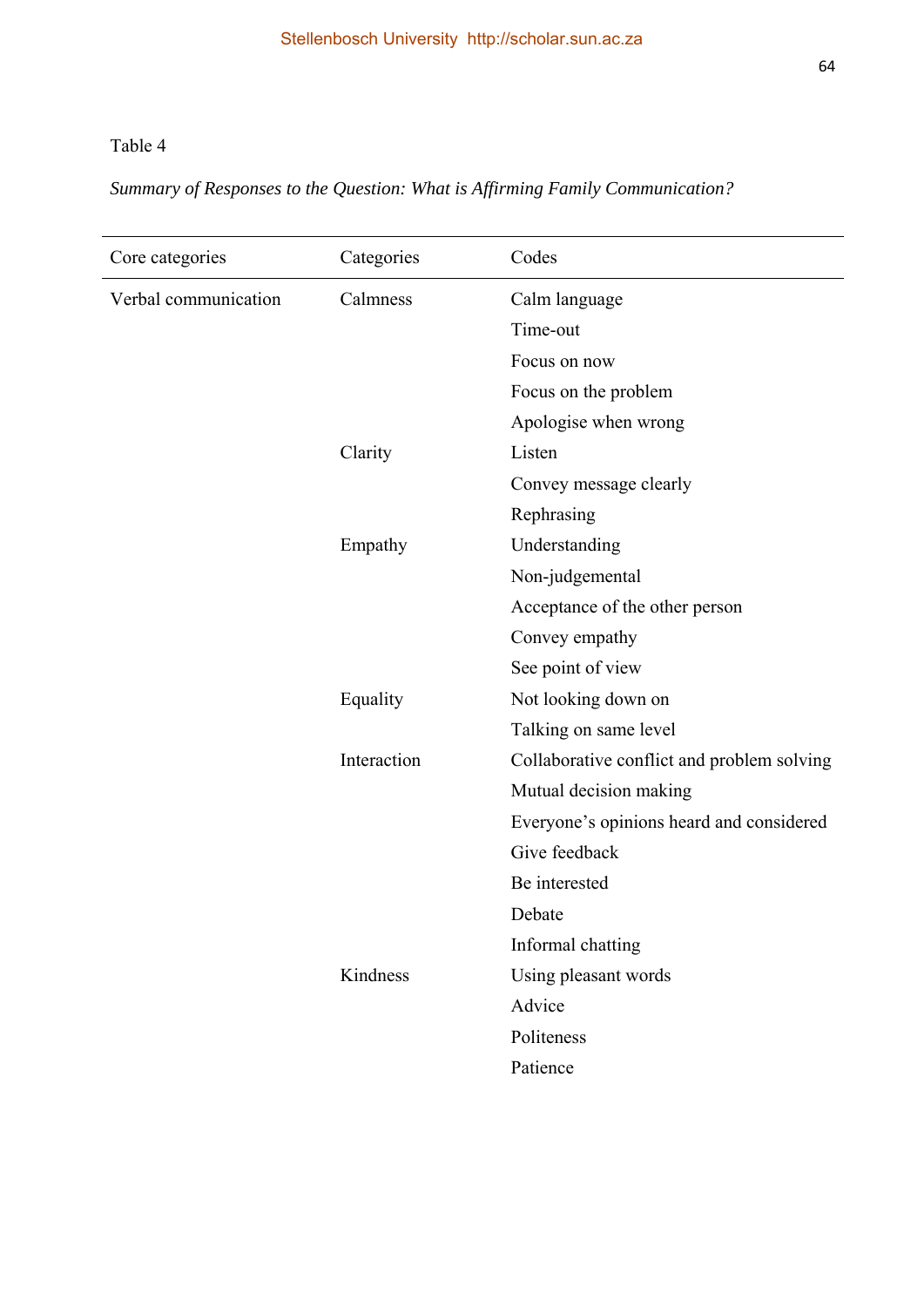| Core categories                        | Categories           | Codes                                   |
|----------------------------------------|----------------------|-----------------------------------------|
|                                        |                      | Subtleness                              |
|                                        |                      | Compliment                              |
|                                        | Openness             | Not preoccupied                         |
|                                        |                      | Approachable                            |
|                                        |                      | Freedom of speech                       |
|                                        |                      | Honesty                                 |
|                                        |                      | Transparent                             |
|                                        |                      | Open expression of feeling              |
|                                        |                      | Spontaneity                             |
|                                        |                      | Open-minded                             |
|                                        | Positivity           | Light-hearted                           |
|                                        |                      | Positive attitude                       |
|                                        |                      | Humour including jokes                  |
| Non-verbal communication               | Body language        | Calm body language                      |
|                                        |                      | Open posture                            |
|                                        | Eye contact          | Look at the person speaking to you      |
|                                        | Portraying affection | Show affection (hugs and kisses)        |
|                                        | Tone of voice        | Soft tone of voice                      |
| Functional element of<br>communication | Supportive           | Use of phones, text messages and e-mail |
|                                        |                      | Help someone                            |
|                                        |                      | Write notes                             |
|                                        |                      | Favours                                 |

*Table 4 (continued)* 

When the concept of affirming communication was discussed in the focus groups, three core categories emerged. These core categories are verbal affirming communication, non-verbal affirming communication and functional affirming communication.

The first core category, verbal affirming communication, refers to spoken communication by family members, whereas non-verbal affirming communication includes body language and tone of voice. The functional element of affirming family communication includes helping and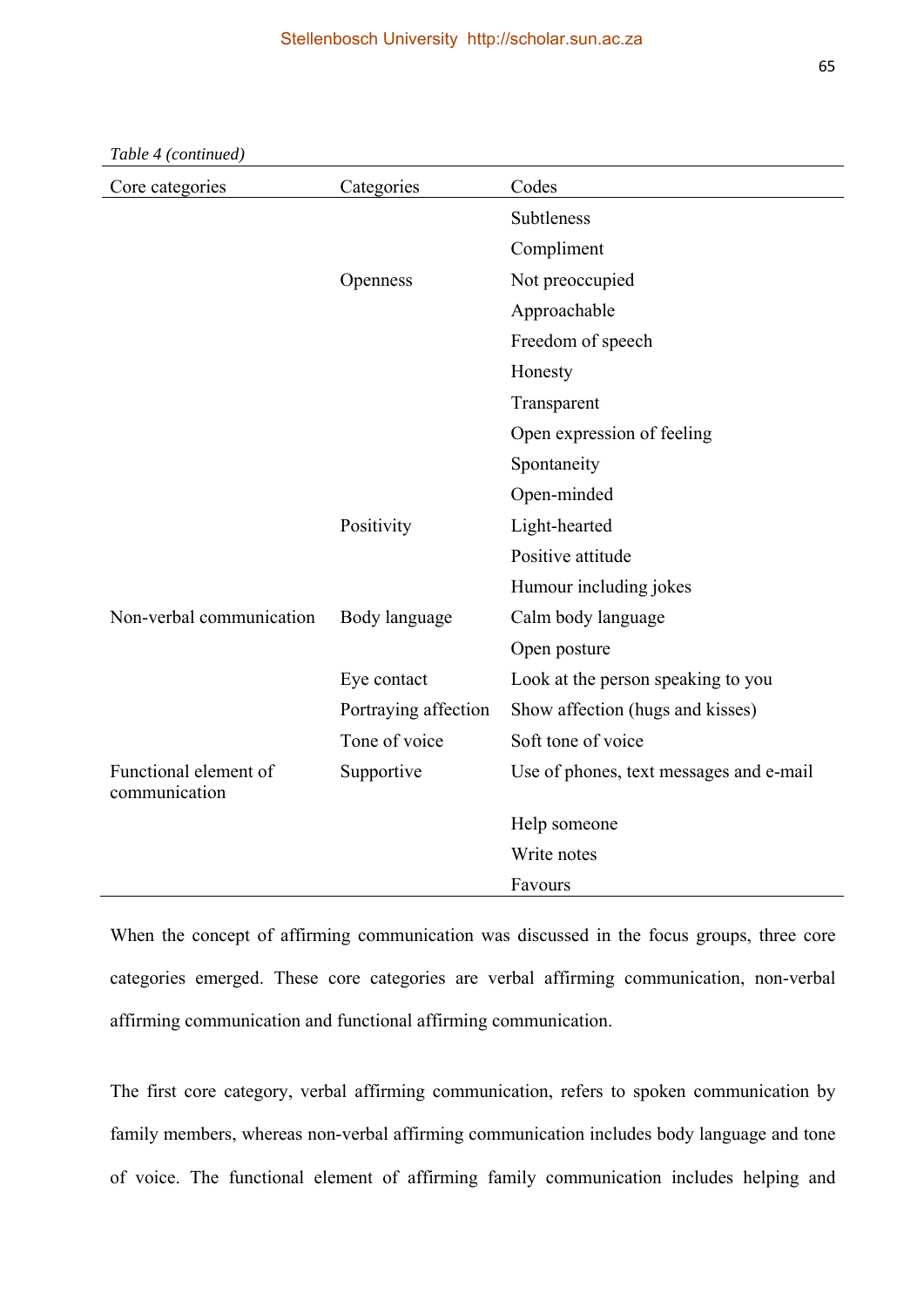supporting family members in a practical manner, such as doing favours and sending notes and messages.

Each of these core categories were divided into secondary categories. These were also displayed in Table 4. There are eight categories that define affirming verbal communication. These categories are calmness, clarity, empathy, equality, interaction, kindness, openness and positivity.

The category of calmness includes the use of calm language and focusing only on the present problem or issue. It also includes admitting to doing or saying something wrong and taking some time to process what other family members have said. One participant illustrated this by saying that it is important to "take time and process" when communicating (Focus group 1, female 4). This ensures that family members calm down when they are feeling angry and also think about what others may have said. One participant stated that a "time-out reduces bad feelings all along" (Focus group 2, female 1).

The second category, clarity, focuses on how clearly the message is conveyed during communication. This relates to issues such as speaking clearly, listening and rephrasing what someone has said. The participants emphasised the importance of listening and one stated that she would want her family members to "listen and take in what you said" (Focus group 1, female 1). Listening to what the other family members have to say ensures that the messages sent during communication are received more clearly.

Empathic communication entails showing empathy and accepting the other person. One participant stated that "they must think like they're in my position" (Focus group 3, female 6). When looking at this quote, it can be said that empathy entails "walking in the shoes of another person" (Focus group 3, female 4) and seeing situations from another person's perspective.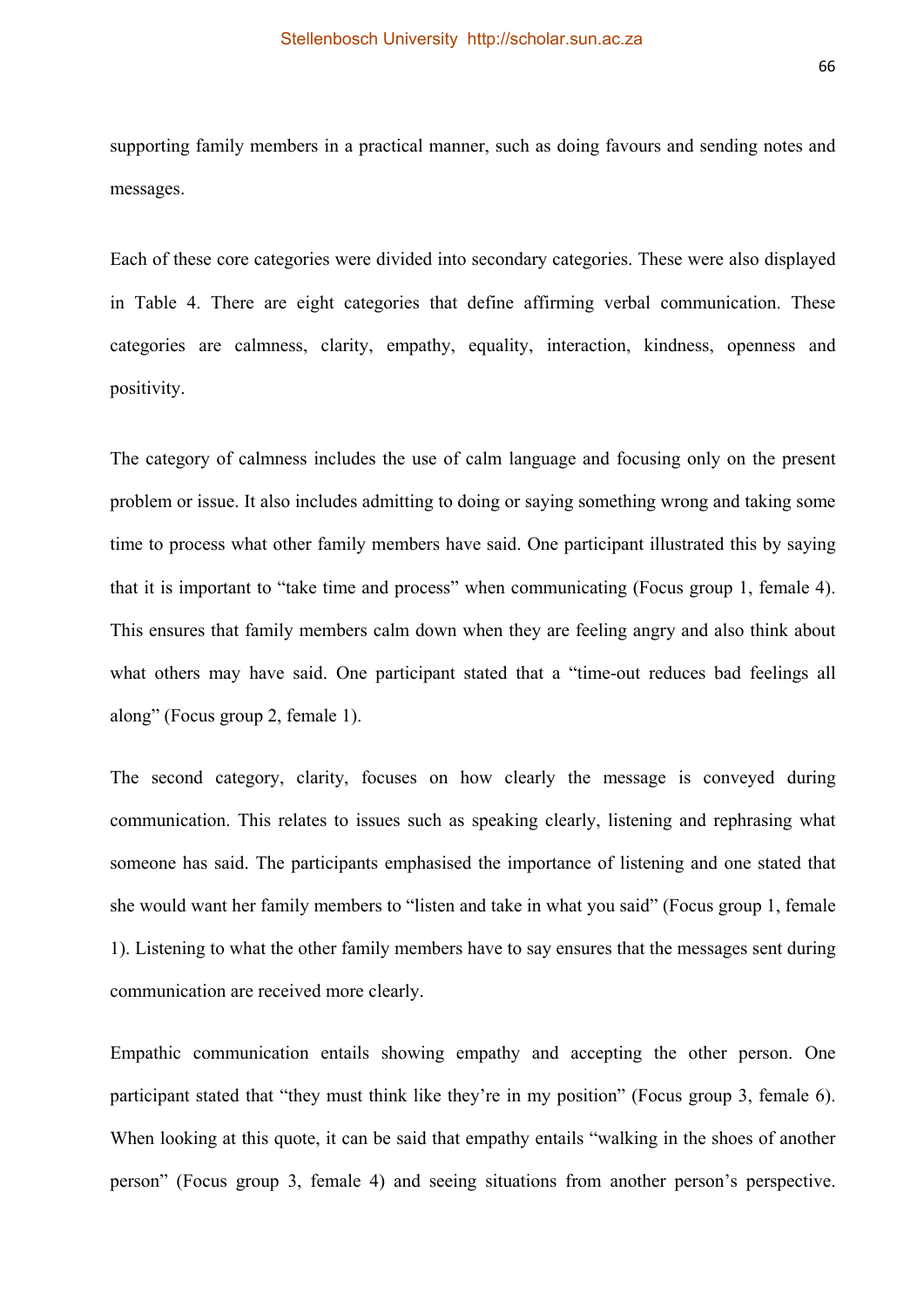Empathic communication is also about being non-judgemental and understanding. This is illustrated by a participant saying "the most important thing is that people in the family understand each other" (Focus group 2, female 4).

Equality includes not looking down on someone and communicating on the same level. One participant stated that "as we got older they (her parents) listened to us more and related to us on a more adult level" (Focus group 1, female 1). This is also an example of how communication changes as the children in the household grow older and become adolescents.

Affirming communication is also interactive and includes collaborative conflict resolution, joint problem solving and mutual decision making. It includes debates in which everyone's opinions are heard, interest is shown in what other people are saying, feedback is provided on others' opinions, and the participants chat together in an informal way. Phrases that illustrate this interactive component of verbal affirming communication were "if we ever had an argument or disagreement we would sit together and talk it through one at a time", and then "make sure everyone's points and opinions are heard" (Focus group 2, female 1).

Kindness entails using pleasant words, giving advice, being polite and patient. "The person has to give you time, have patience so that you finally get your problems out" (Focus group 2, female 3). Kindness also includes saying something in a subtle manner and giving compliments.

Openness is another aspect of affirming family communication. It is important that family members are not preoccupied when communicating. They should be approachable, open minded and prepared to listen to what other family members have to say. The freedom to express their thoughts and feelings in a spontaneous way was also deemed important. One participant illustrated this by saying: "We just speak, blurt it out" and "I can tell my parents everything" (Focus group 1, female 1). Family members should also be honest and transparent when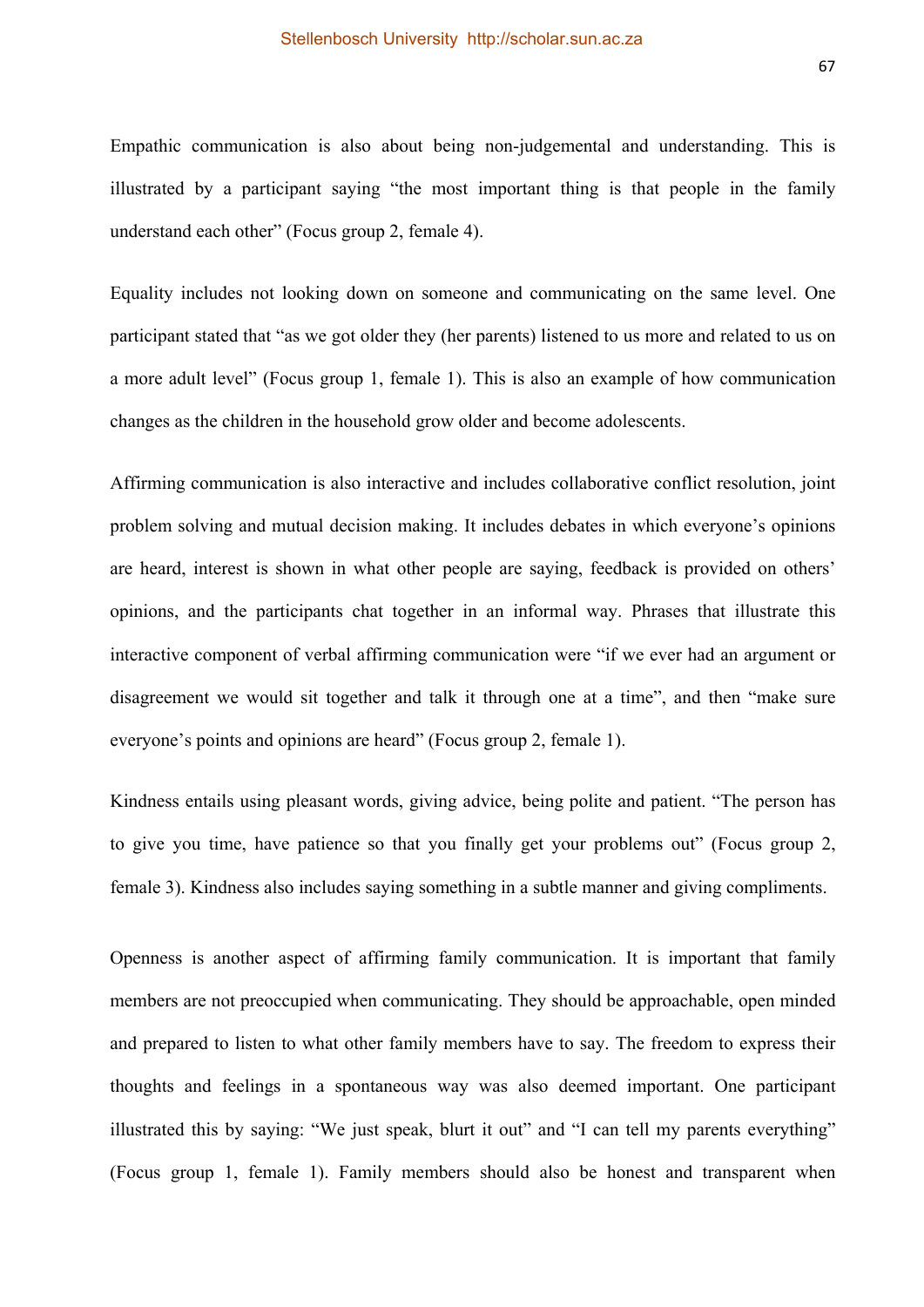communicating. One participant demonstrated this by saying that "I don't like it when my parents keep stuff from me" (Focus group 2, female 4).

The last category, positivity, entails a light-hearted approach and positive attitude towards communication. One participant said that "a joyful, maybe light-hearted approach would work for me" (Focus group 1, female 1). This includes making jokes and laughing together. An example of this from the focus groups is "we can talk for hours and make jokes and laugh at each other" (Focus group 1, female 3).

The next core category, non-verbal affirming communication, focuses on the non-verbal aspects of communication, such as body language and eye contact. "Turning your whole body towards the person and seeming engaged" is an example of body language that contributes to affirming communication (Focus group 1, female 2). Body language that is affirming includes a relaxed, calm and open posture, while eye contact refers to looking directly at the person you are communicating with. One participant stated that "when someone looks at you when you are talking you feel more appreciated" (Focus group 2, female 2). Non-verbal affirming communication also includes the portrayal of affection and the tone of voice that is used. Family members should talk to each other in a soft tone of voice and display affection through hugs and kisses.

The last core category is the functional element of affirming family communication. It includes being supportive by helping a family member in a practical way or doing someone a favour. Writing notes, letters and e-mails or phoning another family member all form part of this supportive element of family communication. One participant stated that she would "just write a note because sometimes it's easier to write your message than speak it" (Focus group 2, female 2).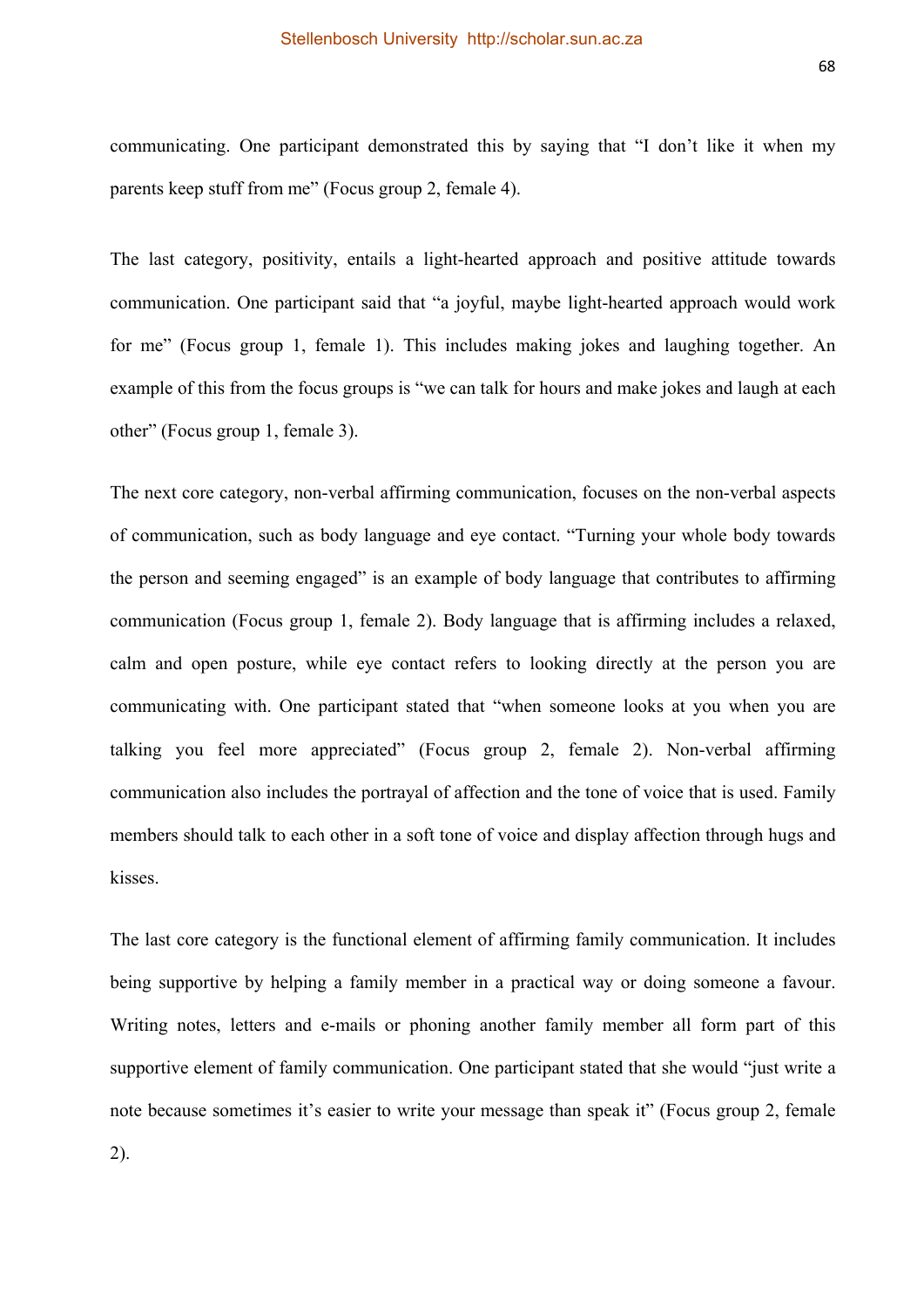# **5.3.2 The meaning of affirming family communication for the whole family and for the individual members**

The second qualitative component entails the exploration of the meaning of affirming communication for the family as a whole, as well as for individual family members. This is portrayed in Table 5.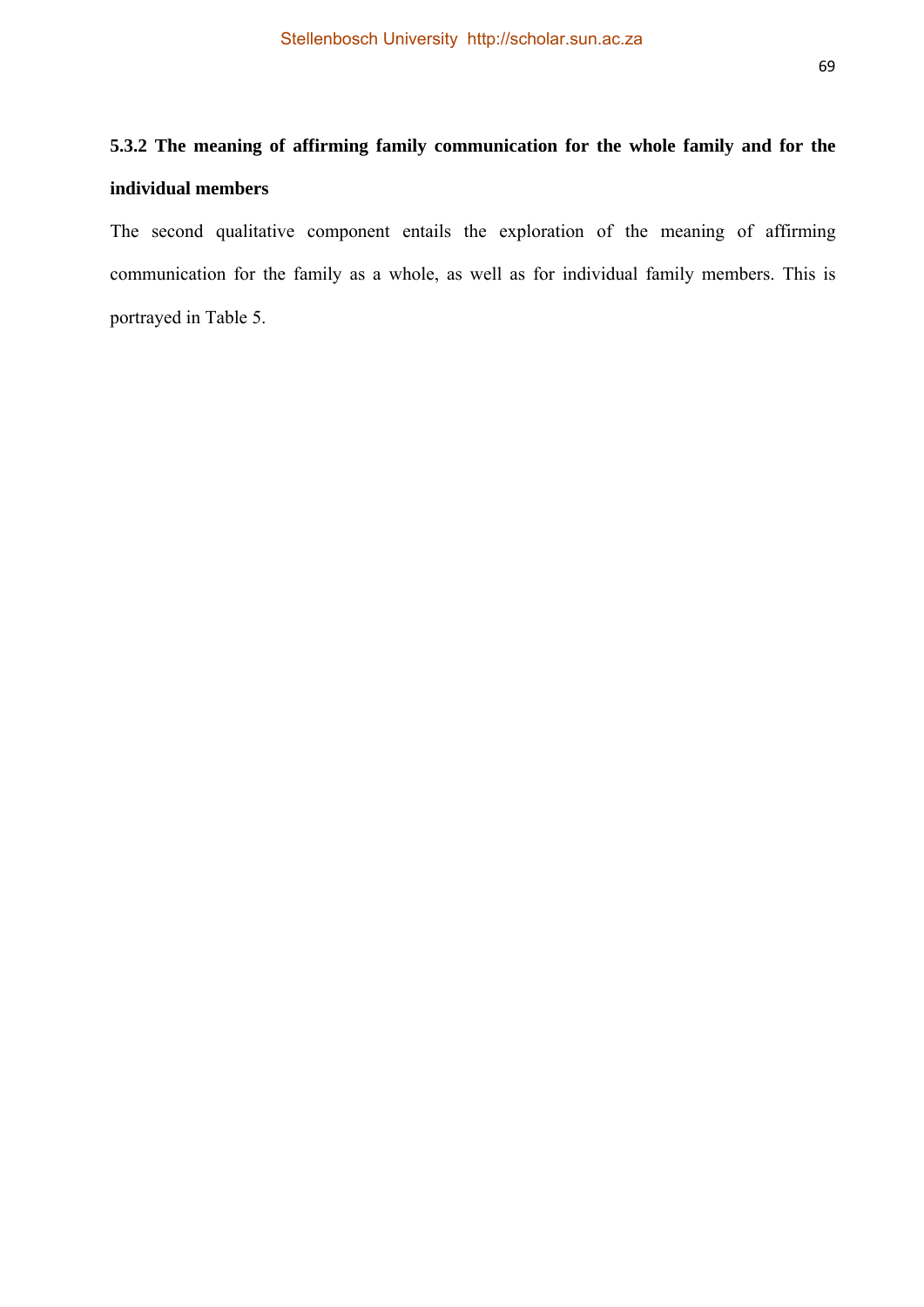Table 5

*The Meaning of Affirming Family Communication for the Whole Family and for Individual Members* 

| Meaning for family         | Meaning for individual | Codes                                               |
|----------------------------|------------------------|-----------------------------------------------------|
| Better functioning         |                        | Functioning better as a family                      |
|                            |                        | Dealing with problems                               |
| Values carried over        |                        | Learning to communicate in the<br>family            |
|                            |                        | Model for communication in other<br>relationships   |
|                            |                        | Values and morals carried over to<br>family members |
|                            |                        | Values and morals carried over to<br>community      |
| Positive family atmosphere |                        | Positive family interaction                         |
|                            |                        | Calm family atmosphere                              |
|                            |                        | Everyone included                                   |
|                            |                        | Better family relationships                         |
|                            |                        | Having fun                                          |
|                            |                        | Creating special memories                           |
|                            | Confidence             | Freedom of speech                                   |
|                            |                        | Improving confidence to<br>communicate              |
|                            |                        | Increasing self-esteem                              |
|                            | Better functioning     | Individual functioning                              |
|                            |                        | Handling peer pressure                              |
|                            |                        | <b>Balanced</b> person                              |
|                            |                        | Happiness                                           |
|                            | Love and belonging     | Unconditional love                                  |
|                            |                        | Appreciated                                         |
|                            |                        | Accepted                                            |
|                            | Safety net             | Encouraging environment                             |
|                            |                        | Support system                                      |
|                            |                        |                                                     |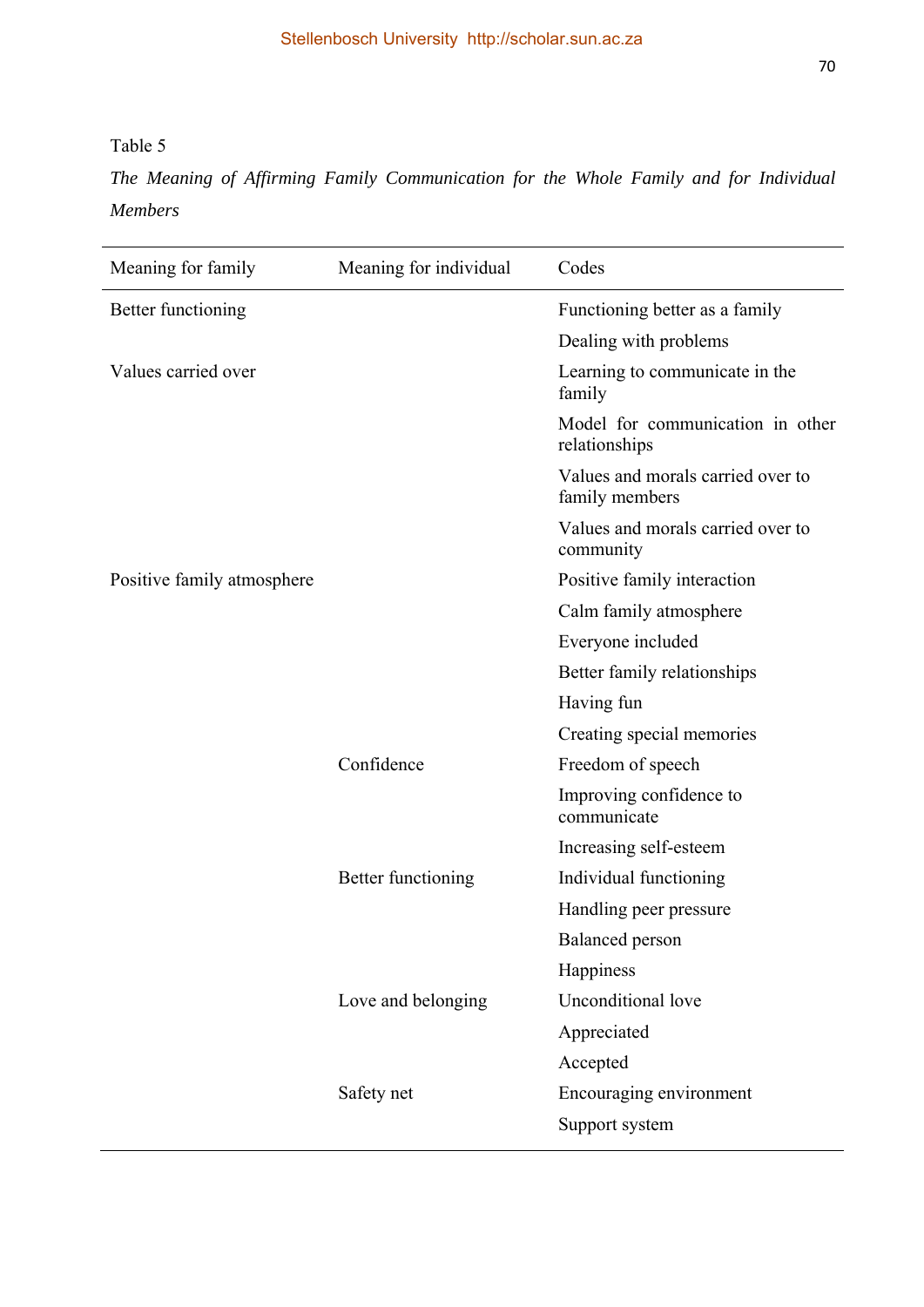The themes relating to what it means for the family as a whole are better functioning, values carried over and a positive family atmosphere. Better functioning includes working together as a family and dealing with problems in a positive manner. One participant stated that, when her family experiences problems, "communication will help us through it" (Focus group 3, female 2). Another participant stated that "when me and my brother have conflicts, we would speak about it and it made us stronger" (Focus group 1, female 1). According to the focus group participants, communication therefore supports their families in functioning better as a unit.

Values carried over firstly entail transferring morals and values from one family member to another. "Other people, what they say won't matter. It is my family's values and what we spoke about that count" (Focus group 3, female 1). It also includes learning about family communication within the family setup, and using family communication as a model for communication within other relationships. An example of this from the focus group data was "if you have positive communication in your family, it will be like that with your friends and loved ones" (Focus group 1, female 2). These values that are transferred from family members to each other can also be transferred further to the broader community.

The third theme is a positive family atmosphere, which includes positive family interaction during which "everyone is getting along together" (Focus group 2, female 1). A family environment in which "everyone knows what is going on and everyone knows what is happening with everyone else" is an example of a positive family atmosphere being created (Focus group 2, female 3). A positive family atmosphere refers to good relationships, as well as a calm family environment in which everyone is included and having fun. Special memories are also created within this positive family atmosphere.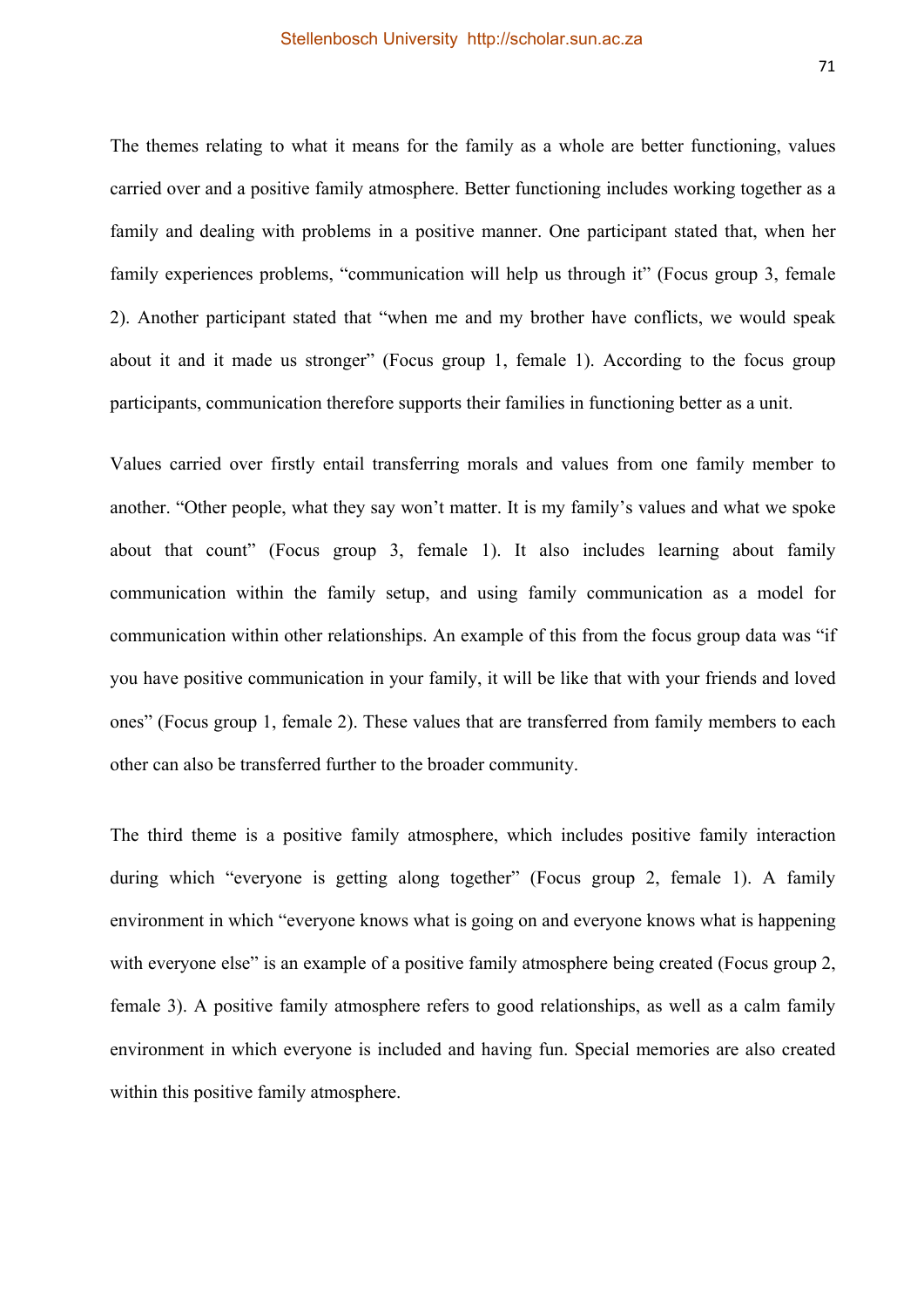Affirming family communication also has meaning for the individual family members. These themes are increased confidence, better functioning, love and belonging, and experiencing a safety net. When individuals experience affirming communication within a family system, they feel that they have the freedom to express their thoughts and feelings to the other members. Affirming family communication encourages the confidence to communicate feelings and experiences to other family members, and one participant stated that it leads to "increased selfconfidence" (Focus group 2, female 4). "It is mostly about being confident about who you are at home and being able to say what you want" (Focus group 2, female 2).

When looking at the meaning of affirming communication, the participants also identified better individual functioning. This includes better handling of peer pressure. One participant stated that "I never felt that peer pressure was such an issue. Other people can't influence me because I have positive communication within the household" (Focus group 3, female 5). Better individual functioning also refers to a more balanced life and being happy in general. "Every parent just wants their family to get along and when there is positive communication they feel happy and satisfied" (Focus group 2, female 2).

The third theme, love and belonging, entails experiencing unconditional love, feeling appreciated and being accepted by other family members. One participant stated that affirming family communication made her feel "unconditionally loved" and "appreciated" by other family members (Focus group 2, female 1).

The fourth theme is experiencing a safety net and having a supportive and encouraging environment. One participant stated that "if you have a supportive home base you feel you can tackle other things" (Focus group 2, female 1). Another participant even added that "family communication has always been a pillar" (Focus group 1, female 5).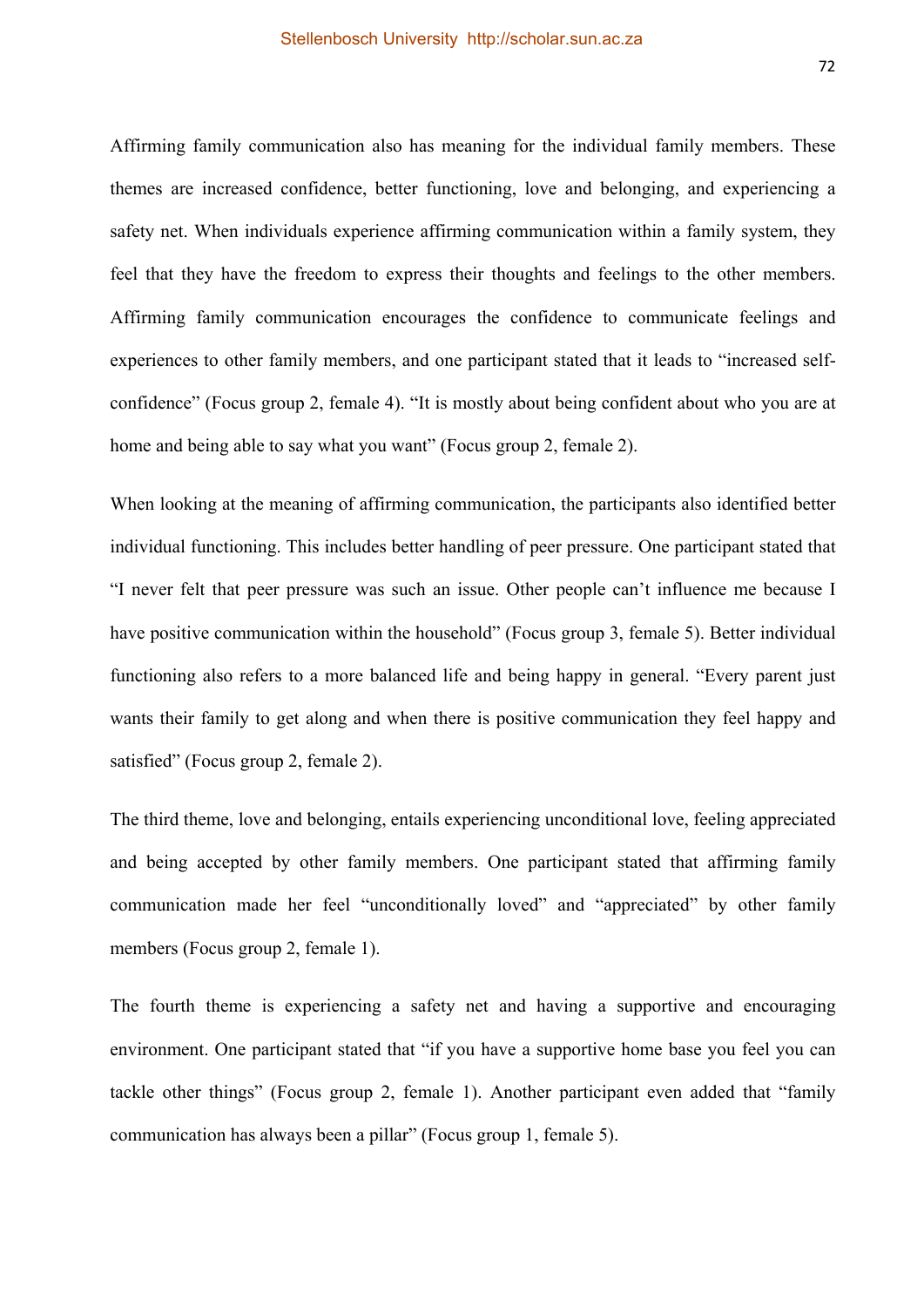A number of statistically significant results were found in the analysis of the quantitative data. The results showed that family functioning correlates in a significantly positive way with affirming family communication, with openness in communication with the mother, and with openness in communication with the father. On the other hand, family functioning also correlates negatively with incendiary communication, problems in communication with the mother, and problems in communication with the father. From the results of the multiple regression analysis it was concluded that the predictor variables that account for most of the variation in family functioning are openness in communication with the mother (PACS), affirming family communication (FPSC) and problems in communication with the father (PACS). In addition, ANOVAs that were conducted to establish whether there were any significant differences between genders regarding their families' functioning or family communication could find no such differences.

Three core categories emerged from the qualitative exploration of what affirming communication entailed from an adolescent's point of view. These were that affirming communication in families may be expressed verbally, non-verbally and in a functional manner. Each of these core categories consists of secondary categories that explain what each of them entails. Furthermore, the meaning of affirming family communication for the family as a whole, as well as for the individual, was also considered.

In Chapter Six, the quantitative and qualitative results presented in this chapter will be discussed in further detail.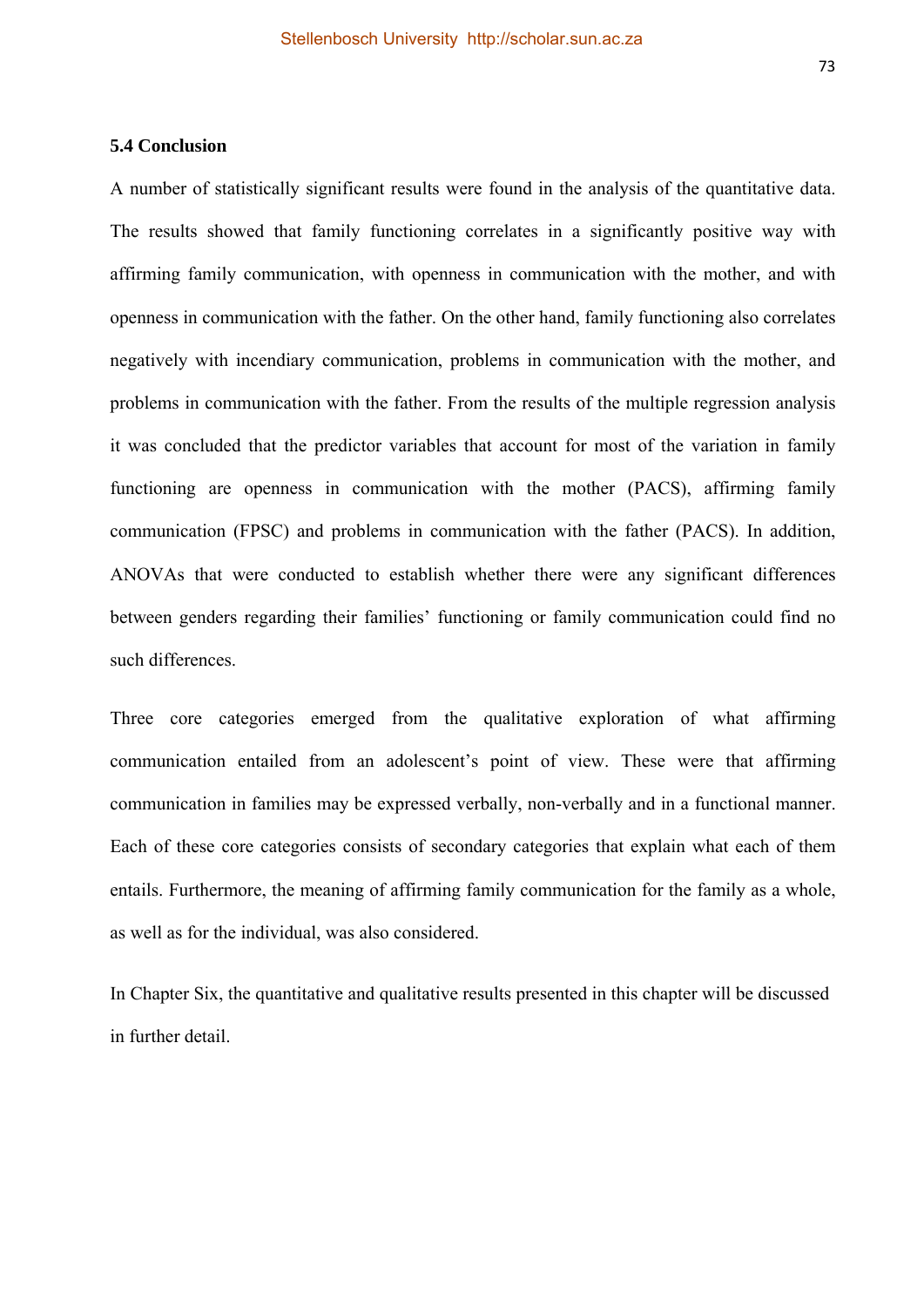#### **CHAPTER 6**

## **DISCUSSION AND CONCLUSION**

#### **6.1 Introduction**

The aim of the present study was to determine the nature of the relationship between affirming family communication and family functioning. Secondly, the relationship between family functioning and the perceived quality of communication between the adolescent and both parents was also considered. The main objective of this research was to explore and define affirming communication from an adolescent's perspective. In this chapter, some of the results reported in Chapter Five are discussed in detail. After the discussion of the results, the limitations of the present study are considered and recommendations are made for future research.

#### **6.2 Discussion of the quantitative and qualitative results**

To confirm the findings of other research, the quantitative aims of the present study were, firstly, to determine the relationship between affirming family communication and family functioning. Secondly, it was to determine the relationship between family functioning and open communication between the adolescent and the mother and father respectively. These results were summarised in Table 1.

The results show that affirming family communication correlates significantly and positively with family functioning. Therefore, more affirming family communication is associated with better family functioning. This confirms the quantitative results from studies conducted by Greeff and Du Toit (2009) and Jonker and Greeff (2009). A number of qualitative findings also confirm the importance of affirming communication in a family's functioning (Greeff & Du Toit, 2009; Greeff & Van der Merwe, 2004; Jonker & Greeff, 2009). The qualitative results of the present study also confirmed the importance of affirming communication in family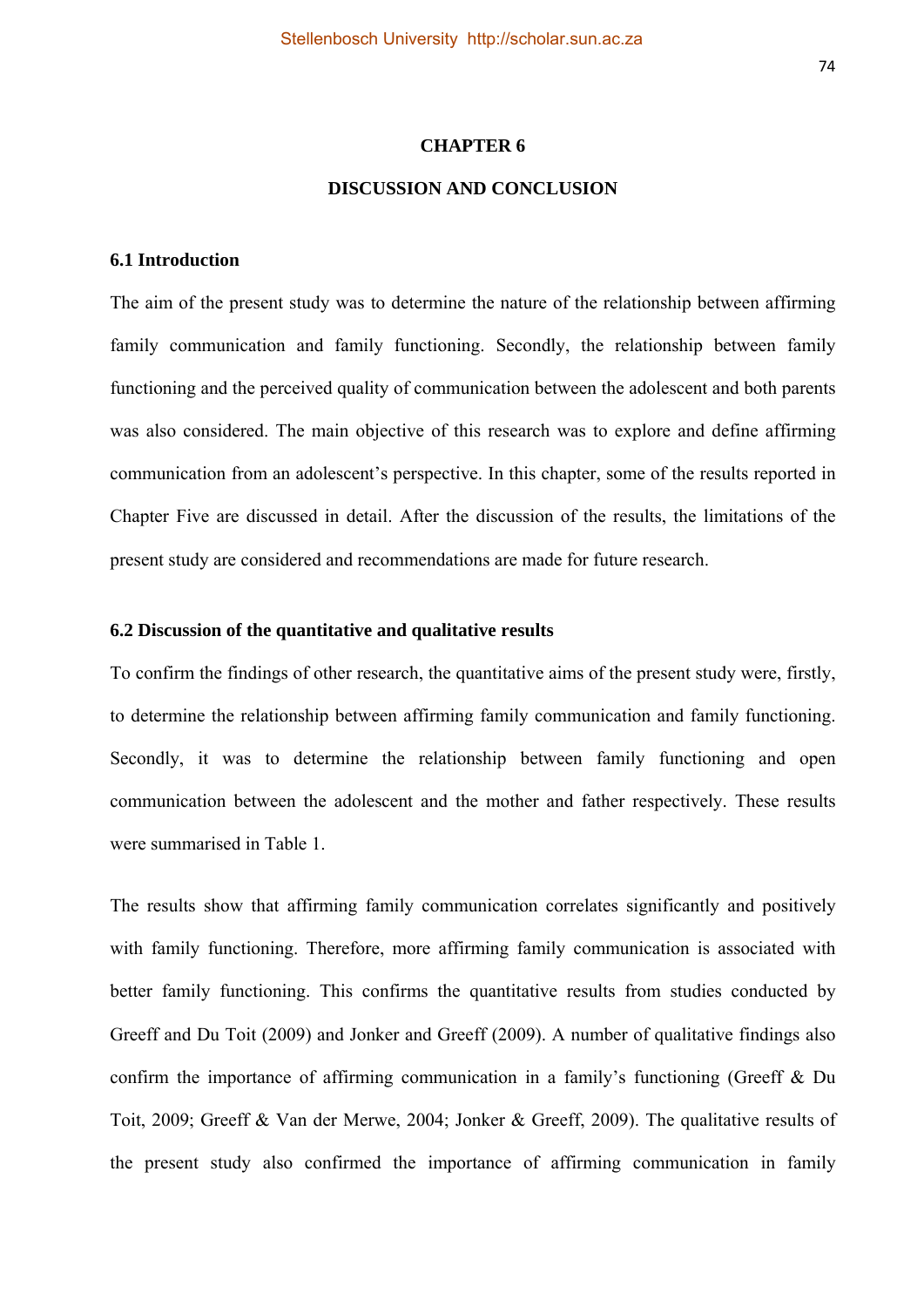functioning. When asked in the focus groups to explore the meaning of affirming communication, the participants concluded that it meant better family functioning. For the focus group participants, better family functioning refers to the family working together well and dealing with problems effectively. They further also expressed their beliefs that affirming communication would lead to better family functioning.

Openness in communication with the mother and openness in communication with the father correlated significantly with family functioning. This was also found in studies conducted by Joshi and Gutierrez (2006) and Lindqvist et al. (2007). The importance of openness in family communication was also emphasised in the qualitative results of the present study. Openness was identified as a secondary category of verbal affirming communication. This refers to family members being approachable and open-minded when listening to what other family members have to say. The participants also concluded that family members should feel free to express their feelings spontaneously and that communication within families should be honest and transparent.

In addition, the relationship between incendiary family communication and family functioning, as well as the relationship between family functioning and problems in communication with the mother and father, was considered (see Table 1). A significant negative correlation was found between incendiary family communication and family functioning. This means that increased incendiary family communication is associated with a decrease in the quality of family functioning. Results from the study by Jonker and Greeff (2009) showed that the negative correlation between incendiary family communication and family functioning was even stronger than the positive correlation between affirming family communication and family functioning. In the present study, problems in communication with the mother and in communication with the father also showed significant negative correlations with family functioning.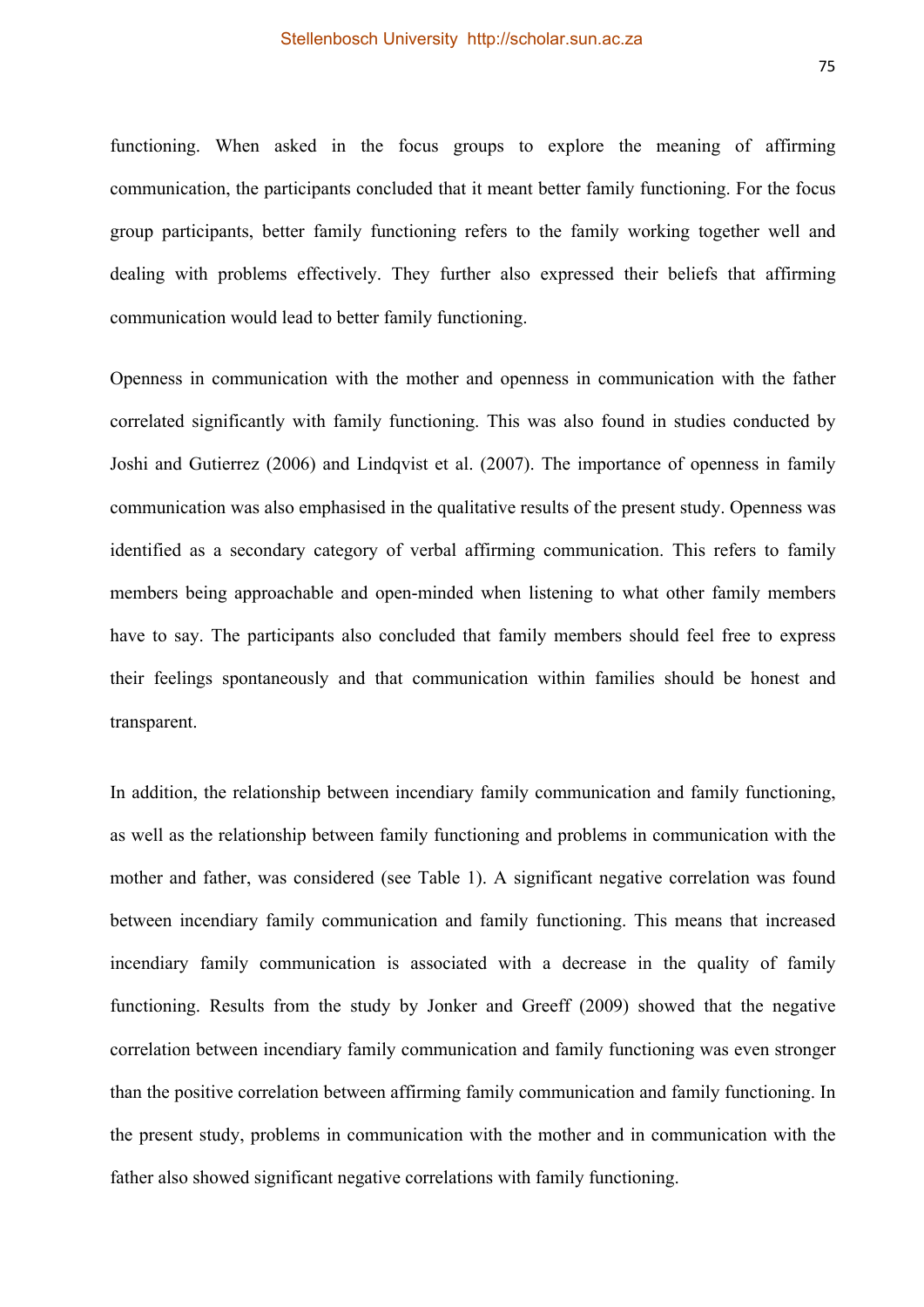The results of the multiple regression analysis were portrayed in Table 2. When entered into the regression model together, the predictor variables that account for 77% of the variance in the family functioning score were openness in communication with the mother, affirming family communication, and problems in communication with the father. The strength of the relationship between family functioning and each predictor variable is illustrated by the β values (see Table 2). An increase in the predictor variables of openness in communication with the mother and affirming family communication signifies an increase in the dependent variable (family functioning).

On the other hand, an increase in problems in communication with the father may lead to a lower level of family functioning. The β coefficient for every predictor variable indicates that, on average, the dependent variable (family functioning) will alter by the estimated beta coefficient for every unit that the predictor variable increases. These results are partly consistent with the results of a study by Greeff and Du Toit (2009), which explored family factors best predicting family functioning in remarried families. Affirming family communication was identified as a significant positive predictor by both parents and children.

In addition to these results, ANOVAs were also conducted to investigate whether there were gender differences regarding the adolescents' perception of family functioning and family communication (see Table 3). The male and female participants reported no significant difference in their perception of family functioning. The different genders also reported no significant difference in perceived levels of affirming communication found in their families. While no previous study of note had a similar finding of no gender differences in the evaluation of family functioning, there were some studies that investigated whether or not adolescents communicated similarly of differently with their mother figures compared to their father figures.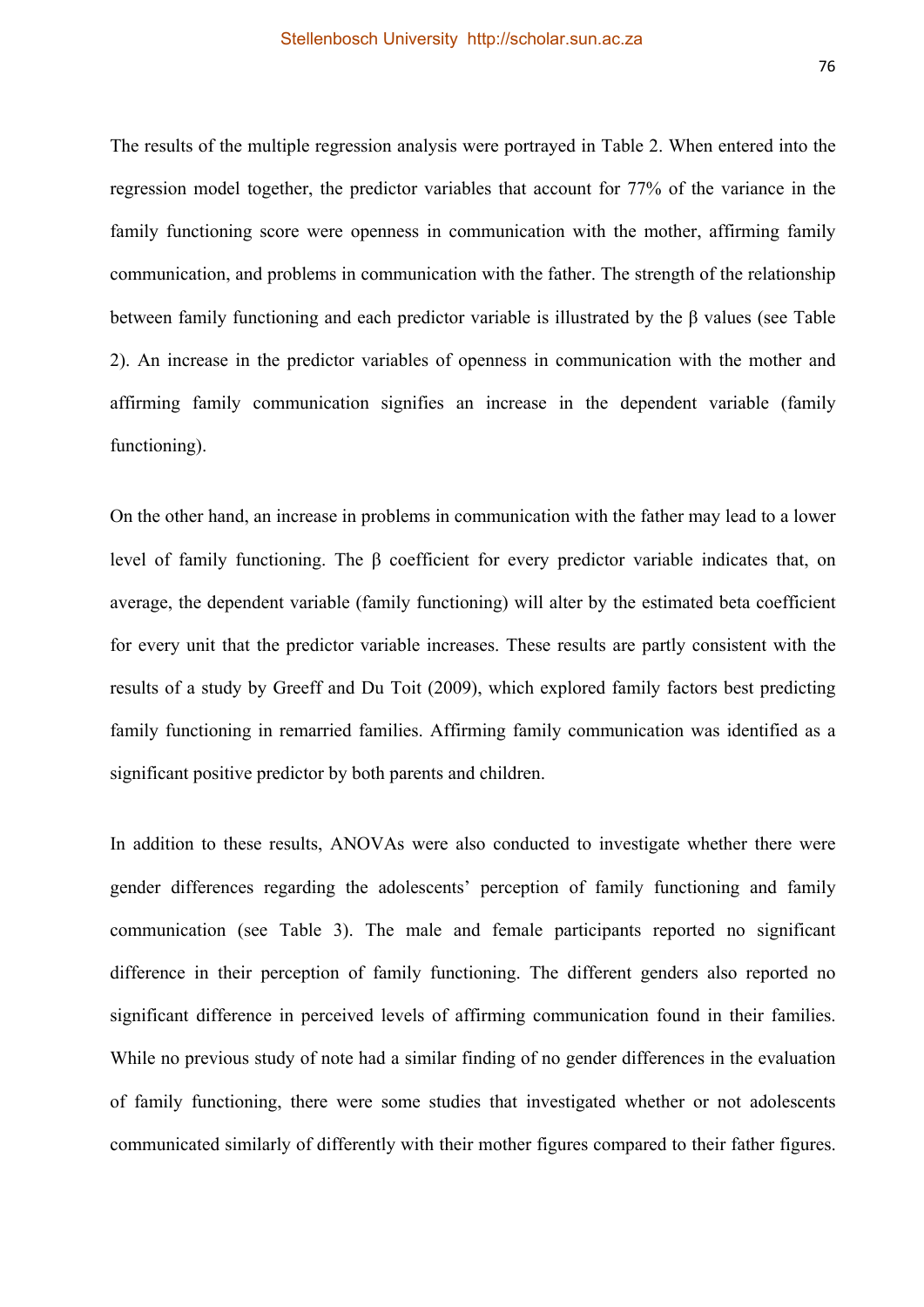These studies showed that no differential gender-based communication was found for either parent (Barnes & Olson, 1985; Joshi & Gutierrez, 2006).

It is also interesting to note that the findings of the present study are inconsistent with those of Rosnati et al. (2007), who found that female adolescents reported better communication with their parents than did male adolescents. Moreover, whereas Pick et al. (2007) found that female adolescents tended to communicate more openly with their mothers, in the present study no significant gender difference was found in the adolescents' perceived levels of openness in communication with their mothers and their fathers respectively.

For the qualitative component of the present study, affirming family communication was explored from the adolescent's perspective. The participants were asked to discuss their understanding of affirming, or positive, family communication and how it is portrayed in their families. Three core categories emerged from the content analysis. This finding was consistent with the categories identified by Park et al. (2009) to define affectionate communication. The three categories were verbal affirming communication, non-verbal affirming communication and the functional element of affirming communication. The core categories and their secondary categories were presented in Table 4.

Some of the secondary categories of verbal affirming communication identified in the present study were also found in other research. Gibb (cited in Alexander, 1973) identified empathic understanding as one of the important aspects of supportive communication. In the present study, conveying empathy through communication was identified as an important aspect of verbal affirming communication.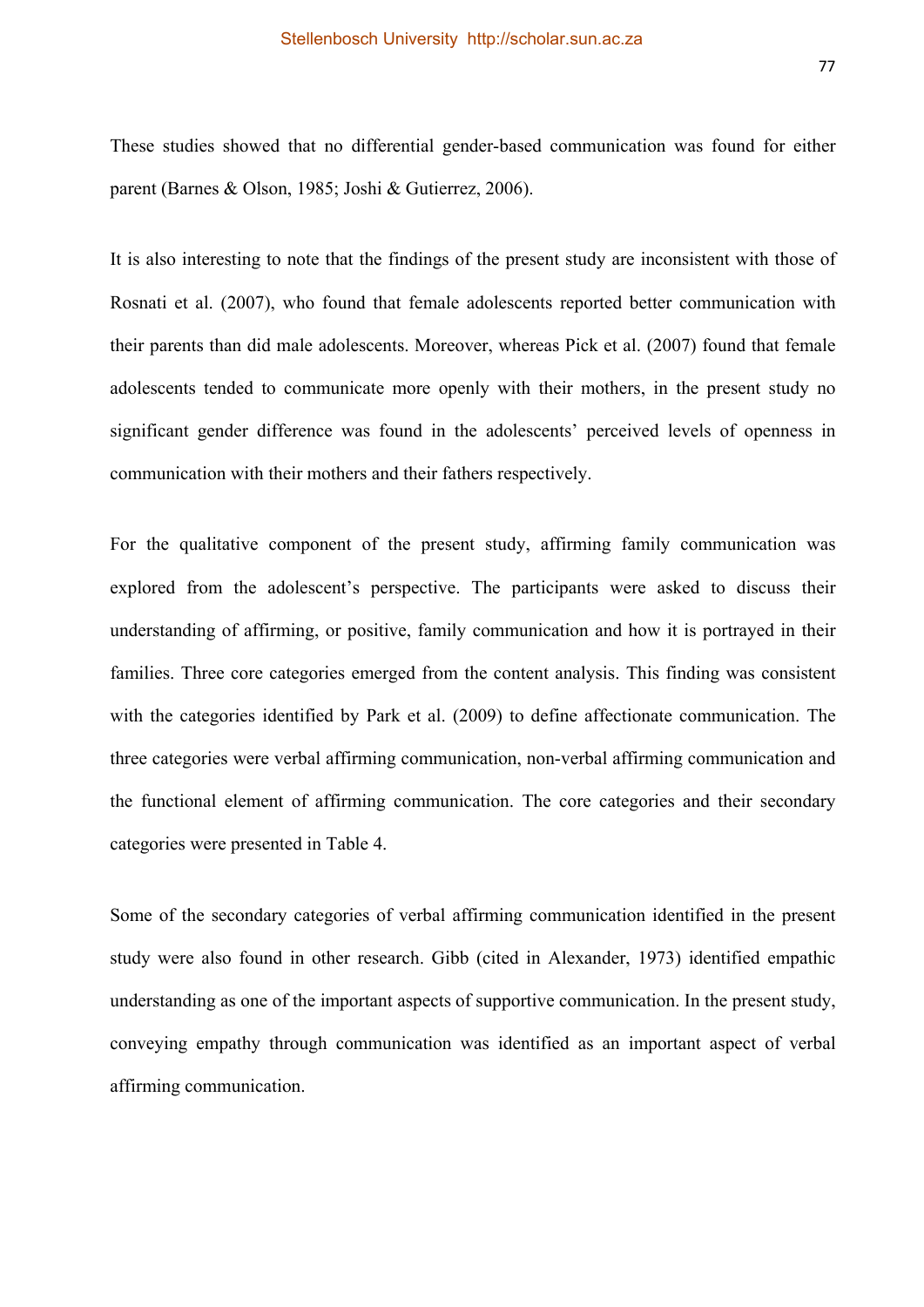Gibb (cited in Alexander, 1973) identified equality in communication as an important aspect in increasing the positive interactions between people. Mallick (2007) also identified equality in communication as an aspect that increases positive interactions between adolescents and parents during drug education. In the present study, equality when communicating within the family was identified, through content analysis, as a secondary category of affirming family communication. Equality when communicating entails communicating on the same level and not looking down on someone. The adolescent participants felt that their parents should not look down on them and should communicate with them as equals. One participant concluded that, as they (the children in the family) grew older, her parents listened to her more on an adult level. This example not only portrays how parents and adolescents start to communicate differently as children grow older, but also how roles, rules and relationships should be renegotiated when children reach adolescence (Goldenberg & Goldenberg, 2008).

McGoldrick and Carter (2003) also state that new roles should be established for parents and children, especially when the children reach the developmental stage of adolescence. Family communication could then be considered a "facilitating dimension" in the renegotiation of roles, rules and relationships (Olson & Gorall, 2003, p. 520). These changes and the stability maintained in the family system are facilitated by communication within the family. This idea of communication as a "facilitating dimension" in the changing of roles, rules and relationships correlates with the idea of communication as a "facilitating dimension" in assisting family members to change their levels of cohesion and flexibility, as seen in the circumplex model.

Another secondary category of verbal affirming communication that emerged from the focus groups' data was kindness. This entails using pleasant words, being polite and patient, saying something and giving advice in a subtle manner, and complimenting someone else. Alexander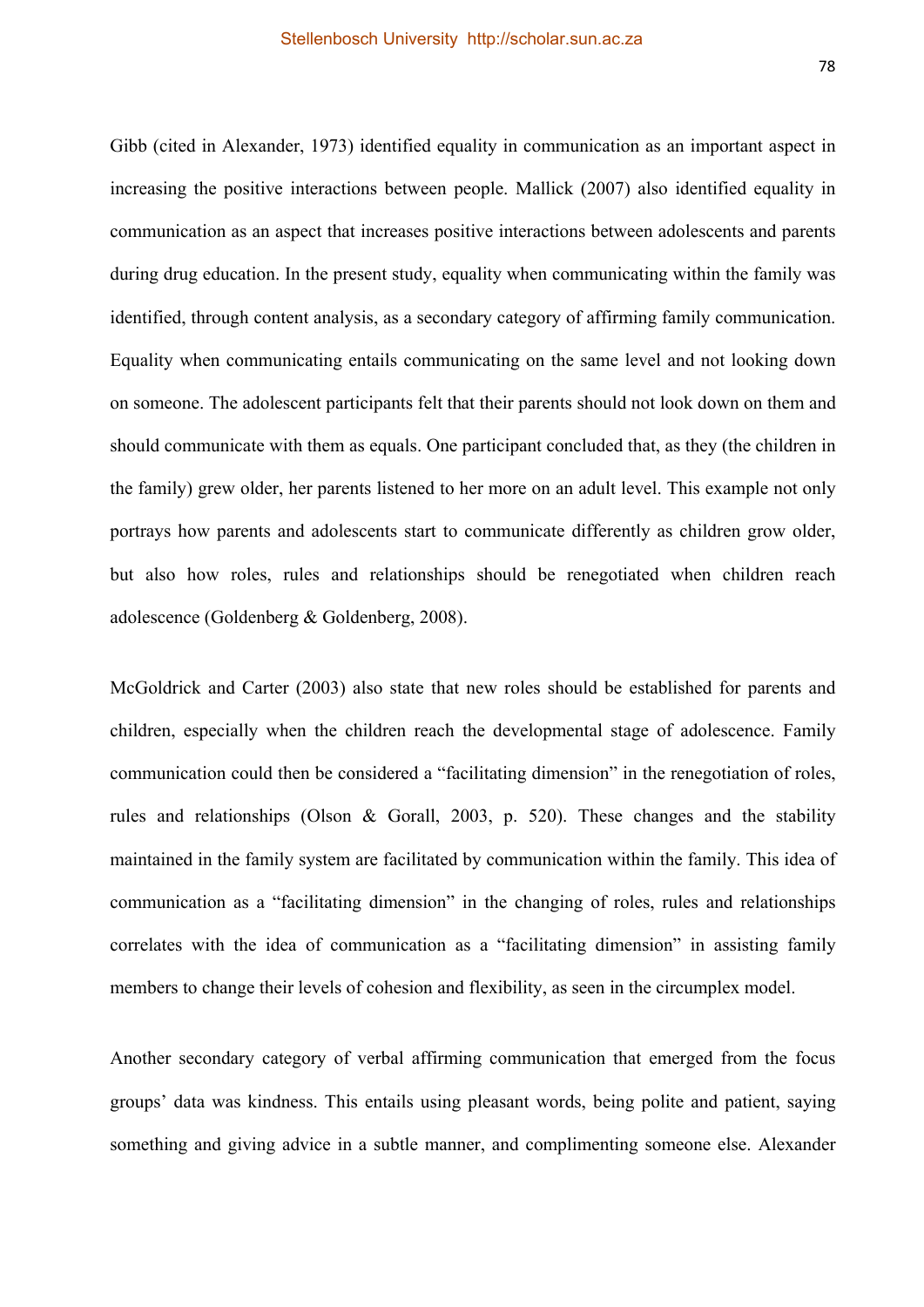(cited in Kingstone & Endler, 1997) confirms this finding by stating that supportive and positive family communication should portray kindness and warmth.

Just as Walsh (2003) stated that calmness and clarity are the results of affirming communication, the focus group participants in the present study also identified these two factors when describing affirming communication. One could then conclude that calmness and clarity are not only products of affirming communication, but also defining characteristics.

According to the focus group participants, affirming family communication is also interactive. This interactive component includes mutual problem solving, as identified by Walsh (2003), and also collaborative decision making, considering everyone's opinions, giving feedback, debating as well as informal chatting.

Another secondary category, positivity, was emphasised by the adolescent participants as an important aspect when defining affirming communication. This quality was not reflected by any literature of note on affirming family communication. Positivity includes having a positive attitude when communicating, having light-hearted conversations, making jokes and laughing together.

This discussion of the verbal aspects of affirming family communication is now followed by an explanation of the second core category, non-verbal affirming communication. This category includes non-verbal aspects of communication such as open and relaxed body language, making eye contact and speaking in a soft tone of voice.

According to Goldenberg and Goldenberg (2008), the content, or verbal, level of communication is reinforced or contradicted by non-verbal or metacommunication. The participants in the present study also confirmed the importance of the non-verbal communication that accompanies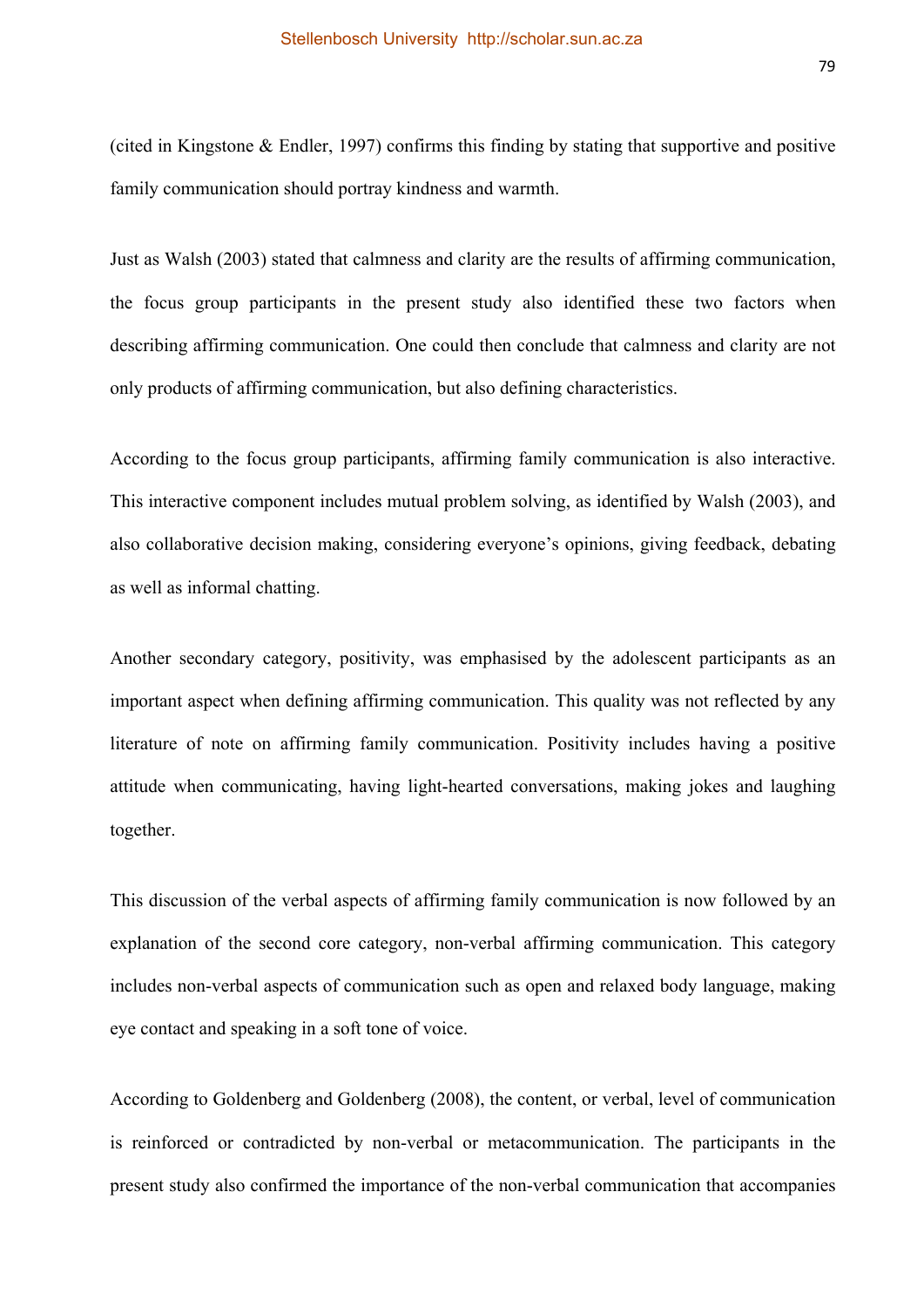the verbal communication within a family. The participants believed that showing affection through hugs and kisses is another way of portraying non-verbal affirming communication. The importance of portraying affection through hugs and kisses is also confirmed by Park et al. (2009).

The functional or supportive element of affirming communication, also identified by Park et al. (2009), includes showing support to family members by helping them, doing favours, sending supportive texts and e-mails and leaving encouraging notes. The results of the study by Park et al. (2009) showed that the parents of the adolescent participants displayed more supportive affection than verbal or non-verbal affection. One of the participants in the present study also stated that, from an adolescent's point of view, it is sometimes easier to write something than to say it.

The quantitative and qualitative results of the present study illustrate the importance, from an adolescent's point of view, of affirming family communication in family functioning. The qualitative results confirmed the quantitative results, which showed that affirming communication correlates significantly with family functioning. The adolescents' definitions and exploration of affirming communication were also discussed. The discussion of these results is now followed by a discussion of some of the limitations of the study, as well as recommendations for further research.

#### **6.3 Limitations and recommendations**

One of the limitations of the present study is that it included only adolescents' views of their families' functioning and communication. Other studies have shown that there usually is a discrepancy between adolescents' perspectives and their parents' points of view on family communication. Barnes and Olson (1985) and Heiman et al. (2008) found that adolescents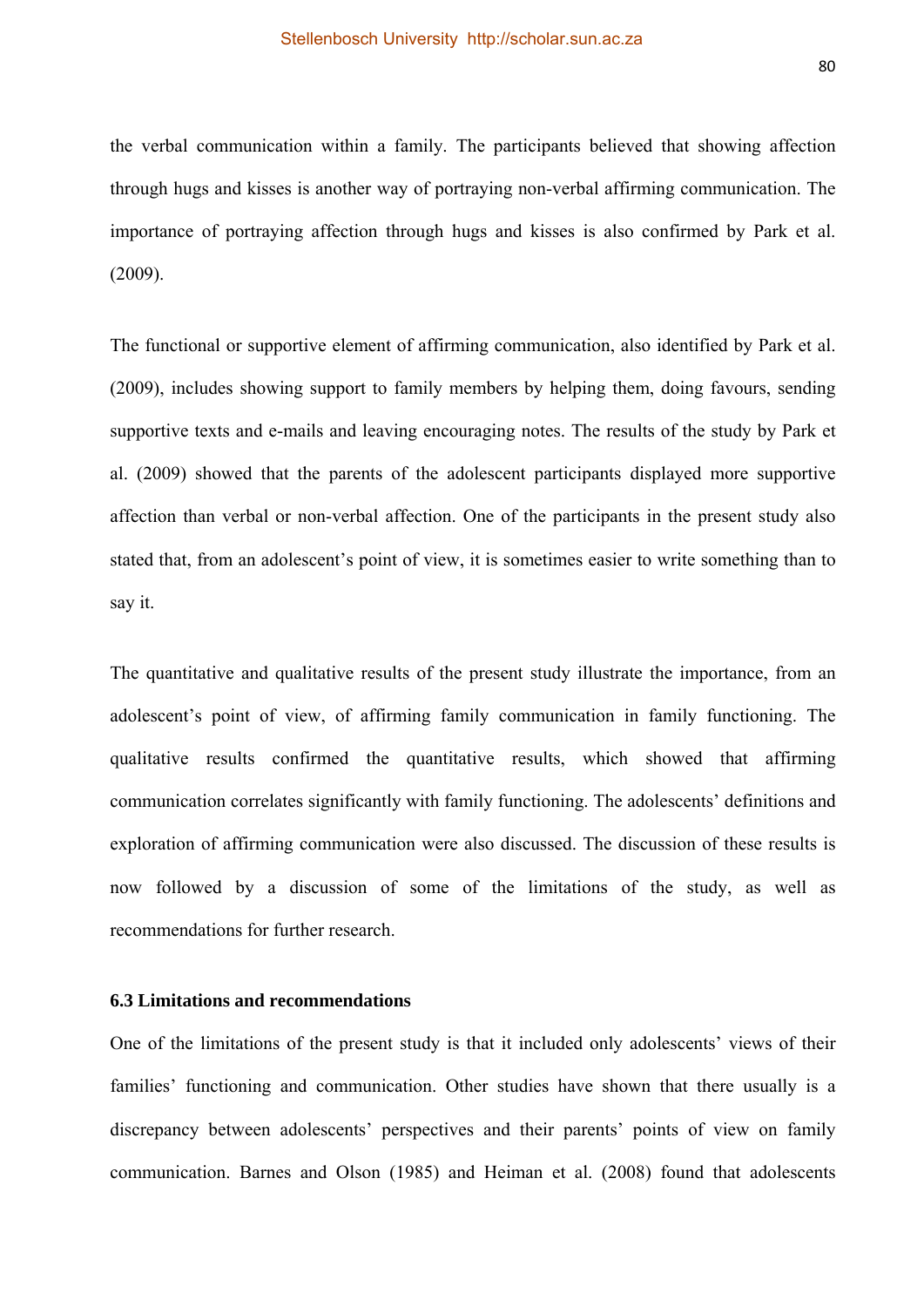perceived communication in their families as less open and thus more problematic than their parents perceived it to be. The parents usually report fewer problems and more positive communication with their adolescents. The results, therefore, may have been different had the parents also participated in the present study.

Except for a possible discrepancy in perceptions of family communication between adolescents and their parents, another limitation of the present study is that only one family member was asked to evaluate the whole family unit. The level of family functioning and the amount of positive and negative communication was assessed from only one family member's point of view. An improvement on this would be to include multiple family members in the research sample.

Another limitation is that the results cannot be generalised, as convenience sampling was used to gain access to the participants. The sample is thus not representative of the wider South African adolescent student population. The students who volunteered to participate in the quantitative component, and especially in the qualitative component, of the present study were mostly white and female. Although this does not differ much from the race and gender ratio of students registered for first-year Psychology, it is suggested that random probability sampling be used in future studies.

In the focus groups the participants also spoke about themes not related to the research question. They discussed aspects of negative family communication, the significance of time and setting for affirming communication, and the influence of religion and culture on a family's expression of affirming communication. These themes were beyond the scope of the present study, but should be investigated in future research.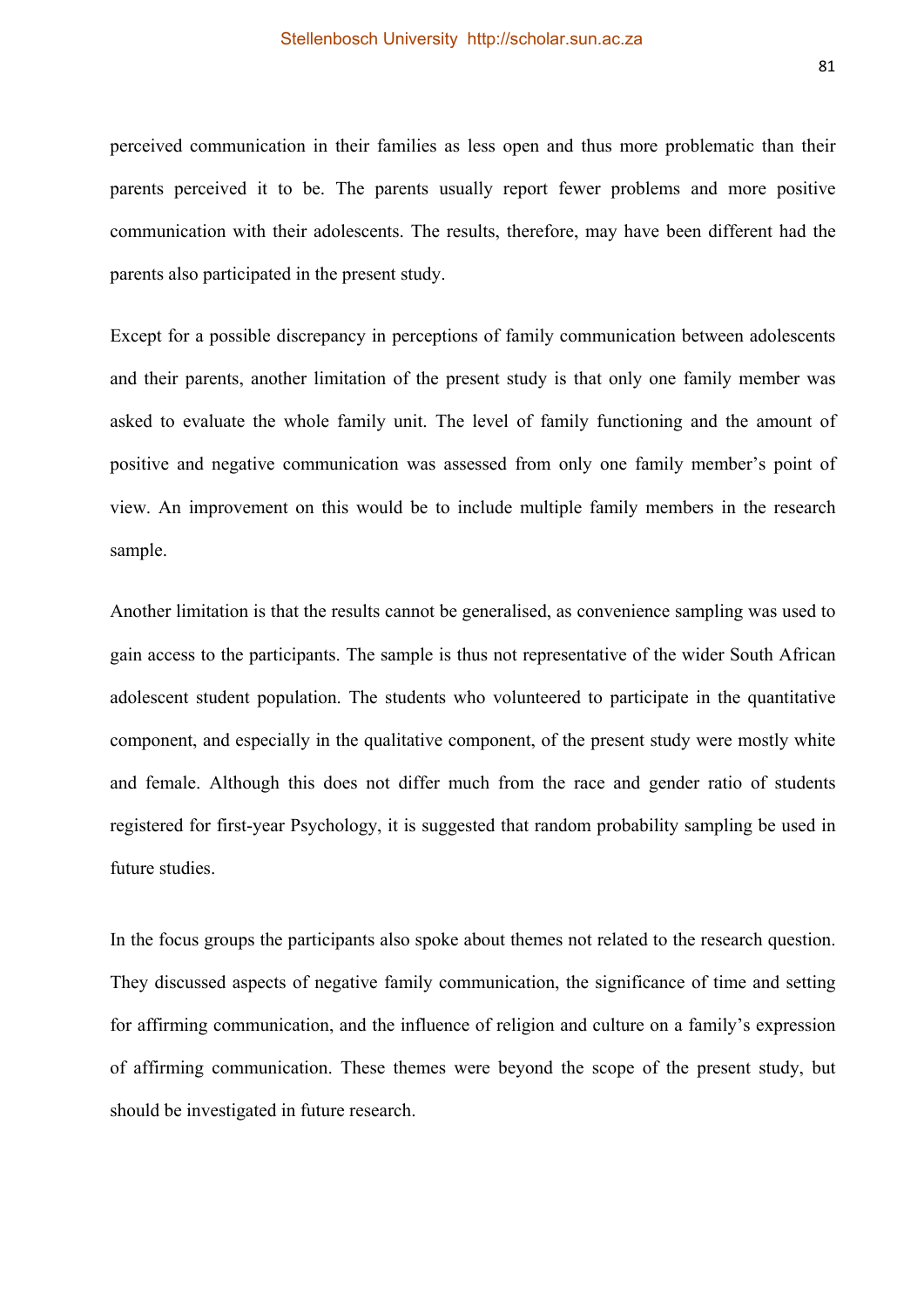The functional or supportive element of affirming communication, and especially the role of technology in the way we express support, is another topic that could be investigated further. The participants identified making phone calls and sending supportive texts and e-mails as ways of expressing affirming family communication in a supportive manner. It would be interesting to see if parents would also emphasise the role of technology in expressing support.

It would also be interesting to investigate the role that affirming communication plays in families facing specific problems. The present study focussed only on affirming family communication in families with adolescents, and not on how affirming family communication might help families in dealing with specific crises or difficulties. When further research on affirming family communication is planned, the identified limitations of the present study should be borne in mind. Notwithstanding the limitations of the present study, the findings are supported by other research, as well as by the theory.

### **6.4 Conclusion**

The findings of the present study highlight the importance of affirming family communication in families with adolescent children. It supports the view that changes should be made in the family structure, roles and rules when children reach adolescence. These changes are enhanced by effective communication within the family environment. Furthermore, the present study investigated affirming communication from the point of view of adolescents and highlighted what they consider to be affirming and supportive communication with their families. Although certain limitations of the present study were identified, the study makes a contribution to the literature concerning affirming communication. Furthermore, it emphasises the importance of affirming communication in the wellbeing and functioning of families.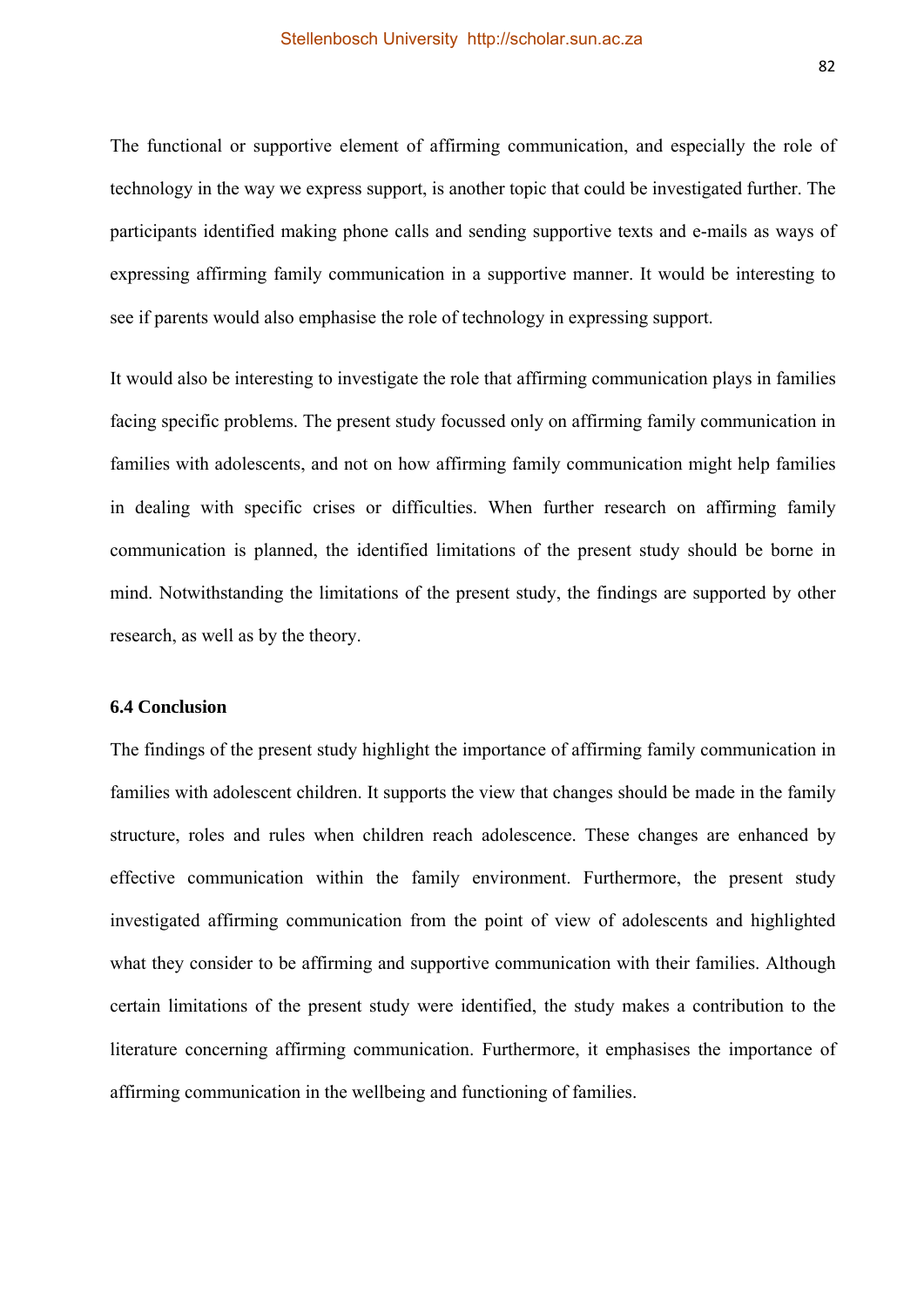#### **REFERENCES**

- Alexander, J.F. (1973). Defensive and supportive communications in normal and deviant families. *Journal of Consulting and Clinical Psychology, 40*(2), 223-231. doi:10.1037/h0034514
- Arnold, L.B. (2008). *Family communication: Theory and research.* Boston, MA: Pearson Education.
- Barnes, H.L., & Olson, D.H. (1982). Parent adolescent communication scale. In D.H. Olson, H.I. McCubbin, H.L. Barnes, A.S. Larsen, M.J. Muxen, & M.A. Wilson (Eds.), *Family inventories* (pp. 51–66)*.* St Paul: University of Minnesota.
- Barnes, H.L., & Olson, D.H. (1985). Parent-adolescent communication and the circumplex model. *Child Development, 56*, 438–447. doi: 10.1111/1467-8624.ep7251647
- Becvar, D.S., & Becvar, R.J. (2003). *Family therapy: A systemic integration* (5<sup>th</sup> ed.). Boston, MA: Pearson Education.
- Bless, C., Higson-Smith, C., & Kagee, A. (2006). *Fundamentals of social research methods: An African perspective* (4<sup>th</sup> ed.).Cape Town: Juta & Co. Ltd.
- Brassard, M.R. (2002). Family assessment approaches and procedures. In H.M. Knoff (Ed.), *The assessment of child and adolescent personality* (pp. 399–432)*.* New York: Guilford Press.
- Breakwell, G.M. (2000). Interviewing: Data display model. In G.M. Breakwell, S. Hammond, & C. Fife-Schaw (Eds.), *Research methods in Psychology* (2<sup>nd</sup> ed., pp. 239–250).London: Sage.
- Breen, R.L. (2006). A practical guide to focus-group research. *Journal of Geography in Higher Education, 30*(3), 463–475. doi: 10.1080/03098260600927575
- Broderick, C.B. (1993). *Understanding family process: Basics of family systems theory.*  Newbury Park, CA: Sage Publications.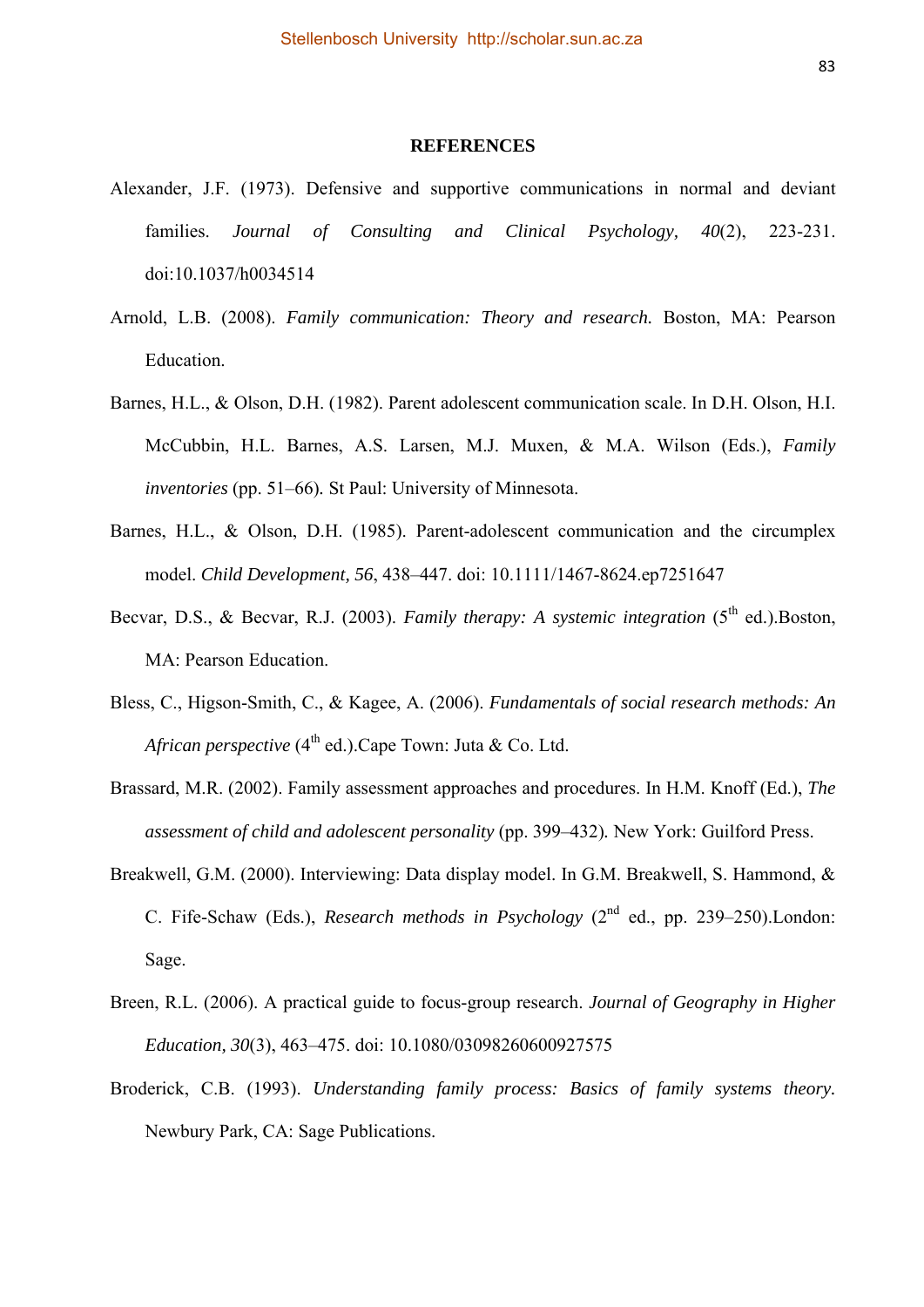- Caldwell, S.M., & Pichert, J.W. (1985). Systems theory applied to families with a diabetic child. *Family Systems Medicine, 3*(1), 34–43. doi: 10.1037/h0089643
- Cowan, P.A. (2002). Foreword. In J.P. McHale & W.S. Grolnick (Eds.), *Retrospect and prospect in the psychological study of families* (pp. xv–xx). New Jersey, NY: Lawrence Erlbaum Associates.
- Davalos, D.B., Chavez, E.L., & Guardiola, R.J. (2005). Effects of parental school support and family communication on delinquent behaviours in Latino and white non-Latinos. *Cultural Diversity and Ethnic Minority Psychology, 11*(1), 57–68. doi: 10.1037/1099-9809.11.1.57
- Dilorio, C., Dudley, W.N., Lehr, S., & Soet, J.E. (2000). Correlates of safer sex communication among college students. *Journal of Advanced Nursing, 32*(3), 658–665. doi: 10.1046/j.1365- 2648.2000.01525.x
- Eğeci, I.S., & Gencöz, T. (2006). Factors associated with relationship satisfaction: Importance of communication skills. *Contemporary Family Therapy, 28,* 383–391. doi: 10.1007/s10591- 006-9010-2
- Epstein, N.B., Ryan, C.E., Bishop, D.S., Miller, I.W., & Keitner, G.I. (2003). The McMaster model: A view of healthy family functioning. In F. Walsh (Ed.), *Normal family processes: Growing adversity and complexity* (4<sup>th</sup> ed., pp. 581–607). New York: The Guilford Press.

Eshleman, J. (1978). *The family: An introduction.* (2<sup>nd</sup> ed.). Boston, MA: Allyn & Bacon.

Fern, E.F. (2001). *Advanced focus group research.* Thousand Oaks, CA: Sage Publications.

Field, A. (2005). *Discovering statistics using SPSS* (2<sup>nd</sup> ed.). London: Sage Publications.

- Fife-Shaw, C. (2000). Surveys and sampling issues. In G.M. Breakwell, S. Hammond, & C. Fife-Schaw (Eds.), *Research methods in Psychology* (2<sup>nd</sup> ed., pp. 303–324). London: Sage.
- Galvin, K.M., Bylund, C.L., & Brommel, B.J. (2004). *Family communication: Cohesion and change* (6<sup>th</sup> ed.). Boston, MA: Pearson Education.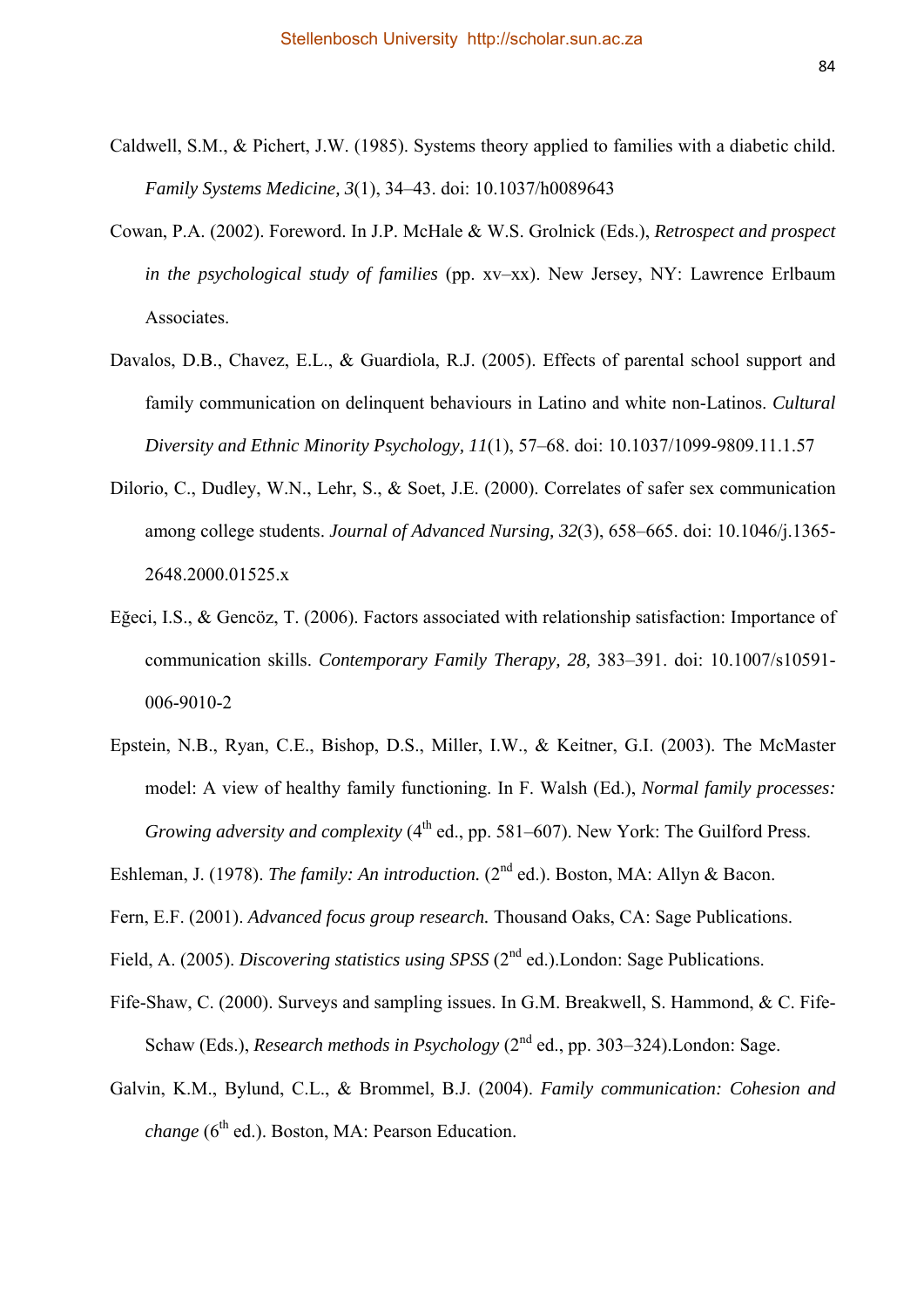- Garcia, C., Skay C., Sieving, R., Naughton, S., & Bearinger, L.H. (2008). Family and racial factors associated with suicide and emotional distress among Latino students. *Journal of School Health, 78*(9), 487–495. doi: 10.1111/j.1746-1561.2008.00334.x
- Giallo, R., & Gavidia-Payne, S. (2006). Child, parent and family factors as predictors of adjustment for siblings of children with a disability. *Journal of Intellectual Disability Research, 50*(12), 937–948. doi: 10.1111/j.1365-2788.2006.00928.x
- Goldenberg, H., & Goldenberg, I. (2008). *Family therapy: An overview.* (7<sup>th</sup> ed.). Belmont, CA: Thomson Brooks / Cole.
- Graziano, A.M., & Raulin, M.L. (2007). *Research methods: A process of inquirv* (6<sup>th</sup> ed.). Boston, MA: Pearson International Edition.
- Greeff, A.P., & Du Toit, C. (2009). Resilience in remarried families. *The American Journal of Family Therapy, 37*, 114–126. doi: 10.1080/01926180802151919
- Greeff, A.P., & Van der Merwe, S. (2004). Variables associated with resilience in divorced families. *Social Indicators Research, 68*(1), 59–75. Retrieved from Academic Search Premier database.
- Heiman, T., Zinck, L.C., & Heath, N.L. (2008). Parents and youths with learning disabilities: perceptions of relationships and communication. *Journal of Learning Disabilities, 41*(6), 524–535. Retrieved from Academic Search Premier database.
- Henning, E., Van Rensburg, W., & Smit, B. (2004). *Finding your way in qualitative research.*  Pretoria: Van Schaik.
- Hennink, M.M. (2007). *International focus groups research: A handbook for the health and social sciences.* Cambridge: Cambridge University Press.
- Jonker, L., & Greeff, A.P. (2009). Resilience factors in families living with people with mental illnesses. *Journal of Community Psychology, 37*(7), 859–873. doi: 10.1002/jcop.20337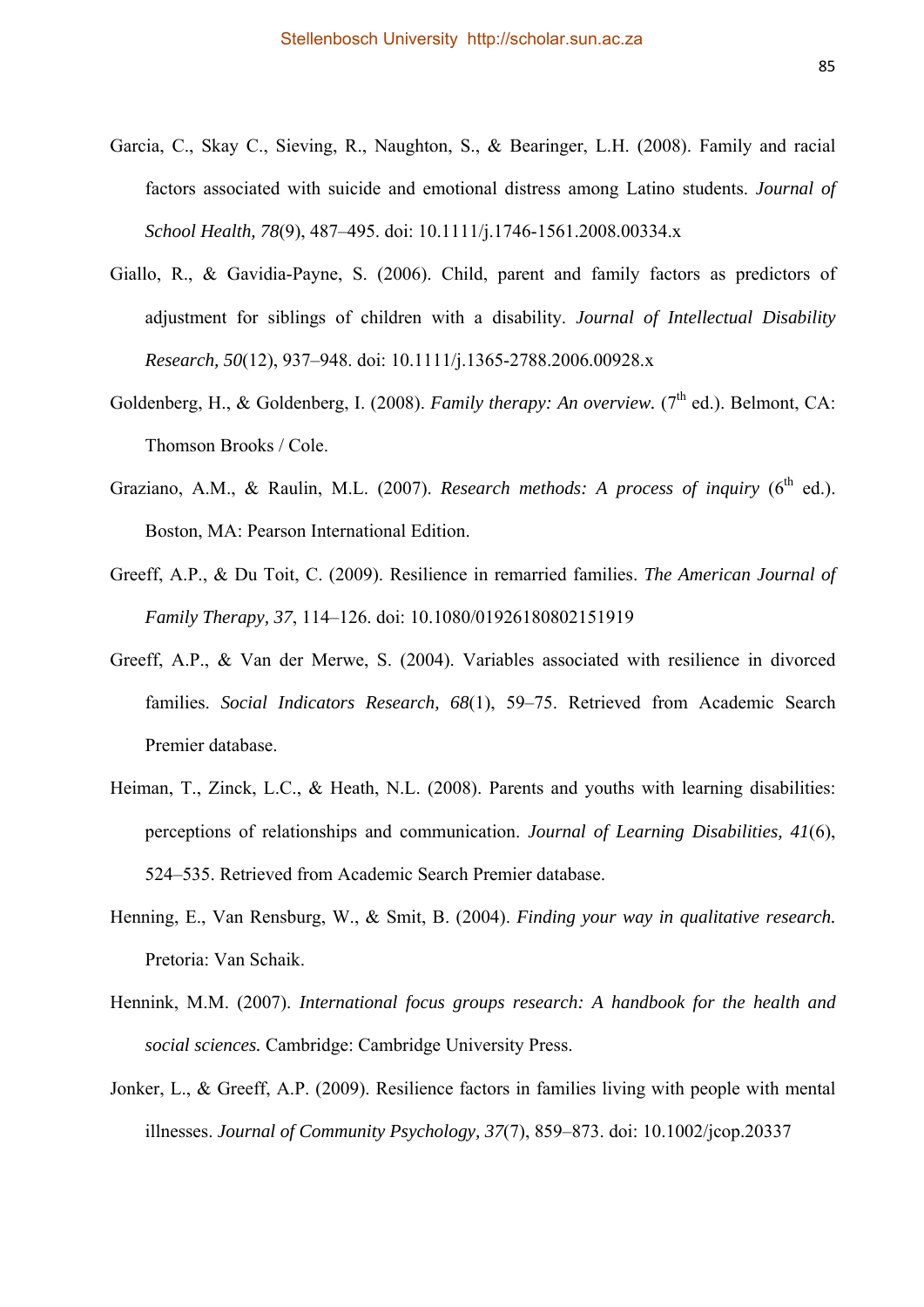- Joshi, A., & Gutierrez, B.J. (2006). Parenting stress in parents of Hispanic adolescents. *North American Journal of Psychology, 8*(2), 209–216. Retrieved from Academic Search Premier database.
- Kingstone, J.C., & Endler, N.S. (1997). Supportive vs. defensive communication in depression: an assessment of Coyne's Interactional Model. *Canadian Journal of Behavioural Science, 29*(1), 44–53 doi: 10.1037/0008-400X.29.1.44
- Krueger, R.A., & Casey, M.A. (2000). *Focus groups: A practical guide for applied research* (3rd ed.). London: Sage.
- Lindqvist, B., Schmitt, F., Santalahti, P., Romer, G., & Piha, J. (2007). Factors associated with the mental health of adolescents when a parent has cancer. *Scandinavian Journal of Psychology, 48,* 345–351. doi: 10.1111/j.1467-9450.2007.00573.x
- Lyons, E. (2000). Qualitative data analysis: Data display model. In G.M. Breakwell, S. Hammond, & C. Fife-Schaw (Eds.), *Research methods in Psychology* (2<sup>nd</sup> ed., pp. 269– 280).London: Sage.
- Mallick, J. (2007). Parent drug education: A participatory action research study into effective communication about drugs between parents and unrelated young people. *Drugs: Education, Prevention and Policy, 14*(3), 247–260. doi: 10.1080/09687630601022416
- McCubbin, M.A., McCubbin, H.I., & Thomson, A.I. (1988). Family problem solving communication (FPSC). In H.I. McCubbin, A.I. Thomson, & M.A. McCubbin (1996). *Family assessment: Resiliency, coping and adaption - inventories for research and practice*  (pp. 639–686).Madison, WI: University of Wisconsin System.
- McCubbin, H.I., Thomson, A.I., & Elver, K.M. (1995). Family attachment and changeability index 8 (FACI8). In H.I. McCubbin, A.I. Thomson, & M.A. McCubbin (1996). *Family assessment: Resiliency, coping and adaptation – inventories for research and practice* (pp. 725–751)*.* Madison, WI: University of Wisconsin System.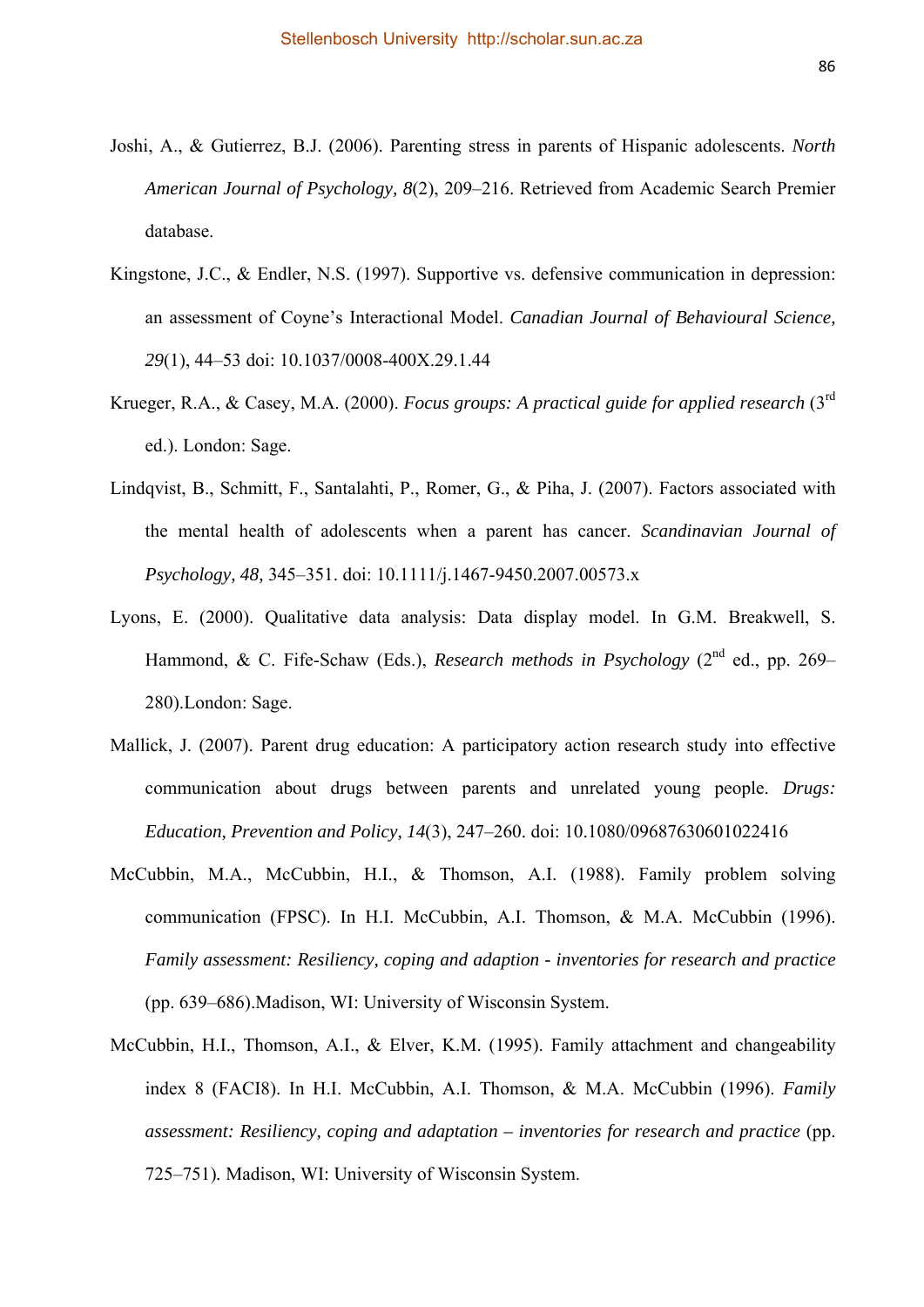- McCubbin, H.I., Thomson, A.I., & McCubbin, M.A. (1996). *Family assessment: Resiliency, coping and adaptation -inventories for research and practice.* Madison, WI: University of Wisconsin.
- McGoldrick, M., & Carter, B. (2003).The family life cycle. In F. Walsh (Ed.), *Normal family processes: Growing adversity and complexity* (4<sup>th</sup> ed., pp. 375–398). New York: The Guilford Press.
- Meyer, J. (2005) Laat adolessensie. In J. Wait, J. Meyer, & H. Loxton (Eds.), *Menslike ontwikkeling: 'n Psigososiale perspektief* (3<sup>rd</sup> ed., pp. 165–183). Parow East: Ebony Books.
- Millward, L.J. (2000). Focus groups. In G.M. Breakwell, S. Hammond, & C. Fife-Schaw (Eds.), *Research methods in psychology*  $(2^{nd}$  ed., pp. 303–324). London: Sage.
- Minuchin, P. (2002). Looking toward the horizon: Present and future in the study of family systems. In J.P. McHale & W.S. Grolnick (Eds.), *Retrospect and prospect in die psychological study of families*. Mahwah, NJ: Lawrence Erlbaum Associates Publishers.
- Montgomery, J., &Fewer, W. (1988). *Family systems and beyond.* New York, NY: Human Sciences Press.
- Neuman, W.L. (2003). *Social research methods: Qualitative and quantitative approaches* (5<sup>th</sup> ed.). Boston, MA: Allyn & Bacon.
- Newman, B.M., & Newman, P.R. (2008). *Development through life: A psychosocial approach*   $(10^{th}$  ed.). Belmont, CA: Wadsworth Cengage Learning.
- Norman, E. (2000). *Resiliency enhancement: Putting the strength perspective into social work practice.* New York: Columbia University Press.
- Olson, D.H. (1993). Family continuity and change: A family life-cycle perspective. In T.H. Brubaker (1993). *Family relations: Challenges for the future* (Volume 1, pp. 17–40). Newbury Park, CA: Sage Publications.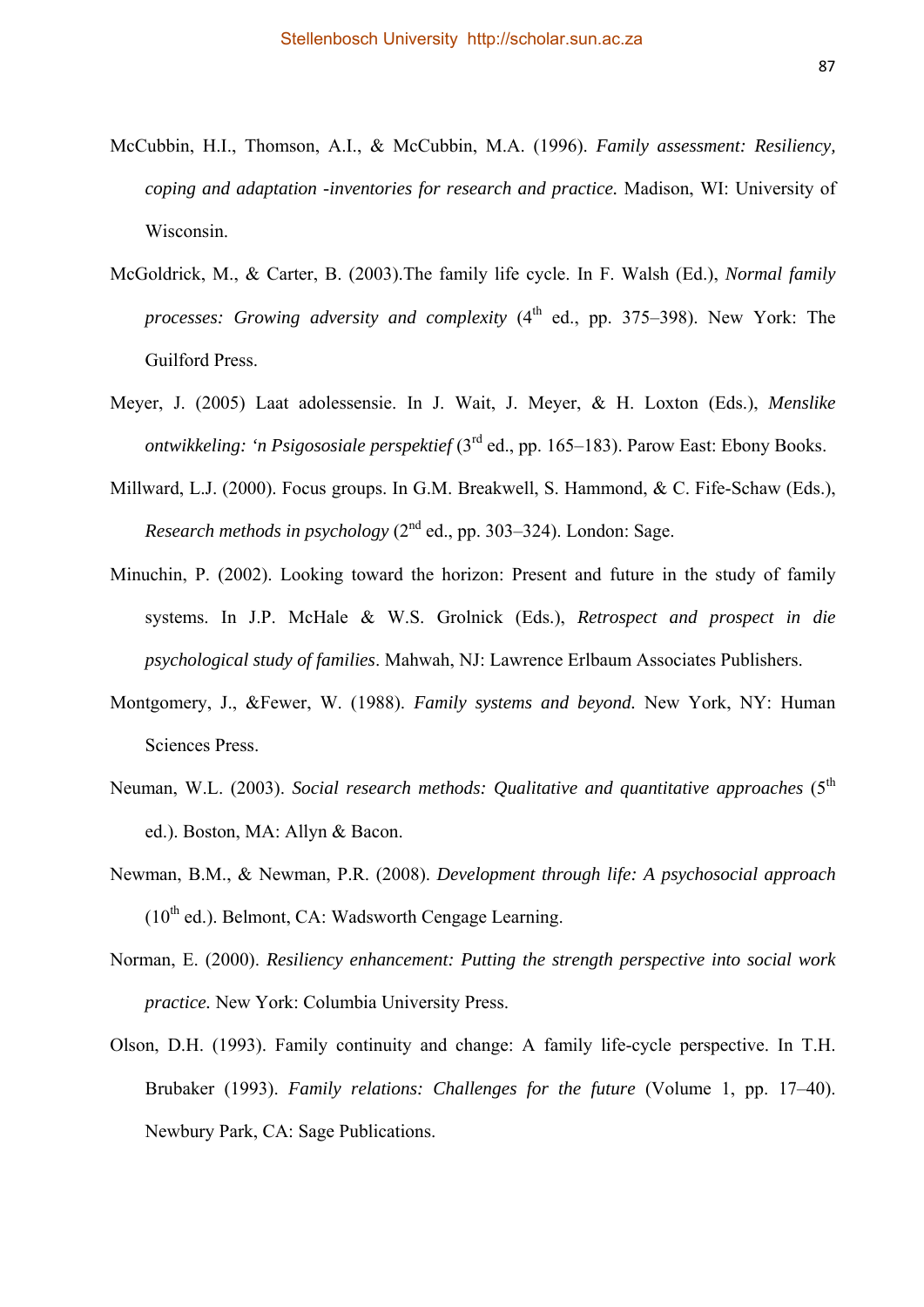- Olson, D.H. (2000). Circumplex model of marital and family systems. *Journal of Family Therapy, 22,* 144–167. Retrieved from Academic Search Premier database.
- Olson, D.H., & Gorall, D.M. (2003). Circumplex model of marital and family systems. In F. Walsh (Ed.), *Normal family processes: Growing adversity and complexity* (4<sup>th</sup> ed., pp. 514– 549). New York: The Guilford Press.
- Park, Y.S., Tsong, Y., & Vo, L.P. (2009). Family affection as a protective factor against the negative effects of perceived Asian values gap on the parent–child relationship for Asian American male and female college students. *Cultural Diversity and Ethnic Minority Psychology, 15*(1), 18–26. doi: 10.1037/a0013378
- Pick, S., Givaudan, M., Sirkin J., & Ortega, I. (2007). Communication as a protective factor: Evaluation of a life skills HIV/AIDS prevention program for Mexican elementary-school students. *AIDS Education and Prevention, 19*(5), 408–421. Retrieved from Academic Search Premier database.
- Pluhar, E.I., & Kuriloff, P. (2004). What really matters in family communication about sexuality? A qualitative analysis of affect and style among African American mothers and adolescent daughters. *Sex Education, 4*(3), 304–321. doi: 10.1080/1468181042000243376
- Rabiee, F. (2004). Focus-group interview and data analysis. *Proceedings of the Nutrition Society,*  63, 655–660. doi: 10.1079/PNS2004399

Rosenblatt, P.C. (1997). *Metaphors of family systems theory.* New York: Guilford Press.

- Rosnati, R., Iafrate, R., & Scabini, E. (2007). Parent-adolescent communication in foster, intercountry adoptive, and biological Italian families: Gender and generational differences. *International Journal of Psychology, 42*(2), 36–45. doi: 10.1080/00207590500412128
- Shefer, T. (2008). Adolescence. In L. Swartz, C. de la Rey, N. Duncan, & L. Townsend (Eds.), *Psychology: An introduction* (2<sup>nd</sup> ed., pp. 85–94). Cape Town: Oxford University Press.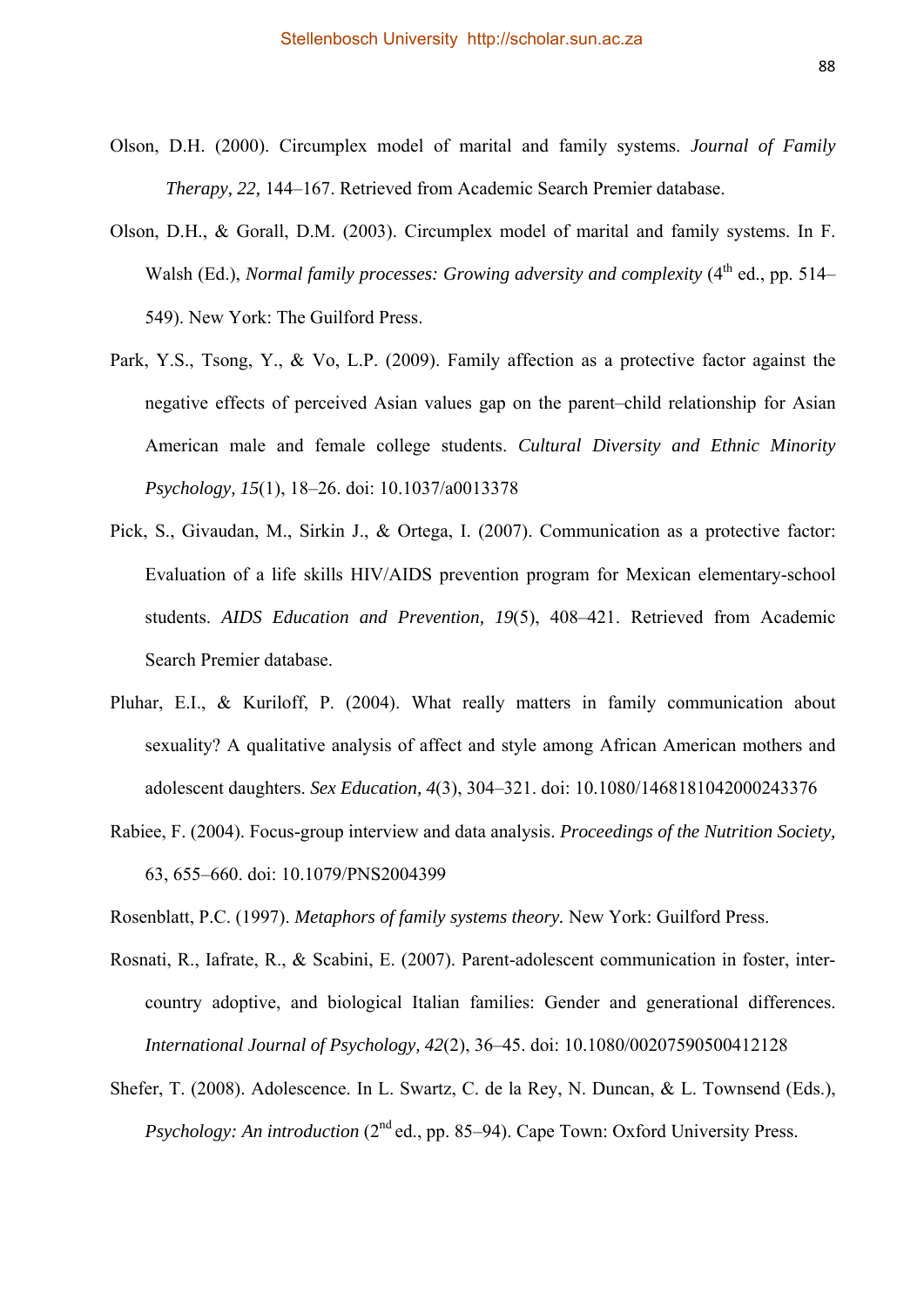- Shenton, A.K. (2004). Strategies for ensuring trustworthiness in qualitative research projects. *Education for Information, 22,* 63–75. doi: 0167-8329/04
- Slesnick, N., & Waldron, H.B. (1997). Interpersonal problem-solving interactions of depressed adolescents and their parents. *Journal of Family Psychology, 11*(2), 234–245. doi: 0893- 3200/97
- StatSoft, Inc. (2005). STATISTICA (data analysis software system), version 7.
- Todd, Z., Nerlich, B., & McKeown, S. (2004). Introduction. In Z. Todd, B. Nerlich, S. McKeown, & D.D Clarke (Eds.), *Mixing methods in Psychology: The integration of qualitative and quantitative methods in theory and practice*(pp. 3–16). Hove: Psychology Press.
- Vuchinich, S., Ozretich, R.A., Pratt, C.C., & Kneedler, B. (2002). Problem-solving communication in foster families and birth families. *Child Welfare League of America 81*(4), 571–594. doi: 0009-4021/2002/040571-24
- Wait, J. (2005). Psigososiale teorie. In J. Wait, J. Meyer, & H. Loxton (Eds.), *Menslike ontwikkeling: 'n Psigososiale perspektief* (pp. 165–183). Parow East: Ebony Books.
- Walsh, F. (2003). Family resilience: Strengths forged through adversity. In F. Walsh (Ed.), *Normal family processes: Growing adversity and complexity* (4<sup>th</sup> ed., pp. 399–423).New York: The Guilford Press.
- Wen, M., Van Duker, H., & Olson, L.M. (2009). Social contexts of regular smoking in adolescence: Towards a multidimensional ecological model. *Journal of Adolescence, 32*, 671–692.doi: 10.1016/j.adolescence.2008.06.008
- Wilson, M., & Hammond, S. (2000). Structuring qualitative data using a scaling procedure. In G.M. Breakwell, S. Hammond, & C. Fife-Schaw (Eds.), *Research methods in Psychology*   $(2^{nd}$  ed., pp. 281-302). London: Sage.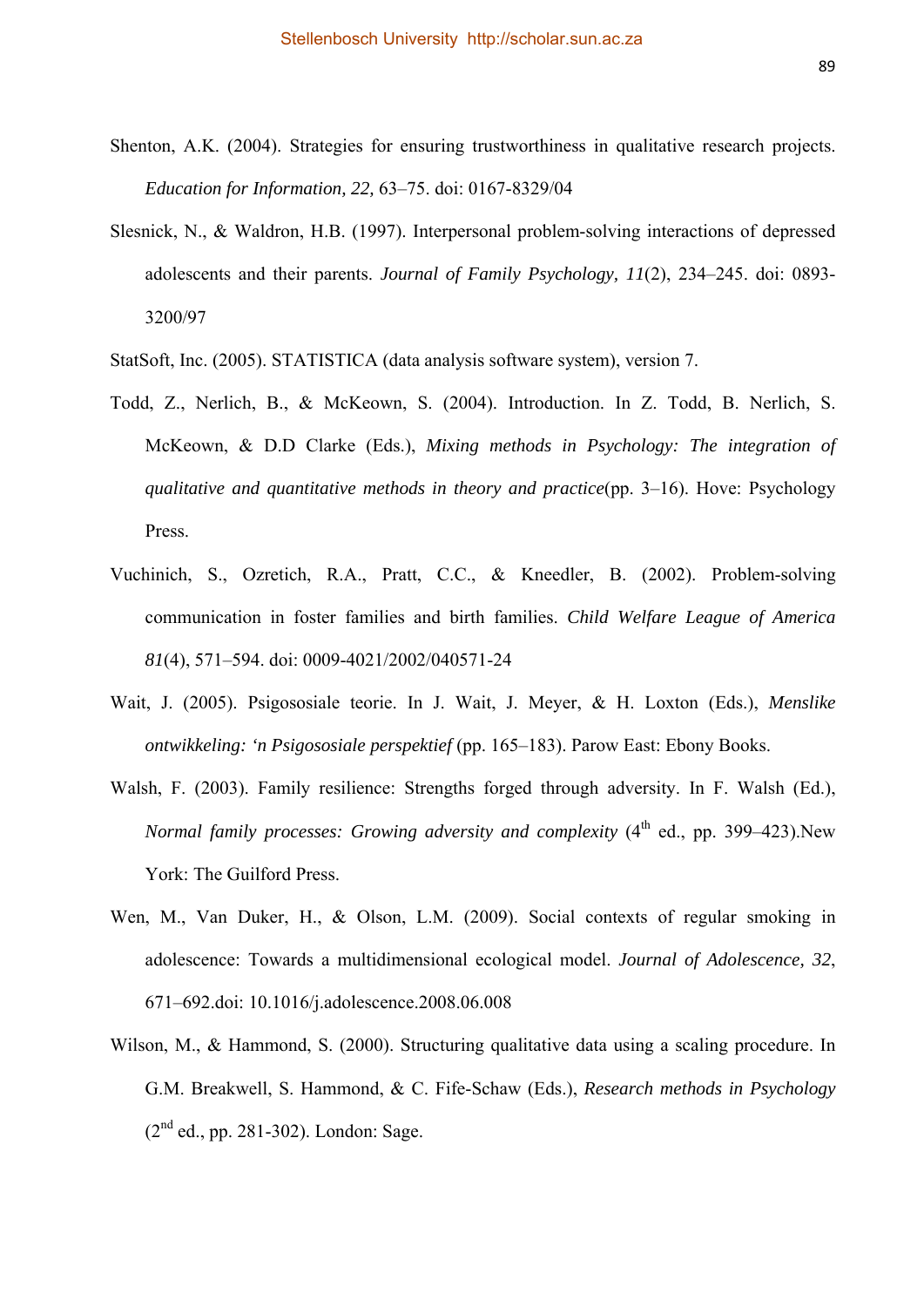Yu, S., Clemens, R., Yang, H., Li, X., Stanton, B., Deveaux, L., Lunn, S., Cottrell, L., & Harris, C. (2006). Youth and parental perceptions of parental monitoring and parent-adolescent communication, youth depression, and youth risk behaviours. *Social Behaviour and Personality 34*(10), 1297–1310. Retrieved from Academic Search Premier database.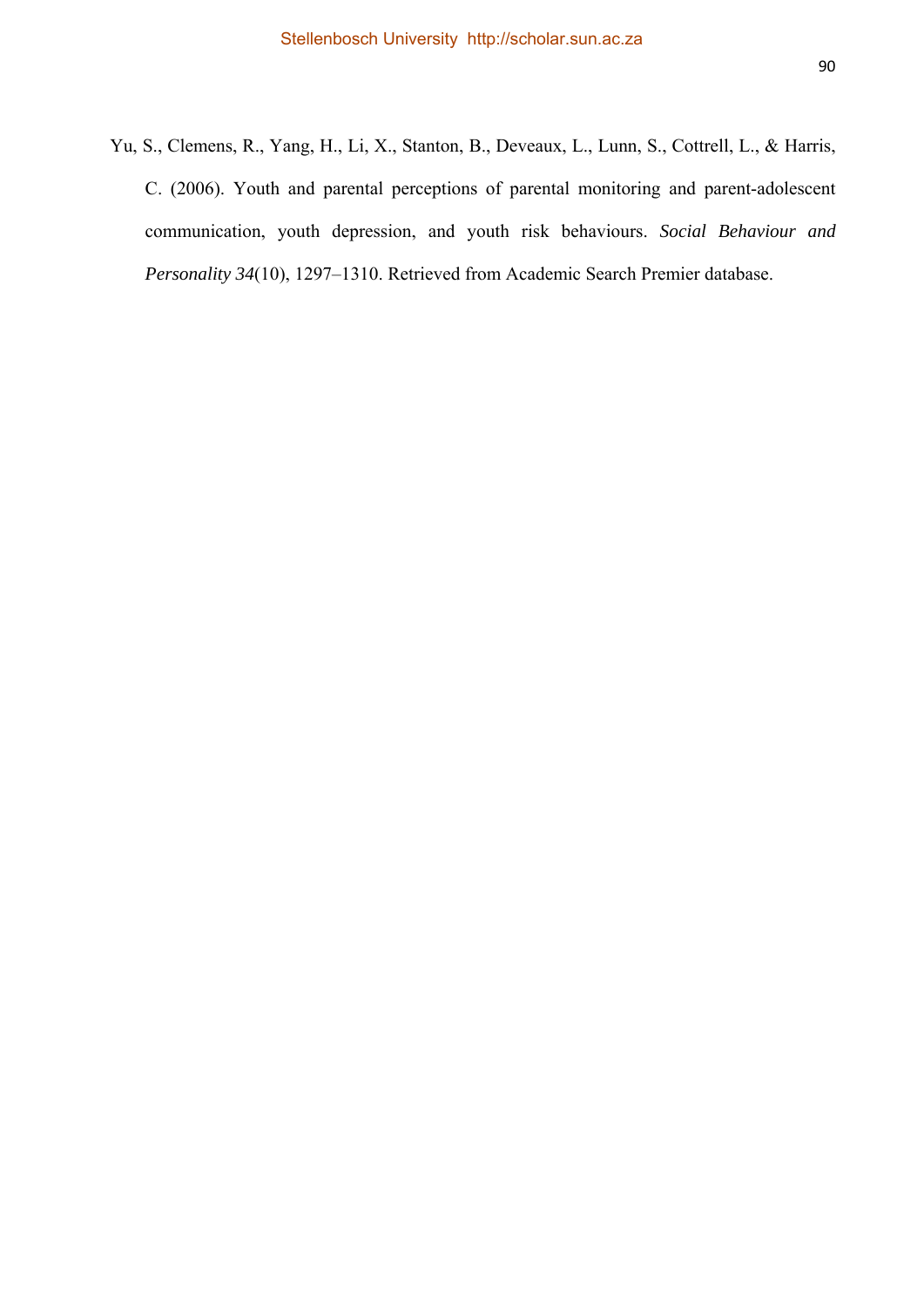# **APPENDICES**

# **Appendix A**

# **Cover Letter**

Thank you for volunteering to complete the following questionnaires. You are also invited to participate in focus groups where the topic of affirming or positive family communication will be discussed. The focus groups will take approximately 60 minutes and will consist of  $6 - 8$ students per group. **You will be required to complete the cover letter only if you are willing to volunteer for the focus groups.** If you only want to complete the questionnaires and not participate in the focus groups you do not have to complete the cover page. The questionnaires are on the following pages.

If you want to volunteer to be part of the focus groups, you can provide your e-mail address here:

 $\_$  , and the contribution of the contribution of  $\mathcal{L}_\mathcal{A}$  , and the contribution of  $\mathcal{L}_\mathcal{A}$ 

Please indicate on the table provided below which focus group time slots suit you best. You will be accommodated as far as possible and put into a focus group in one of the time slots that you have chosen. If some of the time slots have too little volunteers, you will be contacted and informed that there are not enough volunteers to fill the preferred time slots.

| <b>Monday</b>     | <b>Tuesday</b>    | Wednesday         | <b>Thursday</b>   | Friday            |
|-------------------|-------------------|-------------------|-------------------|-------------------|
| $(12:50 - 14:00)$ | $(12:50 - 14:00)$ | $(12:50 - 14:00)$ | $(12:50 - 14:00)$ | $(12:50 - 14:00)$ |
|                   |                   |                   |                   |                   |
|                   |                   |                   |                   |                   |

Preferred language:

Thank you very much for you co-operation.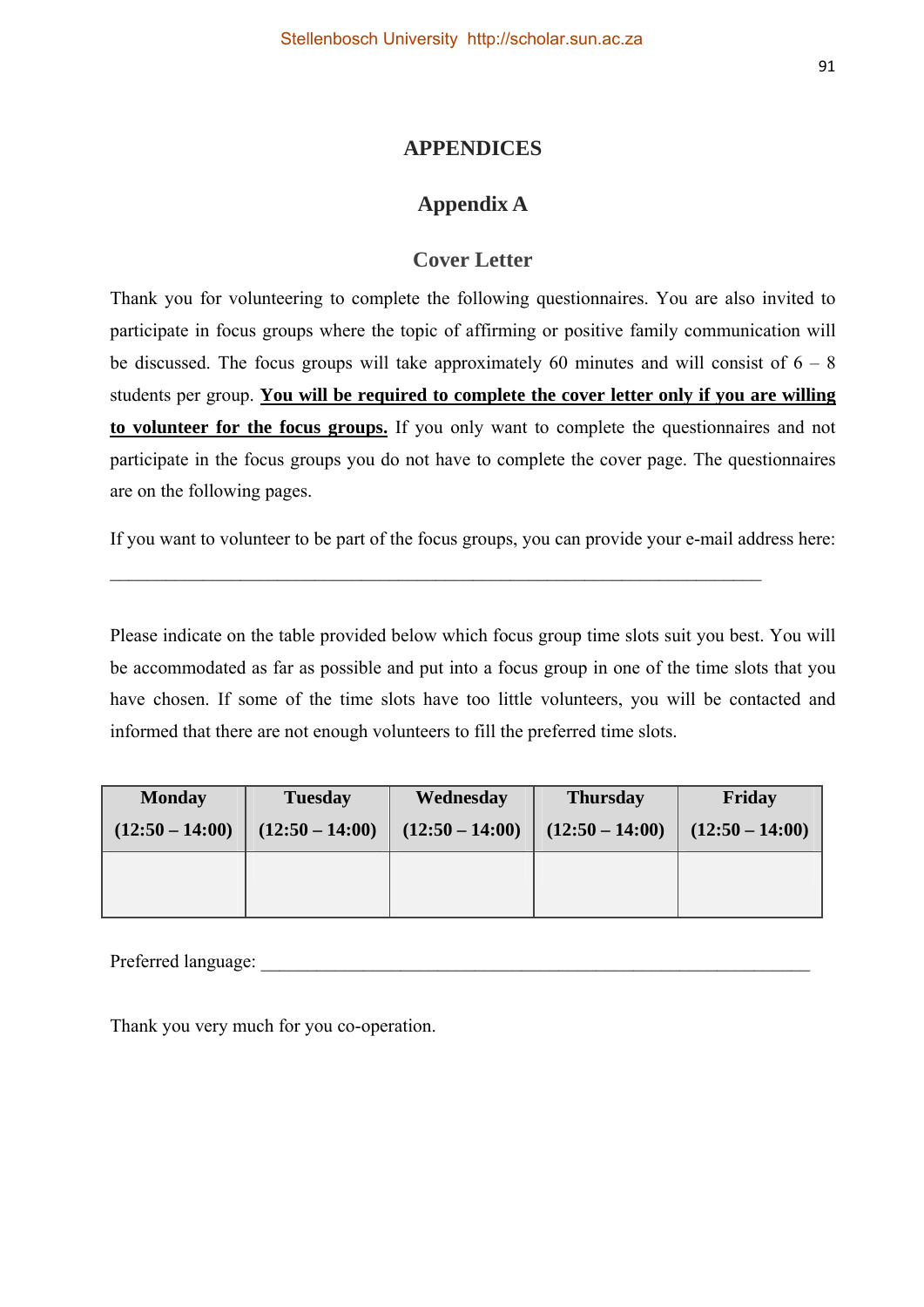# **Appendix B**

# **Demographic information**

The information in these questionnaires will be considered strictly confidential. Read the questions carefully and mark the appropriate box with an 'X'. Please complete all the questions.

| <b>Gender:</b>                          | Male                    | Female  |             |          |                     |          |                        |
|-----------------------------------------|-------------------------|---------|-------------|----------|---------------------|----------|------------------------|
| Age:                                    |                         |         |             |          |                     |          |                        |
| <b>Ethnic group:</b>                    | African                 | Indian  |             | Coloured | White               |          | Other (please specify) |
| <b>Home Language:</b>                   | Afrikaans               | English |             | Xhosa    | Zulu                |          | Other (please specify) |
| <b>Residential area</b><br>or town:     |                         |         |             |          |                     |          |                        |
| Your parents'<br>ages?                  | Mother                  |         |             |          | Father              |          |                        |
| Do your parents<br>work?                | <b>Both</b>             |         | Father only |          | Mother only         |          | None                   |
| <b>Parent's marital</b><br>status:      | Married, first marriage |         |             | married  | Married, previously | together | Not married, living    |
| Total number of children in the family? |                         |         |             |          |                     |          |                        |

| <b>Sibling Information:</b> | Relationship | Gender | Age | Living at home? |    |
|-----------------------------|--------------|--------|-----|-----------------|----|
|                             |              |        |     | Yes             | No |
| Sibling 1                   |              |        |     |                 |    |
| Sibling 2                   |              |        |     |                 |    |
| Sibling 3                   |              |        |     |                 |    |
| Sibling 4                   |              |        |     |                 |    |
| Sibling 5                   |              |        |     |                 |    |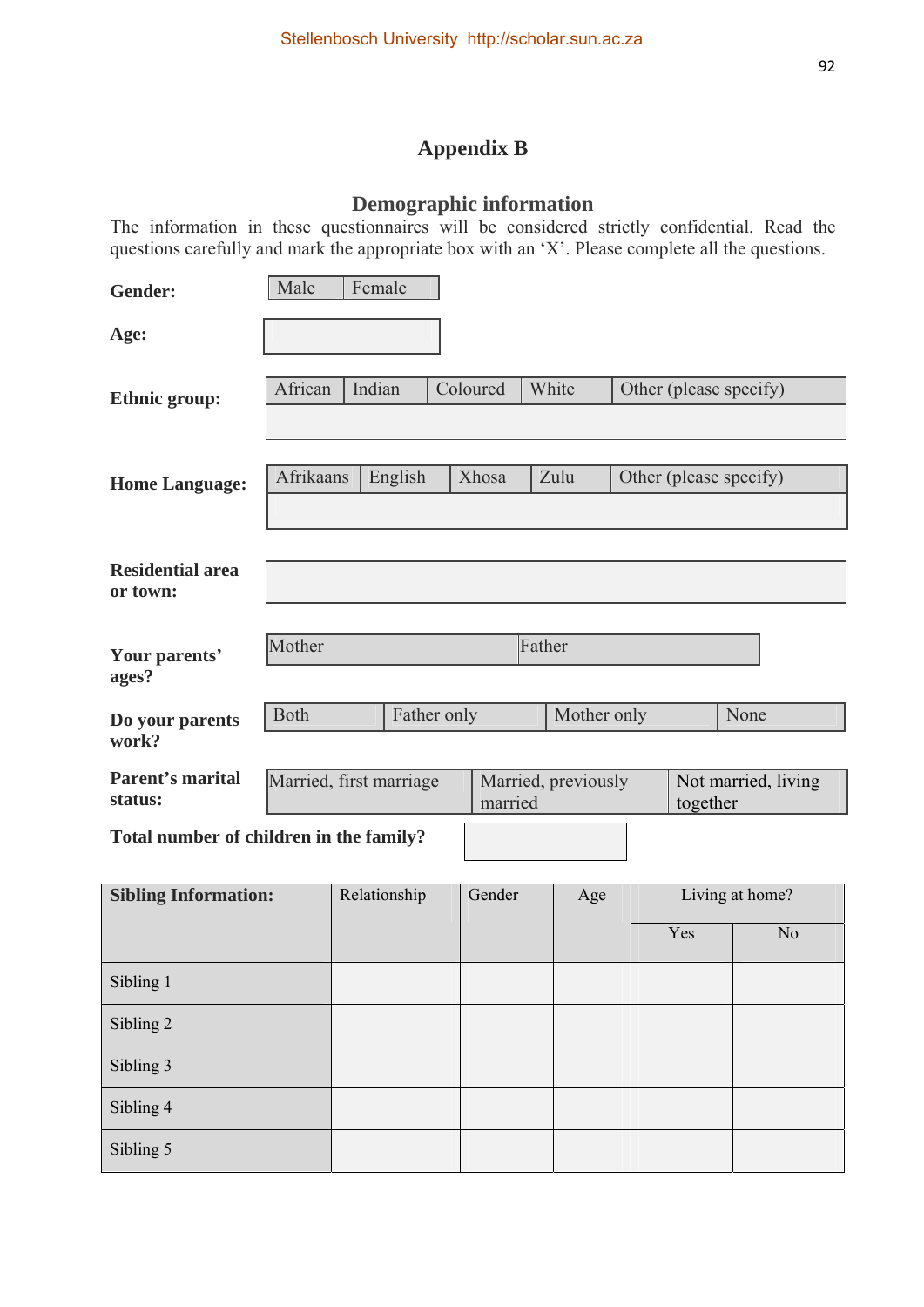# **Appendix C**

# **The Family Problem Solving and Communication Index (FPSC)**  McCubbin, McCubbin and Thomson (1996)

| When our family struggles with problems or conflicts<br>which upset us, I would describe my family in the<br>following way: | False            | Mostly<br>False | Mostly<br>True | True |
|-----------------------------------------------------------------------------------------------------------------------------|------------------|-----------------|----------------|------|
| 1. We yell and scream at each other                                                                                         | $\theta$         | 1               | $\overline{2}$ | 3    |
| 2. We are respectful of each others' feelings                                                                               | $\boldsymbol{0}$ | 1               | 2              | 3    |
| 3. We talk things through till we reach a resolution                                                                        | $\boldsymbol{0}$ | 1               | $\overline{2}$ | 3    |
| 4. We work hard to be sure family members are not<br>hurt, emotionally or physically                                        | $\theta$         | 1               | $\overline{2}$ | 3    |
| 5. We walk away from conflicts without much<br>satisfaction                                                                 | $\boldsymbol{0}$ | $\mathbf{1}$    | $\overline{2}$ | 3    |
| 6. We share with each other how much we care for<br>one another                                                             | $\theta$         | 1               | $\overline{2}$ | 3    |
| 7. We make matters more difficult by fighting and<br>bring up old matters                                                   | $\overline{0}$   | $\mathbf{1}$    | $\overline{2}$ | 3    |
| 8. We take time to hear what each other has to say or<br>feel                                                               | $\mathbf{0}$     | $\mathbf{1}$    | 2              | 3    |
| 9. We work to be calm and talk things through                                                                               | $\theta$         | 1               | $\overline{2}$ | 3    |
| 10. We get upset, but we try to end our conflicts on a<br>positive note                                                     | $\theta$         | 1               | $\overline{2}$ | 3    |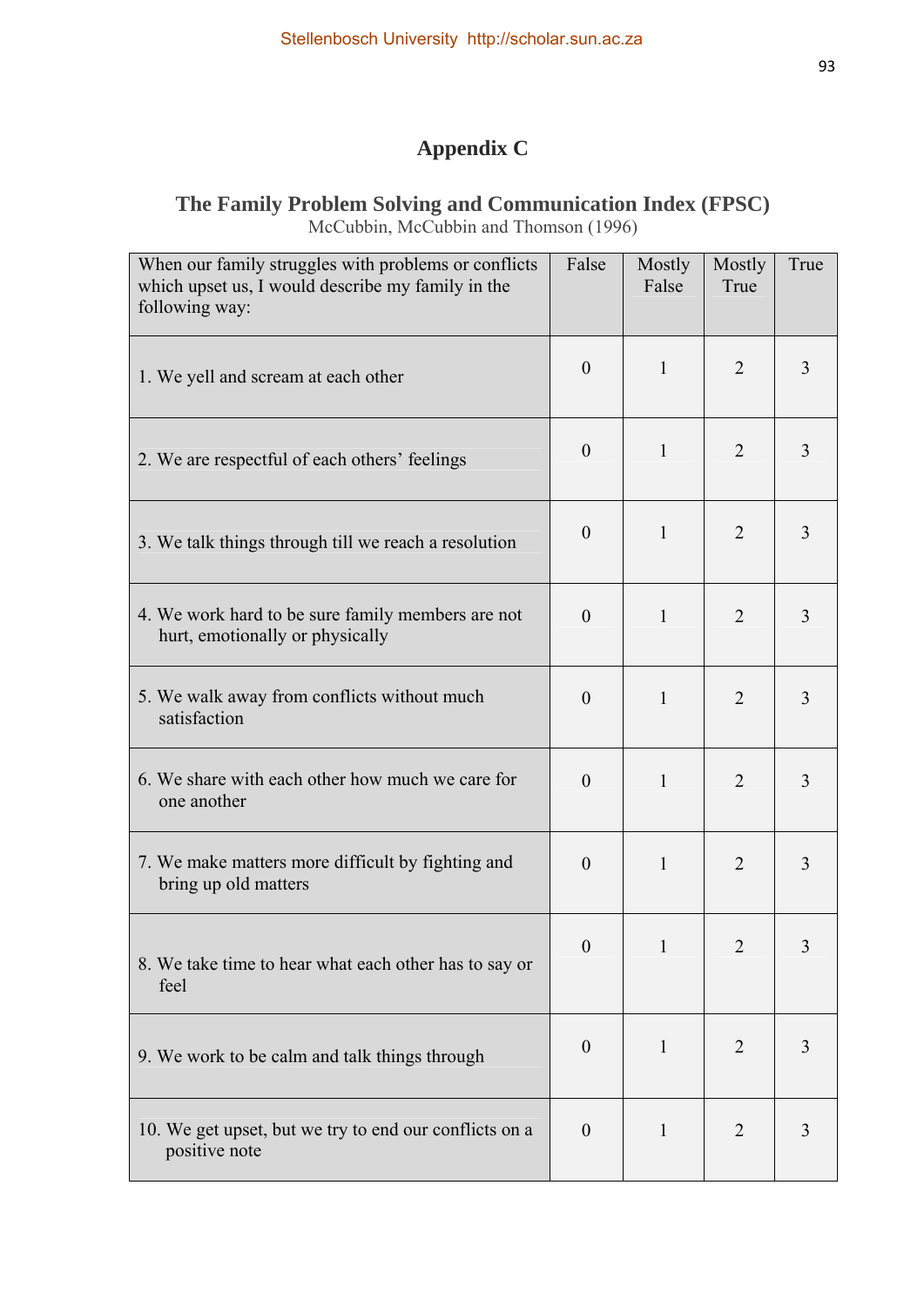# **Appendix D**

### **The Parent-Adolescent Communication Scale (PACS)**

Barnes & Olson (1982)

Using the scale below, please indicate how much you agree or disagree with EACH of the following statements about the communication between you and your parent/s. Please complete the adolescent and mother form as well as the adolescent and father form.

| <b>Adolescent and mother form:</b><br>With my mother                                                | Strongly Disagree | Moderatel<br>Disagree | Neither Agree Nor<br>Disagree | Moderately Agree | Strongly Agree |
|-----------------------------------------------------------------------------------------------------|-------------------|-----------------------|-------------------------------|------------------|----------------|
| I can discuss my beliefs with my mother without feeling restrained or embarrassed.<br>1.            | 1                 | $\overline{2}$        | 3                             | 4                | 5              |
| Sometimes I have trouble believing everything my mother tells me.<br>2.                             | $\mathbf{1}$      | $\overline{2}$        | $\overline{3}$                | $\overline{4}$   | 5              |
| 3. My mother is always a good listener.                                                             | 1                 | $\overline{2}$        | $\overline{3}$                | 4                | 5              |
| 4. I am sometimes afraid to ask my mother for what I want.                                          | 1                 | $\overline{2}$        | $\overline{3}$                | 4                | 5              |
| My mother has a tendency to say things to me which would be better left unsaid.<br>5.               | 1                 | $\overline{2}$        | $\overline{3}$                | $\overline{4}$   | 5              |
| 6. My mother can tell how I'm feeling without asking.                                               | 1                 | $\overline{2}$        | 3                             | $\overline{4}$   | 5              |
| 7. I am very satisfied with how my mother and I talk together.                                      | 1                 | $\overline{2}$        | $\overline{3}$                | $\overline{4}$   | 5              |
| 8. If I were in trouble, I could tell my mother.                                                    | 1                 | $\overline{2}$        | 3                             | $\overline{4}$   | 5              |
| 9. I openly show affection to my mother.                                                            | $\mathbf{1}$      | $\overline{2}$        | 3                             | $\overline{4}$   | 5              |
| 10. When we are having a problem, I often give my mother the silent treatment.                      | 1                 | $\overline{2}$        | 3                             | $\overline{4}$   | 5              |
| 11. I am careful about what I say to my mother.                                                     | 1                 | $\overline{2}$        | 3                             | 4                | 5              |
| 12. When talking to my mother, I have a tendency to say things that would be better left<br>unsaid. | 1                 | $\overline{2}$        | $\overline{3}$                | 4                | 5              |
| 13. When I ask questions, I get honest answers from my mother.                                      | 1                 | $\overline{2}$        | 3                             | $\overline{4}$   | 5              |
| 14. My mother tries to understand my point of view.                                                 | $\mathbf{1}$      | $\overline{2}$        | 3                             | $\overline{4}$   | 5              |
| 15. There are topics I avoid discussing with my mother.                                             | $\mathbf{1}$      | $\overline{2}$        | 3                             | 4                | 5              |
| 16. I find it easy to discuss problems with my mother.                                              | 1                 | $\overline{2}$        | $\overline{\mathbf{3}}$       | 4                | 5              |
| 17. It is very easy for me to express all my true feelings to my mother.                            | 1                 | 2                     | 3                             | $\overline{4}$   | 5              |
| 18. My mother nags/bothers me.                                                                      | $\mathbf{1}$      | $\overline{2}$        | 3                             | $\overline{4}$   | 5              |
| 19. My mother insults me when she is angry with me.                                                 | 1                 | $\overline{2}$        | 3                             | 4                | 5              |
| 20. I don't think I can tell my mother how I really feel about some things.                         | 1                 | $\mathbf{2}$          | 3                             | $\overline{4}$   | 5              |

٦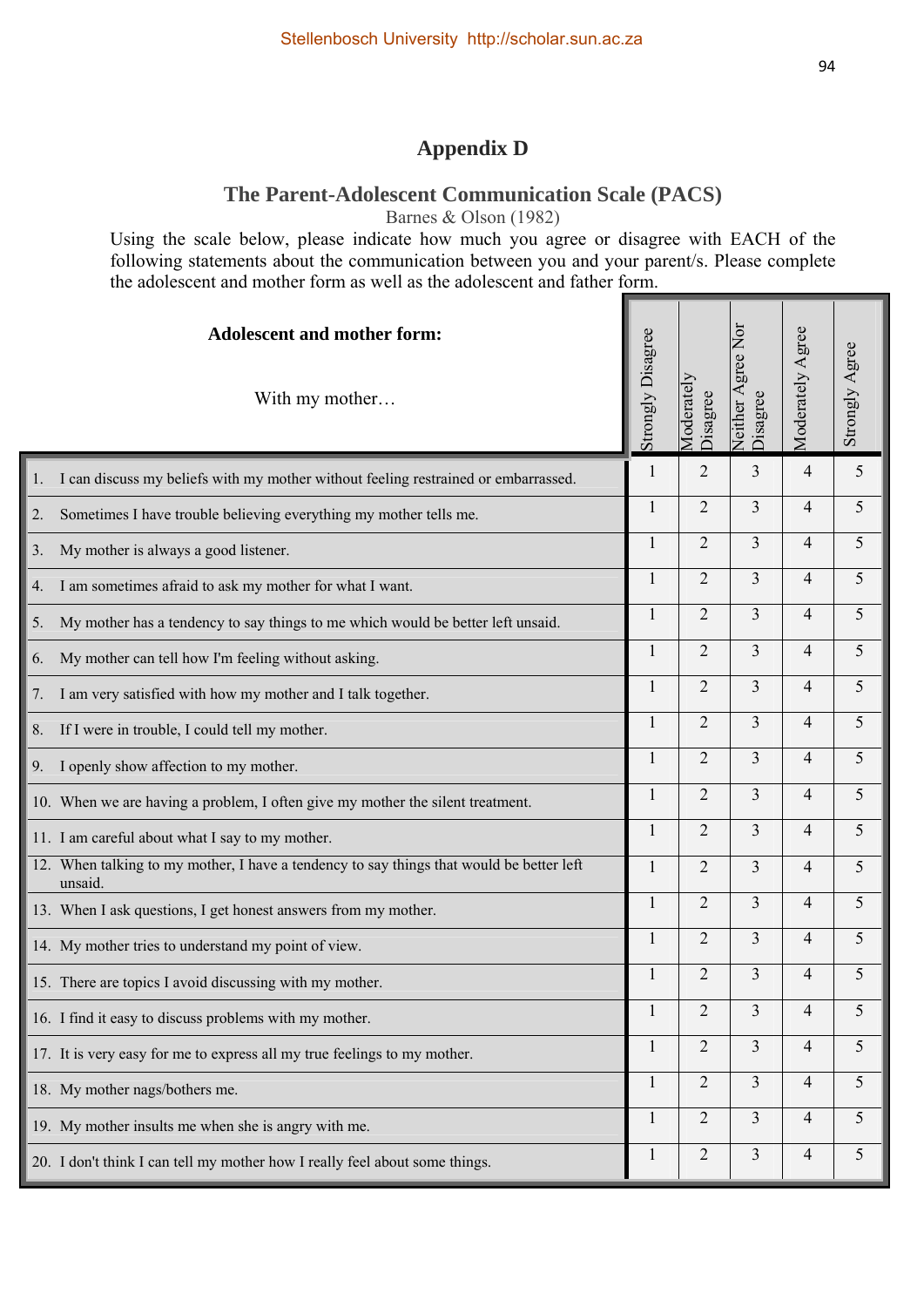# **The Parent-Adolescent Communication Scale (PACS)**

## Barnes & Olson (1982)

Using the scale below, please indicate how much you agree or disagree with EACH of the following statements about the communication between you and your parent/s. Please complete the adolescent and mother form as well as the adolescent and father form.

| <b>Adolescent and father form:</b><br>With my father                                                | Strongly Disagree | Moderately<br>Disagree | Nor<br>Neither Agree 1<br>Disagree | Moderately<br>Agree | Strongly Agree |
|-----------------------------------------------------------------------------------------------------|-------------------|------------------------|------------------------------------|---------------------|----------------|
| I can discuss my beliefs with my father without feeling restrained or embarrassed.<br>1.            | 1                 | $\overline{2}$         | 3                                  | 4                   | 5              |
| Sometimes I have trouble believing everything my father tells me.<br>2.                             | 1                 | $\overline{2}$         | 3                                  | 4                   | 5              |
| My father is always a good listener.<br>3.                                                          | 1                 | $\overline{2}$         | 3                                  | 4                   | 5              |
| I am sometimes afraid to ask my father for what I want.<br>4.                                       | 1                 | $\overline{2}$         | 3                                  | 4                   | 5              |
| My father has a tendency to say things to me which would be better left unsaid.<br>5.               |                   | $\overline{2}$         | 3                                  | $\overline{4}$      | 5              |
| My father can tell how I'm feeling without asking.<br>6.                                            |                   | $\overline{2}$         | 3                                  | 4                   | 5              |
| I am very satisfied with how my father and I talk together.<br>7.                                   | 1                 | $\overline{2}$         | 3                                  | 4                   | 5              |
| If I were in trouble, I could tell my father.<br>8.                                                 | 1                 | $\overline{2}$         | 3                                  | $\overline{4}$      | 5              |
| I openly show affection to my father.<br>9.                                                         | $\mathbf{1}$      | $\overline{2}$         | 3                                  | 4                   | 5              |
| 10. When we are having a problem, I often give my father the silent treatment.                      | 1                 | $\overline{2}$         | 3                                  | $\overline{4}$      | 5              |
| 11. I am careful about what I say to my father.                                                     |                   | $\overline{2}$         | 3                                  | $\overline{4}$      | 5              |
| 12. When talking to my father, I have a tendency to say things that would be better left<br>unsaid. | 1                 | $\overline{2}$         | 3                                  | 4                   | 5              |
| 13. When I ask questions, I get honest answers from my father.                                      | $\mathbf{1}$      | $\overline{2}$         | 3                                  | 4                   | 5              |
| 14. My father tries to understand my point of view.                                                 | $\mathbf{1}$      | $\overline{2}$         | 3                                  | 4                   | 5              |
| 15. There are topics I avoid discussing with my father.                                             |                   | $\overline{c}$         | $\mathfrak{Z}$                     | 4                   | 5              |
| 16. I find it easy to discuss problems with my father.                                              |                   | $\overline{2}$         | $\overline{3}$                     | $\overline{4}$      | 5              |
| 17. It is very easy for me to express all my true feelings to my father.                            |                   | $\overline{2}$         | $\overline{3}$                     | $\overline{4}$      | 5              |
| 18. My father nags/bothers me.                                                                      |                   | $\overline{2}$         | 3                                  | $\overline{4}$      | 5              |
| 19. My father insults me when she is angry with me.                                                 | $\mathbf{1}$      | $\overline{2}$         | $\overline{3}$                     | $\overline{4}$      | 5              |
| 20. I don't think I can tell my father how I really feel about some things.                         | $\mathbf{1}$      | $\overline{2}$         | $\overline{3}$                     | $\overline{4}$      | 5              |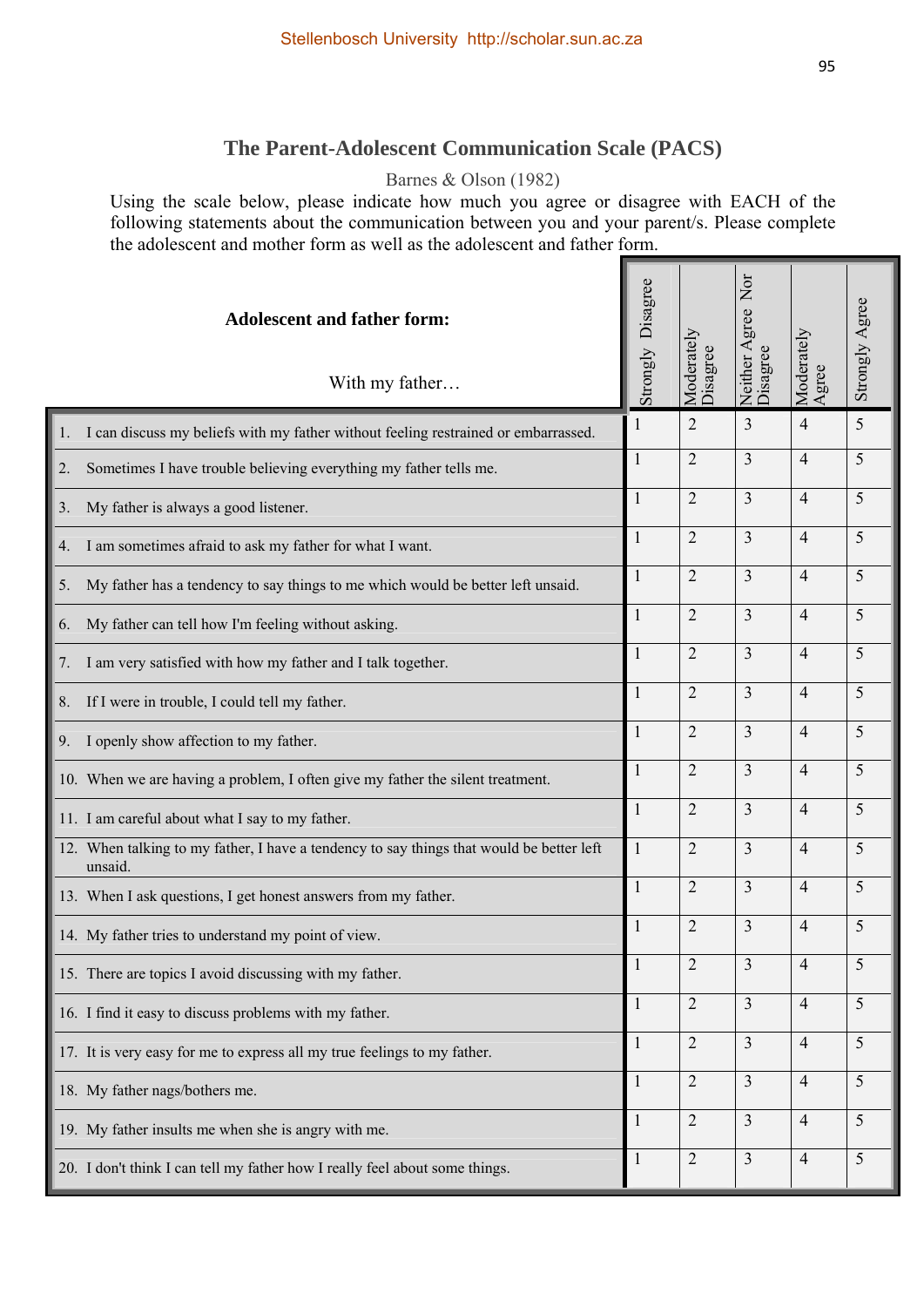# **Appendix E**

# **The Family Attachment Changeability Index 8 (FACI8) McCubbin, Thomson & Elver (1995)**

Decide how well each statement describes what is happening in your family. In the column headed **Now**, make an 'X' in the block with the number which best describes how often each thing is happening right now.

|                |                                                                                                    | <b>Now</b>   |                |                |                |        |
|----------------|----------------------------------------------------------------------------------------------------|--------------|----------------|----------------|----------------|--------|
|                |                                                                                                    | Never        | Sometimes      | Half the time  | More than half | Always |
| 1.             | In our family it is easy for everyone to express his/her opinion.                                  | 1            | $\overline{2}$ | 3              | $\overline{4}$ | 5      |
| 2.             | It is easier to discuss problems with people outside the family<br>than with other family members. | 1            | $\overline{2}$ | $\overline{3}$ | 4              | 5      |
| 3 <sub>1</sub> | Each family member has input in major family decisions.                                            | 1            | $\overline{2}$ | 3              | $\overline{4}$ | 5      |
| 4.             | Family members discuss problems and feel good about the<br>solutions.                              | 1            | $\overline{2}$ | 3              | 4              | 5      |
| 5.             | In our family everyone goes his/her own way.                                                       | 1            | $\overline{2}$ | $\overline{3}$ | $\overline{4}$ | 5      |
| 6.             | Family members consult other family members on their<br>decisions.                                 | $\mathbf{1}$ | $\overline{2}$ | $\overline{3}$ | $\overline{4}$ | 5      |
| 7.             | We have difficulty thinking of things to do as a family.                                           | $\mathbf{1}$ | $\overline{2}$ | $\overline{3}$ | $\overline{4}$ | 5      |
| 8.             | Discipline is fair in our family.                                                                  | 1            | $\overline{2}$ | 3              | $\overline{4}$ | 5      |
| 9.             | Family members feel closer to people outside the family than<br>to other family members.           | $\mathbf{1}$ | $\overline{2}$ | $\overline{3}$ | $\overline{4}$ | 5      |
|                | 10. Our family tries new ways of dealing with problems.                                            | $\mathbf{1}$ | $\overline{2}$ | $\overline{3}$ | $\overline{4}$ | 5      |
|                | 11. In our family, everyone shares responsibilities.                                               | $\mathbf{1}$ | $\overline{2}$ | $\overline{3}$ | $\overline{4}$ | 5      |
|                | 12. It is difficult to get a rule changed in our family                                            | 1            | $\overline{2}$ | $\overline{3}$ | $\overline{4}$ | 5      |
|                | 13. Family members avoid each other at home.                                                       | 1            | $\overline{2}$ | $\overline{3}$ | $\overline{4}$ | 5      |
|                | 14. When problems arise, we compromise.                                                            | $\mathbf{1}$ | $\overline{2}$ | $\overline{3}$ | $\overline{4}$ | 5      |
|                | 15. Family members are afraid to say what is on their minds.                                       | 1            | $\overline{2}$ | $\overline{3}$ | $\overline{4}$ | 5      |
|                | 16. Family members pair up rather than do things as a total family.                                | 1            | $\overline{2}$ | 3              | $\overline{4}$ | 5      |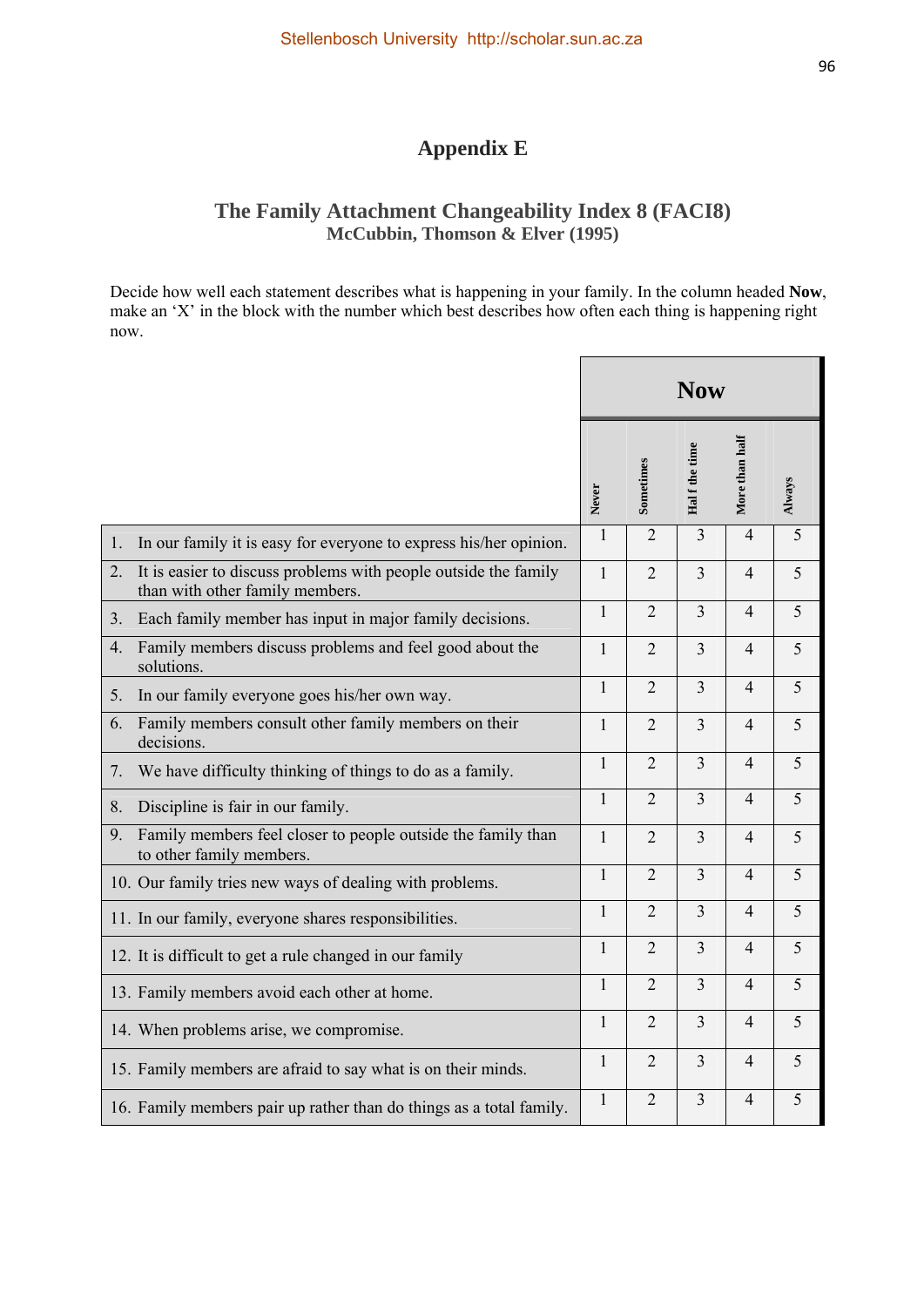# **Appendix F**

### **Semi-structured interview:**

Introduction:

After the researcher has introduced herself, the concept of affirming/positive family communication will be explained briefly to the participants. It will be made clear that all the participants should get an opportunity to freely voice their opinions and that the culture, religion, language and opinions of the participants will be respected. The researcher will facilitate the groups by asking the semi-structured questions and encouraging further discussions of the topic.

The following questions will be discussed in the semi-structured focus group:

- a) How would you describe affirming/positive communication in your family? Additional questions:
- b) What verbal communication used by family members contributes to affirming/positive communication?
- c) What non-verbal communication used by family members contributes to affirming/positive family communication?
- d) What does affirming/positive communication look like in your family?
- e) What does affirming/positive family communication mean to you as an individual?
- f) What does affirming/positive family communication mean to the family as a whole?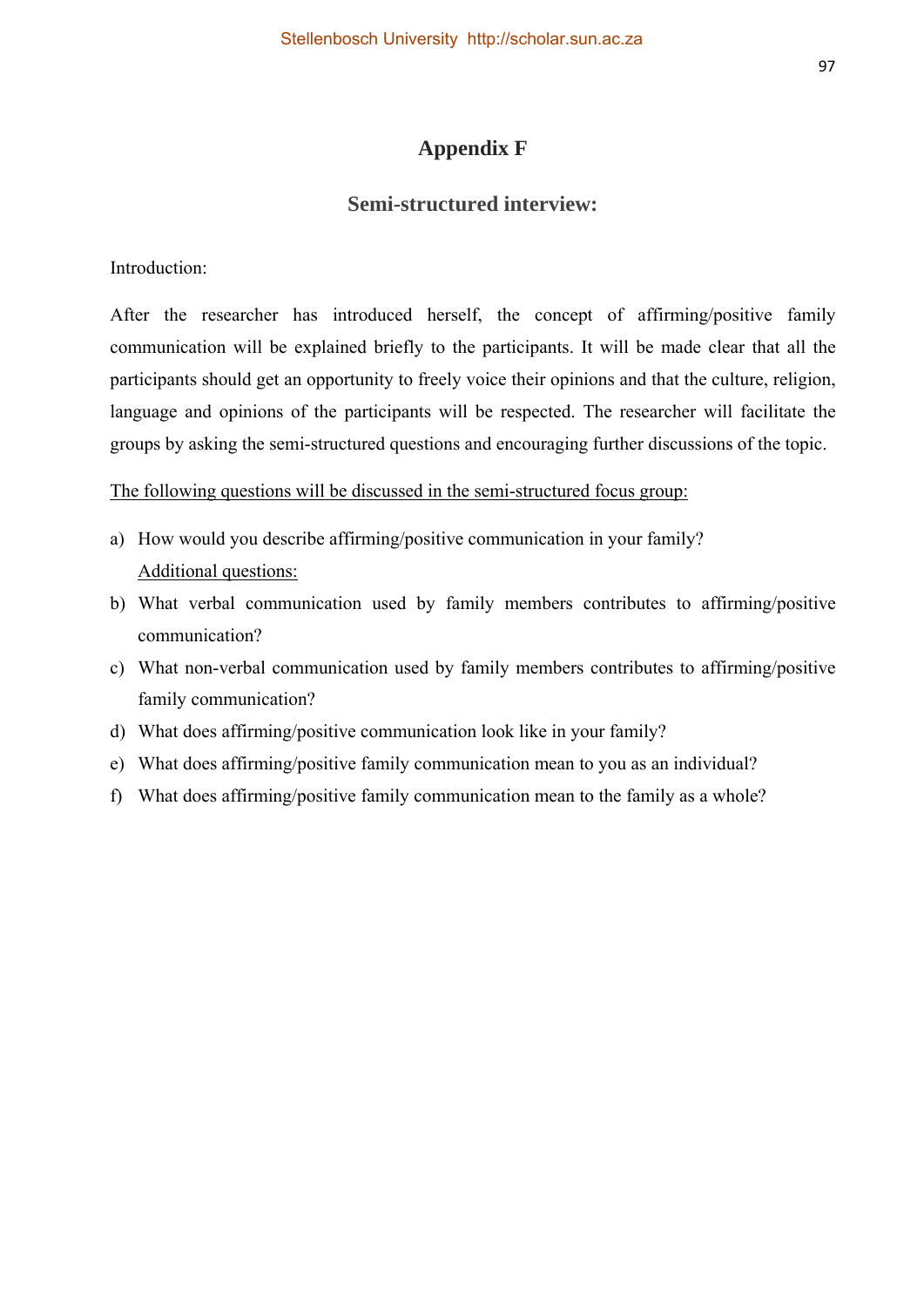### **Appendix G**

### **STELLENBOSCH UNIVERSITY CONSENT TO PARTICIPATE IN RESEARCH**

#### *AFFIRMING / POSITIVE COMMUNICATION AND ITS ASSOCIATION WITH FAMILY FUNCTIONING*

You are asked to participate in a research study conducted by Cabrière Jordaan (B.A., B.A. (Hons), and currently registered for a M.A. Psychology), from the Department of Psychology at Stellenbosch University. The results from this study will form part of a research thesis. You were selected as a possible participant in this study because you are between the ages of 18 and 22 and live at home with both your parents.

#### **1. PURPOSE OF THE STUDY**

This study will firstly look at the relationship between affirming / positive family communication and family functioning. The relationship between family functioning and the perceived quality of communication between adolescents and both parents will also be considered. This then leads to the main focus of this study where affirming / positive family communication will be explored qualitatively from an adolescent's point of view.

#### **2. PROCEDURES**

If you volunteer to participate in this study, we would ask you to complete three questionnaires in either English or Afrikaans. You will also be asked to complete a short demographic questionnaire. It will take you about 15 minutes to complete all the questionnaires and the researcher will be available to answer any questions you may have. The questionnaires will be handed out at the end of a Psychology 144 lecture and you can return it during the next lecture. A box will be available in the next lecture for you to put the completed questionnaires.

You will also be asked to participate in the next part of the study, which consists of focus groups. To volunteer for the focus groups, you will be asked to complete the cover page of the questionnaires. On the cover page will be a time table where you can indicate which time slots suits you best. You will also be asked to supply the researcher with you e-mail address so that you can be contacted and informed about the time and place of the focus groups. We will try and accommodate you as far as possible and put you into a focus group in one of the time slots that you have chosen. If some of the time slots have too little volunteers, you will be contacted and informed that there are not enough volunteers to fill your preferred time slots. Your privacy will be protected and only the researcher will have access to your e-mail address. The focus groups will take approximately 60 minutes.

#### **3. POTENTIAL RISKS AND DISCOMFORTS**

There are no risks associated to this particular study. Your anonymity and privacy is guaranteed. You are not required to answer any question that makes you uncomfortable and you may resign at any time without any consequences. Also feel free to discuss with the researcher any part of the study that makes you uncomfortable.

#### **4. POTENTIAL BENEFITS TO PARTICIPANTS AND/OR TO SOCIETY**

Communication is very important in a family system as it is the medium through which roles, standards and rules are conveyed in a family setting. Family communication is also a reflection of the environment in which family life takes place. Family communication is therefore important because it helps people to understand families better. This research will contribute to the understanding of families by exploring positive family communication. Most research focus only on negative communication within families or between parents and adolescents. The family's functioning and the family communication will be explored from an adolescent's perspective, which may bring a new outlook on the topic. The participants in the focus groups will talk about how affirming / positive communication is expressed in their family settings and through this participants will have the opportunity to enrich each other and explore new ways to portray positive family communication.

#### **5. PAYMENT FOR PARTICIPATION**

There will be no material or monetary reward for participating in this study.